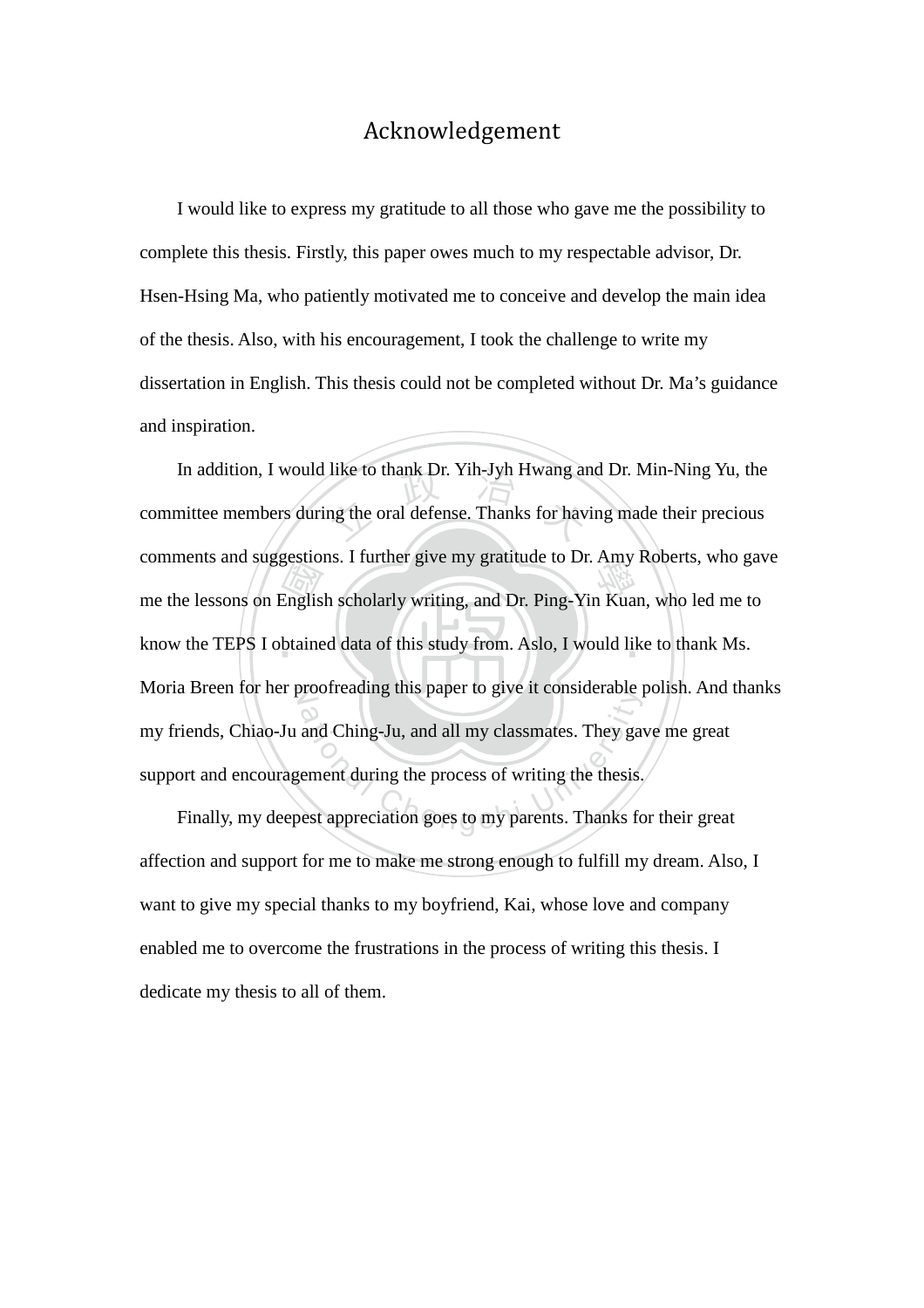## Abstract

rectified<br>of 2.39<br>eneral ard tests from 2001 to 2007. The res<br>t differences between the mean effe associated with academic achievement, and that students prior achievement had the<br>largest effect size of 2.39, 1.45, and 1.90, respectively, based on the comprehensive ability score, the general analytic ability score, and the mathematic ability score. The demographic factor showed the second largest mean effect size (.65, .53, .59), larger ation and students' engagement, which both<br>cant differences from each other. And the schoolsize. In addition, it was found that the mean eff The purpose of this study is to examine the longitudinal effects of school, family, student, and demographic factors on students' academic achievement. A method of meta-analysis was used to estimate the magnitude of the effect size of various independent variables. The data was obtained from Taiwan Education Panel Survey (TEPS). The members of the tracked panel of 2868 high school students were selected as samples for this present research. The tracked panel received four waves of questionnaires and standard tests from 2001 to 2007. The results of the present analysis shows significant differences between the mean effect sizes of the factors associated with academic achievement, and that students' prior achievement had the than that of the family factor and students' engagement, which both showed small effect without significant differences from each other. And the school factor showed the least mean effect size. In addition, it was found that the mean effect of all the variables based on the comprehensive ability score (.43) was significantly larger than that based on the general analytic ability score and on the mathematic ability score, specifically. Practical implications and suggestions are given in the present research after the general discussion of the research findings.

Key words: academic achievement, high school students, Taiwan Education Panel Survey (TEPS)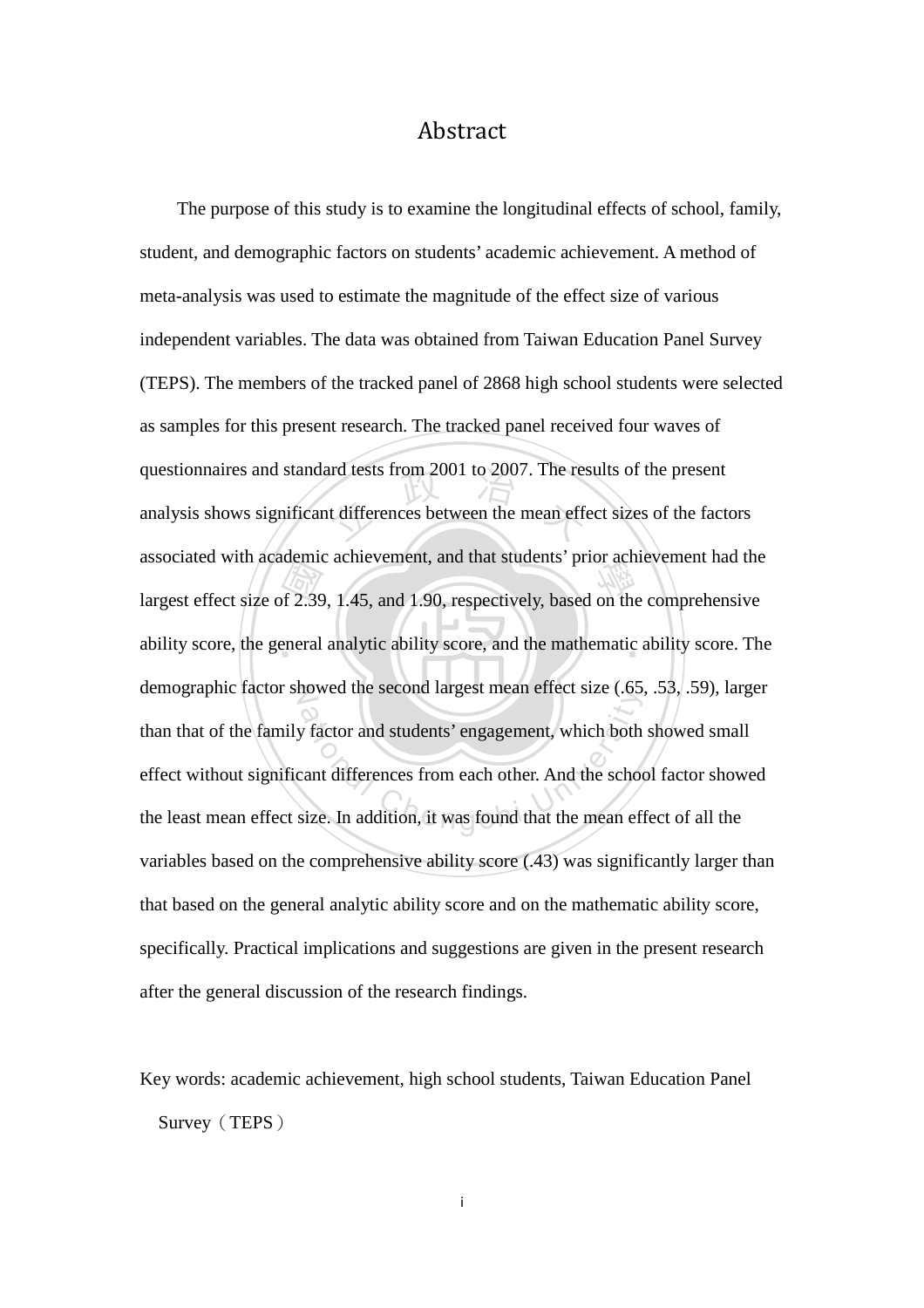## **Contents**

| The Effects of School Factors on Students' Academic Achievement  14                                                                                                                                                                  |              |
|--------------------------------------------------------------------------------------------------------------------------------------------------------------------------------------------------------------------------------------|--------------|
|                                                                                                                                                                                                                                      |              |
|                                                                                                                                                                                                                                      |              |
| The Effect of Student Factors on Student Academic Achievement  18                                                                                                                                                                    |              |
| The Effect of Demographic Factors on Students' Academic Achievement 22                                                                                                                                                               |              |
|                                                                                                                                                                                                                                      |              |
|                                                                                                                                                                                                                                      |              |
|                                                                                                                                                                                                                                      |              |
|                                                                                                                                                                                                                                      | $\geq$ 1. 29 |
| <u> La communicación de la communicación de la communicación de la communicación de la communicación de la communicación de la communicación de la communicación de la communicación de la communicación de la communicación de </u> |              |
| Variables and Measurement?                                                                                                                                                                                                           |              |
| Chengch!<br>$\frac{1}{2}$ 40                                                                                                                                                                                                         |              |
|                                                                                                                                                                                                                                      | . 47         |
| The Effects of Relevant Factors on Comprehensive Ability  55<br>Part One                                                                                                                                                             |              |
| The Mean Effect Size of Factors Relevant to Comprehensive Ability  55                                                                                                                                                                |              |
| The Mean Effect Sizes of Sub-Categories of Factors Relevant to Comprehensive Ability                                                                                                                                                 |              |
|                                                                                                                                                                                                                                      |              |
| The Effects of Relevant Factors on General Analytic Ability 62<br>Part Two                                                                                                                                                           |              |
| The Mean Effect Size of Factors Relevant to General Analytic Ability  62                                                                                                                                                             |              |
| The Mean Effect Sizes of Sub-Categories of Factors Relevant to General Analytic Ability                                                                                                                                              |              |
|                                                                                                                                                                                                                                      |              |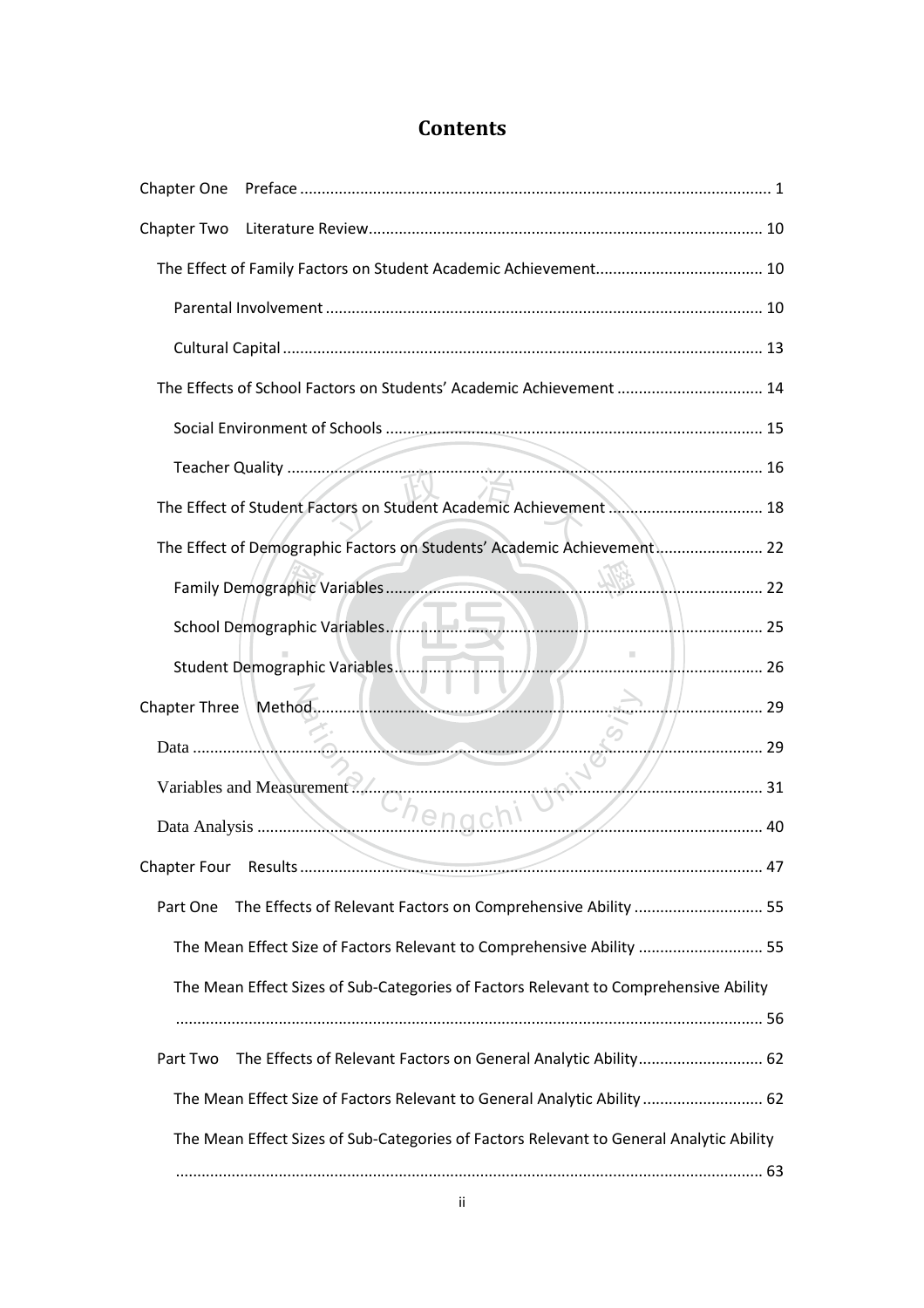| The Effects of Relevant Factors on Mathematic Ability  69<br>Part Three                                                             |  |
|-------------------------------------------------------------------------------------------------------------------------------------|--|
| The Mean Effect Sizes of Factors Relevant to Mathematic Ability  69                                                                 |  |
| The Mean Effect Sizes of Sub-Categories of Factors Relevant to Mathematic Ability 70                                                |  |
| The Differences between the Effect Sizes Based on Different Ability Scores 75<br>Part Four                                          |  |
| <b>Chapter Five</b>                                                                                                                 |  |
|                                                                                                                                     |  |
|                                                                                                                                     |  |
|                                                                                                                                     |  |
|                                                                                                                                     |  |
| Other Important Findings                                                                                                            |  |
|                                                                                                                                     |  |
|                                                                                                                                     |  |
| <u> El propio de la propio de la propio de la propio de la propio de la propio de la propio de la propio de la p</u><br>Suggestions |  |
|                                                                                                                                     |  |
| Appendix A Results of mean effect size of each dependent variable  116                                                              |  |
|                                                                                                                                     |  |
|                                                                                                                                     |  |
| itional Che<br>II Univer                                                                                                            |  |
|                                                                                                                                     |  |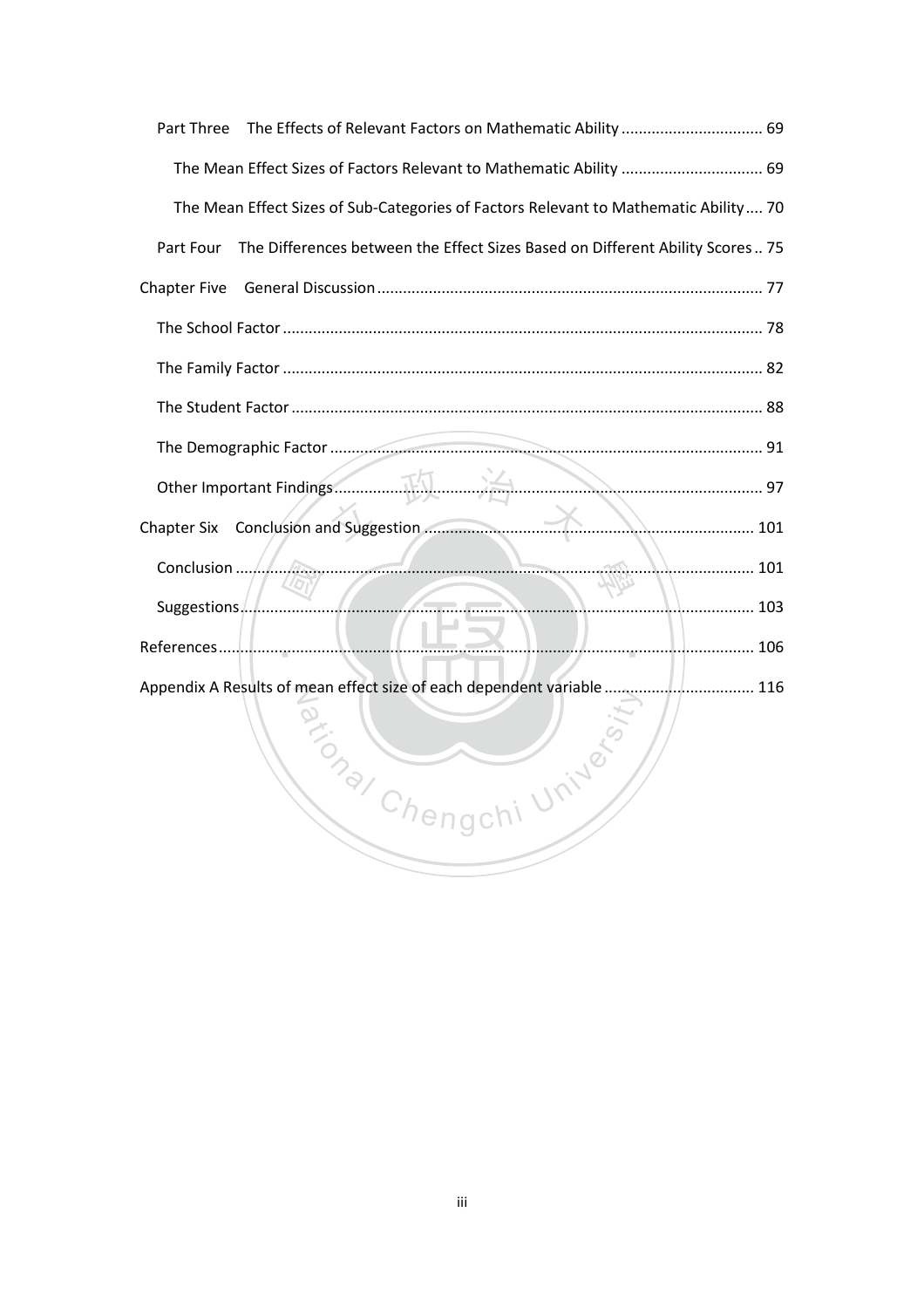## **Table Contents**

| Table 1                                                                                    |                                                                                             |  |
|--------------------------------------------------------------------------------------------|---------------------------------------------------------------------------------------------|--|
| Table 2                                                                                    | The illustration of the computation and the results of the effects of 'w1: family           |  |
|                                                                                            |                                                                                             |  |
| Table 3                                                                                    | Mean and mean ranks of effect sizes of factors relevant to the comprehensive                |  |
|                                                                                            |                                                                                             |  |
| Table 4                                                                                    | Mean and mean rank of effect size of each sub-category of factors relevant to the           |  |
|                                                                                            |                                                                                             |  |
| Table 5                                                                                    | Mean and mean rank of effect size of familial and school demographics relevant to           |  |
|                                                                                            |                                                                                             |  |
| Table 6                                                                                    | Mean and mean ranks of effect sizes of factors relevant to the general analytic             |  |
|                                                                                            |                                                                                             |  |
| Table 9                                                                                    | Mean and mean ranks of effect sizes of factors relevant to the mathematic ability           |  |
|                                                                                            |                                                                                             |  |
|                                                                                            | Table 10 Mean and mean rank of effect size of each sub-category of factors relevant to the  |  |
|                                                                                            |                                                                                             |  |
|                                                                                            | Table 11 Mean and mean rank of effect sizes of familial and school demographics relevant to |  |
|                                                                                            |                                                                                             |  |
| Table 12 Mean and mean rank of effect sizes of factors based on the three kinds of ability |                                                                                             |  |
|                                                                                            |                                                                                             |  |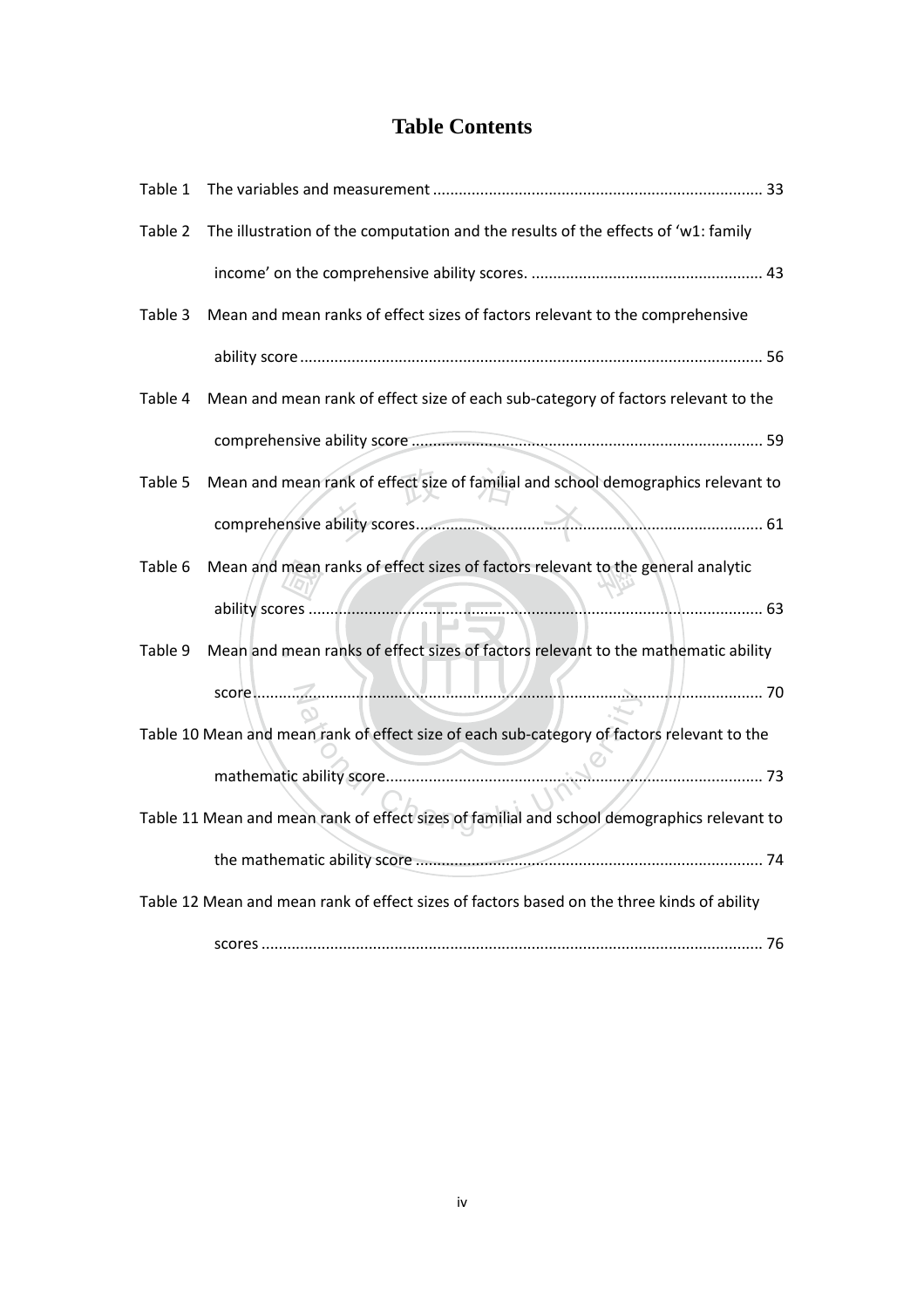## **Figure Contents**

| Figure 1 The effect sizes of sub-categorical factors relevant to the comprehensive      |
|-----------------------------------------------------------------------------------------|
|                                                                                         |
| Figure 2 The effect sizes of sub-categorical factors relevant to the general-analytic   |
|                                                                                         |
| Figure 3 The effect sizes of sub-categorical factors relevant to the mathematic ability |
|                                                                                         |
|                                                                                         |

Figure 4 The effect sizes of the main factors based on the comprehensive ability score,

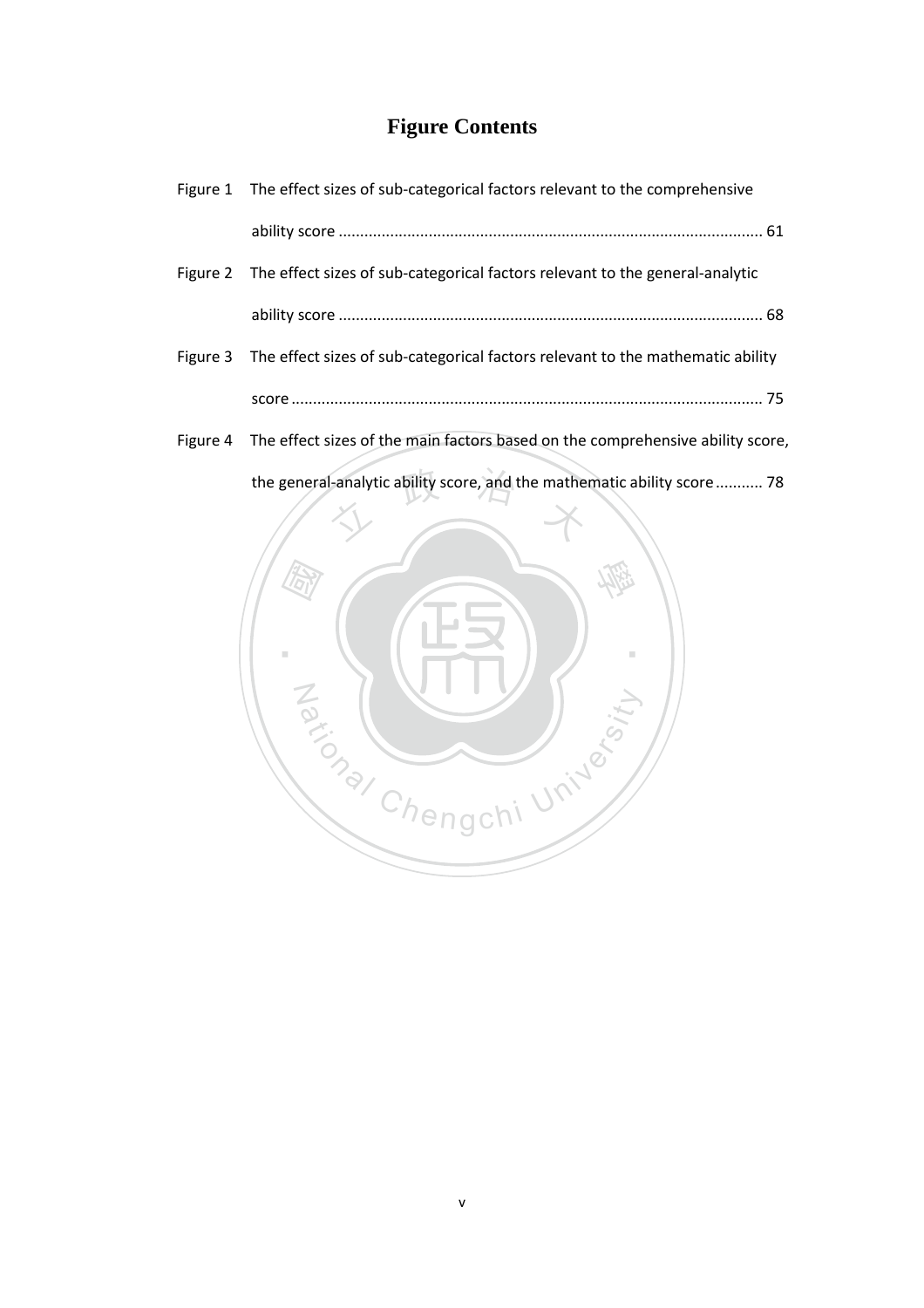## Chapter One Preface

(2002) was proposed by the United States Congress to remedy the large disparity of demic<br>oment<br>ed by positively related to their later occupation and income (Directorate-General of<br>Accounting, and Statistics, 2008). On the other hand, success in transmitting knowledge and academic skills makes civilized, intelligent citizens and leads to the student academic achievement within the nation, and to "ensure that all students, ievement within the nation, and to "ensure that<br>ged students, meet high academic standards". Toncern in regard to upgrading student academic<br>moting students' academic performance has also Among all the educational outcomes, students' academic achievement is often regarded as the primary criteria of defining successful education. Brown and Sakes claimed that the twentieth-century ideal of excellent and efficient schools emphasizes the greatest degree of individual cognitive development (as cited in Riordan, 2003). This concept matches most people's expectations for schooling in Taiwan. At a personal level, better academic achievement ensures higher diploma, which is positively related to their later occupation and income (Directorate-General of Budget, prosperous development of a country. Hence, the 'No Child Left Behind Act of 2001' including disadvantaged students, meet high academic standards". This program is an example of national concern in regard to upgrading student academic performance. Not surprisingly, promoting students' academic performance has also been a major goal in Taiwan for both individuals and the government.

Perhaps the emphasis on academic achievement in Taiwan is even too much. Due to the influence of the traditional Chinese concepts that "nothing is more prestigious than studying" and "studying brings the fortune", parents usually seek for their children to show an excellent academic performance, and they make efforts to assist children to generate high achievement in the hope that they will have a prosperous future. To help children attain this goal, schools offer intensive lessons and a great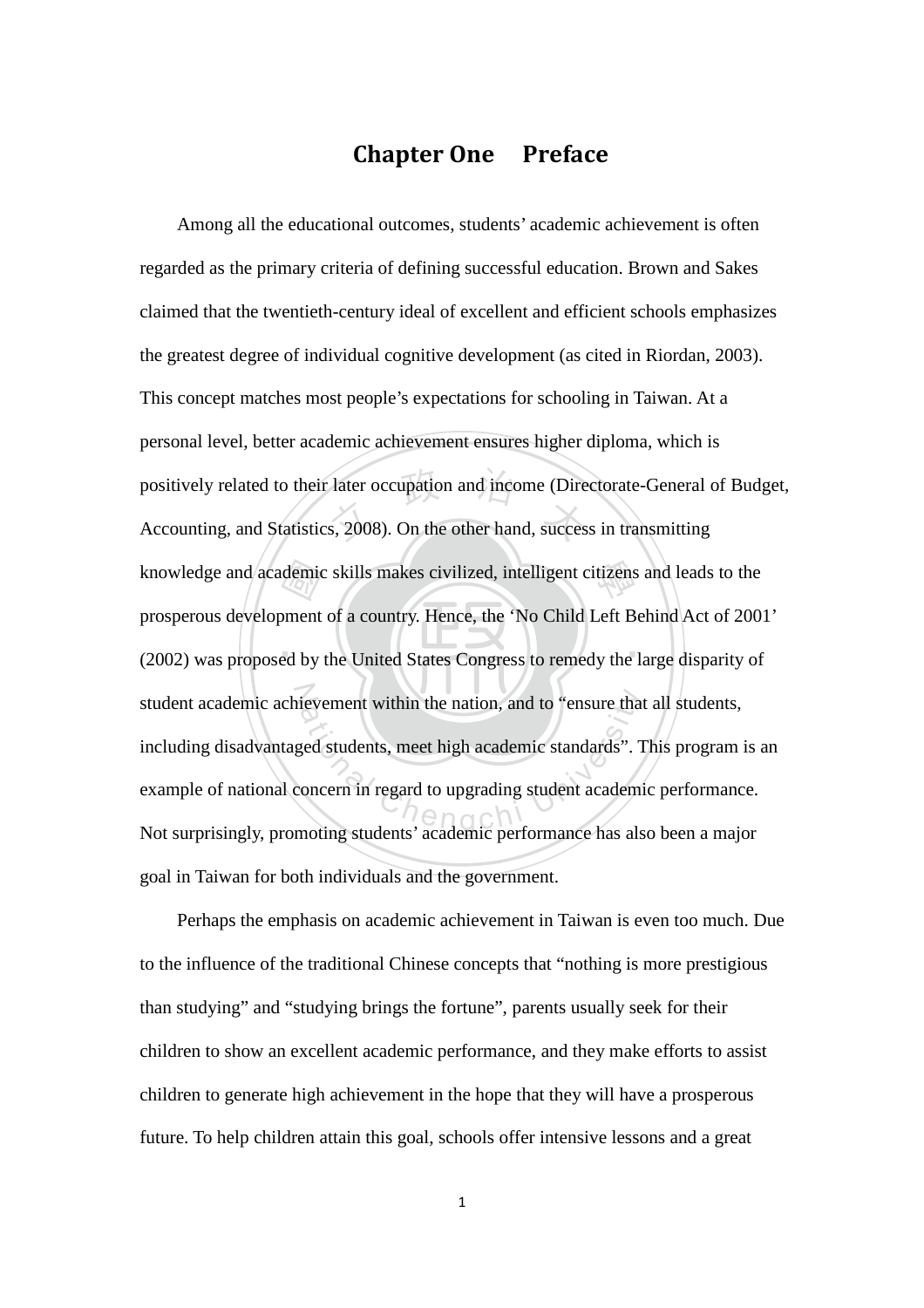volume of tests to examine whether students are proficient in what they have learned. Certain schools even group students into different classes according to their academic performance in order to provide efficient teaching for the top achievers. The underachievers are comparatively neglected. In addition to formal education, some students go to cram schools after formal classes to repeat lessons and take more tests. Students suffer from great pressure to get high grades in order to enter ideal senior high schools or colleges.

provision of education. without an advantageous background to help them develop their potential adequately.<br>A democratic society like Taiwan must fulfill the promise of equity and justice in the provision of education. ves good upbringing and inspiration<br>ise equal opportunities in schooling ‧ However, not every parent can afford the fees for extra lessons and materials; and not every child receives good upbringing and inspiration at home. The government should promise equal opportunities in schooling and resources to children A democratic society like Taiwan must fulfill the promise of equity and justice in the

In fact, people and the government are aware of the risks of the excessive at the government are aware of the risks of the<br>sure in our educational system, and many educ<br>n the past decade. For example, the Ministry of competition and pressure in our educational system, and many educational reforms have been instituted in the past decade. For example, the Ministry of Education implemented new curriculum, which is more experience-oriented and student-centered with the aim to inspire potential and development in basic competencies (Ministry of Education, 2000). A new senior high school entrance exam, the "Basic Competence Test", was also developed to test students on the application rather than the recitation of knowledge. Moreover, the number of senior high schools and colleges was quickly expanded to offer a choice of opportunities to the students seeking to promote to higher grade of schooling. Nevertheless, the pressure to achieve a high academic standing did not disappear because people still compete for limited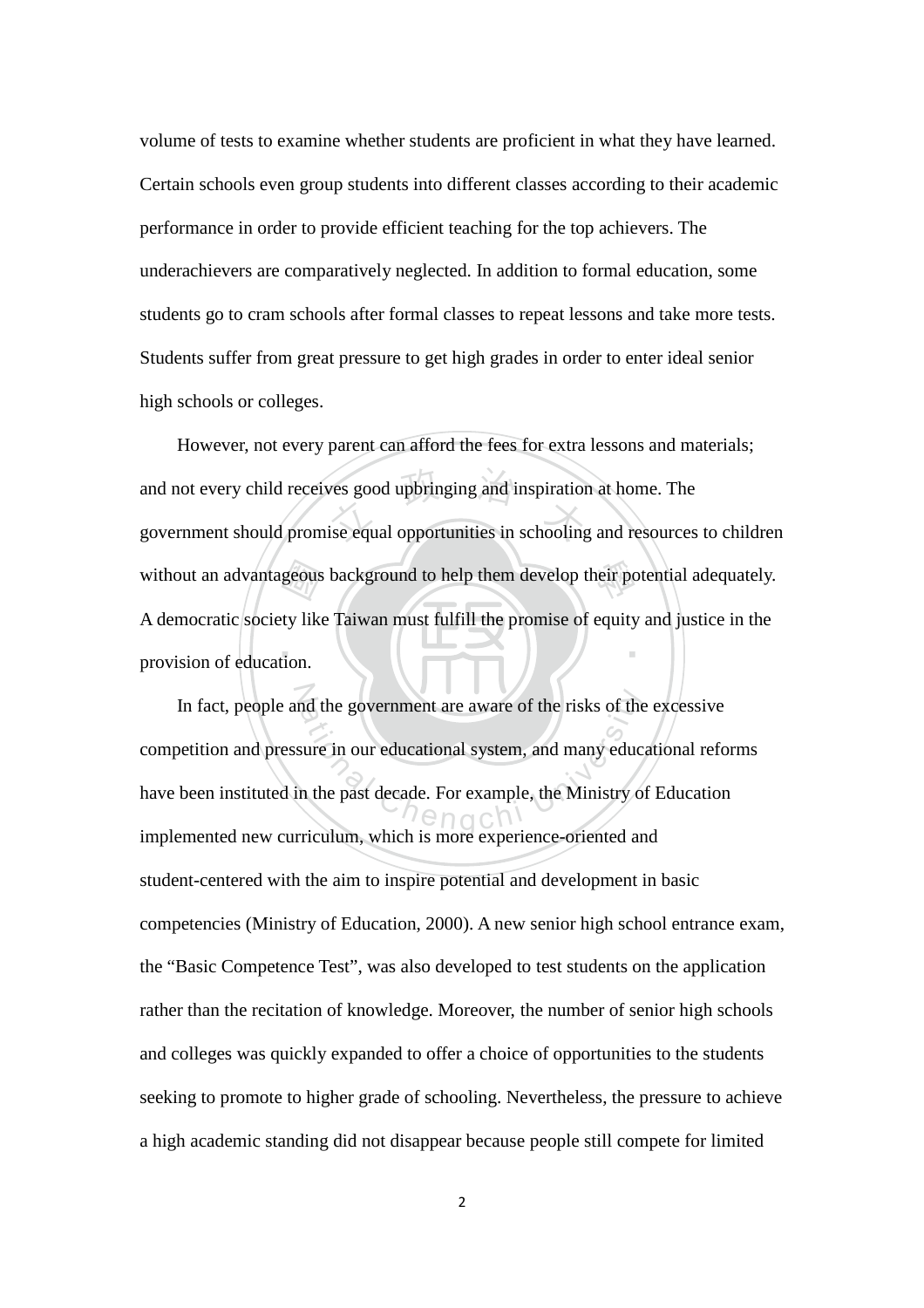seats at a few prestigious schools, entry to which is believed to ensure the attendees a promising future. Thus, academic achievement is still the most important concern because only when one performs well enough in the entrance exam can one enter an ideal school.

family, school, and individual domains. 2007; H. H. Ma, 2008; Rock, 1991), the factors related to student academic<br>achievement are comprehensive and complex, but all of them are included v<br>family, school, and individual domains. focused on the factors associated w<br>earch (Chen, Kuo, & Lee, 2007; Hs ‧ Since the upgrading of academic achievement has always been a matter of great concern to parents, teachers and administrators, and that in seeking for excellence one should not sacrifice equity and justice in education, we must understand the factors that can improve academic standards fairly and efficiently. A large amount of educational research has focused on the factors associated with academic achievement. According to the past research (Chen, Kuo, & Lee, 2007; Hsieh, 2007; Lin & Wu, achievement are comprehensive and complex, but all of them are included within

In the report, Equality of educational opportunity, Coleman (1966) conducted an uality of educational opportunity, Coleman (19<br>to the characteristics of the American schools,<br>the findings, the relation of achievement to schools overall investigation to the characteristics of the American schools, students, and teachers. Among all the findings, the relation of achievement to school characteristics is the most noticeable part, in which Coleman found that when the socioeconomic background of the students were statistically controlled, differences between schools accounted for only a small fraction of differences in pupil achievement. This result suggested that schools had little effects and it was the socioeconomic factors that bore strong relation to academic achievement. Accordingly, the importance of the family background has always been a great concern of educational researches. Recently, researchers such as Yang (2003), Painter and Levine (2004), Tzeng (2006), Chou (2006), and Hango (2007) have also found that family atmosphere, parent-child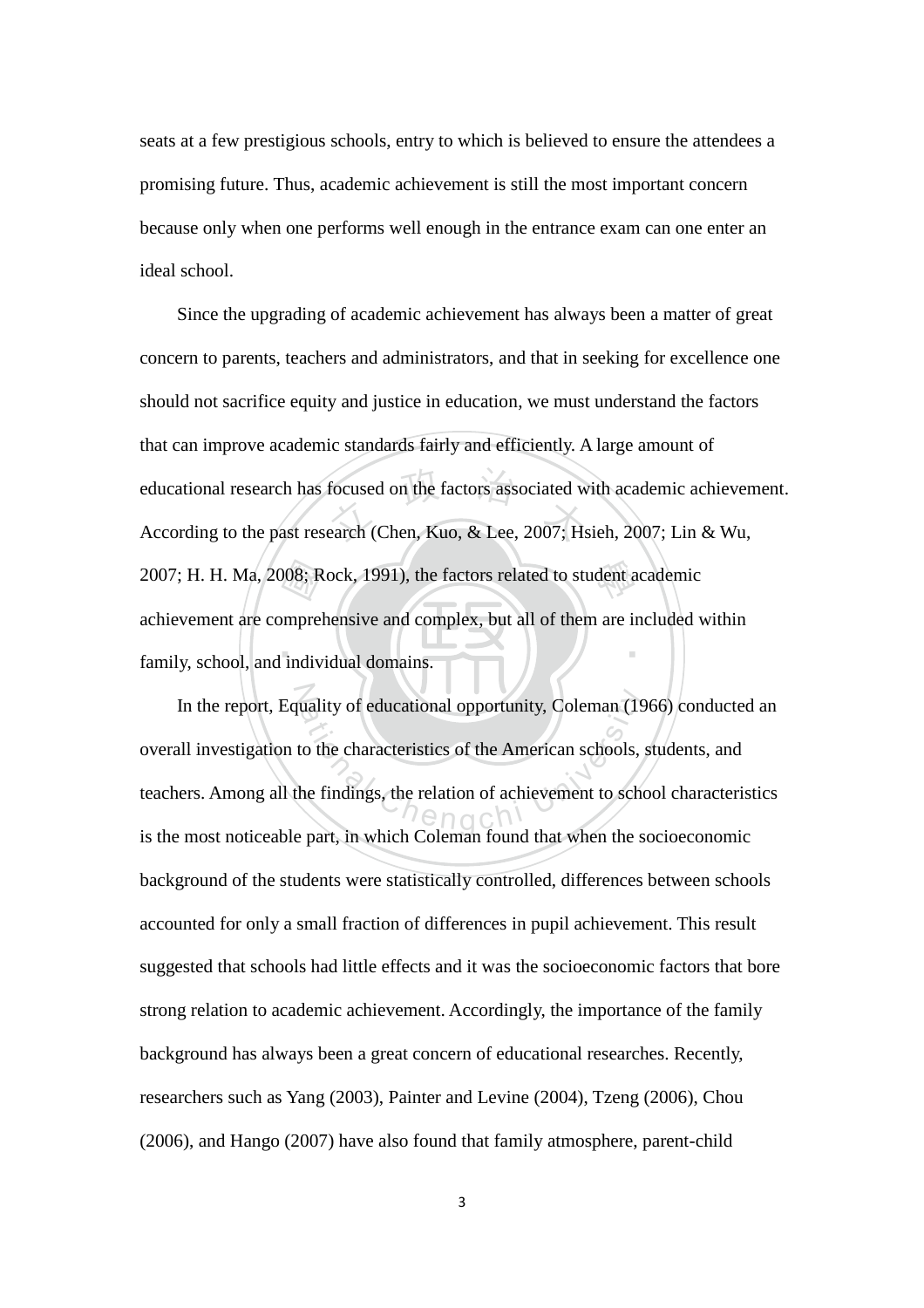interaction, parent involvement, and parents' educational expectations of their children are related to students' academic achievement.

tudent<br>I clim<br>ademi I environment. Just like what Crose<br>lity of the interaction between stude positive effect on student academic achievement. In addition, local studies have ‧ However, the abundant evidence on family effects has not led to a reduction in the exploration of school influence on student academic outcomes. Besides focusing on the tangible facilities or the school spending, Wenglinsky (1997) suggested that social environment of the school and other aspects of the learning process were important. He found that some type of school spending were associated with achievement while others were not, and that the impact of spending patterns seemed to be indirect, mediated by school social environment. Just like what Crosone, Johnson, and Elder (2004) found that the quality of the interaction between students and teachers had a revealed that school climate, teachers' background and relationship with students affected student academic achievement (Hsieh, 2007; Lin & Wu, 2007; Wu, 2005).

In addition to the continuing discussion as to the effects of family and school,<br>
unal factors such as students' educational expectations, engagement, and<br>
curricular learning activities have also been associated with acad personal factors such as students' educational expectations, engagement, and extracurricular learning activities have also been associated with academic achievement (Aksoy, 2000; Chiao, 2007; Lai, 2004; Park, 2005; Sirin & Rogers-Sirin, 2004).

After reviewing the past research, it is noticeable that many demographic factors are contained in family, school, and student categories**,** such as parents' education and occupation, family structure and income, the number of siblings, school size, school location, private/public supported, gender and ethics (Chen, 1994; Hsieh, 2007; Lin & Wu, 2007). However, Ma (2008) distinguished demographic factors from family, school, and student factors and examined the effect sizes of the three sub-categories of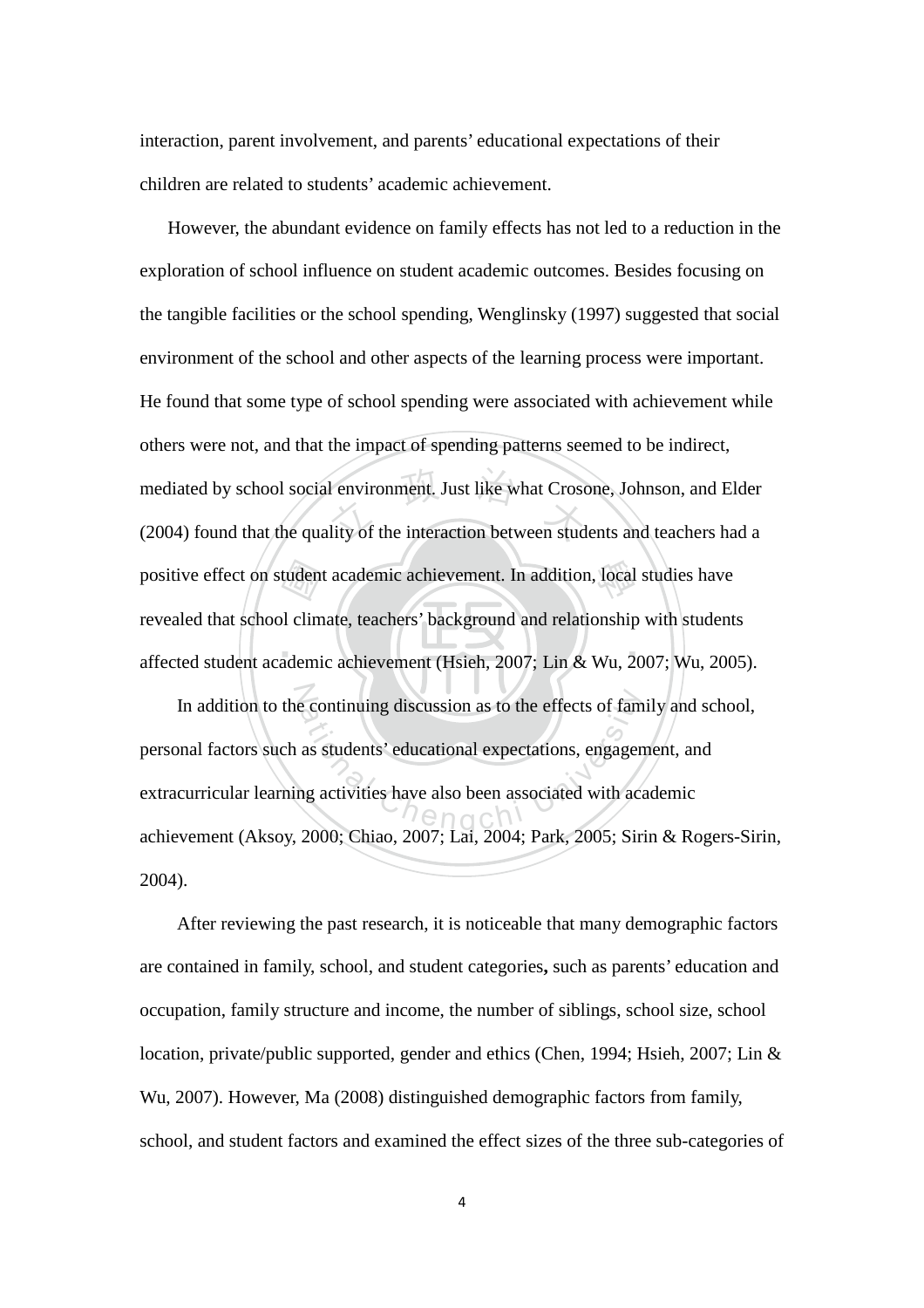graphic factors from the others and<br>four categories, the family, school, 學 demographic variable—family, school, and student. He found that ethnicity by educational expectation interaction had a large effect on student academic achievement. In addition, students' age, school type, and the type of community where the school was located had medium effect sizes. Other researchers also tested the effect of specific demographic factors, and found that they had a crucial influence on student academic achievement (L. C. Chen, 2005; DeBell, 2008; Heard, 2007; Lai, 2004; Marks, 2008a, 2008b; Painter & Levine, 2004; Reeves & Bylund, 2005). To clarify the effects of such variables as are hard change by individual efforts, this research separated demographic factors from the others and classified all the related dependent variables into four categories, the family, school, student, and demographic factor.

. . \\. ( <u>! '\_\_</u>\_\_\_', | , *\_/,* \_ . *Fair*<br>a resorted such as the National Educational Longitudinal Survey of 1988 (NELS88) (Aksoy & Educational Longitudinal Survey of 1988 (NEI<br>
co, 2005; Downey & Yuan, 2005; Dumais, 2009<br>
ttional Longitudinal Study of Adolescent Healt As for the data resources, many US researches, which estimated factors associated with academic achievement, obtained their data from a few national studies, Link, 2000; Carbonaro, 2005; Downey & Yuan, 2005; Dumais, 2009; Painter & Levine, 2004), the National Longitudinal Study of Adolescent Health (Add Health) (Crosnoe , Johnson, & Edler, 2004; Heard, 2007) , and the National Longitudinal Survey of Youth (NLSY79) (Orr, 2003; Shaff, Wolfinger, Kowaleski-Jones, & Smith, 2008). Unlike the United States, Taiwan did not conduct any extensive national representative educational survey until recent years. The only one the data of which have been completely released is the Taiwan Education Panel Survey (TEPS). The survey of junior high school cohort started at the base year of 2001, and there were three follow-up surveys for the revisited participants in 2003, 2005, and 2007. TEPS is designed to provide trend data about the critical transitions experienced by young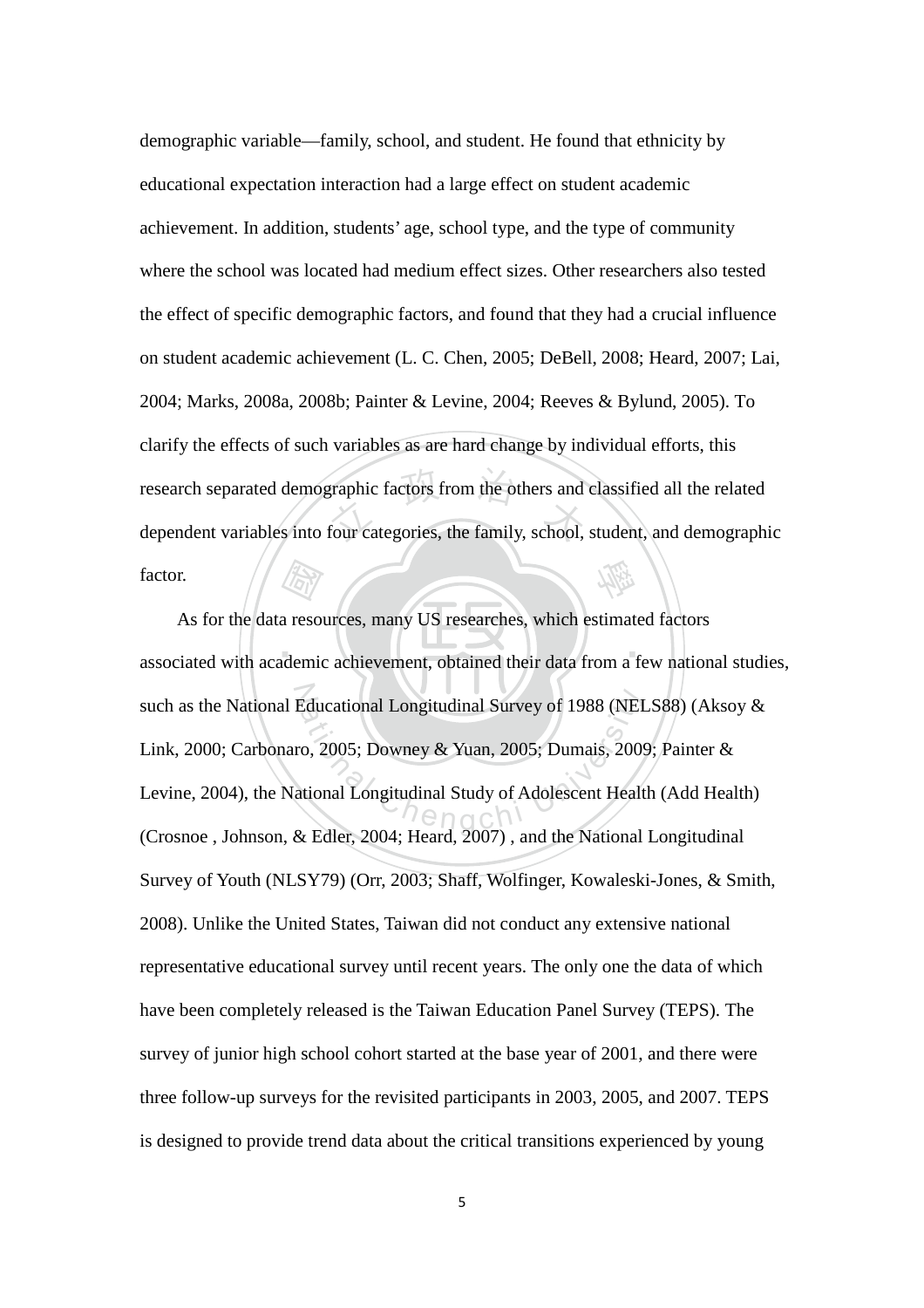the factors associated with academi<br>data from all four waves of data of 學 people as they progress through high school. It is a multifaceted study with questionnaires for students, teachers, parents, the schools, as well as standard cognitive tests for students. Some researchers have applied the data collected in 2001 and 2003 from the first and second release of the data of the survey in their analyses of the impacts of various factors on student academic achievement (Kuan & Lee, 2008; Kuan & Yang, 2007; Lee & Yu, 2005; Lin & Huang, 2008; Lin & Wu, 2007; Liu,2006). However, little research has completely included data from the first to the last follow-up survey, which was just released in 2008. In order to examine the longitudinal influence of the factors associated with academic achievement, the present research includes data from all four waves of data of the junior high school cohort collected from 2001 to 2007.

‧om 20<br>ribute<br>d dem ‧ and also the nature of their effects. Moreover, this study compares the outcomes of the their effects. Moreover, this study compares the<br>th prior research results and with a few imports<br>planation for the factors of student academic as This study contributes to an extensive understanding of the factors in the family, school, student, and demographic domains that affect student academic achievement, statistical analysis with prior research results and with a few important theories, trying to give a thorough explanation for the factors of student academic achievement and to imply the potential direction of further detailed studies. It also provides suggestions to parents, teachers, and the administrators on educational practice in the future.

Following the introduction, the research purposes of the present study are:

- 1. To investigate the magnitude of effect sizes of various variables associated with high school student academic achievement.
- 2. To investigate the mean effects of variables which are classified into four factors: family, school, student, and demographics.
- 3. To compare the mean effects among the family, school, student, demographic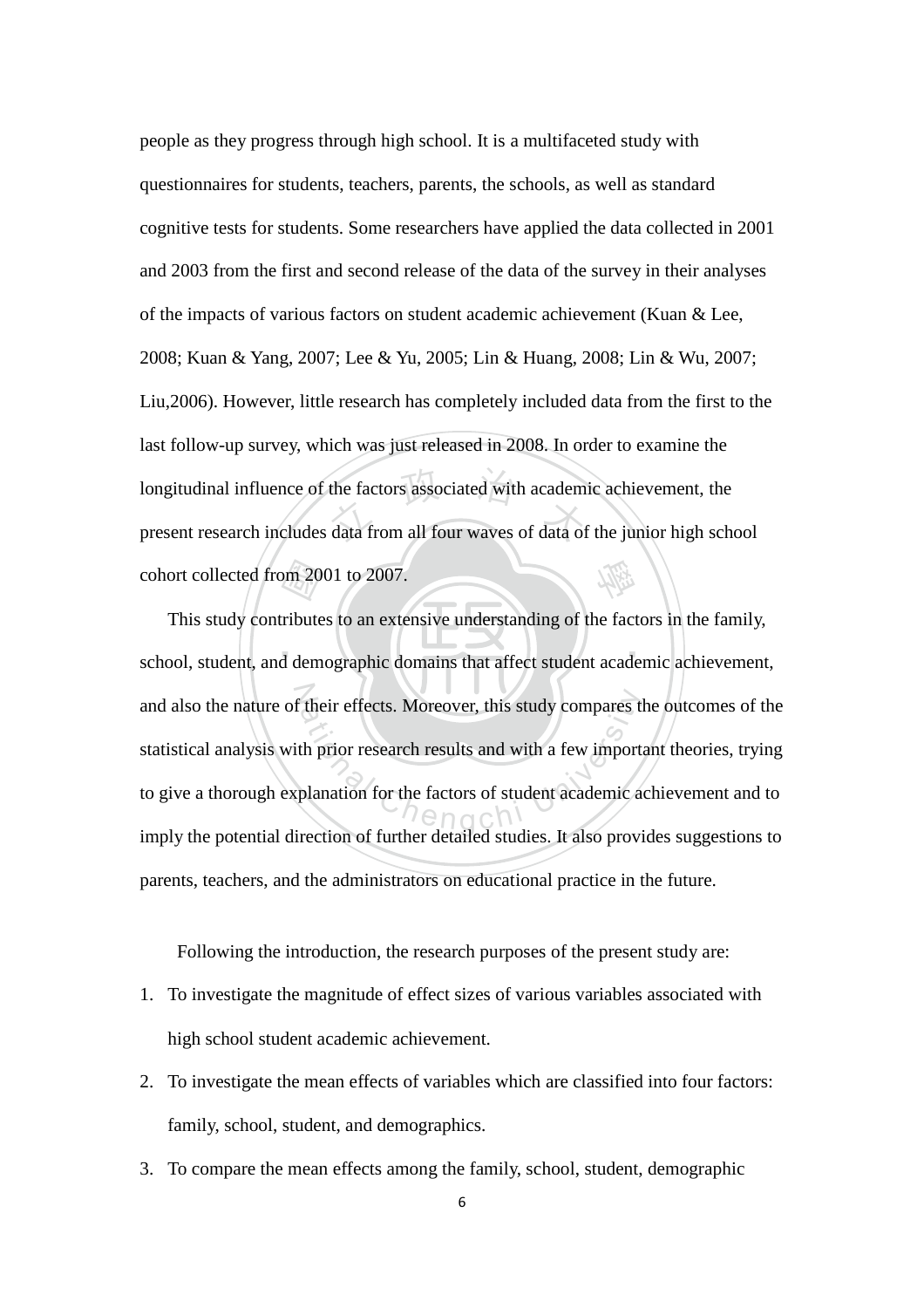factor and among the sub-categorical factors on the three kinds of student academic achievement respectively: the comprehensive ability score, the general analytic ability score, and the mathematic ability score.

The research questions are:

- 1. Do familial, school, student and demographic variables affect high school student academic achievement?
- 2. Are there any differences among the mean effects of family, school, student, and demographic factor on high school student academic achievement?
- n high school student academic ach<br>nces among the mean effects of sub 3. Are there any differences among the mean effects of sub-categorical factors on high school student academic achievement.
- kinds of student academic achievement: the comprehensive ability score, the high school student academic achievement.<br>
4. Are there any differences among the mean effects of factors based on the three<br>
kinds of student academic achievement: the comprehensive ability score, the general analytic ability score, and the mathematic ability score?

buity score, and the mathematic ability score?<br>
and the mathematic ability score?<br>
and the operational definitions<br>
ables are clarified as following: Before proceeding to Chapter Two, the operational definitions of the dependent and independent variables are clarified as following:

1. High school students

'High school students' refers to 2868 stratified randomly selected samples from the junior high school cohort of the Taiwan Education Panel Survey (TEPS). They were investigated in 2001 as  $7<sup>th</sup>$  graders in junior high schools and were revisited in 2003, 2005, and 2007; that is, when they were in the 9<sup>th</sup>, 11<sup>th</sup>, and 12<sup>th</sup> grades.

2. Academic achievement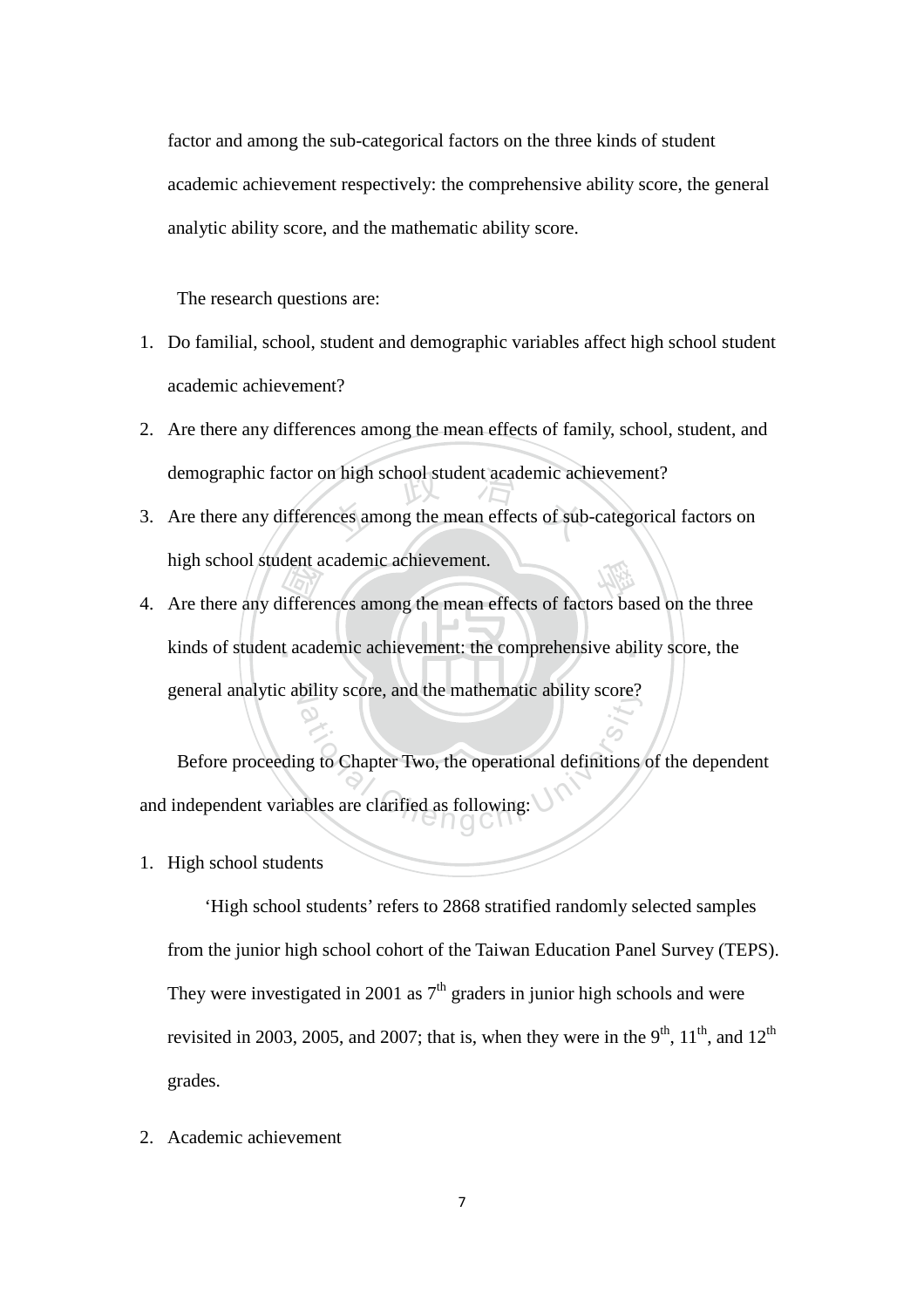lity sc<br>or<br>ctor re ne results constructed the general and<br>items related to mathematics and nu 學 Academic achievement refers to the comprehensive analytic ability scores, the general analytic ability scores, and the mathematic ability scores, which were gauged from the results of the TEPS standard cognitive tests by using the 3-item parameter (3-PL for short) Item Response Model as the indicator of students' achievement. The content of the standard test included materials on literacy, mathematics, science and general analytic abilities. An integration of the results of all the test items served to create the comprehensive ability score. In addition, a group of items tested participants on their abilities of analyzing, applying**,** and creativity, of which the results constructed the general analytic ability score; and the results of the test items related to mathematics and numbers created the mathematic ability score.

3. The family factor

‧ N Related variables were generated from the four waves of student and parent were generated from the four waves of student<br>ne sub-categories are parents' aspirations for the<br>all involvement in their child's learning, and far<br> $\bigcap_{i=1}^n a_i$  of  $\bigcap_{i=1}^n a_i$  of  $\bigcap_{i=1}^n a_i$  of  $\bigcap_{i=1}^n a_i$  of Family factor refers to efforts the family made to promote students' learning. questionnaires. The sub-categories are parents' aspirations for their child's education, parental involvement in their child's learning, and family cultural capital.

4. The school factor

 School factor refers to efforts the school made to promote students' learning. Related variables were generated from the four waves of student and teacher questionnaires. The sub-categories are teacher-student interaction, safety and order, teachers' highest degree, teachers' years of teaching experience, and teachers' teaching involvement.

5. The student factor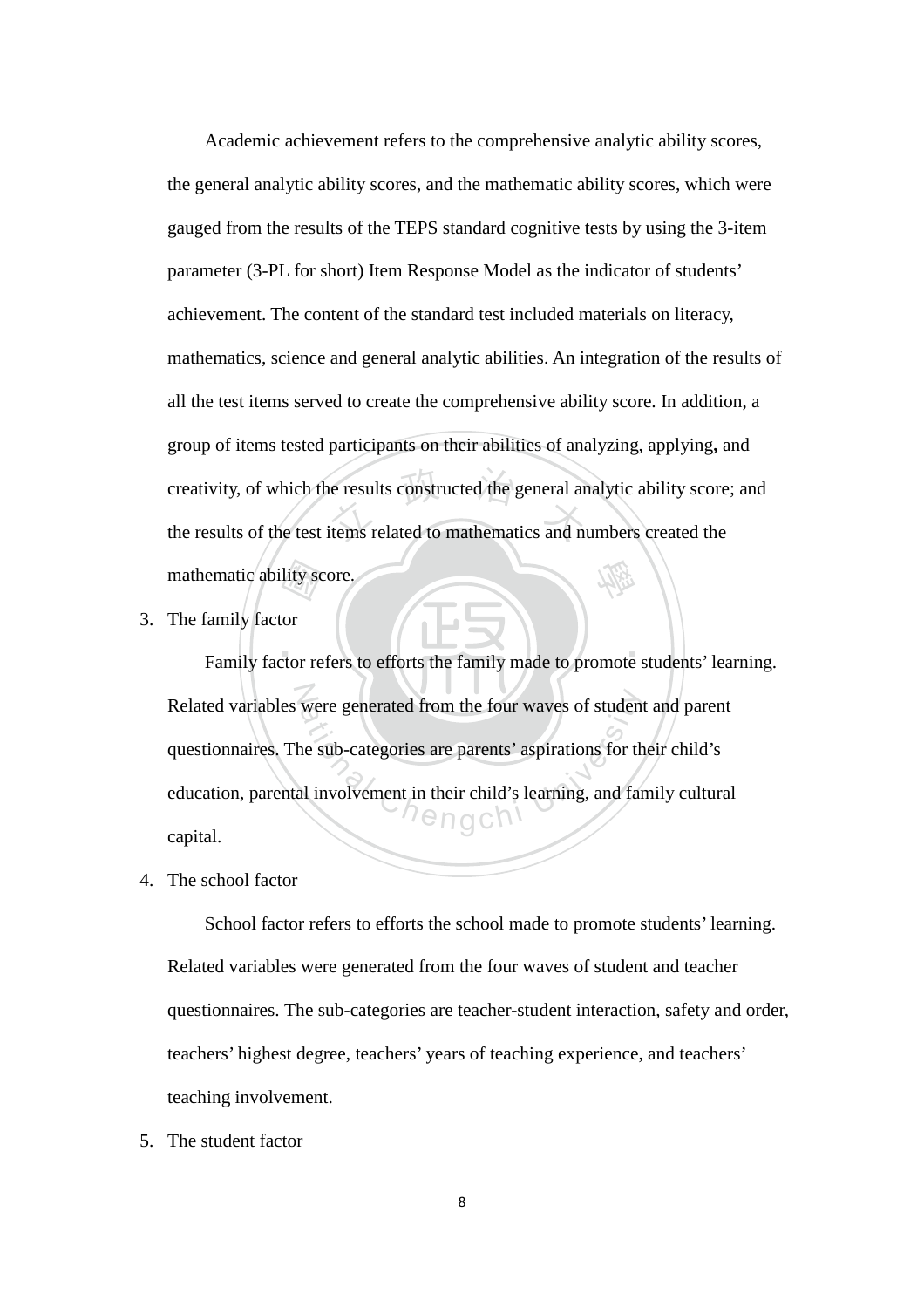Student factor refers to efforts student made to meet ideal academic achievement. Variables were generated from the four waves of student questionnaires. The sub-categories are students' prior academic achievement, students' aspirations for their education, educational engagement during semester, behavioral problems in school, educational engagement during summer vacation, extracurricular activities and recreation.

6. The demographic factor

community, school program), familial demographics (ethnicity, number of sib-<br>parents' education, parents' occupation, family income, family structure), and 學 Demographic factor includes school demographics (school type, school community, school program), familial demographics (ethnicity, number of siblings,

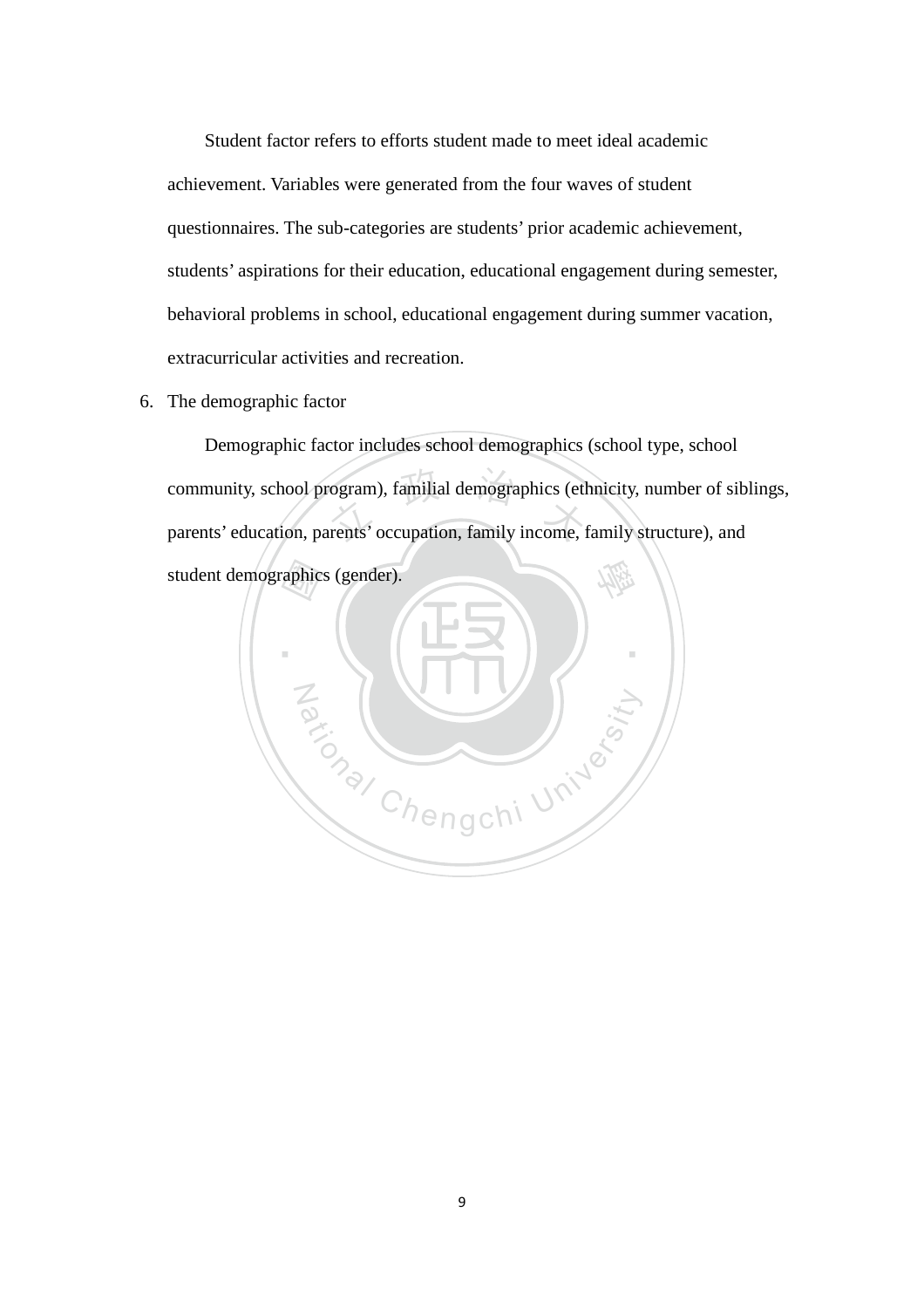## Chapter Two Literature Review

In this chapter, variables related to student academic achievement are classified into four categories—family, school, student, and demographics. To provide a basis to the argument in the present research, this chapter provides a comparison and contrast of the results from various prior empirical studies which examined the effects of the four factors on student academic achievement.

## ly Factors on Student Acad The Effect of Family Factors on Student Academic Achievement

Example<br>by take<br>esearc It is a because usually they take the duty of nurturing their children. The most-examined categories in past research are parent's aspirations for their child's education, parental involvement in children's studies, and family cultural capital. To discuss the family effect on student academic achievement, parents are crucial

#### Parental Involvement

en s studies, and rannity cultural capital.<br>
<br>
Parental Involvement<br>
lerson (1995) conceptualized parental involver Trivette and Anderson (1995) conceptualized parental involvement as a complex construct with four dimensions—parental aspirations for children's education, parent-child communication about school, home environment (family rules about watching TV, doing homework, or maintaining a grade average), and parental participation in school-related activities. Instead of merely content analysis, Sui-Chu and Willms (1996), and Fan (2001) used factor analysis to produce empirical evidence and to define the dimensions of parental involvement operationally. Both studies used data obtained from the National Education Longitudinal Study (NELS) and generated a number of dimensions, including home discussion, school communication, home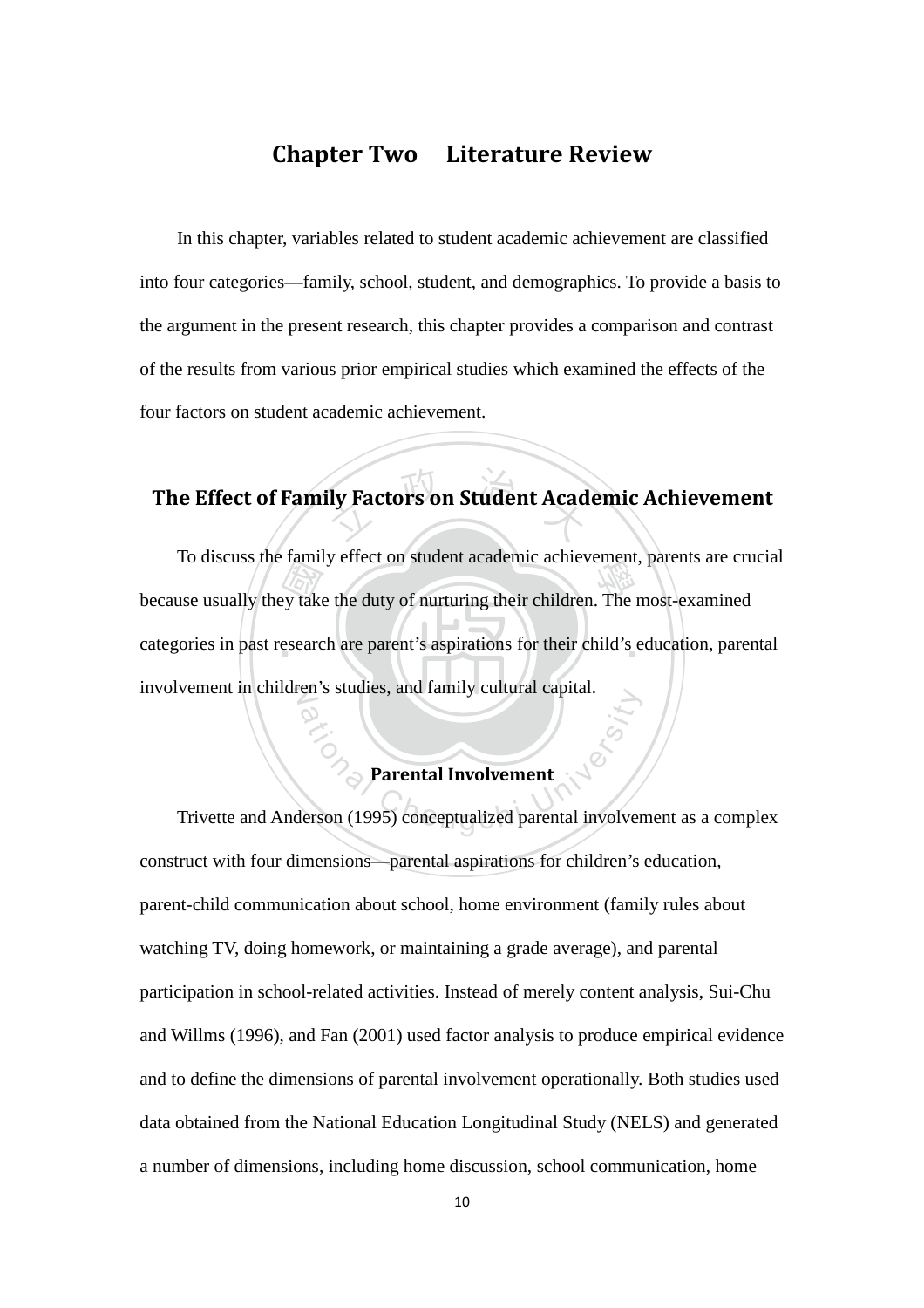supervision, school participation (Fan, 2001), communication, education aspiration, participation, supervision, TV rules, contact with school, and volunteer (Sui-Chu & Willms, 1996).

o noted that these aspects of parents<br>bital' in social theories. Although different researchers have named the components of parental involvement in different ways, it can be concluded that the content of parental involvement must include (1) parental aspirations for their child's education; (2) parent-child communication about school matters; (3) school-parent communication; (4) parental participation in school activities; and (5) parental supervision of their children at home. It is also noted that these aspects of parental practice are covered in the concept of 'social capital' in social theories.

intro<br>y rela<br>cocia Social capital, introduced by Loury in 1977, was defined as a set of resources ‧ Coleman, 1988). Coleman (1988) further claimed that both social capitals within the<br>family and outside it showed empirical evidence of considerable value in reducing the<br>probability of dropping out of high school. And the that inhere in family relations and in community social organization, and are useful for the cognitive or social development of a child or young person (as cited in family and outside it showed empirical evidence of considerable value in reducing the probability of dropping out of high school. And the components of parental involvement exactly fit the concept of 'within-family social capital', which Coleman (1988) said to be 'the relations between children and parents'. The following paragraphs give empirical evidences of the relationship between student academic achievement and several dimensions of social capital embodied in parents-child relations.

Trivette and Anderson (1995) examined four components of parental involvement on  $8<sup>th</sup>$  graders' academic achievement and found that parental aspirations did have an effect. Likewise, Fan (2001) and Chou (2006) concluded that parental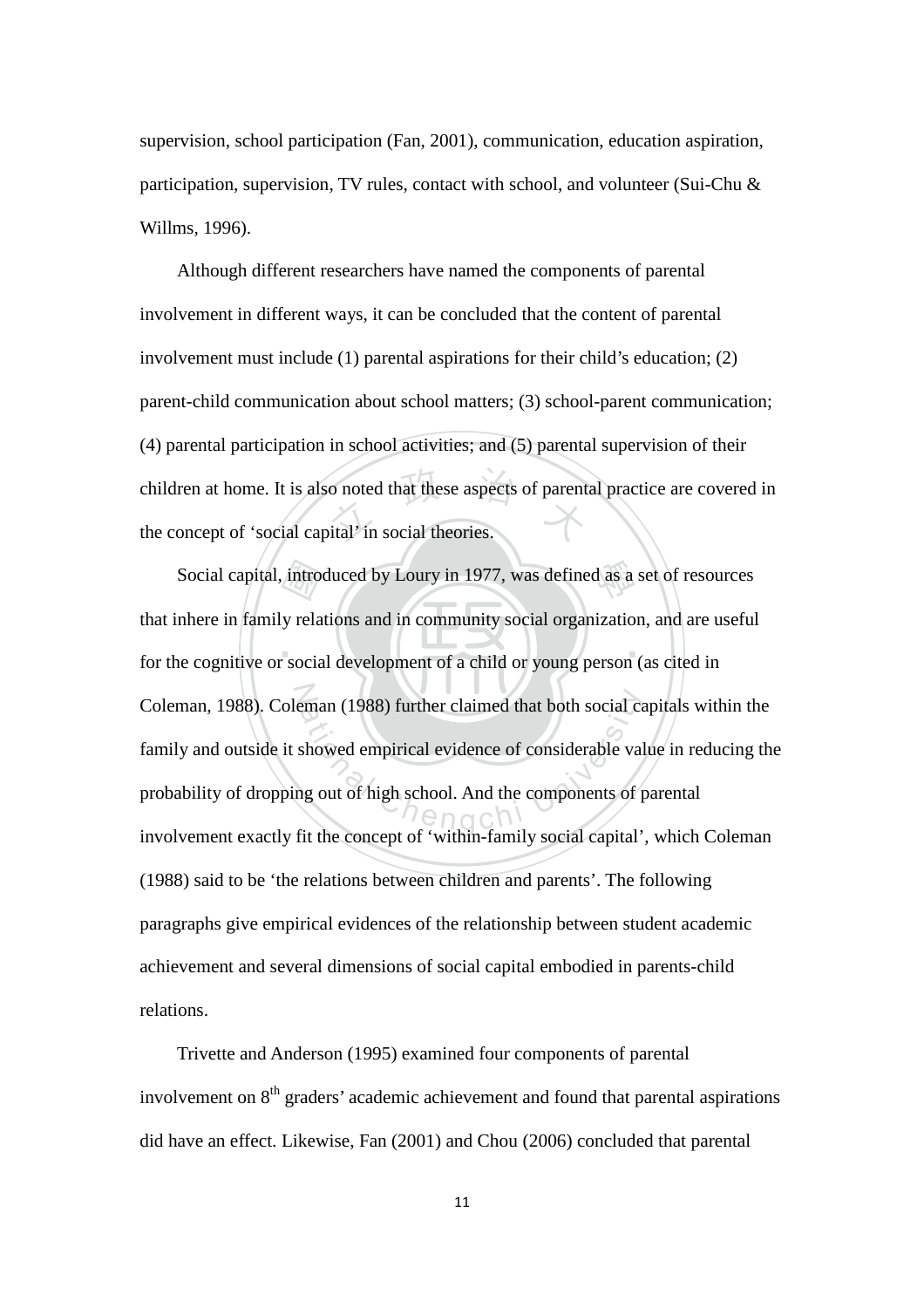adolescent years, parental aspirations make a crucial contribution to their child's<br>academic performance.<br>In contrast with the consistent results in studies of the effects of parental parental aspirations had significant effects on adolescents' academic achieven<br>matter the children were from broken or intact homes. To sum up, during the aspirations for their children's education had a consistent and positive effect on high school students' academic growth. Lee (2007) also indicated that the educational expectation of aboriginal parents had influence on their  $8<sup>th</sup>$ -grade children's academic achievement. Concerning the racial or ethnic background, Yan and Lin (2005) examined the relationship between parental involvement and  $12<sup>th</sup>$ -grade students' mathematics achievement and found that parental aspirations for their child had the strongest positive effect on mathematics achievement regardless of racial or ethnic background. In addition, Cherian (1994) considered family structure and showed that parental aspirations had significant effects on adolescents' academic achievement no academic performance.

. \ <u>| - - | |</u> aspirations, empirical studies have shown that the effects of parent-child studies have shown that the effects of parent-<br>t school matters, parental participation in school<br>of their children at home are disputable. Trivett In contrast with the consistent results in studies of the effects of parental communication about school matters, parental participation in school activities, and parental supervision of their children at home are disputable. Trivette and Anderson (1995) found that parent-child communication about school, the home environment (family rules about watching TV, doing homework, or maintaining a grade average), and parental participation in school activities did not have a direct, positive effect on 8<sup>th</sup> graders' achievement, while Sui-Chu and Willms's (1996) research revealed that the discussion of school-related activities at home had the strongest relationship with academic achievement, and that parental participation in school had a moderate effect on reading achievement, but a negligible effect on mathematics achievement. In addition, Astone and McLanahan (1991) and Fehrmann, Keith, and Reimers (1987)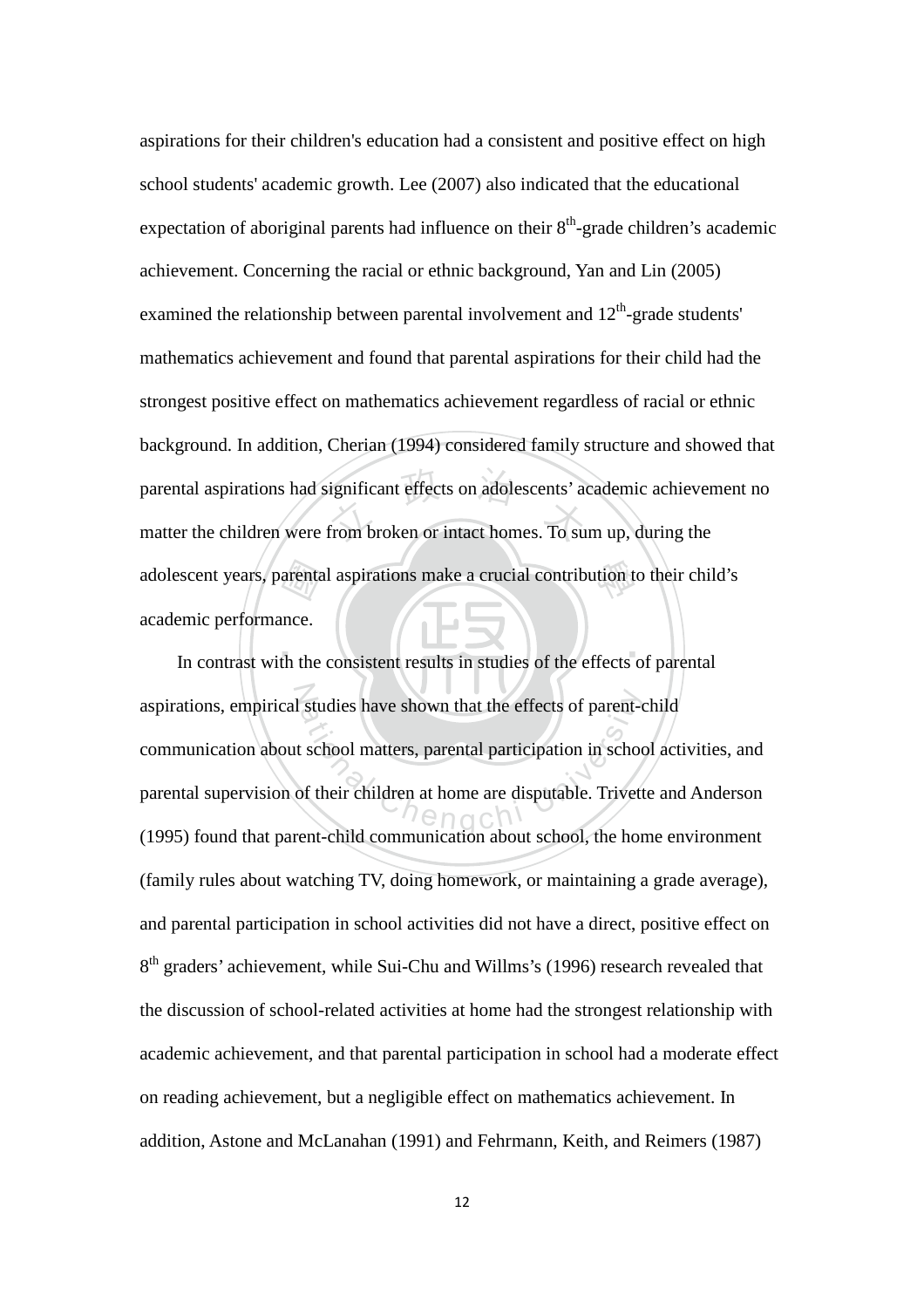found that parental supervision or monitoring after school was positively related to children's academic achievement.

negative effect stemmed from more communication with schools who<br>were at risk of failing academically or manifested problem behavior. Further, Sui-Chu & Willms's (1996) research revealed a small negative effect of parent-school communication on 8th graders' achievement. Fan (2001) also reported that 'more contact with school' had a negative effect on mathematic achievement growth. Although such results are puzzling at first glance, the items of both questionnaires provided possible answers. Because the "communication/contact" included both academic and social-behavioral aspects, it can be inferred that the negative effect stemmed from more communication with schools when their children

ng the<br>with h<br>conce After reviewing the related research, it can be concluded that part of the family ‧ dimensions are different. Parental aspirations were found to have a consistently<br>positive impact on child's academic achievement, while the effects of the other<br>dimensions are controversial. Although it is not conclusive t factors associated with high school student academic achievement can be properly included under the concept of parental involvement. However the effects of various positive impact on child's academic achievement, while the effects of the other dimensions are controversial. Although it is not conclusive that the more that parents are involved in a child's learning, the better he/she performs academically, the present research hypothesizes that parental involvement has a positive effect on student academic achievement.

### Cultural Capital

Bourdieu's theory of social reproduction and cultural capital posits that the culture of the dominant class is transmitted and rewarded by the educational system (as cited in Dumais, 2002) . Therefore those who are more familiar with culture of the dominant class are more likely to be accepted and loved by teachers, and they tend to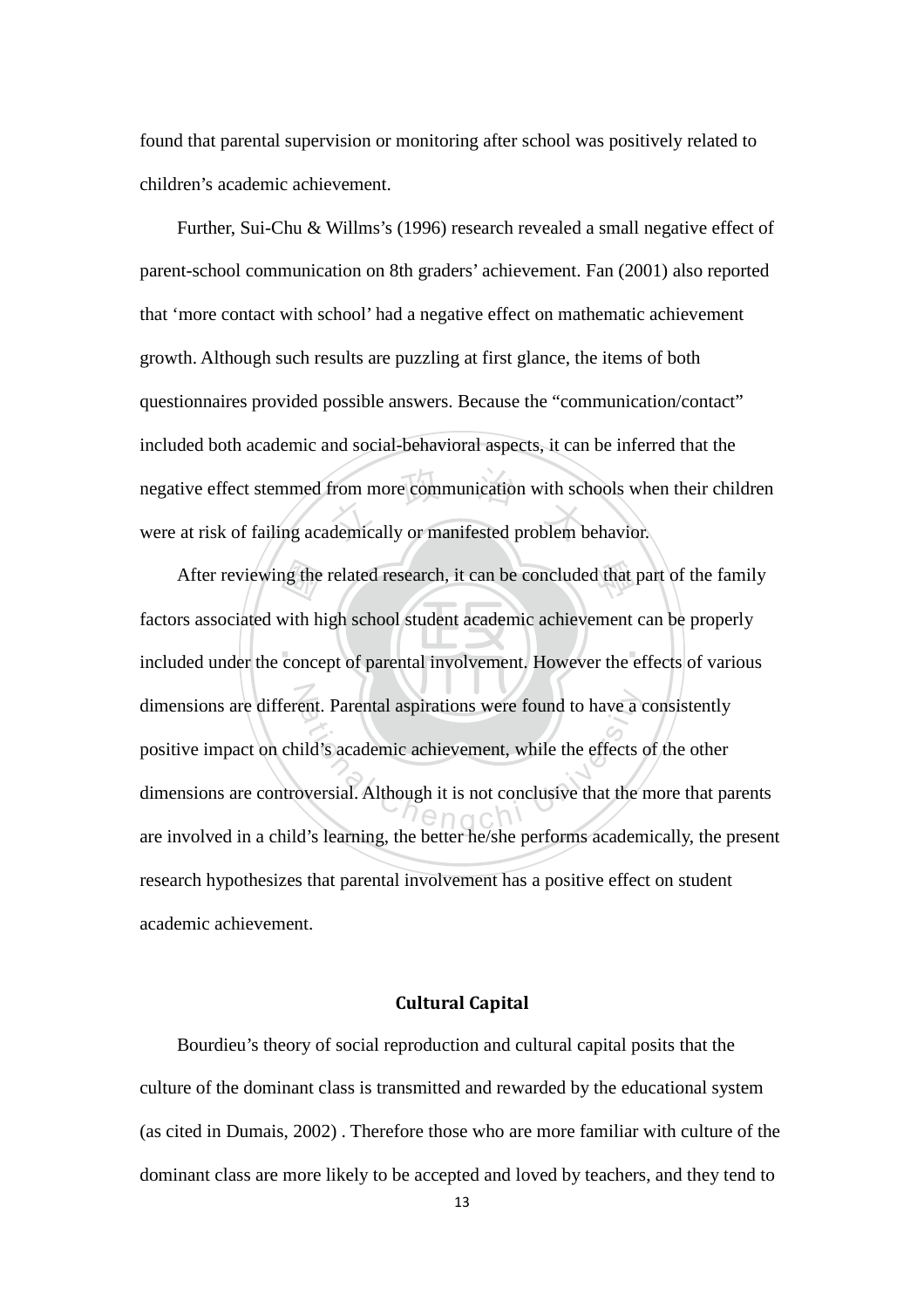adjust better to school education, which also results in better academic performance. Accordingly, cultural capital means the degree one acquires the formal culture of the dominant class (Huang, 1996).

conclu<br>nce; (<br>al of t performance (Chen & Cheng, 2000; Dumais, 2002; Lin & Wu, 2007; Roscigno &<br>Ainsworth-Darnell, 1999; Sullivan, 2001; Wong, 1998) . Among them, Sullivan (2001) and Wong (1998) conclude that cultural capital have a significant effect on student ‧ non-obligatory schooling; Dumais (2002) found that cultural capital has a positive,<br>significant effect on the grades of female students. However, Lin and Wu (2007) an<br>Wu (2005) found that the "formal cultural" Bourdieu men Here comes the question, what is the culture of the dominant class? In the past empirical studies, researchers hypothesized that going to concerts and exhibitions, watching dramas, visiting libraries or museums, more exposure to reading and classical music, or attending cultural-related lessons (art, music, dance, and the like) would establish the cultural capital, and in turn be helpful for one's academic performance (Chen & Cheng, 2000; Dumais, 2002; Lin & Wu, 2007; Roscigno & academic performance; Chen & Cheng (2000) indicated that students who received more formal cultural of the dominant class were more possible to obtain more years of significant effect on the grades of female students. However, Lin and Wu (2007) and Wu (2005) found that the ''formal cultural' Bourdieu mentioned in his theory of cultural capital can explained little of the variation of student academic achievement, and they further suggested that the component of cultural capital needed to be modified in regard to the cultural difference between Taiwan and the European countries.

## The Effects of School Factors on Students' Academic Achievement

Except for family, school is the place to which children are exposed most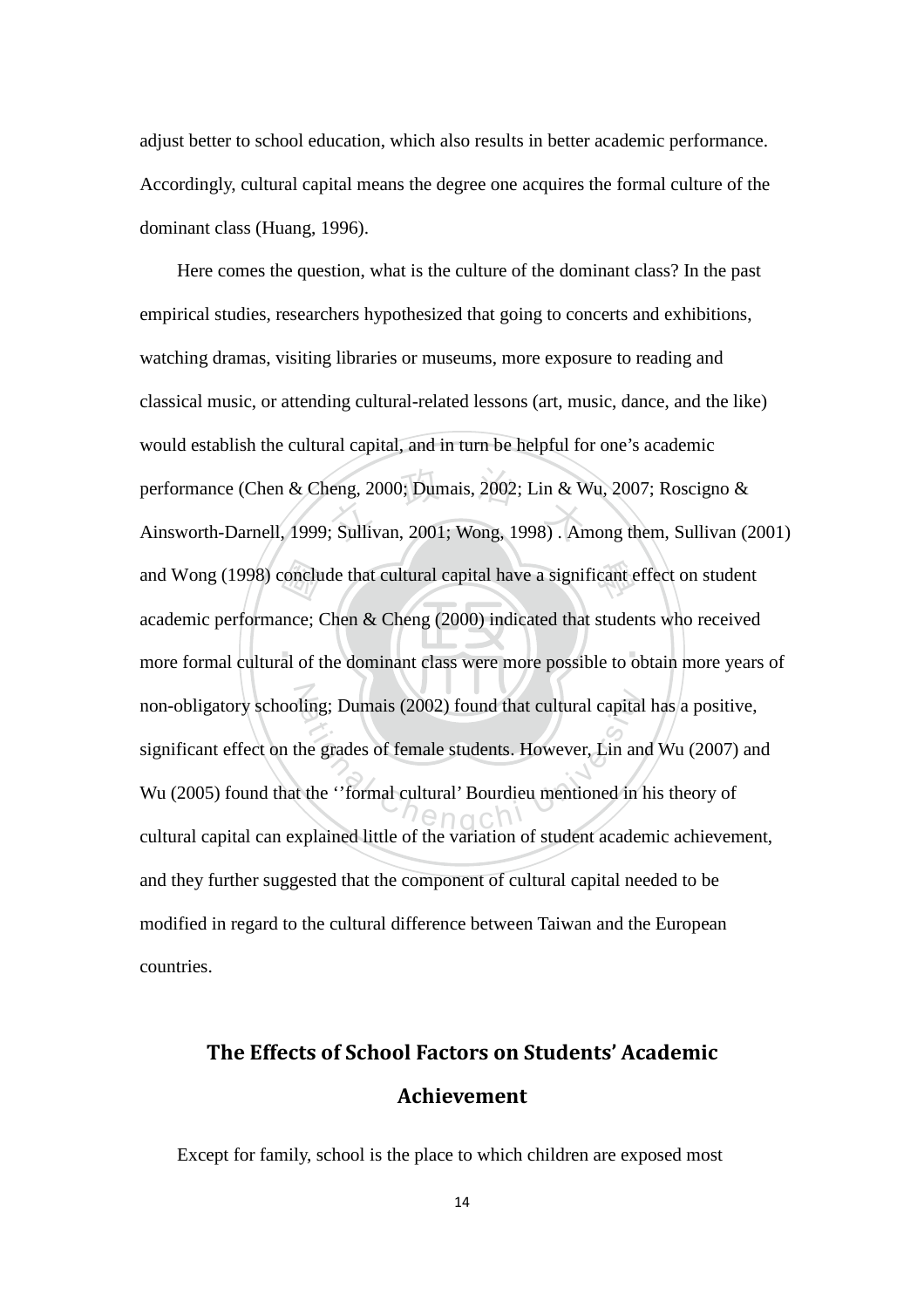frequently. Since Coleman (1966) concluded that schools had no differential effects on student achievement, a large number of studies have attempted to prove the efficiency of schools. The following paragraphs demonstrate research studied on social environment and teacher quality of schools.

#### Social Environment of Schools

difference for students. of the school, the relations between teachers, and principals, and teachers' morale (as cited in Wenglinsky, 1997). These researches implied that schools can indeed make a difference for students. s of relatively uniform characteristic<br>nt among low SES students includi ‧ A series of studies, known as "effective-schools research", identified schools in which students of low SES attained high levels of achievement. They found that such schools displayed a series of relatively uniform characteristics that are associated with high levels of achievement among low SES students including the social environment cited in Wenglinsky, 1997). These researches implied that schools can indeed make a

Specifically, Crosone, Johnson and Elder (2004) examined whether the nature of<br>tudent-teacher relationship could be used to predict student academic<br>wement. Their findings indicated that students who reported that they got the student-teacher relationship could be used to predict student academic achievement. Their findings indicated that students who reported that they got along well with their teachers and who perceived their teachers to be caring and fair showed a higher academic achievement. Likewise, Burchinal, Peisner-Feinberg, Pianta and Howes (2002) found that a closer relationship with the teacher was positively related to better academic competence for elementary students. Actually, far early in Sewell, Haller, and Portes's (1969) research, it has been proved that significant others' influence, including parents', teachers', and friends', has direct effects on levels of educational and occupational aspiration, as well as educational (i.e., college) attainment, and the teacher's influence refers to whether or not direct teacher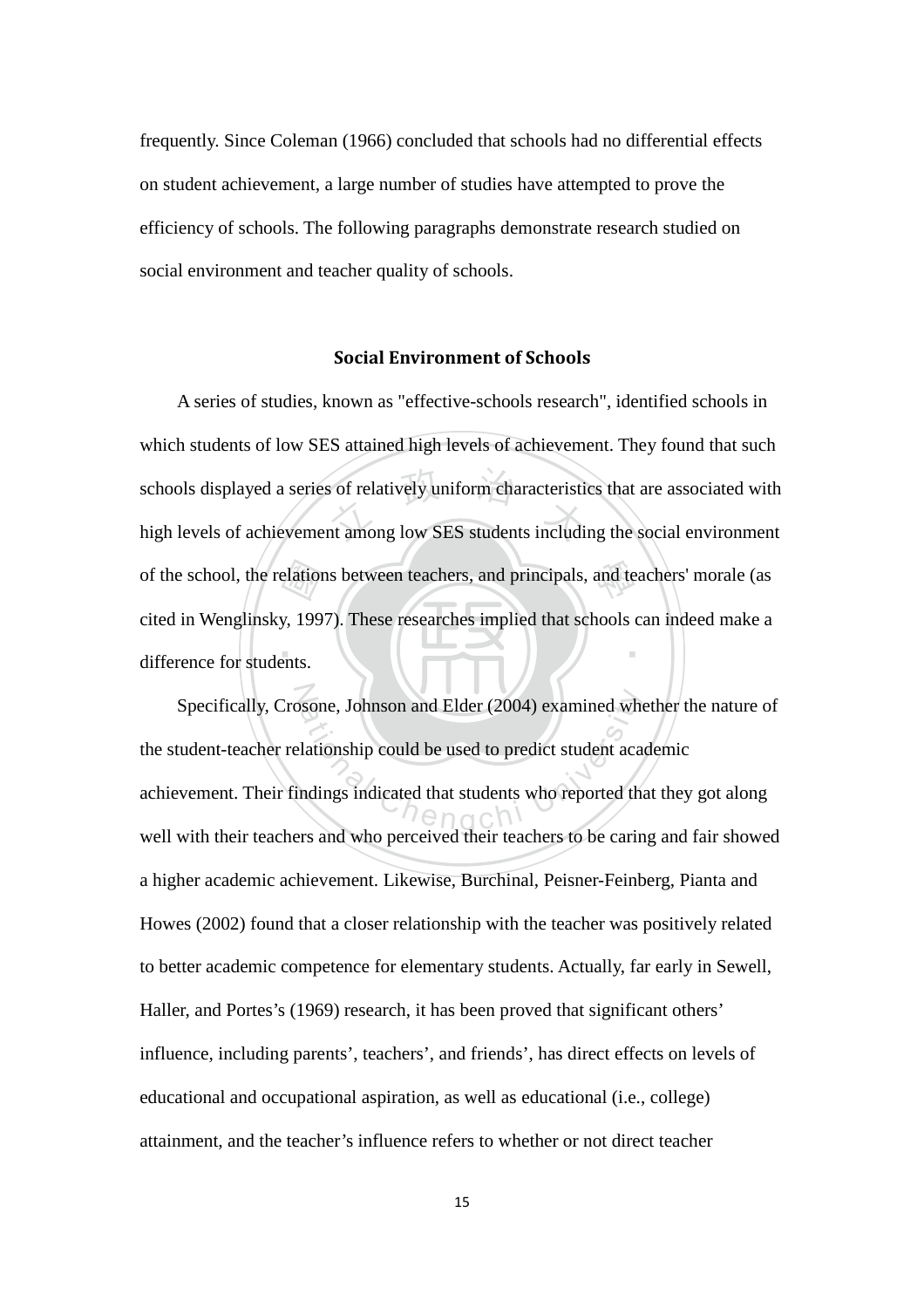encouragement for college was perceived by the student.

N

evaluations of order and discipline were significant and positive predictors of school-level math and reading criterion-referenced test scores. & Mayberry, 1992). Griffith (2000)<br>ing Order and Discipline and its int Other research has also shed light on the effects of characteristics relevant to school culture and climate. Lin (1995) found that a school's history, tradition, culture (academic climate), and school community are the strongest predictors of college entrance exam scores among all the other school characteristics examined. And the effect of school characteristics was even stronger than that of family characteristics. Still other research has associated a safe and ordered school environment with a higher student academic performance, in particular, at the lower grade levels (Levine, 1992; Stockard & Mayberry, 1992). Griffith (2000) also indicated that student consensus regarding Order and Discipline and its interaction with student school-level math and reading criterion-referenced test scores.

## Teacher Quality

‧

Teacher Quality<br>
e social environment of schools, a growing boot<br>
can make a difference to student academic ach<br>
the difference is stributable to teachers (Derl In addition to the social environment of schools, a growing body of research suggests that schools can make a difference to student academic achievement, and a substantial portion of that difference is attributable to teachers (Darling-Hammond, 2000; Ferguson, 1991). Students who are assigned to several ineffective teachers in a row show a significantly lower achievement and gains in achievement than those who are assigned to several highly effective teachers in sequence (Sanders & Rivers, 1996). Quantitative analyses also indicate that measures of teacher preparation and certification are the strongest correlates of student achievement in reading and mathematics (Darling-Hammond, 2000).

Teachers' contributions to promoting student academic achievement are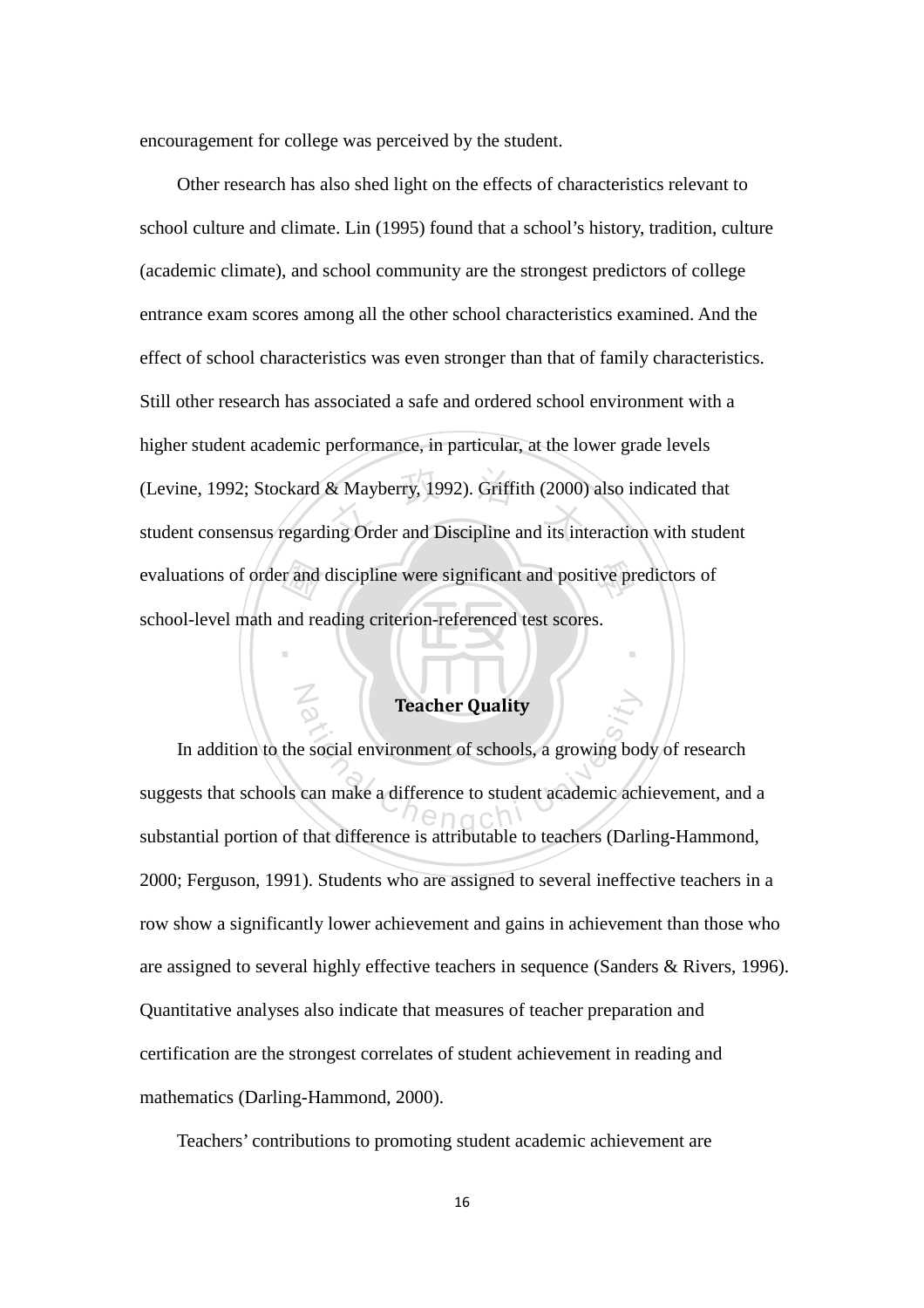‧‧ in mathematics achievement, while Hsieh (2007) concluded that a teachers' years of experience had a positive effect on student academic growth. On the other hand, whi<br>Hill (2003) found that for a teacher to hold a graduate  $\sin \& \text{ Wu}, 2007$ ). Among these vari<br>xperience is not a significant prediction studying has a significant effect on achievement tests in mathematics, reading, and cant effect on achievement tests in mathematic<br>and Park (2005) later found that a teacher's historic or<br>or no effect on student academic growth. The somewhat proven, but the nature of the points that exactly represents a teacher who is efficient in facilitating learning performance is controversial. Researchers who intended to demonstrate the effect of teachers' efforts on student academic achievement analyzed data from nationally conducted surveys such as High School and Beyond, and the Taiwan Education Panel Survey. They examined teachers' interest in their students, perceived quality of instruction (Lee, 1989), reform of teaching methods, working attitude, involvement, highest degree earned, years of teaching experience, interruptions in teaching and attendance on in-service training programs (Hsieh, 2007; Lin & Wu, 2007). Among these variables, Park (2005) found that a teacher's years of experience is not a significant predictor of a student's growth experience had a positive effect on student academic growth. On the other hand, while Hill (2003) found that for a teacher to hold a graduate degree in the field the student is science, Hsieh (2007) and Park (2005) later found that a teacher's highest degree earned had a negative or no effect on student academic growth. The effect of a teacher's in-service training programs is also disputed (Hsieh, 2007; Lin & Wu, 2007). Lin & Wu (2007) also indicated that teachers' degree, teaching years, reform of teaching methods, working attitude, and involvement are not significantly related to academic achievement.

The final part of the factors associated with student academic achievement are school background and composition including average school social class, percentage of minorities, average academic background, school community (city/suburb/country), and school type (public/private). Lin & Wu (2007) found that nearly 80% of the

17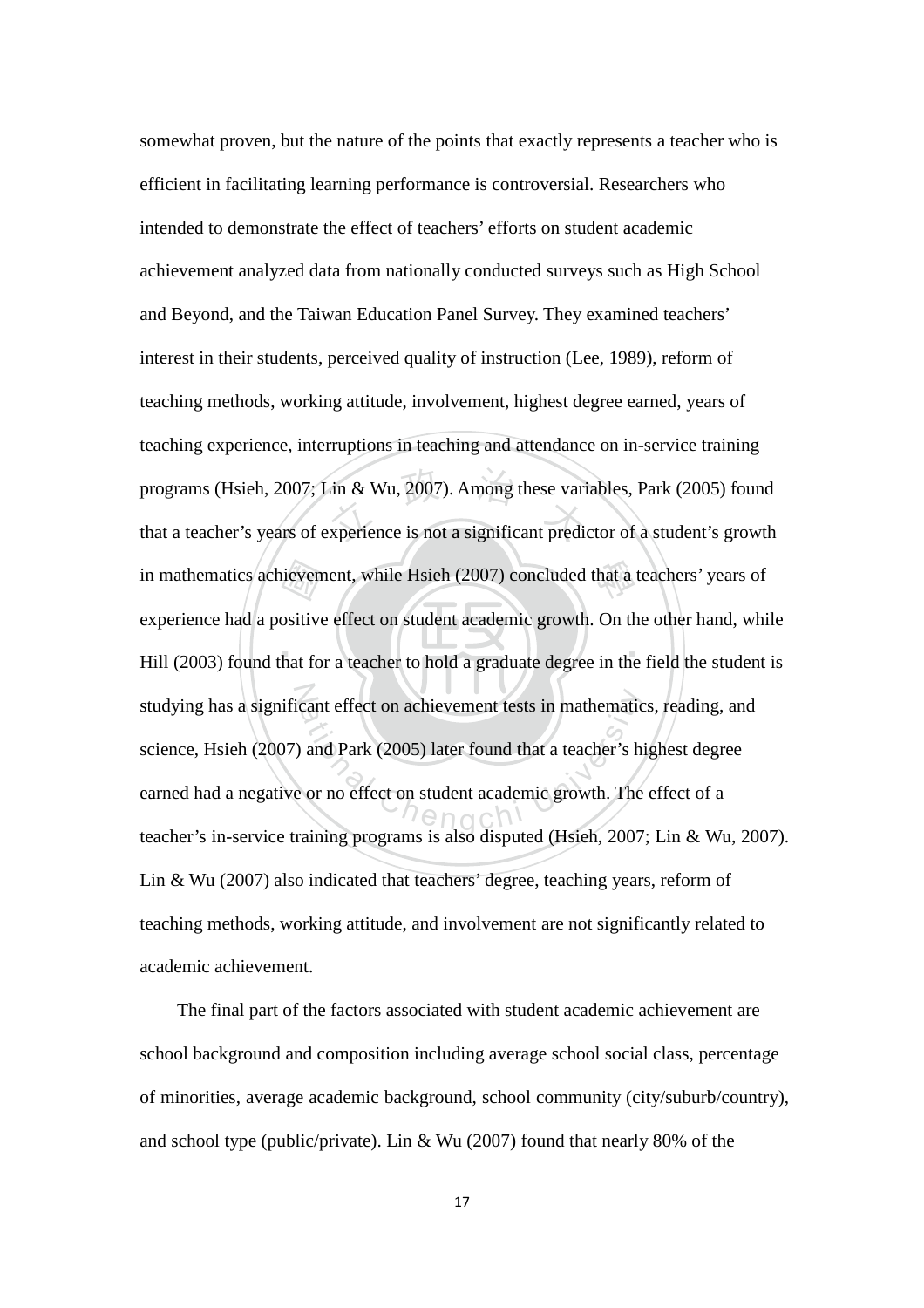variation in school level was explained by school mean SES, and the unique contribution of variables associated with school educational resources to students' academic achievement was found to be quite low (4% or thereabouts). Therefore, in order to determine the effects of school efforts as discussed before, all the background variables were categorized into demographic factors in the present research and will be discussed in later sections.

## The Effect of Student Factors on Student Academic Achievement

ever, i<br>vely. can be divided into 'intelligence' an achievement. However, in social science research, it is hard to measure participants' intelligence objectively. Instead, academic achievement is usually measured as both N chievement tests had a positive effect on 10th<br>nan and Bailey's (2006) research also indicated<br>nt in grade 10 was the most significant predicto The student factors can be divided into 'intelligence' and 'non-intelligence' aspects. Generally speaking, intelligence is closely related to student academic independent and dependent variables. Burkam, Lee, and Smerdon (1997) found that scores on 8th grade achievement tests had a positive effect on 10th grade achievement. The results of Engerman and Bailey's (2006) research also indicated that having a low academic achievement in grade 10 was the most significant predictor in having a low academic achievement in grade 12, with family decision-making style, SES, and ethnicity as controlled variables in the regression equation. Reynolds and Walberg (1992) analyzed data from Longitudinal Study of America Youth and found that prior mathematic achievement influenced subsequent mathematic achievement powerfully. In addition, Ma (2008) demonstrated that the students' prior (or accumulated) achievement demonstrated a large mean effect size (0.94) and grew steadily from grade 8 to 12. Accordingly, students' prior academic achievement is positively related to their future academic performance.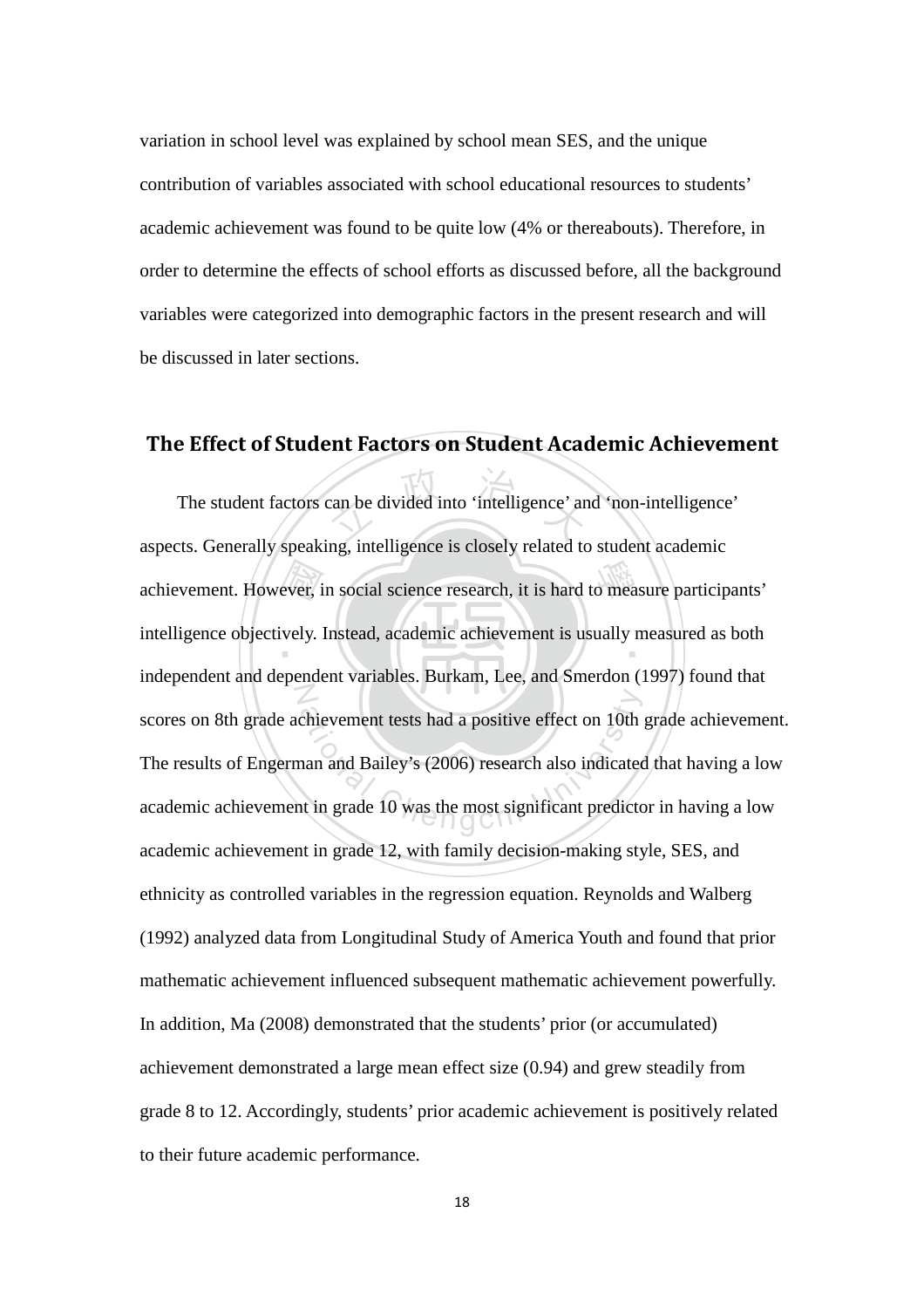On the other hand, Hsieh (2007) reviewed several related studies and indicated that the non-intelligence factors may include extensive mental variables such as learning attitude, motivation, self concept, anxiety, physical and mental health, and other personal characteristics. However in the present study, the non-intelligence student factors focus merely on students' aspirations for their highest degree and their degree of engagement in their studies.

on' is s<br>are cle<br>ne stud not exactly the same given that asp<br>expectation is more realistic, with Although 'aspiration' is somewhat different from 'expectation', related research ‧ N What degree do you expect yourself to accomplish' and 'What degree do you think Expect yourself to accomplish' and 'What degrees It has to be clarified first that in some studies, students' 'expectations' instead of 'aspirations' was used as the description of their desire of advanced schooling. The two terms are similar but not exactly the same given that aspiration is an ideal goal, more like a dream, while expectation is more realistic, with regard to one's ability. indicated that they are closely related and are often exchangeable (as cited in Hsieh  $\&$ Chang, 2004). In the student questionnaires of TEPS, two questions were asked: ' you can accomplish with regard to your own ability'. The former measurement was defined as students' aspirations for their highest degree in the present study in contrast with the later measurement of students' expectations.

The results of Sirin and Rogers-Sirin's (2004) research suggested that for African American middle-class adolescents, educational expectations, which was measurement of both concrete and abstract beliefs students might have about their educational future, and their engagement in school learning had the strongest relation to academic performance. Lin and Wu's (2007) research also supported the hypothesis that students' aspirations and expectations in regard to their highest academic achievement had a significant effect on junior high school students' academic growth.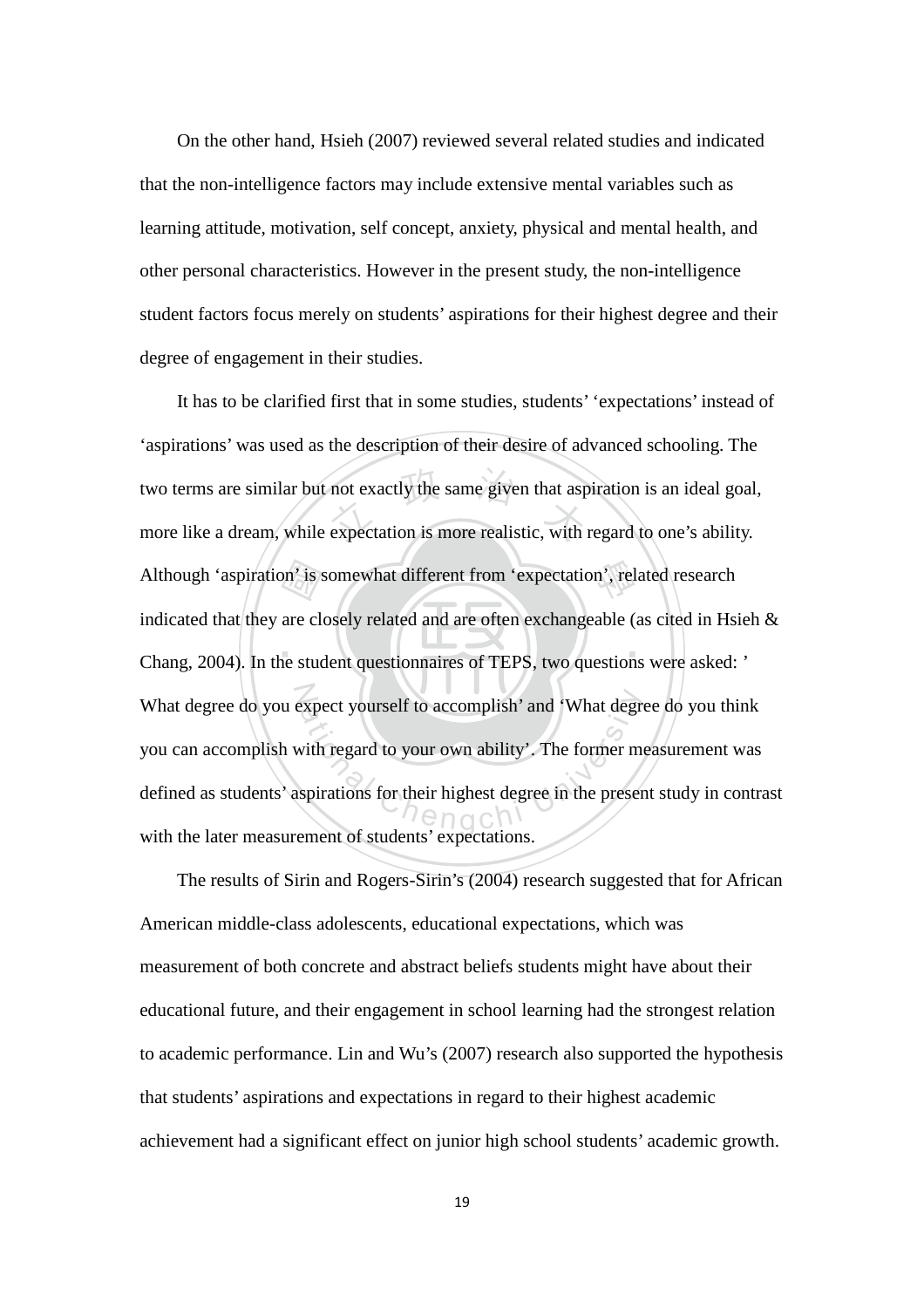res while extra hours per day of wa In addition, Carbonaro (2005) analyzed data from the 8th- to 10th-grade cohort of the National Education Longitudinal Survey of 1988 (NELS:88) and found that students' effort, which is defined as the amount of time and energy that students expend in meeting formal academic requirements, is strongly related to students' learning. Likewise, Park (2005) demonstrated that students' engagement had positive effects on student academic growth per month in math after taking into account student variables such as gender, SES, and race. More specifically, the result of Aksoy and Link's (2000) study suggested that extra time spent on mathematics homework increased student test scores while extra hours per day of watching television had a negative impact on mathematics test scores.

‧s to th<br>-sprea<br>demic When it comes to the impact of extra hours students spending on learning school  $\ddot{\phantom{a}}$ related local research was found. Wu (2005) indicated that taking extra academic was found. Wu (2005) indicated that taking exercises the test of the students' academic achievement positiversity and came to a conclusion that the h<br>tree seedomic lessons of the school have signified materials, the wide-spreading situation of students' going to 'cram schools' and attending extra academic lessons after school has been noticeable in Taiwan. Several lessons after school affected students' academic achievement positively. Liu (2006) analyzed the data of 2001 TEPS and came to a conclusion that the hours students spent on attending extra academic lessons after school have significant positive impact on academic achievement. And he also found that the total hours of around eight hours every week lead to the highest grades of the participants. However, Kuan and Lee's (2008) research using data from the 2001 and 2003 waves of the TEPS revealed that the average treatment effect of math cramming (attending private cram schools after school) on Taiwanese  $9<sup>th</sup>$  graders' mathematic ability scores was positive but small.

In addition, Dumais (2009) indicated that school-sponsored activities were

20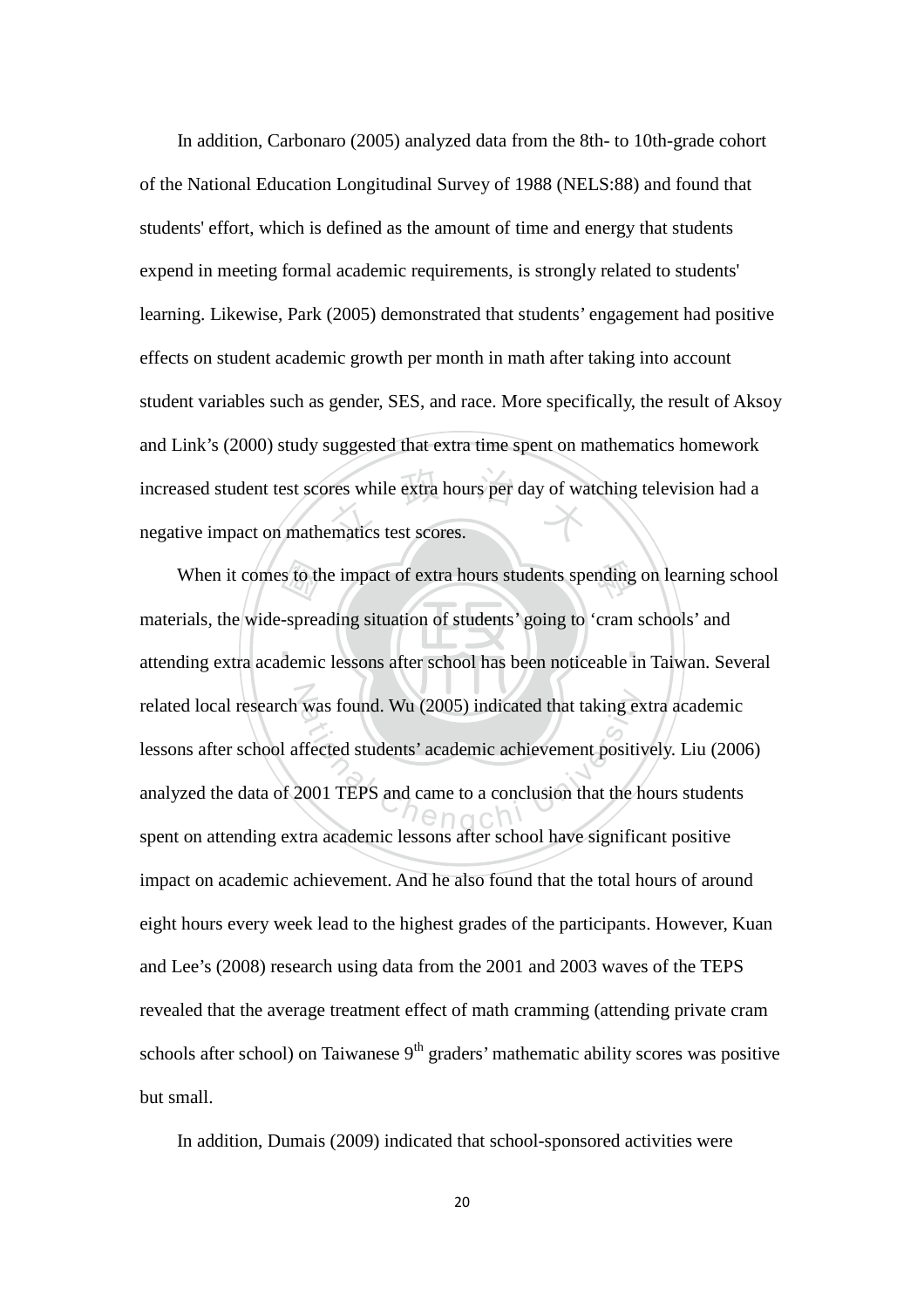associated with higher scores for all students, while television-watching and hanging out with friends were negatively associated with them. Likewise, Chen, Kuo, and Lee (2007) found that the time spent on study was positively related to scores on the Basic Competence Test in Taiwan, while the time spent on recreation had a negative relationship with the test scores.

s well<br>indica<br>le deal and Alexander (1992) found the phenomenon of 'summer loss', which suggested that<br>students from lower SES backgrounds lose ground in the summer ,when they are out of school, but do as well or better than better-off students in winter when school is in ‧ out-of-school learning in relatively disadvantaged homes. The result of their study g in relatively disadvantaged homes. The result<br>engagement during the summer vacation may In addition to the routine learning schedule during the school semester, students sometimes continue to be involved in learning activities during the summer vacation, in which students have two-months off from formal education in Taiwan. Entwisle and Alexander (1992) found the phenomenon of 'summer loss', which suggested that session*.* They also indicated that minority group shortfall in educational attainment might stem from the dearth of socialization resources to support children's implies that students' engagement during the summer vacation may enhance their progress in learning.

To sum up, it is obvious that students' higher prior achievement, expectation for higher degree, more engagement during the semester and summer vacation, and lower time spending on recreation like watching TV are associated with better academic performance. The present research also aims to test the hypothesis that these variables have positive effects on student academic achievement.

21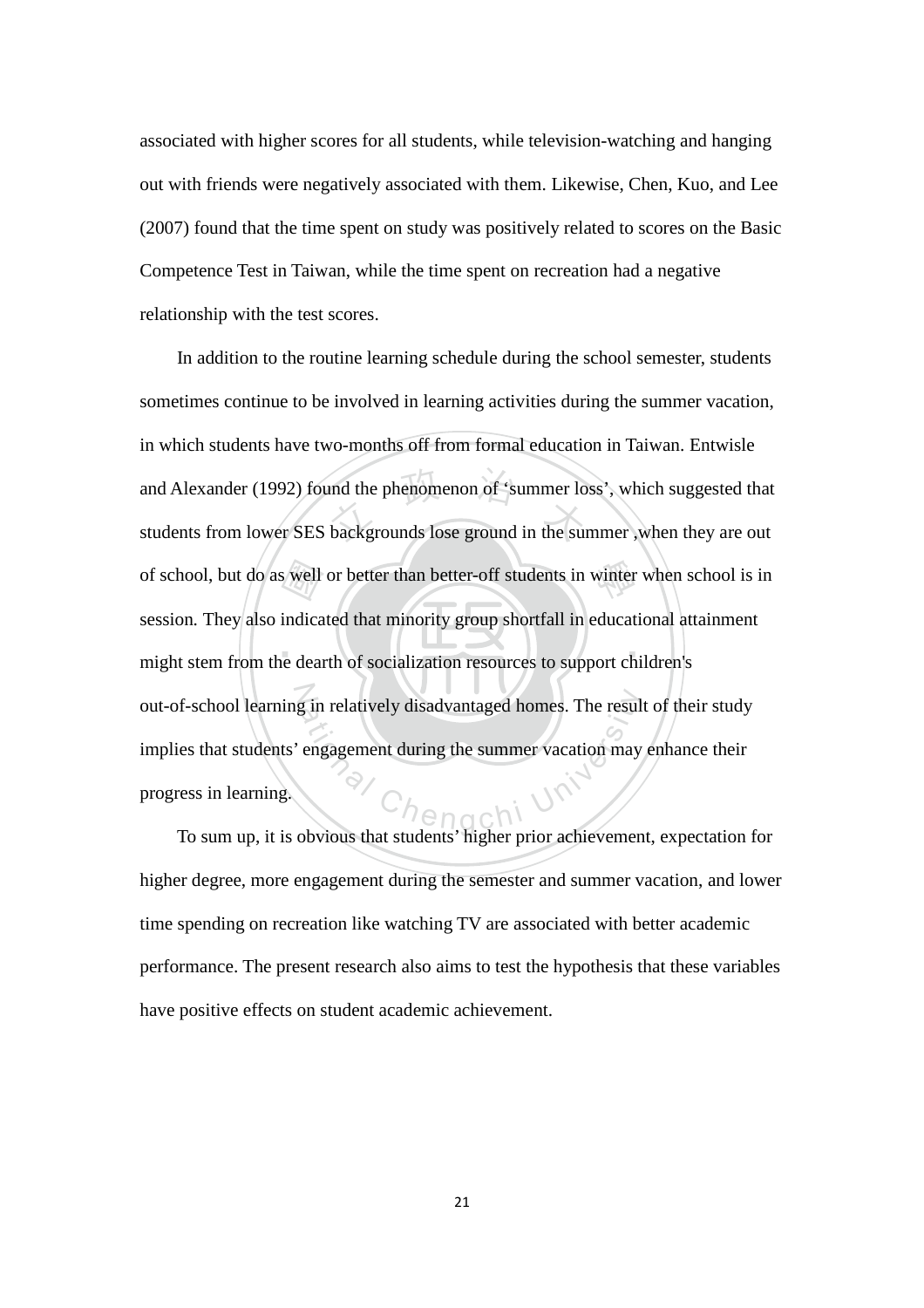## The Effect of Demographic Factors on Students' Academic Achievement

According to Parsons, the trend of social evolution went like this : first focused on the 'ascribed' characteristics, which were those born to possess like family background, race, and sex; later turned to value the 'achieved' characteristics, which referred to those can be acquired by efforts, such as education and expertise (as cited in Huang and Chen, 2005).

economic status, were mostly included specifically within family, school, and<br>individual categories. And the results of these researches demonstrated the criterial emographic variables, such as gend individual categories. And the results of these researches demonstrated the critical Z present research borrowed the concept of 'ascidions' and separates demographic variables from In the past research which examined the effects of factors associated with student academic achievement, demographic variables, such as gender, parents' social economic background, family structure, school community, school average social influence of demographic variables (Chen, Kuo, & Lee, 2007; Hsieh, 2007; Lin & Wu, 2007). Therefore, the present research borrowed the concept of 'ascribed' versus 'achieved' characteristics and separates demographic variables from other factors in order to clarify the effects of family, school, and students' effort on academic achievement, and to show the pure effects of demographic variables which are hard for an individual to change by his or her own effort.

#### Family Demographic Variables

 This subcategory comprises variables such as SES, family structure, siblings, and ethnicity. Among the abundant educational research exploring the factors associated with student academic achievement, family SES may be the most frequently examined. Parents from different social classes may live under different economic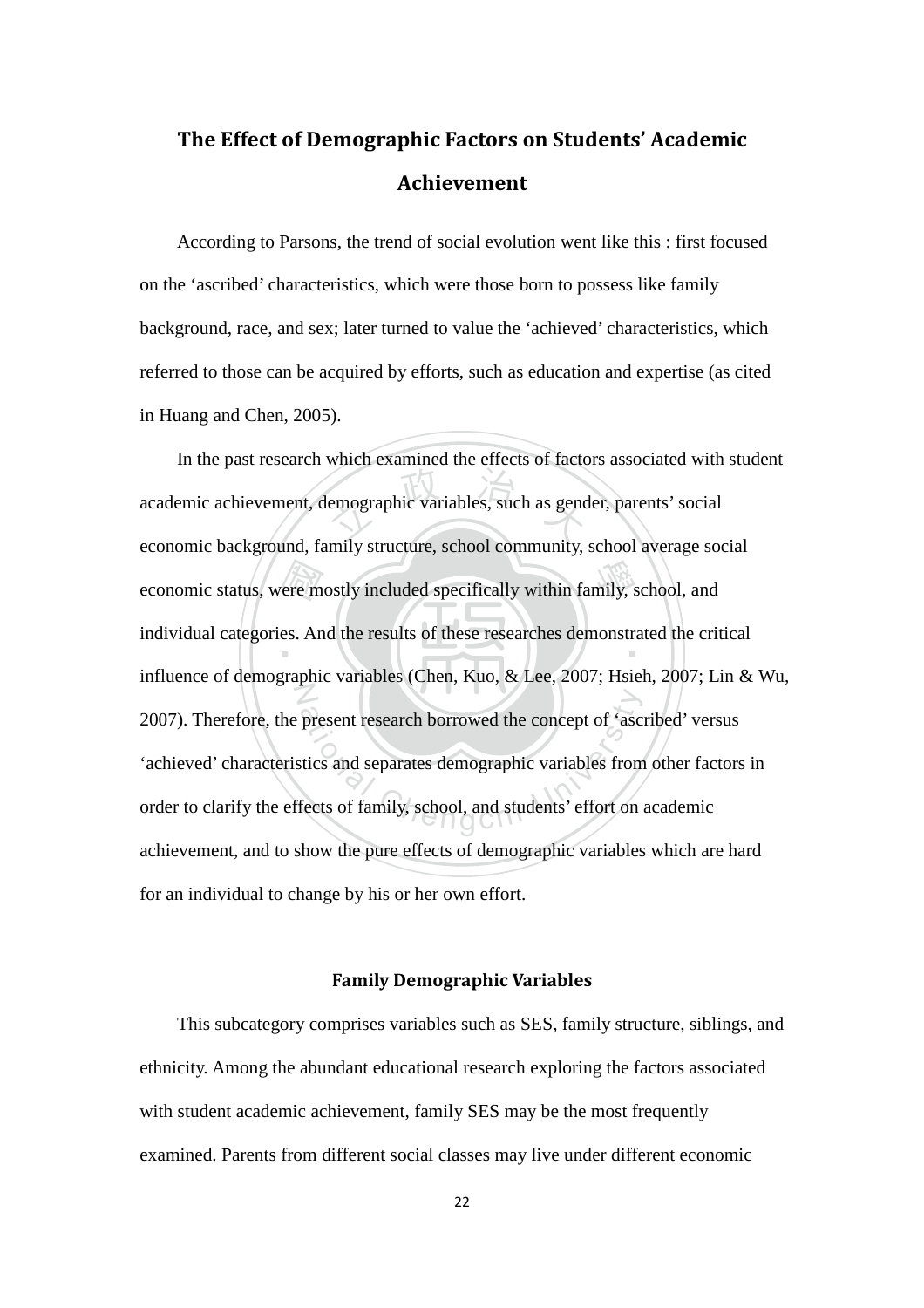conditions, and have different life styles, educational attitudes, and values, so that they affect children's academic achievement in different ways. Much research had found that the higher the family SES is, the better the academic achievement the children can accomplish (Hsieh, 2007; Li & Yu, 2005; Lin & Wu, 2007; Wu, 2005).

‧‧ impact of mother's SES on student academic achievement has been noticed. Marks<br>(2008a) found that father's occupational status had a greater impact on student<br>achievement than mother's occupational status whereas the impac wth of the rate of female accomplish<br>ment of mother's outside the family education was usually greater or comparable to that of father's education. In addition, greater or comparable to that of father's education<br>
ncluded that the effect of mother's education w Generally, family SES is a synthetic measurement of either of both side of parents' education, occupation, family income, or family habitation. Various indicators have been developed to estimate family SES. However, some researchers have also examined the specific effects of father's or mother's education and occupation. With the growth of the rate of female accomplishment of higher education and of the rate of employment of mother's outside the family in recent times, the (2008a) found that father's occupational status had a greater impact on student achievement than mother's occupational status whereas the impact of mother's Tzeng (2006) also concluded that the effect of mother's education was greater than father's.

 On the other hand, Tzeng (2006) indicated that family income has no direct effect on academic achievement, and that parent-child interaction must be the intervening variable that affects children's academic achievement. This indirect effect is smaller than the effect created by parents' education levels. In addition, the intervening effect of parent-child interaction was also found in the relationship between father's education and student academic achievement.

Family structure is also related to student academic achievement in addition to family SES. Generally, it is clear that intact families provide the best environment for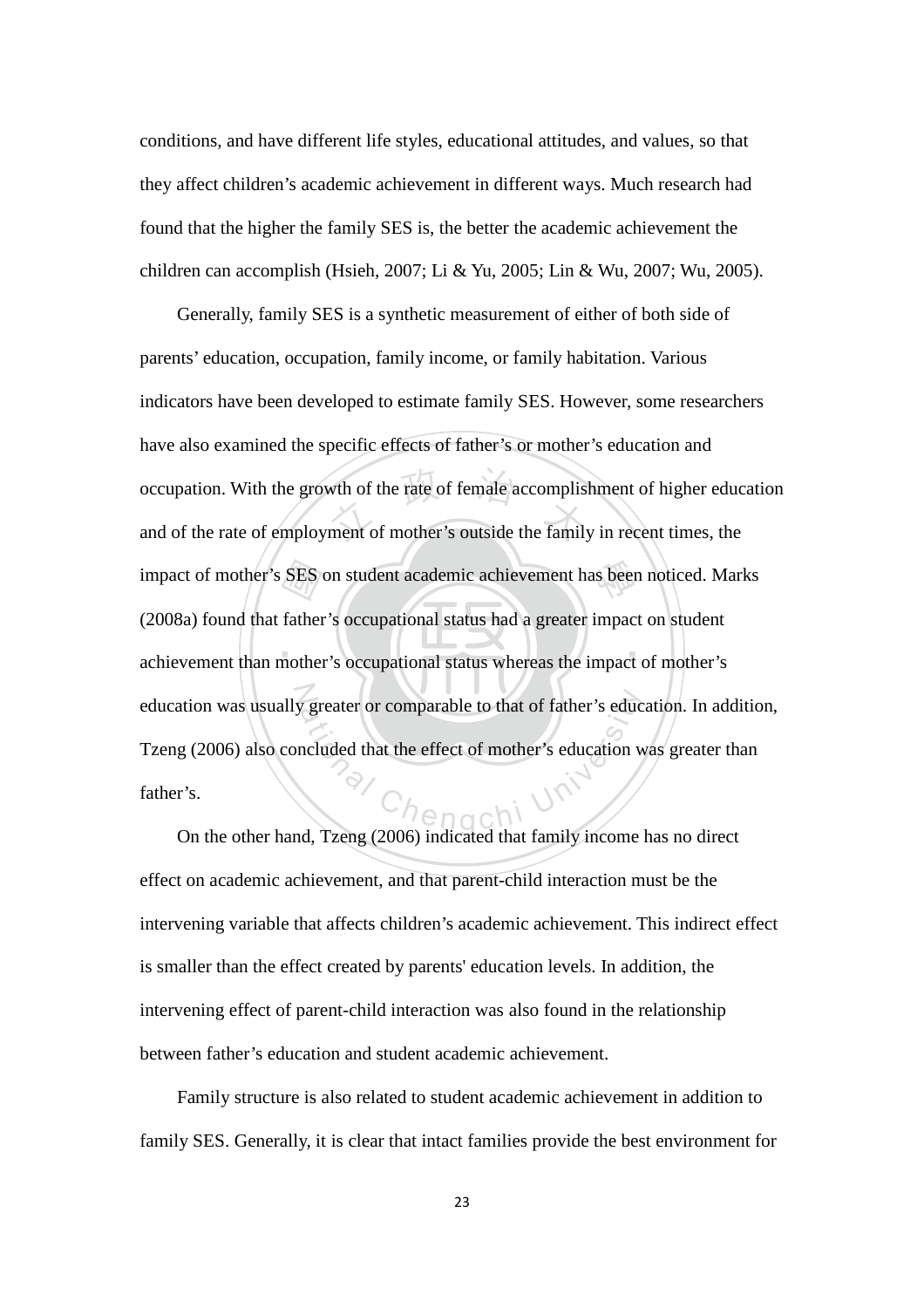strongest estimated effects occurred in educational attainment. They found that adults who experienced parental divorce exhibited lower levels of well-being than did adults whose parents were continuously married, and one of the strongest estimated effects occurred in educational attai xamined the consequences of parent<br>hrough a meta-analysis involving o ‧ children's educational achievement while children in step families suffer a disadvantage (Kuan & Yang, 2007). Shaff, Wolfinger, Kowaleski-Jones, and Smith (2008) found that children remaining in single-parent families resulting from divorce or non-marital births have lower achievement scores than children from married families. Wu (2005) also found that higher socioeconomic status and a more intact family structure are beneficial to student achievement, however more male siblings could decrease achievement through dilution of the educational resources in a family. And the disadvantages of less-intact family structure even have long-term influence. Amato & Keith (1991) examined the consequences of parental divorce for later well-being in adulthood through a meta-analysis involving over 81000 individuals. well-being than did adults whose parents were continuously married, and one of the

The results of X. Ma's (2005) research also indicated that students with lower Ma's (2005) research also indicated that stude<br>family siblings will perform worse in math ac<br>2005) verified that siblings dilute household ed family SES and more family siblings will perform worse in math achievement. In addition, Li and Yu (2005) verified that siblings dilute household education resources and play a mediating role between household education resources and educational achievement. On the other hand, Downey (1995) found that parental resources explained most or all of the inverse relationship between sibling size and educational outcomes.

It is also noticeable that ethnicity/race made a difference in student academic achievement. Orr (2003) found that even when parents' education, occupation, and income were controlled, blacks still performed worse than whites in academic achievement. A local research (Sun & Huang, 1996) also revealed that mainlanders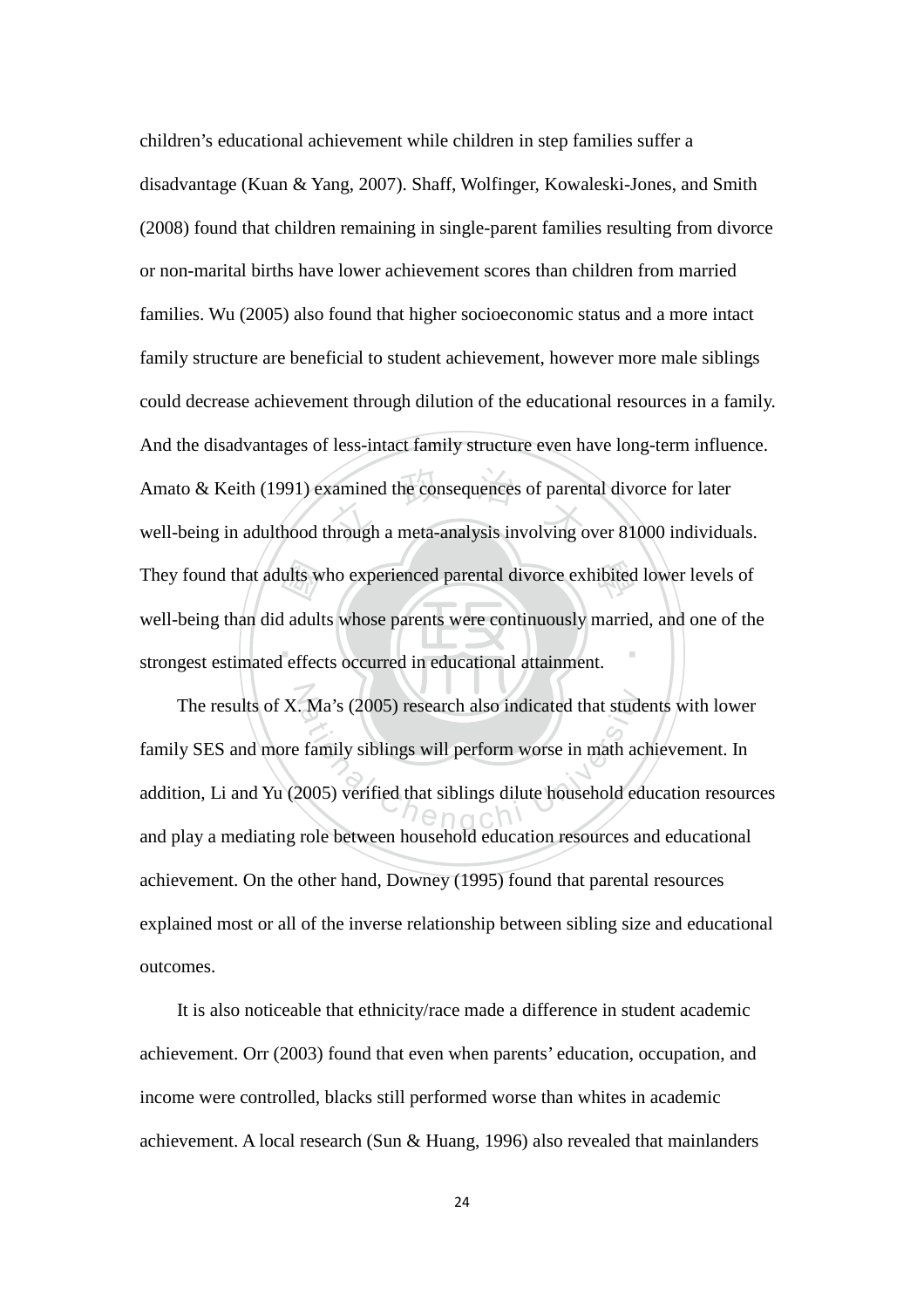achieved significantly higher educational attainment than Minnan people, Hakka people and aboriginals. And among them, aboriginals attained the least years of education.

 After reviewing the related research, it is found that family SES composed by parents' education, occupation, and family income is related to student academic achievement positively, however the magnitude of the total effect or specific effect of each variable is disputable. At the same time, a more intact family structure and fewer siblings are associated with higher academic achievement.

# <sup>立</sup> <sup>政</sup> <sup>治</sup> <sup>大</sup> School Demographic Variables

‧mogra<br>verage<br>hool t The school demographic variables related to student academic achievement ‧ multilevel data revealed that among the school factors related to student academic<br>achievement, nearly 80% of the school level variation was explained by school me<br>SES, and it was positively related to student academic ach comprise school average SES, school ethnic composition, school size, school community, and school type (public/private). Lin and Wu's (2006) analysis on achievement, nearly 80% of the school level variation was explained by school mean SES, and it was positively related to student academic achievement. However Caldas (1999) found that the percentage of students from one-parent families is a much stronger predictor than racial composition and poverty level for average school achievement. School size also had an impact on students' achievement. Students' scores in larger schools were higher than those in smaller ones (Zigarelli, 1996). The results of Lee and Smith's research (1997) suggested that the ideal high school, defined in terms of students' achievement growth in reading and mathematics, enrolled between 600 and 900 students. In schools smaller than this, students learn less, and those in large high schools (especially over 2,100) learn considerably less.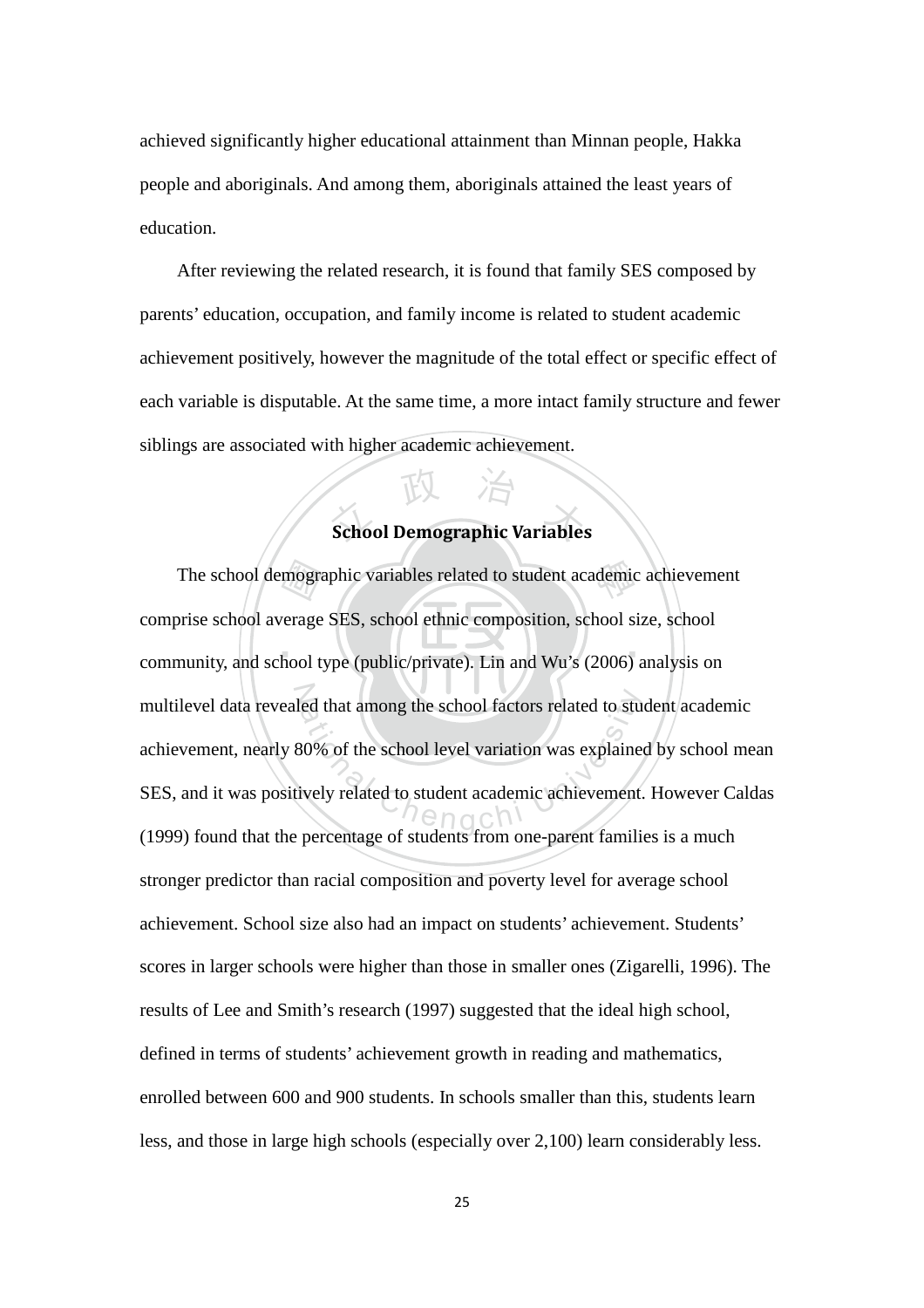small-size ones. Nevertheless, rural school students' mean annual gains in school<br>performance equal or better than those of their urban counterparts (Reeves & Bylu<br>2005). academic achievement in urban schools was better than that of rural ones; and<br>academic achievement in large-sized schools is better than that in medium and ‧ The community in which a school is located, and whether the school is public or private, are also important factors associated with student academic achievement. Brunsma & Rockquemore (1998) found that the achievement of suburban students was higher than that of rural students; and the achievement of students in Catholic, non-religious private, and religious private schools was higher than that of students in public schools. However, the situation is somewhat different in Taiwan. A researcher in Taiwan (L. C. Chen, 2005) found that at senior high school level, students' academic achievement in public schools was better than that in private ones; students' academic achievement in urban schools was better than that of rural ones; and performance equal or better than those of their urban counterparts (Reeves & Bylund, 2005).

## Student Demographic Variables

N

Student Demographic Variables Past research on gender differences in school performance has highlighted boys' modest advantage on standardized mathematics tests (Downey & Yuan, 2005). After reviewing several related studies, Downey and Yuan (2005) further indicated that gender differences in mathematics test scores are typically small or nonexistent during elementary and middle school but increase during the high school years. The results of Burkam, Lee, and Smerdon's (1997) research also suggested that gender differences in science achievement depended on subject; there was a moderate male advantage in 10th-grade physical science achievement but no discernible differences in life science. However, girls outperformed boys in other subjects, as in Hedges and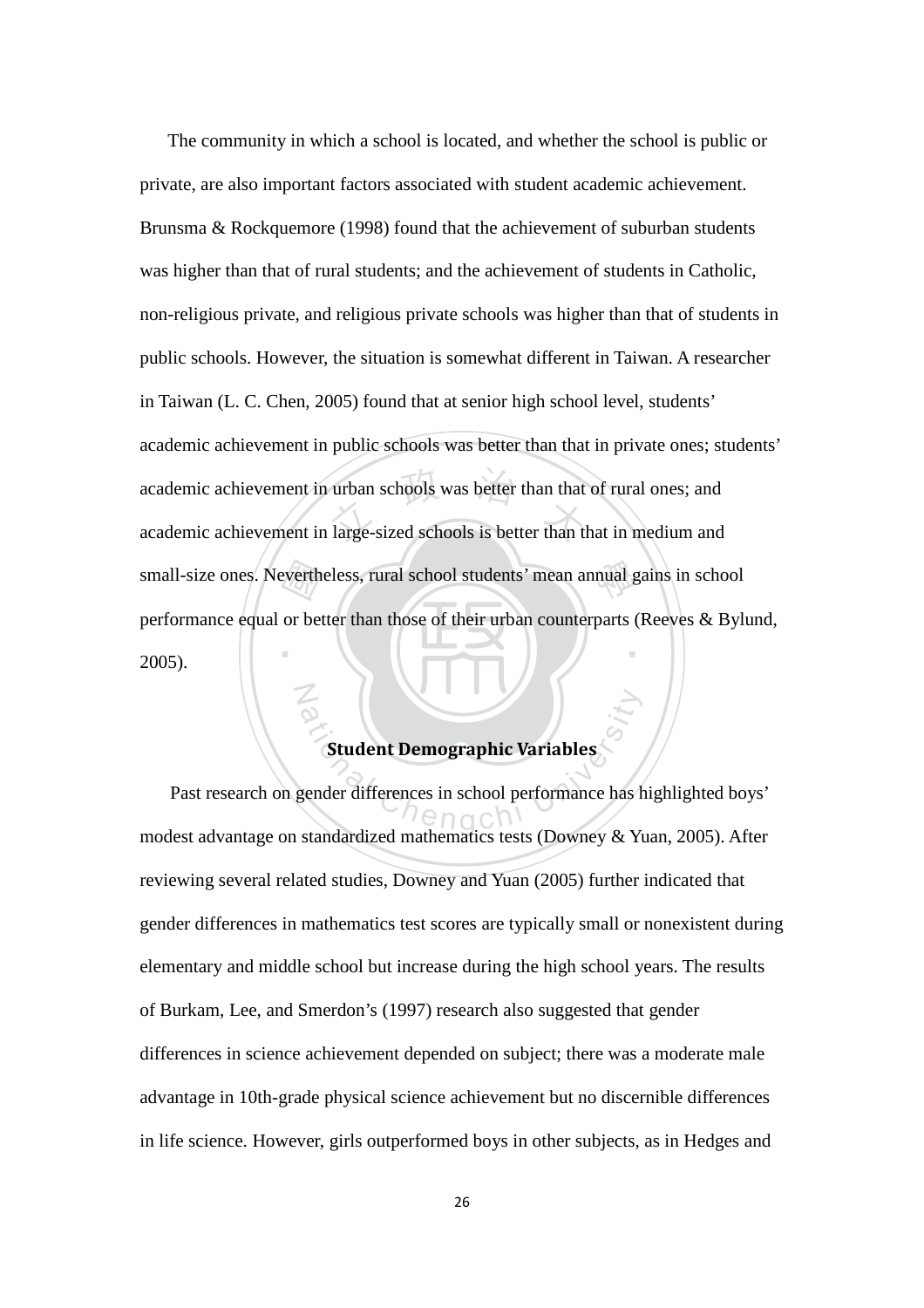ain the sex difference on specific do Nowell's (1995) reference to girls' large advantage in writing ability as tested in the National Assessment of Educational Progress (NAEP). As for the local studies, Lin and Wu (2007) found that when some critical variables, such as negative cultural capital, learning attitude, and family educational resources, were statistically controlled, boys' performance on the comprehensive ability test of the TEPS were better than girls'. Given that the present research will include not only the comprehensive ability score, but also the general analytic ability score and the mathematic ability score as the dependent variables, the outcome of the present analysis will further explain the sex difference on specific domain of student academic achievement.

(Fight)<br>the pu<br>ne foll ‧ According to the purposes of the present research and the findings from the literature review, the following research hypotheses are proposed:

學

- 1. There are significant differences between the family, school, student, and ant differences between the family, school, student<br>or associated with student academic achievement<br>ant differences among the sub-categories of the<br>prificant differences among personts' expiration demographic factor associated with student academic achievement.
- 2. There are significant differences among the sub-categories of the four factors. 2-1. There are significant differences among parents' aspiration, father's involvement in children's learning, mother's involvement in children's learning, and family cultural capital within the family factors.
	- 2-2. There are significant differences among teacher-student interaction, school safety and order, teacher's highest degree, teacher's years of teaching experience, and teacher's teaching involvement within the school factors.
	- 2-3. There are significant differences among students' prior achievement, students' educational aspirations, students' educational engagement during the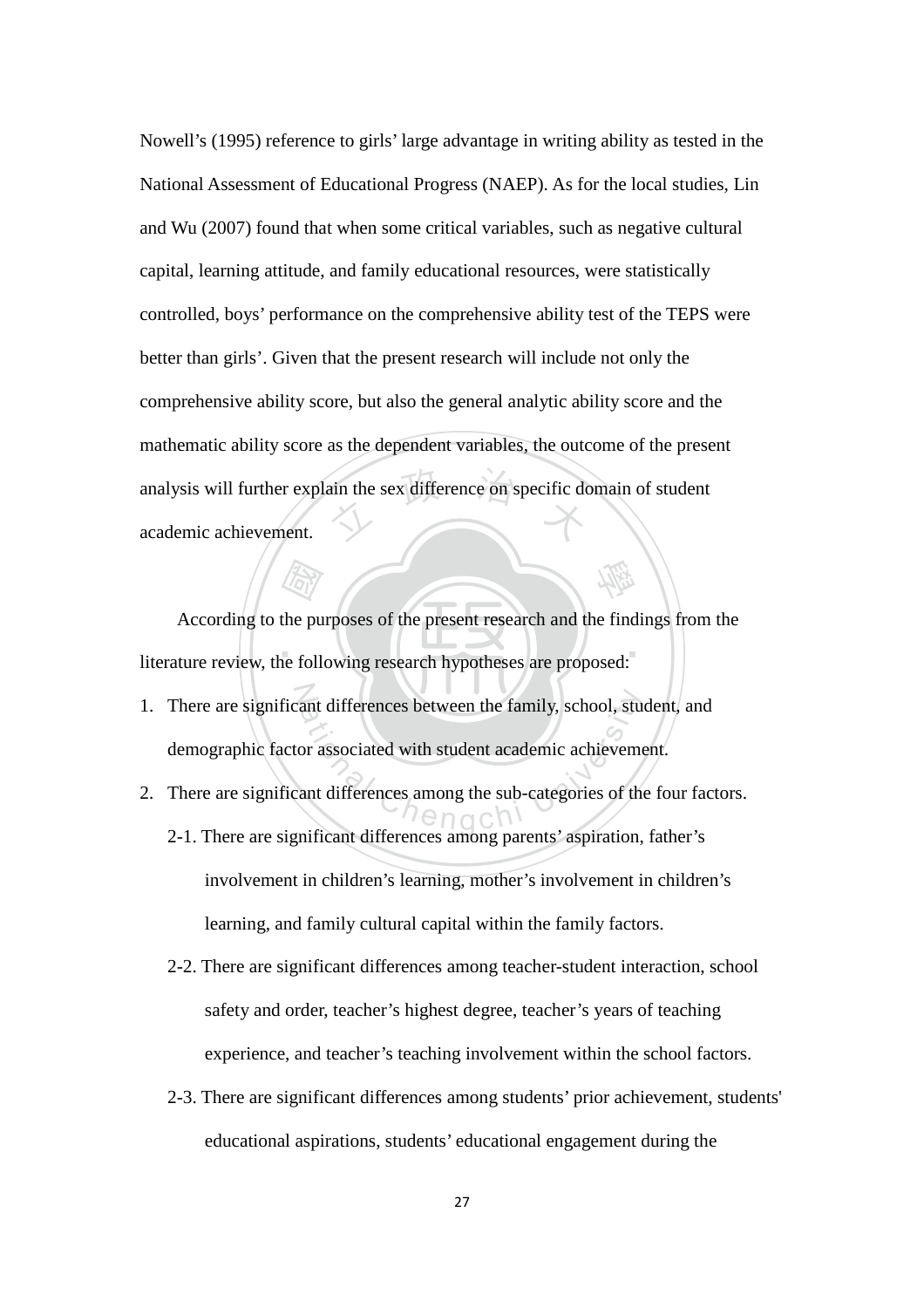semester, students' behavioral problems in school, and extracurricular activities and recreation within the student factors.

- 2-4. There are significant differences among family income, father's education, mother's education, father's occupation, mother's education, and ethnicity within familial demographics; there are significant differences among school type (private/public), school community (city/town/country), and school program within school demographics.
- $\frac{1}{2}$  y score, and the mathematic ability then. 3. The effect sizes of the factors based on the comprehensive ability score, the general analytic ability score, and the mathematic ability score are significantly different from each other.

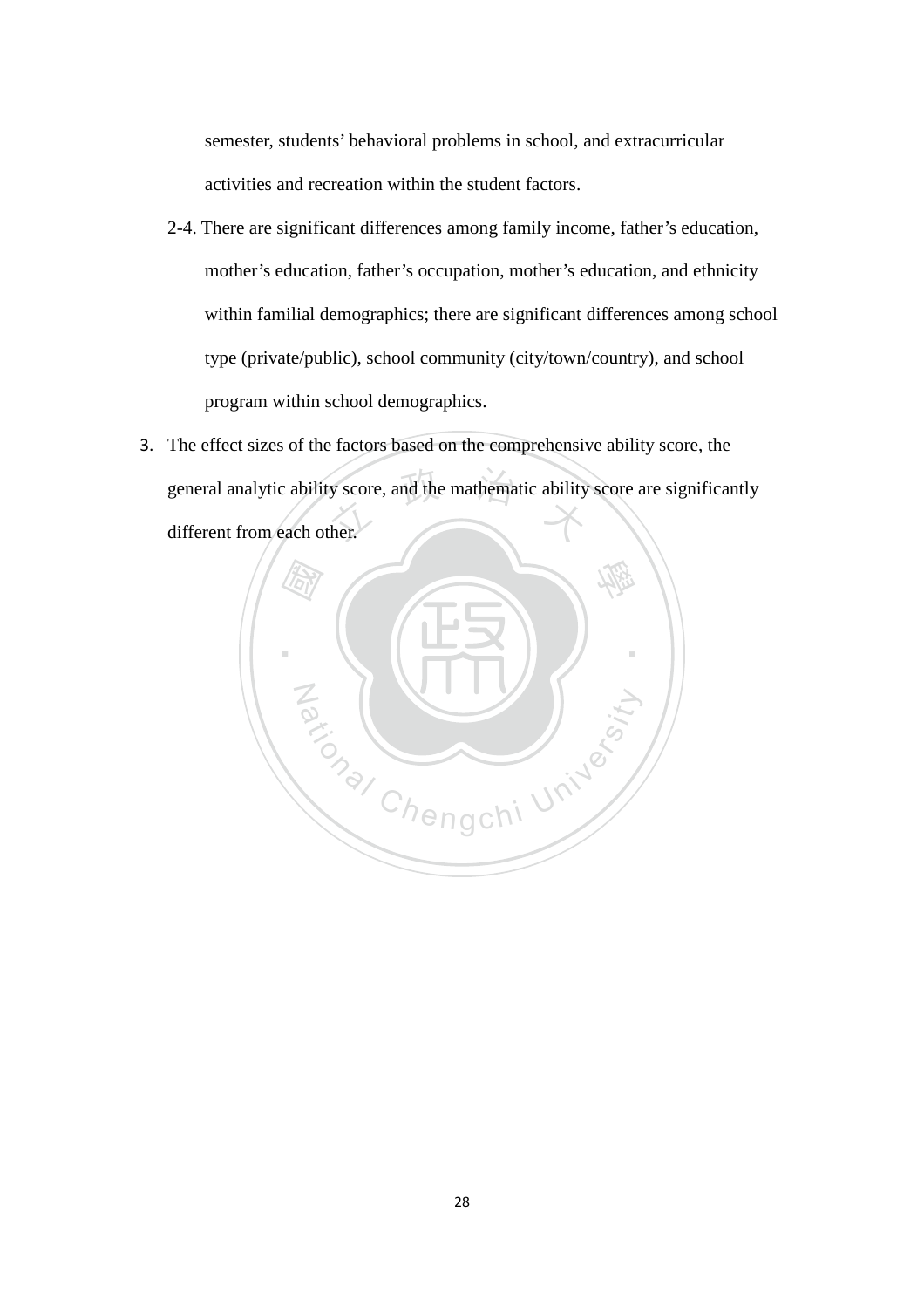## Chapter Three Method

### Data

ts wer<br>*light* ified probability sample, and the pa<br>
om the public release files of TEPS total visited students were included. The ultimate sample size of the present research<br> $\cdot$  2060 This research is based on data from the Taiwan Education Panel Survey (TEPS), a longitudinal and nationally representative survey of Taiwanese adolescents in grades 7-12. TEPS consists of four waves of survey, including the first one conducted in 2001, and the three more follow-ups in 2003, 2005, and 2007 specifically. It is a clustered multistage stratified probability sample, and the participants in the present research were obtained from the public release files of TEPS, in which 70% of the is 2868.

‧In the first wave of TEPS in the fall of 2001, 20004 grade 7 students from 333 junior high schools completed the survey. The same panel was then revisited until mpleted the survey. The same panel was then<br>in 2003, which comprised the  $2<sup>nd</sup>$  wave of the rds, the  $3<sup>rd</sup>$  and  $4<sup>th</sup>$  waves of the survey were co<br>vious participants in 2005 and 2007, after they they were 9<sup>th</sup> graders in 2003, which comprised the  $2<sup>nd</sup>$  wave of the junior high panel in the TEPS. Afterwards, the  $3<sup>rd</sup>$  and  $4<sup>th</sup>$  waves of the survey were conducted on a proportion of the previous participants in 2005 and 2007, after they had gone on to Year Two (grade 11) and Year Three (grade 12) in senior high schools, senior vocational schools, or five-year junior college programs. Finally, 2939 students were included in the 4<sup>th</sup> wave of tracked panel in the 'public release file of the TEPS' (Chang,  $2008$ ). However some cases that did not complete the  $4<sup>th</sup>$  wave of standard test were excluded because the results of the standard test were necessary to construct the dependent variable. So the sample size used for the present research is 2868 from the tracked panel who participated in the longitudinal survey from Wave 1 to Wave 4 of the TEPS.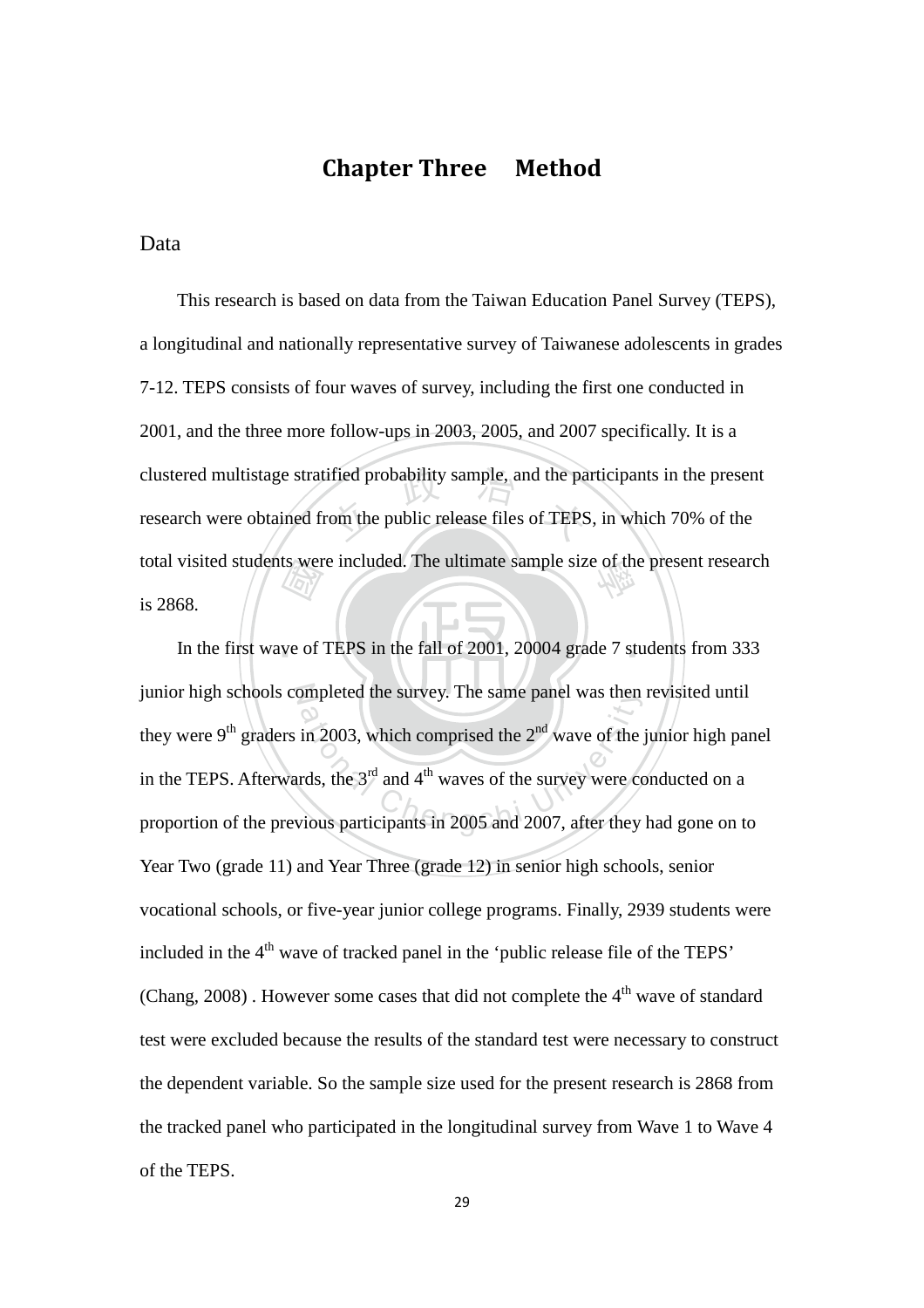$\mathcal{N}$  .  $\mathcal{N}$  .  $\mathcal{N}$  ,  $\mathcal{N}$  ,  $\mathcal{N}$ the general analytic ability scores were gauged from the results of the curriculum-free<br>analytical ability sub-test, which tested students on their ability of analyzing, applying<br>and creativity, (3) the mathematic ability the curriculum-free analytical ability<br>st, the literacy sub-test, and the scie mathematic ability sub-test and of the items related to numbers in the curriculum-free b-test and of the items related to numbers in the<br>test. For each student in each wave of the survey, the TEPS conducted a standard test, which was designed to test students on their problem-solving ability instead of subject-oriented achievement. The content of the standard test included materials on reading, math, science and general analytic abilities. The ability scores were gauged from the test results by using Item Response Model as the indicator of students' learning achievement. According to the Psychometric Report for the Ability Tests of TEPS 2001(Yang, Tam, & Huang, 2003), three kinds of ability scores are available: (1) the comprehensive analytic ability scores were gauged from the performances of all the test items, including the curriculum-free analytical ability sub-test , the mathematic ability sub-test, the literacy sub-test, and the science ability sub-test. (2) analytical ability sub-test, which tested students on their ability of analyzing, applying, and creativity, (3) the mathematic ability scores were gauged from results of analytical ability sub-test.

In addition, questionnaires were used to collect data from students as well as their parents, teachers (Chinese, math, English, and homeroom teachers), and the administrators of their schools. The questionnaires included questions on a variety of aspects, including students' family, school, daily life, personal characteristics; parent-child relationship, parents' expectations for their child; teachers' instruction, teachers' assessment of students; schools' finance, equipment, administration affairs, and all of the demographic items. In this research, the standard tests as well as students', parents', and teachers' questionnaires of Wave 1 to Wave 4 were used to generate the dependent and independent variables. The results of the students' and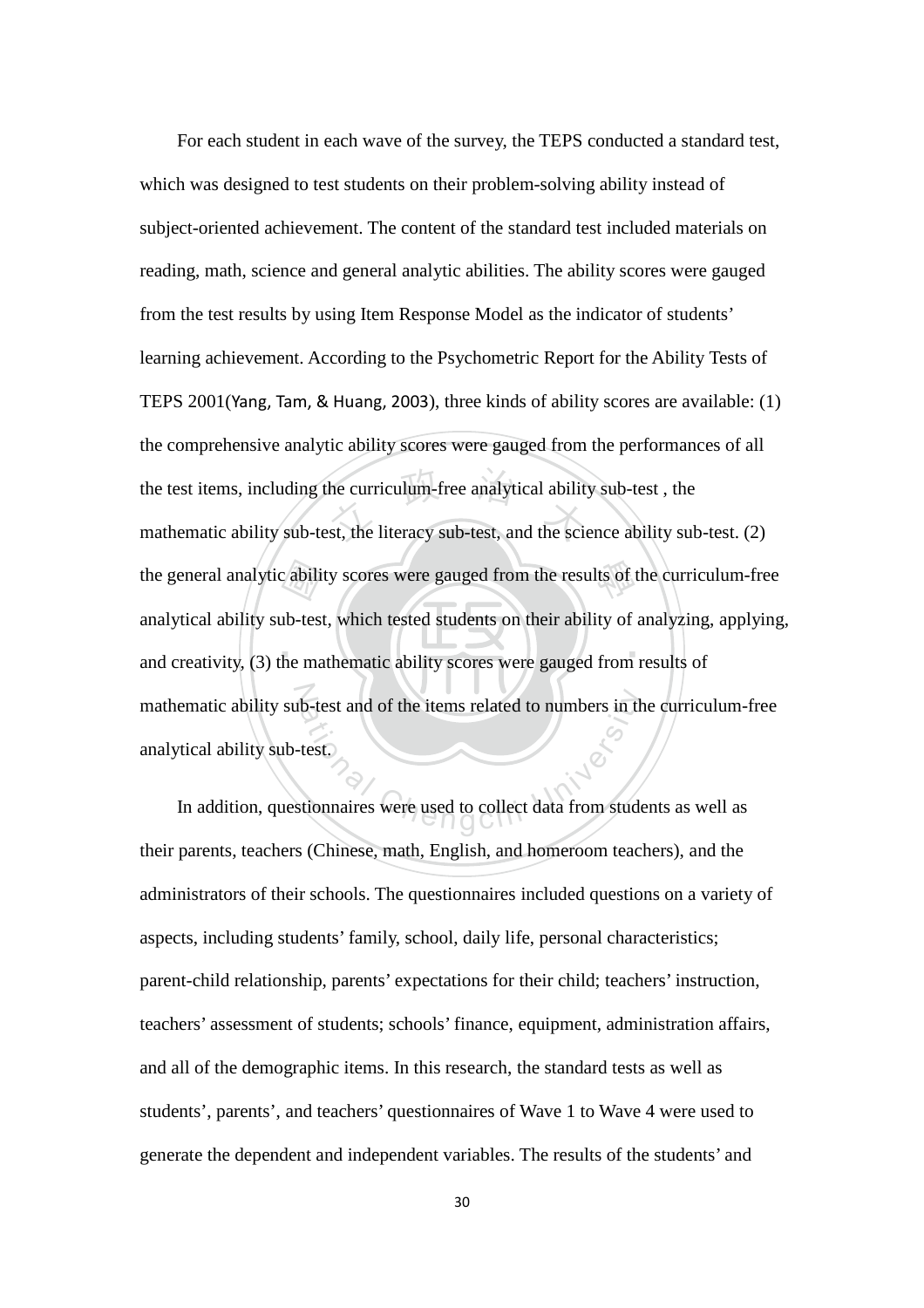parents' questionnaires were obtained from the 'public release file of TEPS'. And the results of teachers' questionnaires were obtained from the 'restricted release file of TEPS' in which only the teachers of the participants in 85% of the sampled schools and 70% of the sampled classes were included. Therefore it was incapable to get the information of every participant's teachers due to the limitation of the practice of partially releasing of the data.

#### Variables and Measurement

scores. They were obtained from the  $4<sup>th</sup>$  wave of students' questionnaire, coded as of the TEPS by using the 3-item parameter (3-PL for short) Item Response Model, the comprehensive analytic ability, the general analytic ability, and the mathematic ability scores. They were obtained from the  $4<sup>th</sup>$  w The dependent variable is students' academic achievement. The present research adopted three kinds of ability scores gauged from the  $4<sup>th</sup>$  wave of standard test results ‧ N The dependent variable is students' academic achievement. The present research comprehensive analytic ability, the general analytic ability, and the mathematic ability 'w4all3p', 'w4cf3p', and 'w4m3p' individually.

and 'w4m3p' individually.<br>
ariables were factors associated with student a<br>
viewing the literatures, the present researcher The dependent variables were factors associated with student academic achievement. After reviewing the literatures, the present researcher identified items pertinent to the objectives of the present research from the four waves of responses to the student and parent questionnaires of the TEPS. Then the selected variables were grouped into four categories—family, school, student, and demographics, and some sub-categories were later constructed under the main classification of four factors based on the conceptual and operational similarity obtained from literature review. Some sub-categories were defined by single items (but were repeatedly surveyed in various waves), others are based on composites of several items. It is noted that a few variables were synthesized by several items with similar elements or by grouping the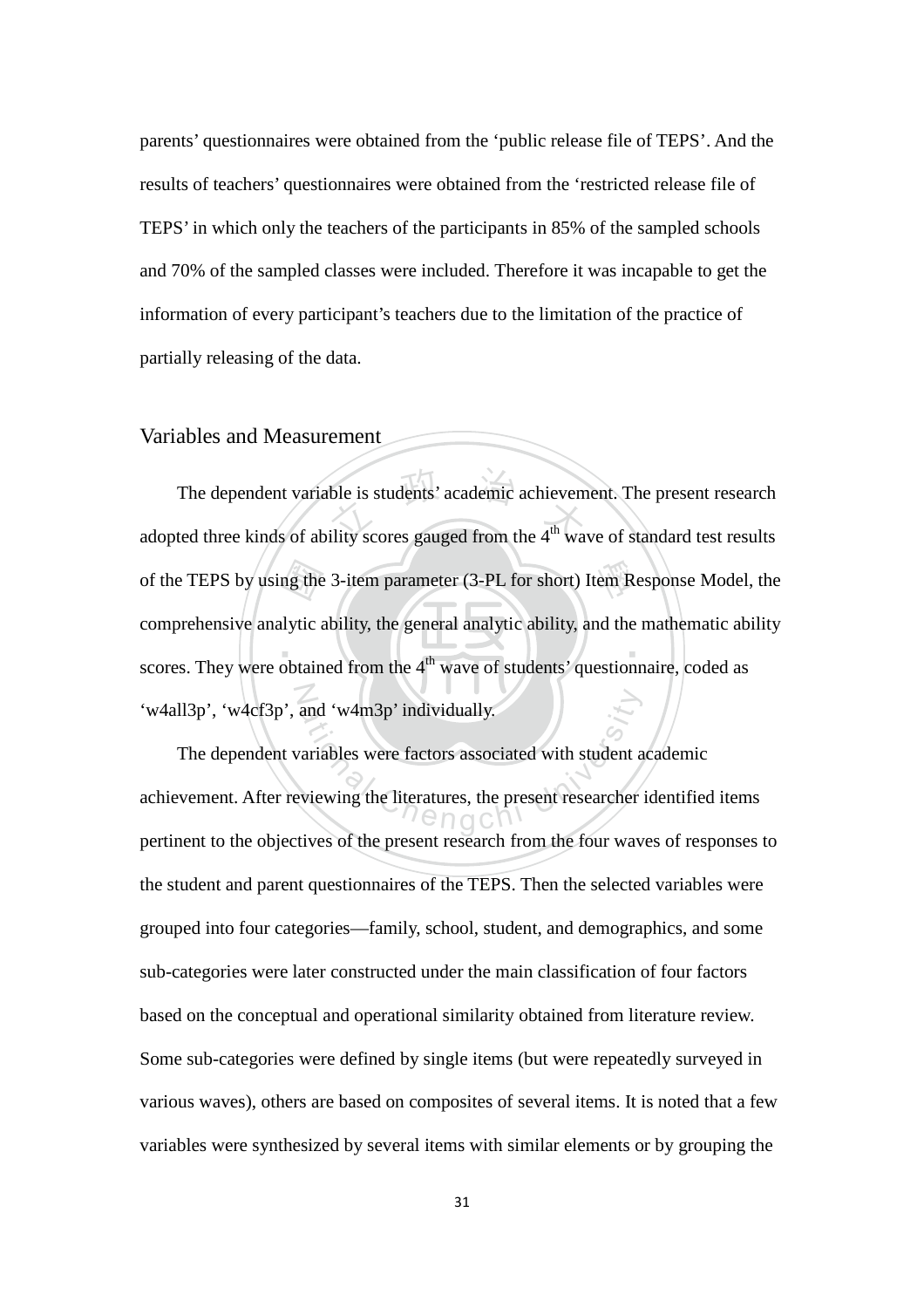categorical responses. For example, the variable 'Having Chinese magazines, journals; foreign language newspapers, magazines, journals; or encyclopedias at home' is combined from three specific questions, and the response item was synthesized as 'Having none of them, having one of them, having two of them, and having all of them'. Another example is the variable 'Living with parents', which was generated from the original question: 'Who lives with you?' and the first two categorical responses 'Father' and 'Mother'. The synthesized response items are 'Living with neither of them, living with father, living with mother, living with both of them'.

on illustrates the sub-categories and The following section illustrates the sub-categories and the number of variables within each factor.

The family factor

‧‧ ctor<br>gory o Totally 26 variables were included. This category consists of parents' aspirations for their children's education, parent's involvement in their children's learning, and family cultural capital.

學

The school factor

ational Chengchi University<br>of the Chengchi University<br>at the Chengchi University of the China Chengchi University<br>of the Chengchi University of the China Chengchi University of the China Chengchi<br>of the Chengchi Universit This category consists of positive teacher-student interaction, safety and order, teacher's highest degree, teacher's years of teaching experience, teacher's teaching involvement. Totally 43 variables were included.

The student factor

 This category consists of prior achievement, educational aspirations, educational engagement during semester, behavioral problems in school, educational engagement during summer vacation, and extracurricular activities and recreation. Totally 45 variables were included.

The demographic factor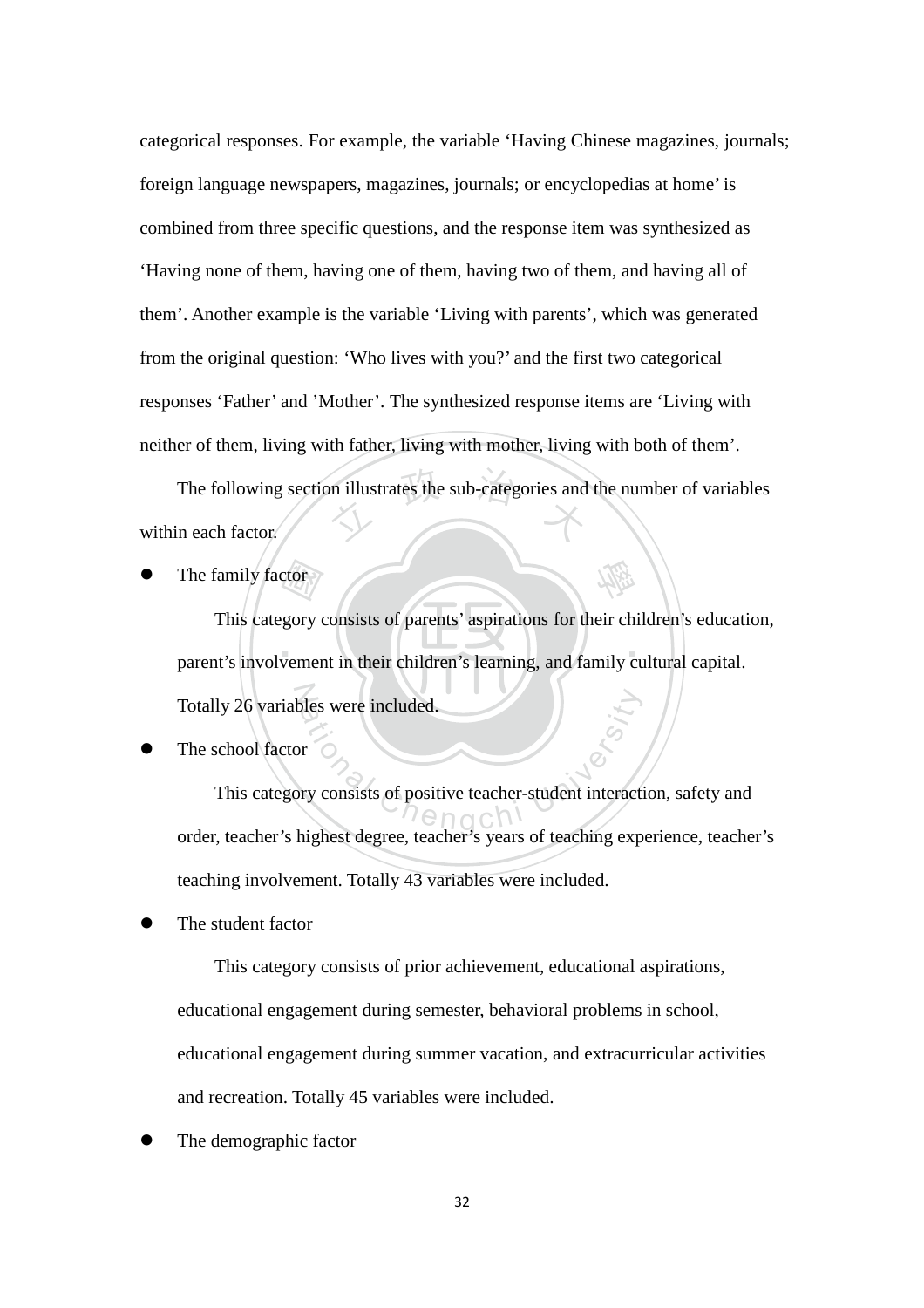This category consists of family demographics (family income, parents' education, parents' occupation, living with parents, number of siblings, ethnicity), school demographics (private/public, school community, school program) and personal demographics (gender). Totally 22 variables were included.

he iter<br>means g rules: (a) the first two letters stand the respondent of the item, for example, 'p' means the variable is from parents' questionnaires, 's' means the variable is from students' questionnaires, and 't' means N The the item was arranged in the questionnaire. For such as father's occupation, which was code as 'word school community, which was coded as 'w These sub-categories consisted of variables measured in the different waves of the TEPS. The specific measurement and source of every variable are listed in Table 1. The source of each item can be identified by the coding from the original survey. Except for the variables from the standard test, almost all the variables were coded according to the following rules: (a) the first two letters stand for the survey wave, for example, w1 means the variable is from first wave data; (b) the third letter stands for the variable is from teachers' questionnaires; and (c) the remaining numbers stand for the sequence by which the item was arranged in the questionnaire. Few exceptions are demographic variables such as father's occupation, which was coded as 'w\*faocc' ( $\ast$  could be 1 to 4), and school community, which was coded as 'w  $\ast$  urban3' ( $\ast$ could be 1 to 4).

#### Table 1

| <b>Factors</b>             | Measurement    |                                                                                                                                                                                          |  |  |
|----------------------------|----------------|------------------------------------------------------------------------------------------------------------------------------------------------------------------------------------------|--|--|
|                            | Item<br>Number | Description of Items                                                                                                                                                                     |  |  |
| <b>Dependent Variables</b> |                |                                                                                                                                                                                          |  |  |
| Academic<br>Achievement    | w4all3p        | The comprehensive analytic ability scores were gauged<br>from the $4th$ wave test results by using the 3-PL Item<br>Response Model as the indicator of students' learning<br>achievement |  |  |

*The variables and measurement*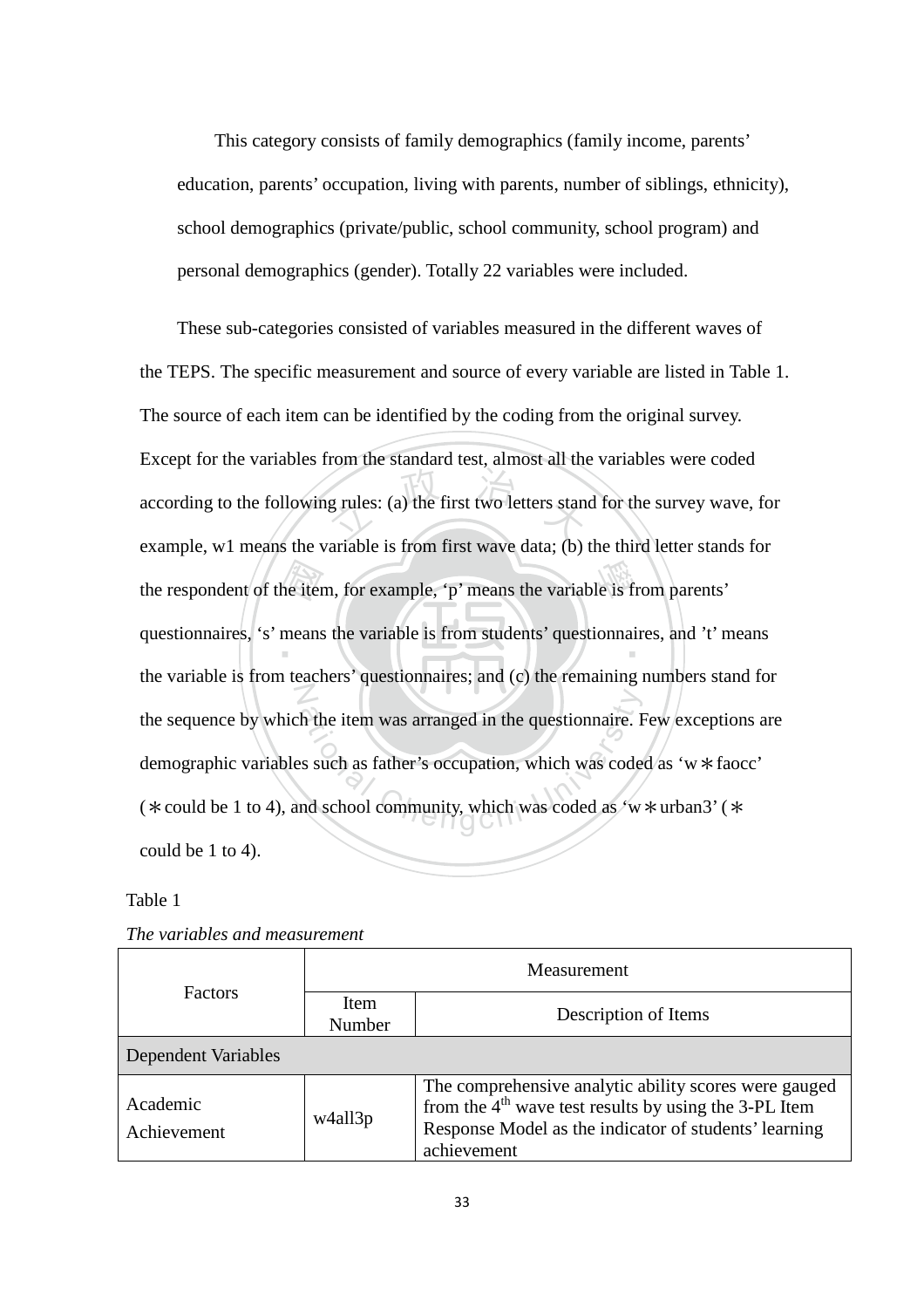|               |                                                  | w4cf3p                                                                     | The general analytic ability scores were gauged from<br>the 4 <sup>th</sup> wave test results by using the 3-PL Item<br>Response Model as the indicator of students' learning<br>achievement                                                  |                                                                                                                      |           |  |
|---------------|--------------------------------------------------|----------------------------------------------------------------------------|-----------------------------------------------------------------------------------------------------------------------------------------------------------------------------------------------------------------------------------------------|----------------------------------------------------------------------------------------------------------------------|-----------|--|
|               |                                                  | w4m3p                                                                      | The mathematic analytic ability scores were gauged<br>from the $4th$ wave test results by using the 3-PL Item<br>Response Model as the indicator of students' learning<br>achievement                                                         |                                                                                                                      |           |  |
|               | <b>Independent Variables</b>                     |                                                                            |                                                                                                                                                                                                                                               |                                                                                                                      |           |  |
|               | Classification                                   | Original<br>Coding                                                         | Description of Items                                                                                                                                                                                                                          | Reference<br>Category                                                                                                |           |  |
| Parents'      |                                                  | w1p510a<br>w2p213                                                          | What degree do you (or your spouse)<br>expect him/her to accomplish?                                                                                                                                                                          | Senior high<br>school/senior<br>vocational<br>school=0                                                               |           |  |
| The<br>Family | aspirations<br>for their<br>child's<br>education | w3<br>father's<br>aspirations<br>w <sub>3</sub><br>mother's<br>aspirations | A synthesis of<br>w3parent: The identity of the<br>respondent<br>w3spouse: The identity of the spouse<br>w3p512: What degree do you expect<br>him/her to accomplish?<br>w3p709: (spouse) What degree do<br>you expect him/ her to accomplish? | Senior high<br>school, senior<br>vocational<br>school, or<br>five-year junior<br>college<br>programs $=0$            |           |  |
|               |                                                  |                                                                            |                                                                                                                                                                                                                                               | w1s219, w3s313: Your father talks<br>with you about advanced schooling<br>and obtaining employment in the<br>future. | $Never=0$ |  |
| Factor        |                                                  |                                                                            | w1s221, w3s315: Your father checks<br>your homework or test sheets to know<br>the status of your learning.                                                                                                                                    | $Never=0$                                                                                                            |           |  |
|               | Parent's<br>involve-<br>ment in                  | father                                                                     | w1s222: Does your father take part in<br>school activities, or serve as a parent<br>committee member or volunteer?                                                                                                                            | $Never=0$                                                                                                            |           |  |
|               | child's<br>learning                              |                                                                            | w3s316: Does your father take part in<br>school activities, or serve as a parent<br>committee member or volunteer?                                                                                                                            | $Never=0$                                                                                                            |           |  |
|               |                                                  | w1,w3                                                                      | w1s223, w3s320: Your mother talks<br>with you about advanced schooling<br>and obtaining employment in the<br>future.                                                                                                                          | $Never=0$                                                                                                            |           |  |
|               |                                                  | mother                                                                     | w1s225, w3s322: Your mother checks<br>your homework or test sheets to know<br>the status of your learning.                                                                                                                                    | $Never=0$                                                                                                            |           |  |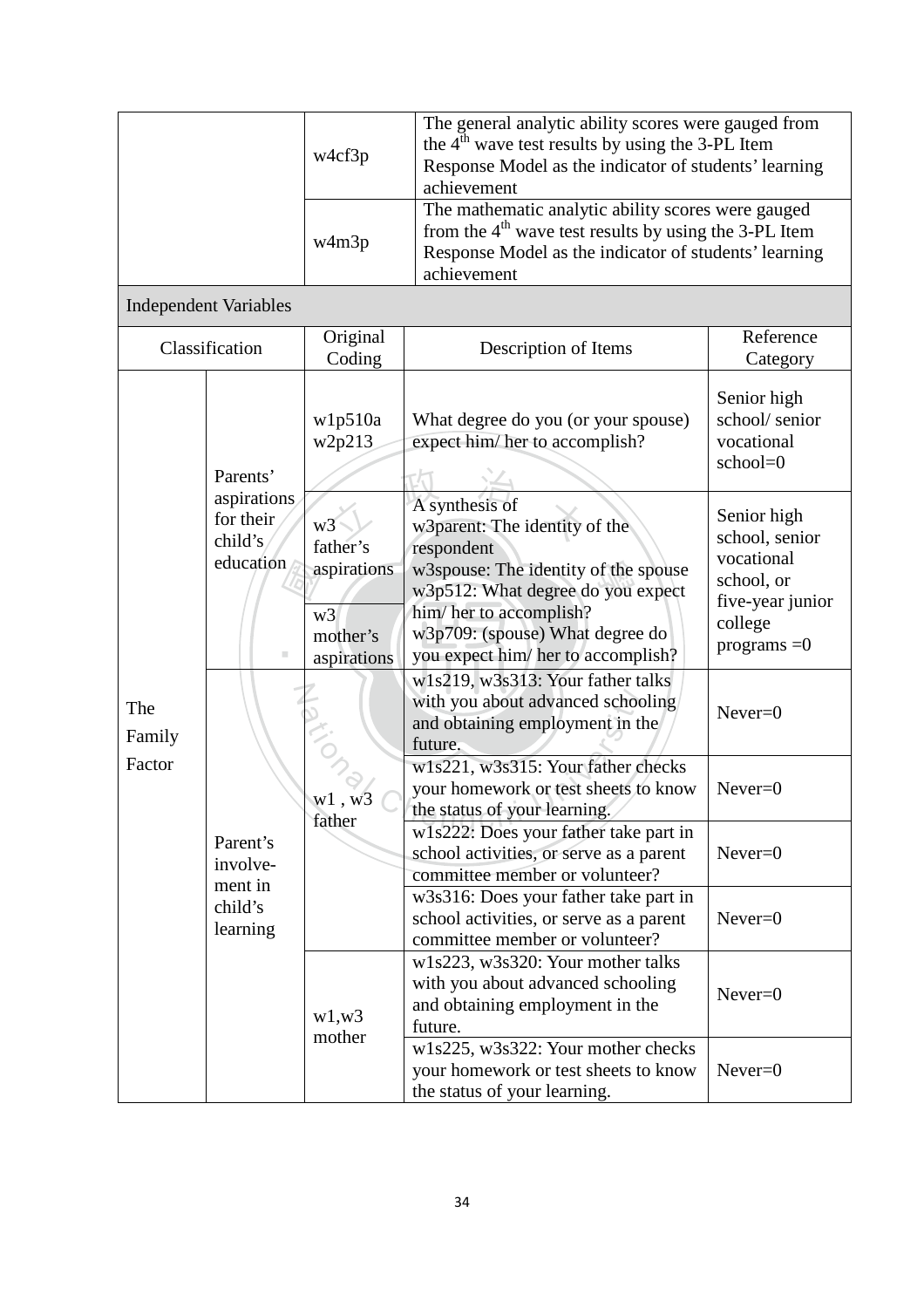|               |                     |                                                                                                       | w1s226, w3s323: Does your mother<br>take part in school activities, or serve<br>as a parent committee member or<br>volunteer?                       | $Never=0$                  |
|---------------|---------------------|-------------------------------------------------------------------------------------------------------|-----------------------------------------------------------------------------------------------------------------------------------------------------|----------------------------|
|               |                     | w3p301                                                                                                | Your spouse or you went to<br>bookstores, book exhibitions, or other<br>kinds of exhibitions with your child<br>when he/she was at grade 7-9.       | $Never=0$                  |
|               |                     | w4p217                                                                                                | How often do you (or your spouse) go<br>to bookstores, book exhibitions, or<br>other kinds of exhibitions with your<br>child?                       | $Never=0$                  |
|               |                     | w3p302                                                                                                | Your spouse or you went to classical<br>music concerts, or watch dancing and<br>drama performances with your child<br>when he/she was at grade 7-9. | $Never=0$                  |
|               | Cultural<br>Capital | w4p218                                                                                                | How often do you (or your spouse) go<br>to classical music concerts, or watch<br>dancing and drama performances with<br>your child?                 | $Never=0$                  |
|               |                     | A<br>synthesis<br>of<br>w1p134-<br>w1p136<br>$\overline{A}$<br>synthesis<br>of<br>w3p1111-<br>w3p1113 | Having Chinese magazines, journals;<br>foreign language newspapers,<br>magazines, journals; or encyclopedias<br>at home.<br>en                      | Having none of<br>$them=0$ |
|               |                     | w1p137,<br>w3p1114                                                                                    | You have internet-access at home.                                                                                                                   | $No = 0$                   |
|               |                     | w1s327                                                                                                | How many teachers use various<br>different ways to help you understand<br>the content of the learning?                                              | None of them do<br>$so=0$  |
|               | Positive            | w2s326<br>w4s323                                                                                      | How many teachers can explain the<br>content of the learning clearly?                                                                               | $None = 0$                 |
| The<br>School | teacher-<br>student | w2s3274<br>$w4s3245$ *                                                                                | Did your math teacher explain the<br>content of the learning clearly?                                                                               | $No=0$                     |
| Factor        | interaction         | w2s328<br>w4s325                                                                                      | How many teachers interact well with<br>your class?                                                                                                 | $None = 0$                 |
|               |                     | w2s3294<br>w4s3265 <sup>*</sup>                                                                       | Did your math teacher interact well<br>with your class?                                                                                             | $No=0$                     |
|               | Safety and<br>order | w1s307                                                                                                | You feel that your school is not safe.                                                                                                              | Strongly<br>$agree=0$      |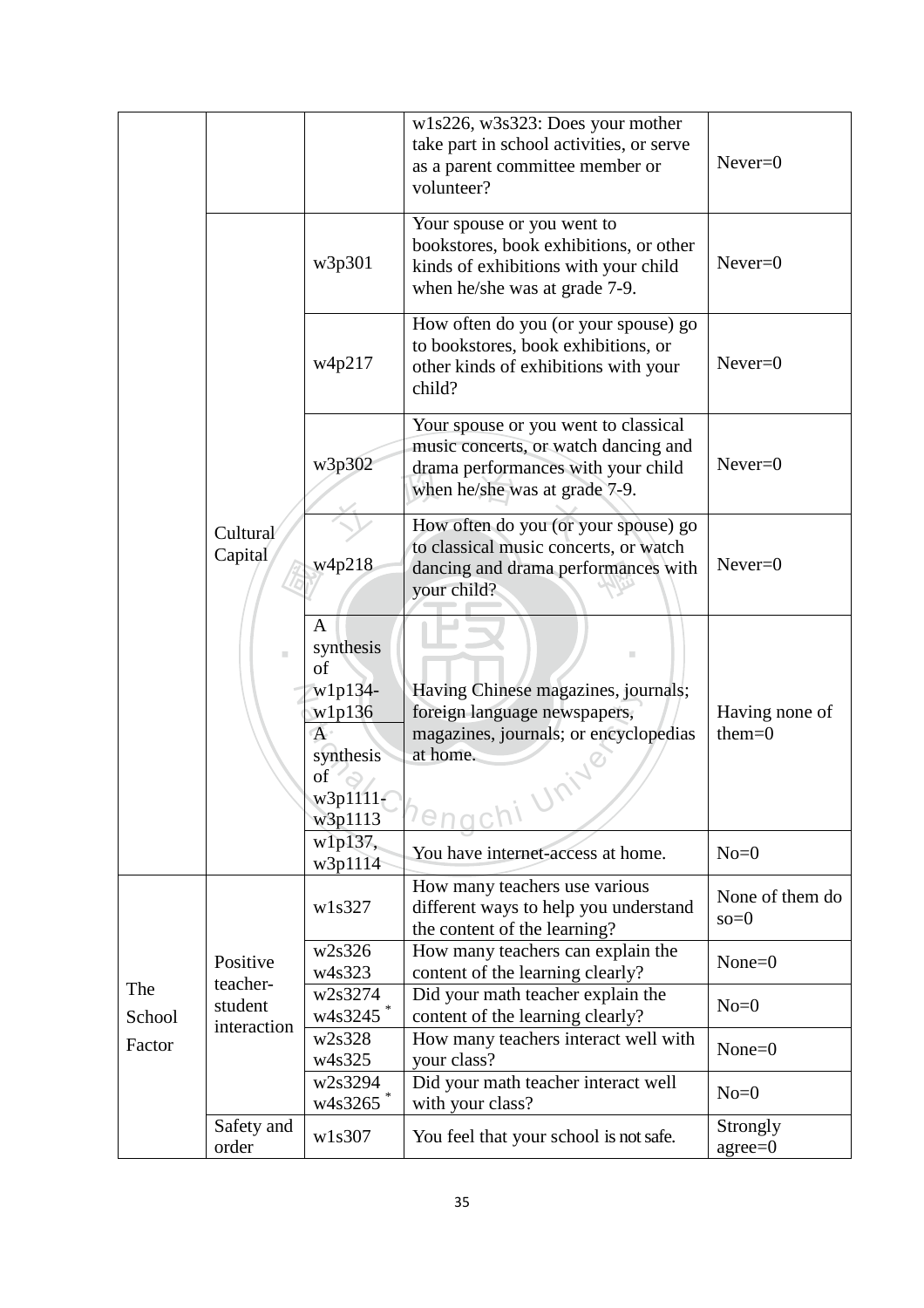|                                           | A<br>synthesis<br>of w1332<br>to w1336<br>$\mathsf{A}$<br>synthesis<br>of w3s115<br>$-w3s119$ | You have had something stolen, been<br>robbed, threatened, subject to<br>extortion, sexually-harassed, raped, or<br>provided with illegal drugs since the<br>semester started.                                 | More than<br>twice=0              |
|-------------------------------------------|-----------------------------------------------------------------------------------------------|----------------------------------------------------------------------------------------------------------------------------------------------------------------------------------------------------------------|-----------------------------------|
|                                           | w1s306                                                                                        | The rewards and punishments, and the<br>grading are not fair in the school you<br>are attending.                                                                                                               | Strongly<br>$agree = 0$           |
|                                           | w3s112                                                                                        | The rewards and punishments are not<br>fair in the school you are attending.                                                                                                                                   | Strongly<br>$agree = 0$           |
|                                           | w3s113                                                                                        | The grading is not fair in the school<br>you are attending.                                                                                                                                                    | Strongly<br>$agree = 0$           |
| Teacher's<br>highest<br>degree/           |                                                                                               | w1t201, w3t110, w4t403: What is the<br>highest degree you've earned?<br>The original items were synthesized<br>as two categories:<br>Junior college or university<br>$\bullet$<br><b>Master or Doctor</b><br>0 | Junior college or<br>university=0 |
| ٠<br>Teacher's<br>years of                | Each<br>coding<br>represents<br>three<br>items<br>obtained<br>from                            | w1t206: How many years have you<br>served as a teacher?<br>The original items were synthesized<br>as two categories:<br>Less than 10 years<br>$\bullet$<br>More than 10 years (including<br>$\bullet$<br>10)   | Less than 10<br>$years = 0$       |
| teaching<br>experience                    | Chinese,<br>math, and<br>English<br>teachers'<br>questionna<br>ires                           | w3t117, w4t118: How many years<br>have you served as a teacher?<br>The original items were synthesized<br>as two categories:<br>Less than 9 years<br>More than 9 years (including 9)<br>$\bullet$              | Less than 9<br>years=0            |
| Teacher's<br>teaching<br>involve-<br>ment |                                                                                               | w1t113, w3t212, w4t111: How many<br>hours do you spend on preparing<br>lessons?                                                                                                                                | Less than 1<br>$hour = 0$         |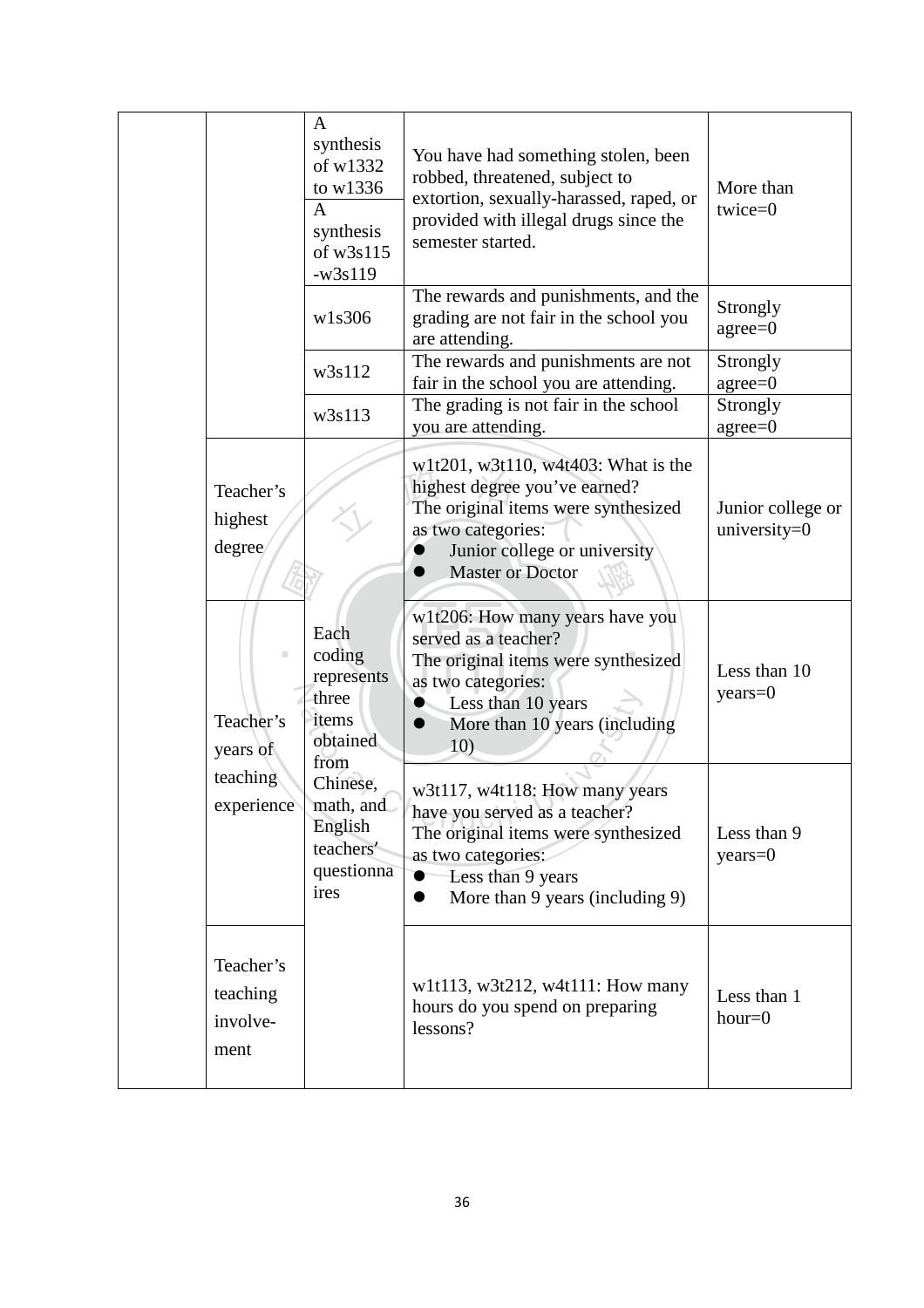| The<br>Student<br>Factor | Prior<br>achieve-<br>ment                                       | w1all3p<br>w2all3p<br>w3all3p<br>w1cf3p<br>w2cf3p<br>w3cf3p<br>w1m3p<br>w2m3p<br>w3m3p<br>(from<br>standard<br>test) | The ability scores were gauged from the 1st, 2nd, 3rd<br>wave tests results specifically by using the 3-PL Item<br>Response Model as the indicator of students' learning<br>achievement |                                                                                              |  |  |  |
|--------------------------|-----------------------------------------------------------------|----------------------------------------------------------------------------------------------------------------------|-----------------------------------------------------------------------------------------------------------------------------------------------------------------------------------------|----------------------------------------------------------------------------------------------|--|--|--|
|                          | Educa-<br>tional<br>aspirations                                 | w1s553a<br>w2s402a                                                                                                   |                                                                                                                                                                                         | Senior high<br>school/senior<br>vocational<br>school=0                                       |  |  |  |
|                          |                                                                 | w3s425<br>w4s409                                                                                                     | What degree do you expect yourself to<br>accomplish?                                                                                                                                    | Senior high<br>school, senior<br>vocational<br>school, or five<br>year junior<br>$college=0$ |  |  |  |
|                          | m.<br>Educa-<br>tional<br>engage-<br>ment<br>during<br>semester | w1s108a                                                                                                              | How many hours do you spend taking<br>in-school or out-of-school academic<br>courses after school?                                                                                      | $None = 0$                                                                                   |  |  |  |
|                          |                                                                 | w2s103<br>w3s126<br>w4s106                                                                                           | How many hours every week do you<br>spend taking in-school academic<br>courses after school?                                                                                            | $None = 0$                                                                                   |  |  |  |
|                          |                                                                 | w2s109<br>w3s127<br>w4s107                                                                                           | How many hours every week do you<br>spend taking out-of-school academic<br>courses after school?                                                                                        | $None = 0$                                                                                   |  |  |  |
|                          |                                                                 | w1s110<br>w2s120<br>w3s106                                                                                           | What is the average number of hours<br>you spend every day on homework,<br>studies, and preparing for tests except<br>for the time taking courses in and out of<br>school?              | Less than one<br>$hour = 0$                                                                  |  |  |  |
|                          | Less                                                            | w1s509<br>w2s125                                                                                                     | Have you ever cut classes or avoided<br>going to school since this semester<br>started?                                                                                                 | Often= $0$                                                                                   |  |  |  |
|                          | Problema-<br>tic                                                | w3s447<br>w4s121                                                                                                     | Have you ever avoided going to school<br>since this semester started?                                                                                                                   | $Often = 0$                                                                                  |  |  |  |
|                          | behaviors<br>in school                                          | w3s448<br>w4s122                                                                                                     | Have you ever cut classes since this<br>semester started?                                                                                                                               | $Often = 0$                                                                                  |  |  |  |
|                          |                                                                 | w1s510<br>w3s449<br>w4s123                                                                                           | Have you ever fought in school or had a<br>conflict with the teacher since this<br>semester started?                                                                                    | $Often = 0$                                                                                  |  |  |  |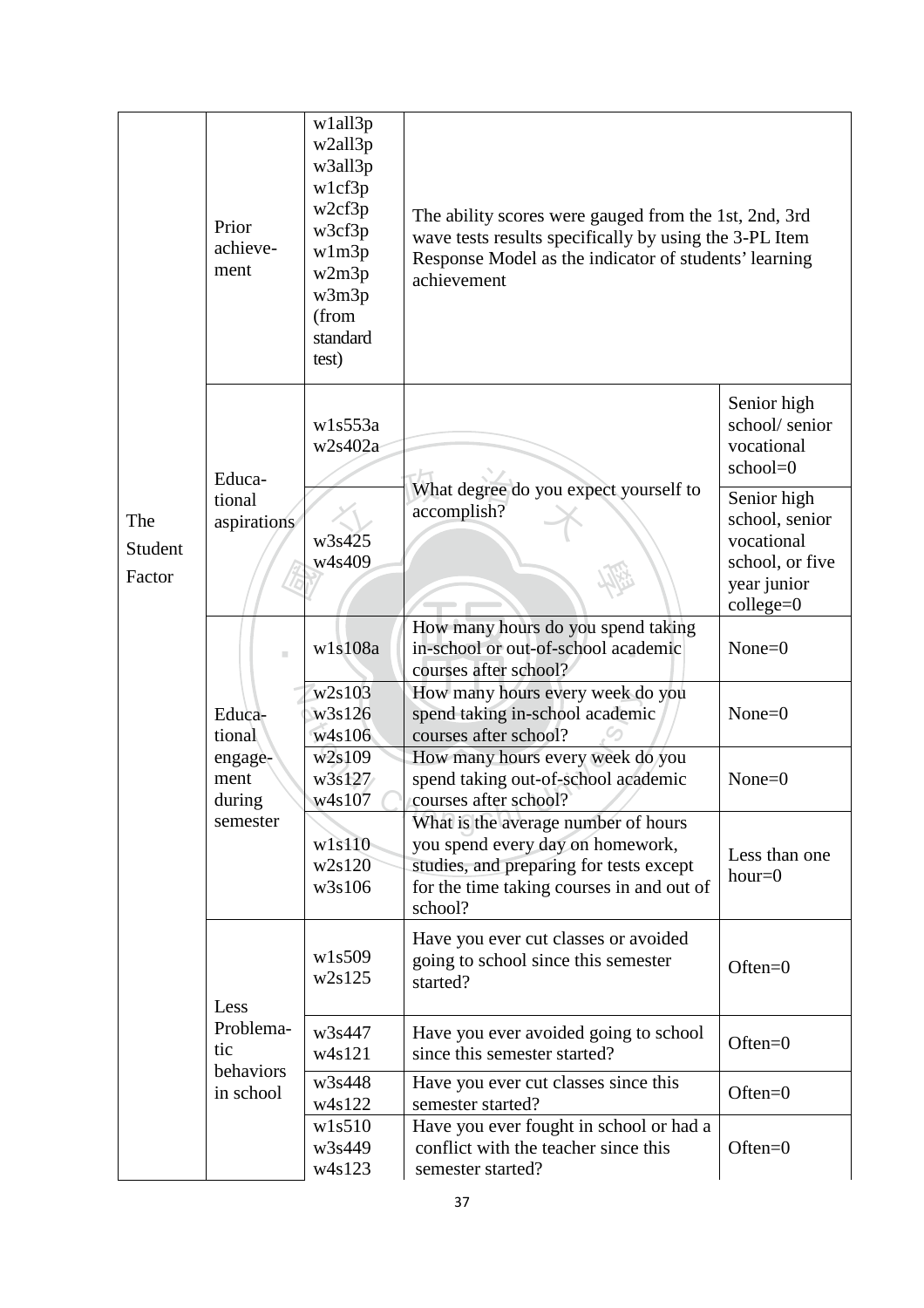|         |            | w2s127                           | Have you ever fought or created a<br>disturbance in school since this         | $Often = 0$      |  |  |
|---------|------------|----------------------------------|-------------------------------------------------------------------------------|------------------|--|--|
|         |            |                                  | semester started?                                                             |                  |  |  |
|         |            |                                  | Did you attend in-school or                                                   |                  |  |  |
|         |            | w1s1131                          | out-of-school academic courses during                                         | $No=0$           |  |  |
|         |            |                                  | the summer vacation before $7th$ grade?                                       |                  |  |  |
|         | Educa-     |                                  | Did you attend in-school academic                                             |                  |  |  |
|         | tional     | w2s1211                          | courses during the summer vacation                                            | $No=0$           |  |  |
|         | engage-    |                                  | before 9 <sup>th</sup> grade?                                                 |                  |  |  |
|         | ment       |                                  | Did you attend in-school academic                                             |                  |  |  |
|         | during     | w3s2182                          | courses or intern courses during the                                          | $No=0$           |  |  |
|         | summer     | w4s1322                          | summer vacation before 9 <sup>th</sup> grade?                                 |                  |  |  |
| Student | vacation   | w2s1212                          | Did you attend out-of-school academic                                         |                  |  |  |
| Factors |            | w3s2185                          | courses during the summer vacation                                            | $No=0$           |  |  |
|         |            | w4s1325                          | before 9 <sup>th</sup> grade?                                                 |                  |  |  |
|         |            |                                  | How many hours every week do you                                              |                  |  |  |
|         |            | w1s409                           | spend on activities in school clubs?                                          | $None = 0$       |  |  |
|         |            |                                  | (excluding school teams)                                                      |                  |  |  |
|         |            |                                  | How many hours every week do you                                              |                  |  |  |
|         |            |                                  |                                                                               |                  |  |  |
|         |            | w3s129                           | spend in taking part in activities and<br>training related to school clubs or | $None = 0$       |  |  |
|         |            |                                  | school teams?                                                                 |                  |  |  |
|         |            |                                  |                                                                               |                  |  |  |
|         |            | w1s423                           | How many hours every day do you                                               | More than        |  |  |
|         |            |                                  | spend on sport, listening to music,                                           | three hours=0    |  |  |
|         |            |                                  | watching TV or videos?                                                        |                  |  |  |
|         |            |                                  | How many hours every day do you                                               | More than four   |  |  |
|         |            | w3s208                           | spend on watching TV or videos on                                             | $hours = 0$      |  |  |
|         |            |                                  | average?                                                                      |                  |  |  |
|         |            |                                  | How many hours every week do you                                              |                  |  |  |
|         | Extra-     | w1s424<br>curricular<br>w3s214   | spend on outside reading, such as                                             |                  |  |  |
|         |            |                                  | literature, historical biographies, and                                       | Hardly ever= $0$ |  |  |
|         | activities |                                  | philosophic, political, economic, or                                          |                  |  |  |
|         | and        |                                  | technological readings.                                                       |                  |  |  |
|         | recreation |                                  | How many hours every day do you                                               | More than        |  |  |
|         |            | w1s427                           | spend on using the computer or surfing                                        | three hours=0    |  |  |
|         |            |                                  | the internet?                                                                 |                  |  |  |
|         |            |                                  | How many hours every week do you                                              | More than 20     |  |  |
|         |            | w2s106                           | spend on internet chatting rooms, BBS,                                        | $hours = 0$      |  |  |
|         |            |                                  | using e-mail, or ICQ?                                                         |                  |  |  |
|         |            | How many hours every week do you |                                                                               |                  |  |  |
|         |            | w3s212                           | spend on internet chatting rooms, BBS,                                        | More than 20     |  |  |
|         |            |                                  | using e-mail, or using ICQ, MSN, or                                           | $hours = 0$      |  |  |
|         |            |                                  | SKYPE etc.?                                                                   |                  |  |  |
|         |            |                                  | What is the average number of hours                                           |                  |  |  |
|         |            |                                  | you spend every week on internet                                              | More than 20     |  |  |
|         |            | w4s117                           | chatting rooms, BBS, using                                                    | $hours = 0$      |  |  |
|         |            |                                  | e-mail, or using MSN, Yahoo                                                   |                  |  |  |
|         |            |                                  | Messenger and SKYPE etc.?                                                     |                  |  |  |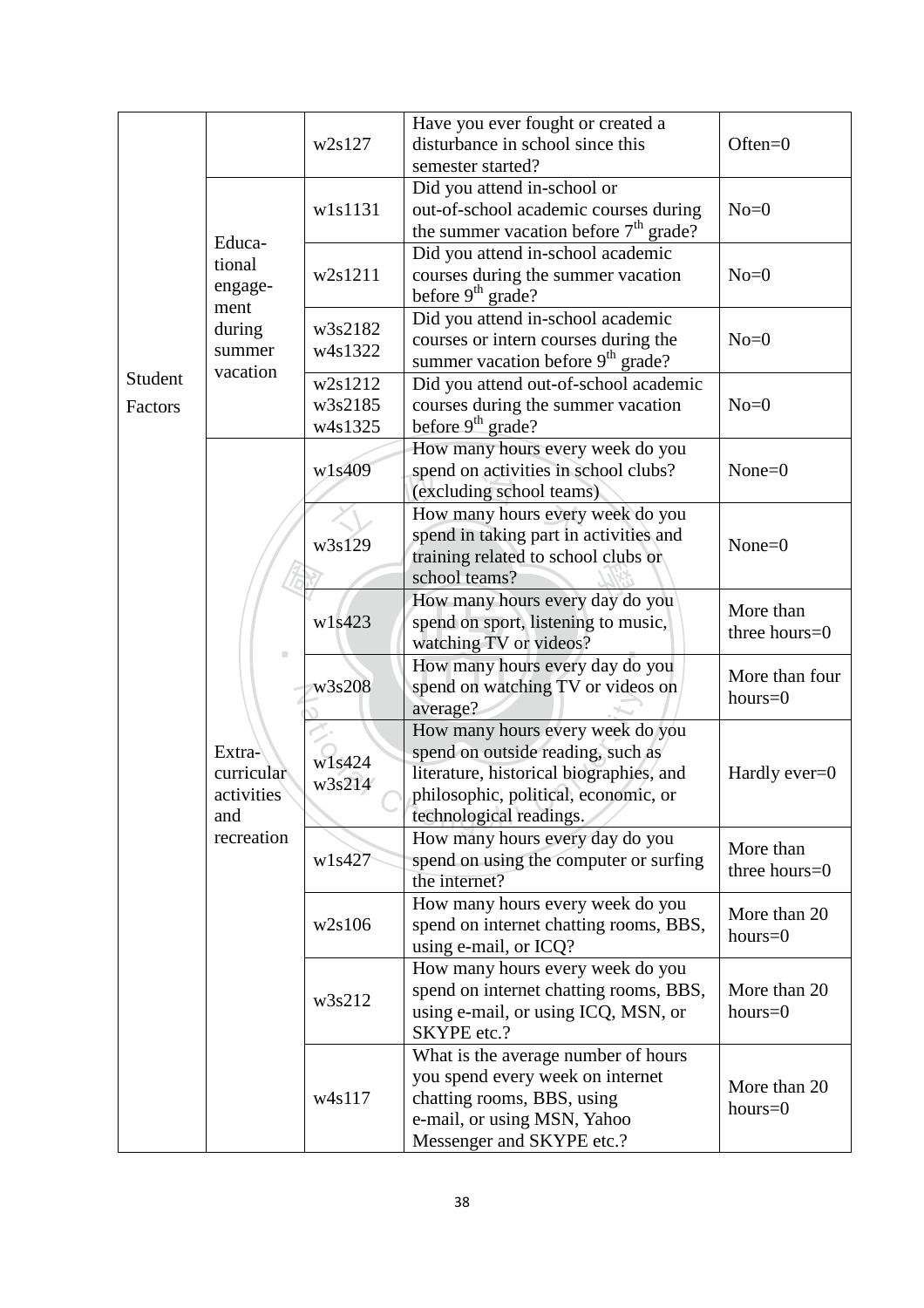|                                   |                                | w2s107<br>w3s213<br>w4s118                                                                                     | What is the average number of hours<br>you spend on playing on-line games<br>every week?                                                                                                                                                                                                                                 | More than 20<br>$hours = 0$                                                                              |
|-----------------------------------|--------------------------------|----------------------------------------------------------------------------------------------------------------|--------------------------------------------------------------------------------------------------------------------------------------------------------------------------------------------------------------------------------------------------------------------------------------------------------------------------|----------------------------------------------------------------------------------------------------------|
|                                   |                                |                                                                                                                | <b>Familial Demographics</b>                                                                                                                                                                                                                                                                                             |                                                                                                          |
| The<br>Demo-<br>graphic<br>Factor | Family<br>income               | Family<br>Income:<br>w1p515<br>w2p508<br>w3p602                                                                | Less than<br>\$20,000NT<br>$dollars=0$                                                                                                                                                                                                                                                                                   |                                                                                                          |
|                                   | Parents'<br>education          | Father<br>w1faedu<br>What is your educational degree?<br>Mother<br>w1moedu                                     |                                                                                                                                                                                                                                                                                                                          | Below junior<br>high school<br>$degree=0$                                                                |
|                                   | Parents'<br>occupation         | Father<br>w3faocc<br>Mother<br>w3moocc                                                                         | What is your occupation?                                                                                                                                                                                                                                                                                                 | 'Forestry,<br>fishery,<br>husbandry,<br>agriculture'<br>and<br>non-skilled<br>(physical)<br>labory'= $0$ |
|                                   | ш<br>Living<br>with<br>parents | $\mathbf{A}$<br>synthesis<br>of<br>w1s2021<br>w1s2022<br>$\mathbf{A}$<br>synthesis<br>of<br>w3s2021<br>w3s2022 | Original item is:<br>Father lives with you.<br>Mother lives with you.<br>п<br>The two items were synthesized as four<br>categories:<br>Living with neither father nor<br>mother<br>Living with father<br>Living with mother<br>Living with both father and<br>mother                                                     | Living with<br>neither father<br>nor mother=0                                                            |
|                                   | Number of<br>siblings          | A<br>synthesis<br>of<br>w1s203<br>w1s204<br>w1s205<br>w1s206                                                   | The original items are:<br>How many older brothers do you have?<br>How many younger brothers do you<br>have?<br>How many older sisters do you have?<br>How many younger sisters do you<br>have?<br>These items were synthesized as five<br>categories:<br>None<br>One<br>Two<br>Three<br>More than four (including four) | More than<br>four= $0$                                                                                   |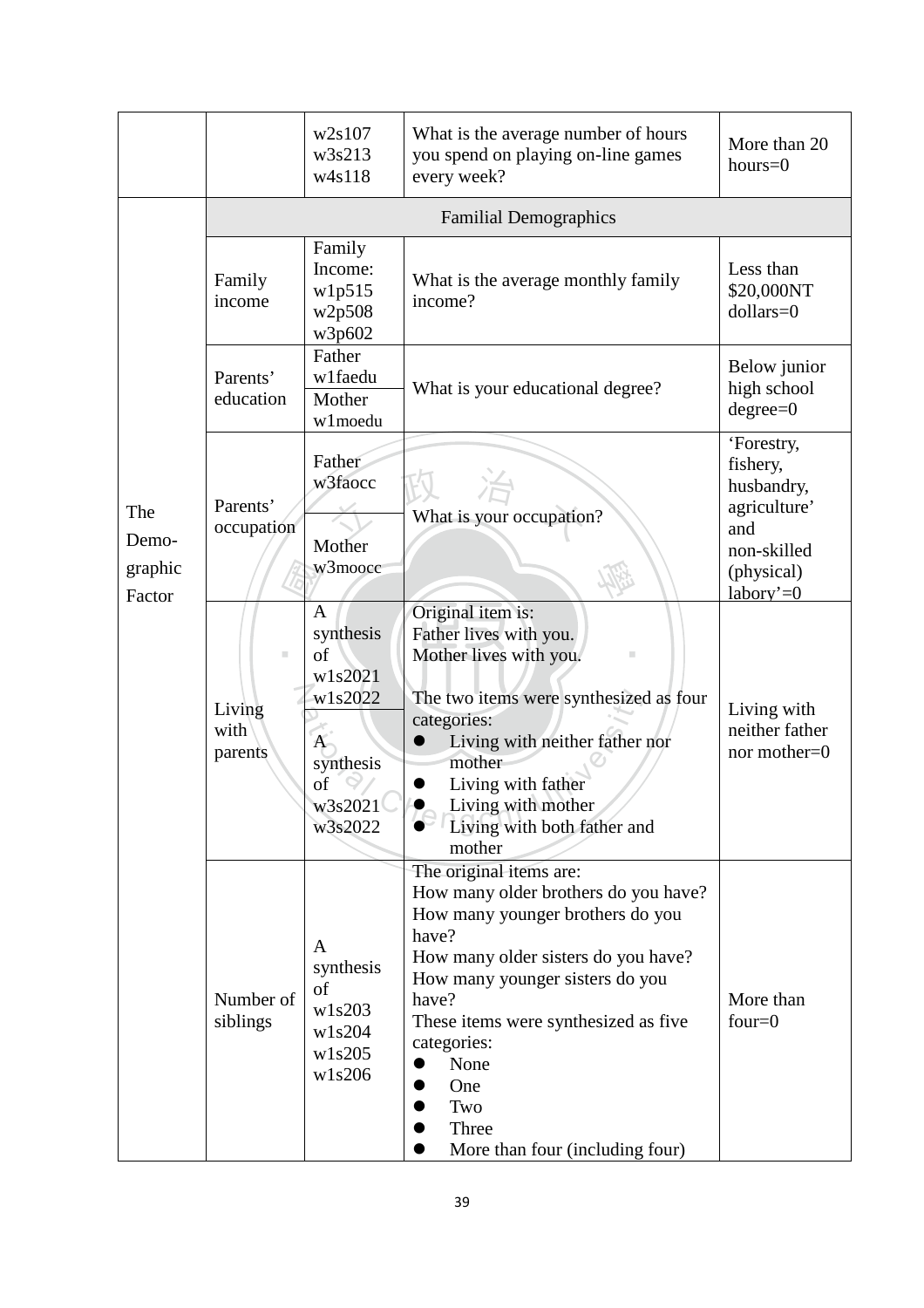|                                                                                                                                                                       | Ethnicity                                                                | wlfaethn                             | Aboriginals= $0$            |                                    |  |  |  |
|-----------------------------------------------------------------------------------------------------------------------------------------------------------------------|--------------------------------------------------------------------------|--------------------------------------|-----------------------------|------------------------------------|--|--|--|
|                                                                                                                                                                       | <b>School Demographics</b>                                               |                                      |                             |                                    |  |  |  |
|                                                                                                                                                                       | School<br>type                                                           | wlpriv<br>w2priv<br>w3priv<br>w4priv | Public/ private             | $Private=0$                        |  |  |  |
|                                                                                                                                                                       | w1urban3<br>School<br>w2urban3<br>Communi-<br>w3urban3<br>ty<br>w4urban3 |                                      | City/town/country           | Country= $0$                       |  |  |  |
|                                                                                                                                                                       | School<br>program                                                        | w3pgrm                               | Curricular track            | Five year<br>junior<br>$college=0$ |  |  |  |
|                                                                                                                                                                       |                                                                          |                                      | <b>Student Demographics</b> |                                    |  |  |  |
|                                                                                                                                                                       | Gender                                                                   | w1s502                               | What is your gender?        | Female= $0$                        |  |  |  |
| *These items were used as dependent variables of the sub-category 'positive teacher-student interaction'<br>in the analysis of factors related to mathematic ability. |                                                                          |                                      |                             |                                    |  |  |  |

\*These items were used as dependent variables of the sub-category 'positive teacher-student interaction' in the analysis of factors related to mathematic ability.

學

#### Data Analysis

‧**RAY**<br>searcl The present research computed the effect sizes of various variables associated with student academic achievement, and furthermore to test whether there are c achievement, and furthermore to test whether<br>he effects of the four factors—family, school, s<br>to be clarified that in this study, the data was a differences between the effects of the four factors—family, school, student, and demographics. It has to be clarified that in this study, the data was analyzed without statistical weighing.

The effect size, a value which reflects the magnitude of the treatment effect or (more generally) the strength of a relationship between two variables , is the unit of currency in a meta-analysis (Borenstein, Hedges, Higgins, & Rothstein, 2009, p.3). Although the present research is not a meta-analysis, it borrows the method of meta-analysis to deal with a great number of raw data in the TEPS. The effect size of each variable associated with academic achievement was computed first. Then the various effect sizes were synthesized in a meaningful and systematic way to generate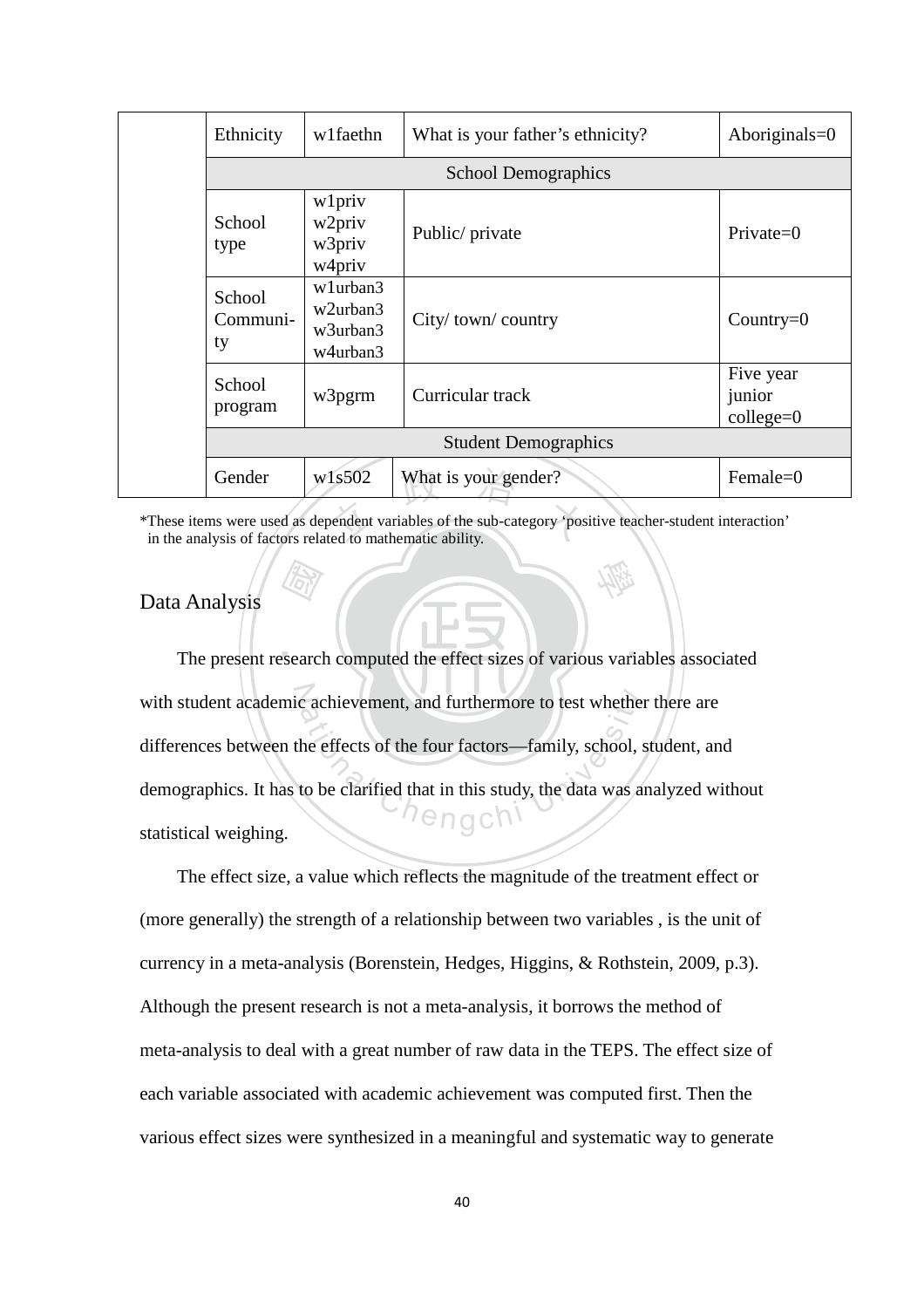mean effects of the synthesized categories of factors.

 $\overrightarrow{a}$  other variables. To obtain a through view of the effects on different domains of student academic achievement, the present research adopted three kinds of ability scores as dependent variables: the comprehensive ability score, the general analytic ability score, and the mathematic ability score. Therefore each independent variable generated three effect sizes based on different kinds of dependent variables. Take the variable 'gender' as an example, the effects of gender on students' comprehensive ability score, the general analytic ability score, and the mathematic ability score were computed respectively, and so were the effects of other variables.

#### **Formulas for converting raw data**

vertin<br>verting<br>the fo ‧ and Olkin (1985, p. 77). Formulas converting data to Hedges's *g* was adopted from Cooper and Hedges (1994, p. 237), and the formula converting *r* to effect size was adopted from Hedges

學

nd Olkin (1985, p. 77).  
\nes = 
$$
\frac{M_e - M_c}{\sqrt{\frac{(n_e - 1)SD_e^2 + (n_c - 1)SD_c^2}{n_e + n_c - 2}}}
$$
 Formula (1)

Formula (1) was used to calculate the effect size of all the variables except for 'students' prior achievement'. It is noted that 'es' means effect size;  $M_e$  and  $M_c$  are the means of the two to be compared categories, with  $M_c$  being the mean of reference category, which has the lower mean between the response items.  $SD<sub>e</sub>$  is the standard deviation of the non-reference category, and  $SD<sub>c</sub>$  is the standard deviation of the reference category. And  $n_e$  and  $n_c$  are the sample size of the two categories.

Effect size measures provide a standardized index of how much impact treatments actually have on the dependent variable (Murphy & Myors, 1998). By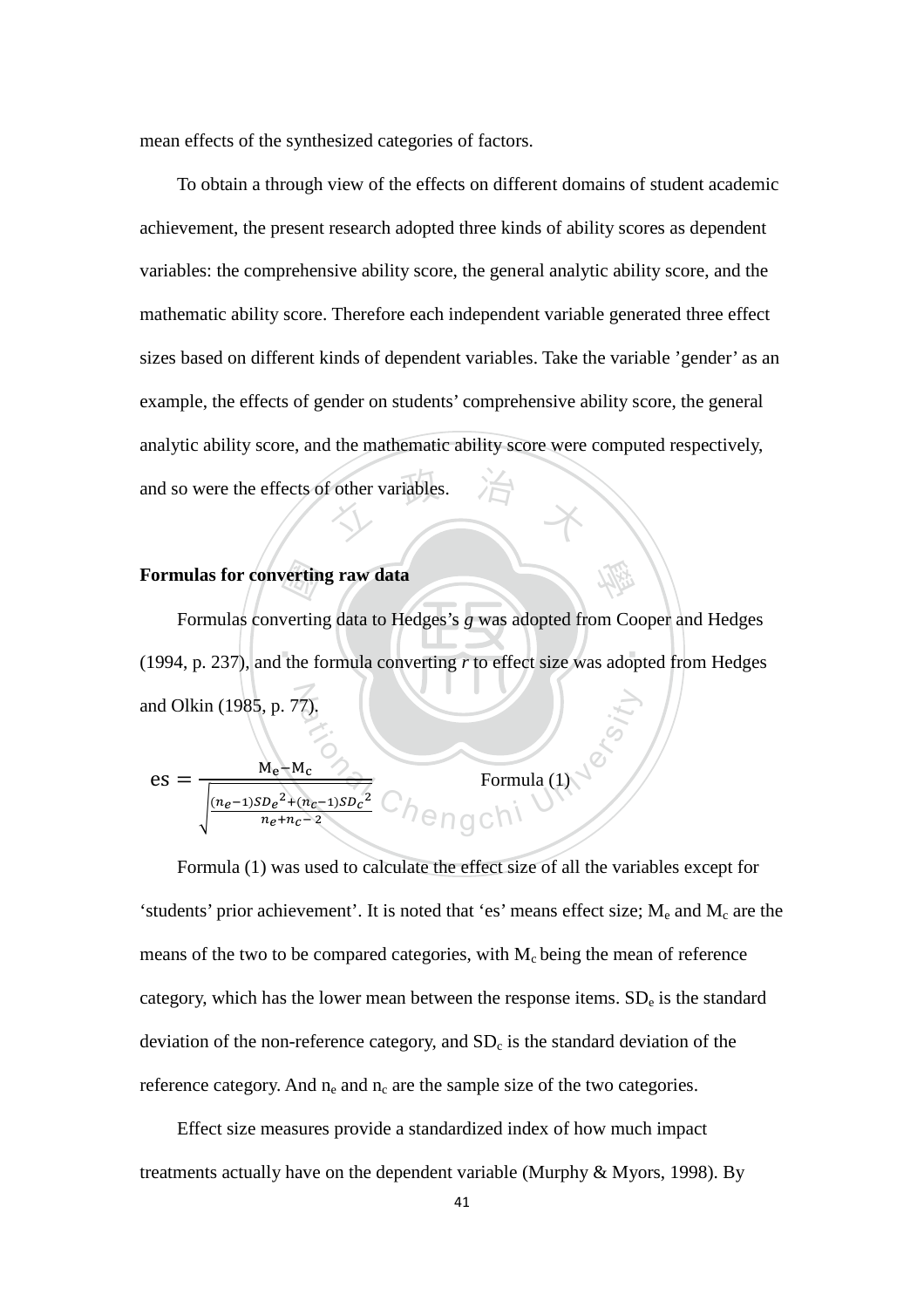expressing the difference in group means in standard deviation, the value can be used to compare effects of different variables, without having to keep track of the units of measurement used in different variables.

$$
es = \sqrt{\frac{4(N-1)}{N}} \times \sqrt{\frac{r^2}{1-r^2}}
$$
 Formula (2)

endent variable was calculated. And Formula (2) was used to calculate the effect size of the variable: students' prior achievement. Because the ability score obtained from standard test of the TEPS is a continuing variable, the correlation coefficient 'r' between students' prior achievement and the dependent variable was calculated. And N is the sample size.

學

#### **Determination of reference categories**

**Prefere**<br>ating t Before calculating the effect sizes, the reference category of each variable was determined by reviewing the relevant literature. Among the response items of every believed to have the lowest mean was determinents the reference categories of variables. When the means that in calculating the effect size of two variable, the category believed to have the lowest mean was determined as reference category. Table 1 presents the reference categories of variables. When one category was shown as "=0", it means that in calculating the effect size of two compared categories, the mean of other category  $(M_e)$  minus this reference category  $(M_c)$  to produce an effect size. For example, it is believed that students from less-income families perform inferior to those from higher-income families, then the group with least family income, 'less than \$ 20000NT' , would be determined as the reference category in calculating the effect size of 'family income'. And the mean of other groups such as '\$20000-50000NT','\$500000-100000NT','\$100000-150000NT', '\$150000-200000','more than \$200000NT' were treated as Me individually to minus the mean of this reference category  $(M<sub>c</sub>)$ . In this way, five effect sizes were generated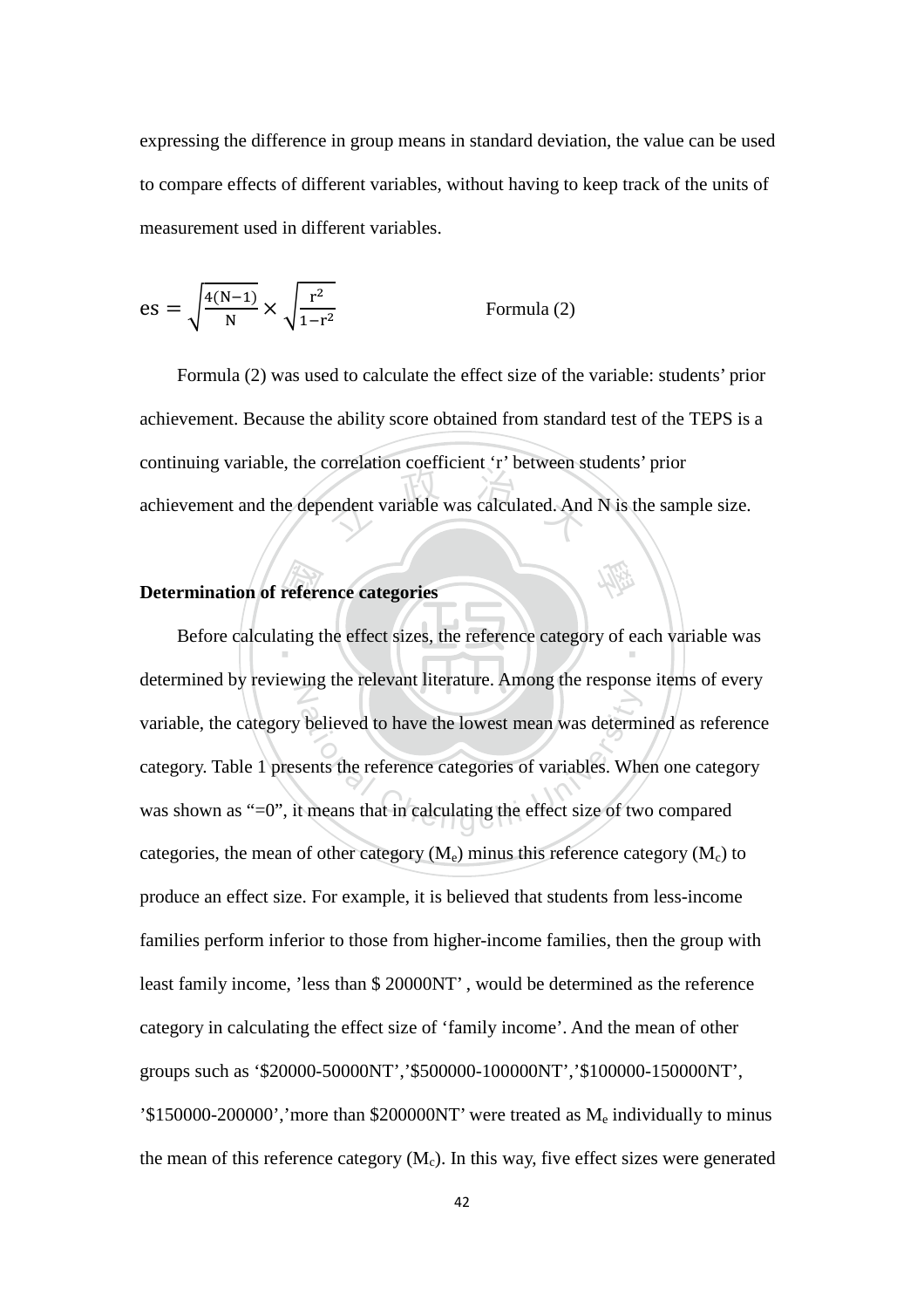from the variable, 'family income', which has six response items. The results of calculation of effect size of 'family income' are illustrated in table 2.

#### Table 2

*The illustration of the computation and the results of the effects of 'w1: family income' on the comprehensive ability scores.*

|                           |      |      | Std.      | Std.  | Effect      |
|---------------------------|------|------|-----------|-------|-------------|
|                           | N    | Mean | Deviation | Error | <b>Size</b> |
| $w1p515$ : Monthly family |      |      |           |       |             |
| income                    |      |      |           |       |             |
| Less than \$20000 NT      | 199  | 1.46 | 1.46      | 0.10  |             |
| \$20000~49999 NT          | 1038 | 1.73 | 1.34      | 0.04  | 0.20        |
| \$50000~99999 NT          | 1102 | 2.09 | 1.36      | 0.04  | 0.46        |
| \$100000~149999 NT        | 342  | 2.48 | 1.32      | 0.07  | 0.74        |
| \$150000~199999 NT        | 92   | 2.50 | 1.36      | 0.14  | 0.73        |
| More than \$200000 NT     | 72   | 2.37 | 1.52      | 0.18  | 0.62        |
| Total                     | 2845 | 1.98 | 1.39      | 0.03  | 0.55        |
| ٠                         |      |      | п         |       |             |

N roper reference categories, the original respons<br>merged or excluded. For example, in the quest<br>ation in the  $3<sup>rd</sup>$  wave of TEPS, 11 categories of To determine proper reference categories, the original response items of few variables need to be merged or excluded. For example, in the question of father's and mother's occupation in the  $3<sup>rd</sup>$  wave of TEPS, 11 categories of occupations are originally listed as response items. However, to determine the reference category of parents' occupation, the classification of occupation has to represent for stratification of social economic status more briefly, especially the lowest category, which would be adopted as the reference category. Therefore some groups were merged or excluded according to Huang's (1998) five-scaled ranking of the social economic status of occupations. The two groups, 'non-skilled labor and physical labor' and 'forestry, fishery, husbandry, and agriculture', were merged as the reference category. The other two, 'sales clerks or service staffs (such as a cook)'and 'skilled labors,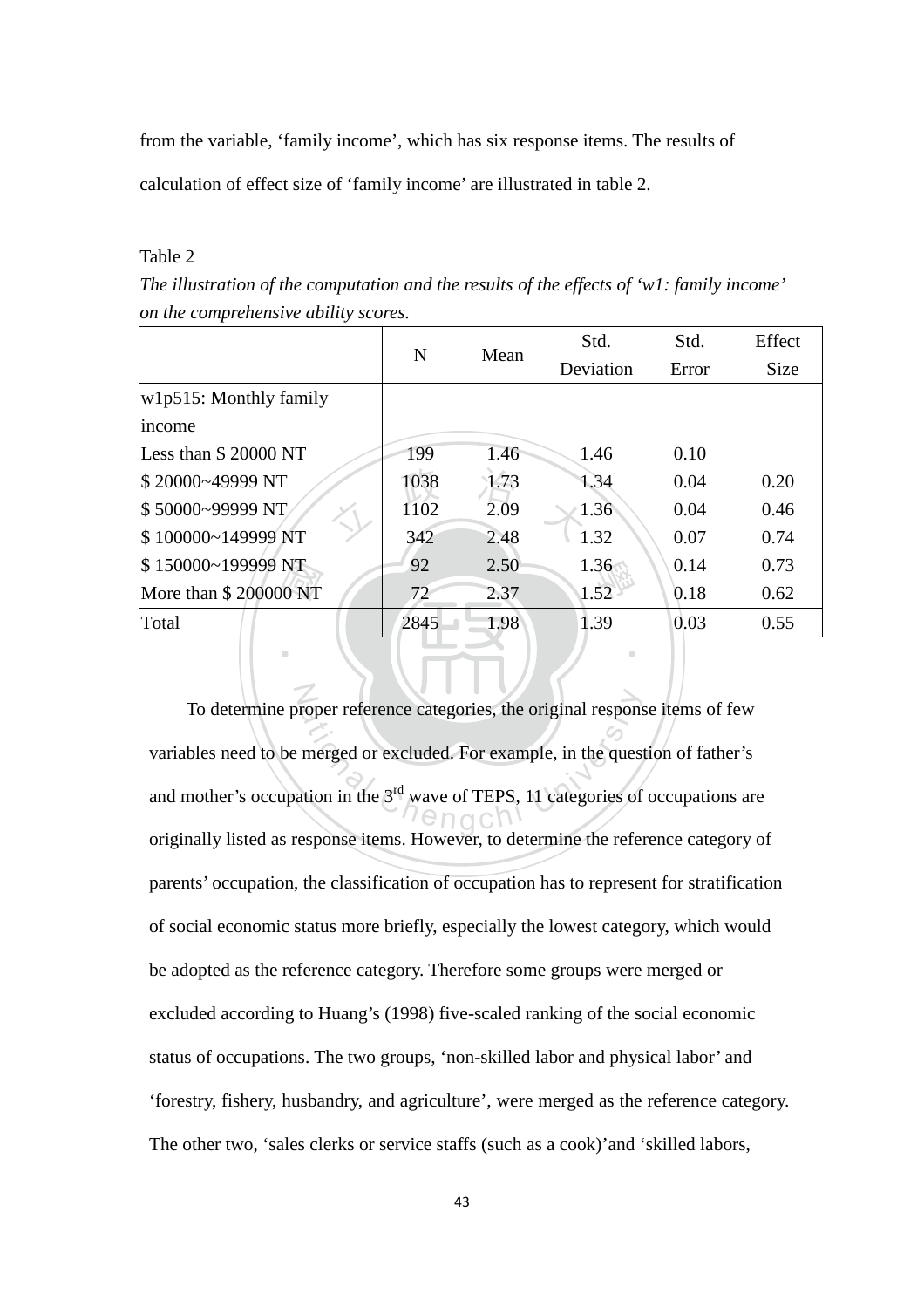assemblers, or operators (such as drivers)' were merged as the same group. And the group of 'soldiers' was excluded in the calculation because it is hard to compare with other groups under the concept of SES ranking, and because the size of this group is very small with only 30 fathers and 4 mothers in the investigation. Consequently 8 categories were adopted to calculate the effect size of father's and mother's occupation.

#### **Computation of effect sizes**

. N. I 노스 I. /. . non-reference category of the variables. The reference category can thus be identified<br>as a group with an effect size of 0. And to determine the magnitude of effect size,<br>Cohen's criterion was applied in the present resear ence categories, the conversion form<br>and (2) in EXCEL to generate the an effect size of 0.2 is small, 0.5 is medium, and 0.8 is large (Cohen, 1977). After deciding reference categories, the conversion formulas were written according to Formula (1) and (2) in EXCEL to generate the effect size of each as a group with an effect size of 0. And to determine the magnitude of effect size, Cohen's criterion was applied in the present research. According to Cohen's criterion,

ational Chengchi University and 0.8 is large (Cohen<br>
arified that although the total sample size of the<br>
on of the effect size of every variable did not in<br>
arishle contained a four unreseanable or missin It needs to be clarified that although the total sample size of the present research is 2868, the calculation of the effect size of every variable did not include the 2868 cases because each variable contained a few unreasonable or missing values. Therefore the cases with unreasonable or missing values of response were excluded before computing the mean of each category. In addition, the cases of variables associated with teachers' information were not completely available because the case number of teacher's questionnaires was intentionally reduced by the research committee of TEPS when releasing the data for the purpose of secrecy and safety. Therefore the case numbers of calculations associated with teachers' information are around 1600, and that of other calculations are mostly not less than 2700, with the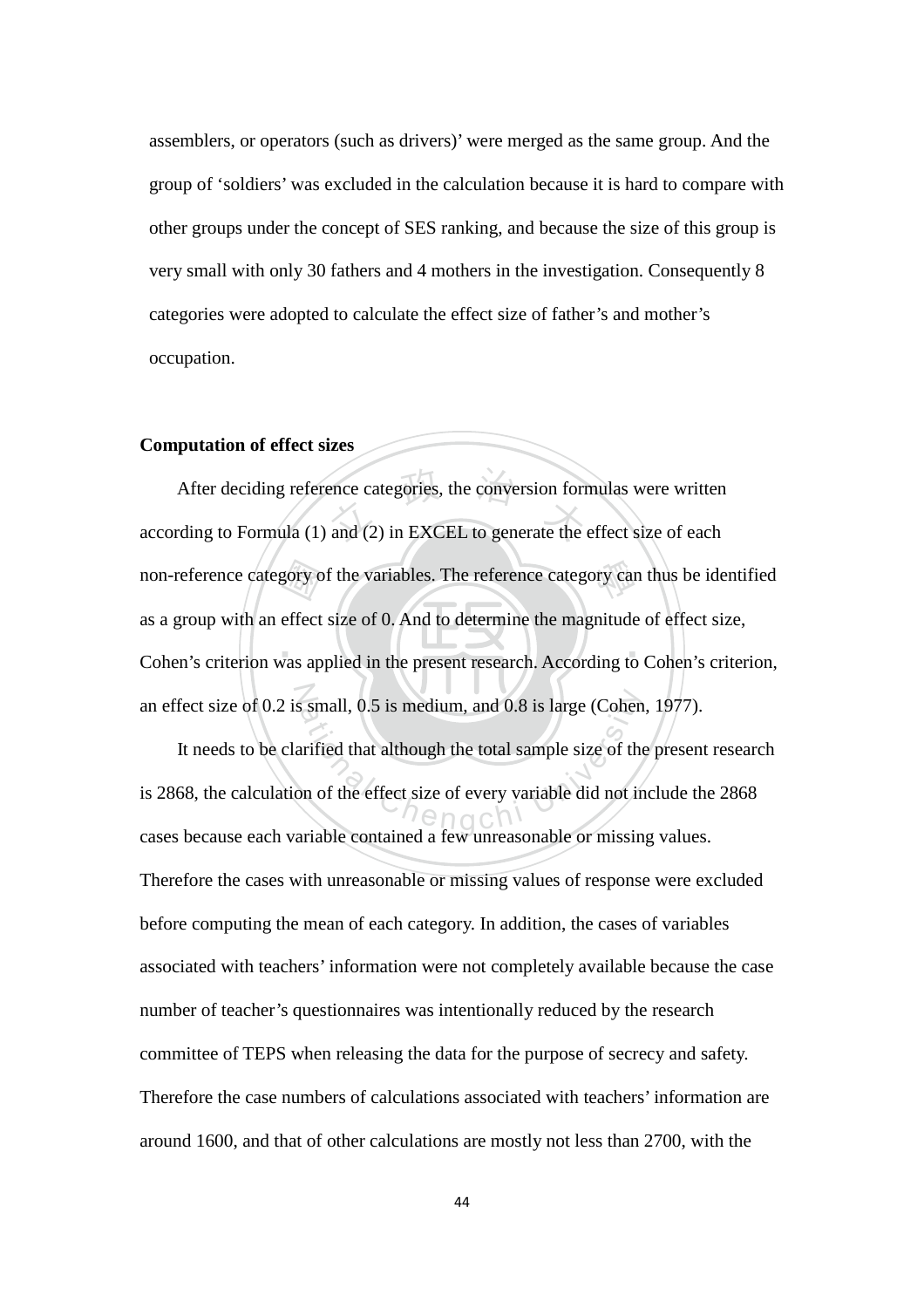exception of the investigations of 'parents' occupation', which reveled more missing values*.* The lowest case number was **2400** in the calculation of 'w3: mother's occupation'.

#### **Testing differences between mean effect sizes**

depen<br>that t<br>ity of differences. However, before apply<br>ns underlying parametric tests have the residuals are independently distributed, (b) that the residuals are normally ‧ the assumptions of (a) and (c) will probably have an appreciable effect on the validity ational Chengchi University and the assumptions<br>ical test (Ma, 2008). If any of the assumptions<br>ics instead of parametric statistics should be used After the effect sizes of independent variables were calculated, and the grand mean effect size was obtained, the next step was to test whether the effect sizes of these grouped variables, no matter grouped by categories, sub-categories, or different periods, have significant differences. However, before applying statistics to analyze the data, three assumptions underlying parametric tests have to be considered: (a) that distributed, and (c) that the variance of the residuals are homogeneous (as cited in Ma, 2008). The normality of the distribution of the residuals is robust, but a violation of of a parametric statistical test (Ma, 2008). If any of the assumptions are violated, non-parametric statistics instead of parametric statistics should be used.

To test whether the residuals are independently distributed, the lag1 autocorrelation of residuals can be computed through SPSS. And to test whether the residuals are homogeneous, Levene's Test can be computed through SPSS. If the results of the two tests appear to be significant, it suggests a violation of assumptions (a) and (c). Therefore nonparametric statistics will be used in the present research. Among several methods utilized in nonparametric statistics, it is appropriate to use the Kruskal-Wallis Analysis of Variance by ranks and Mann-Whitney U Test to examine the two research hypothesizes: (1) there are differences among the four categories of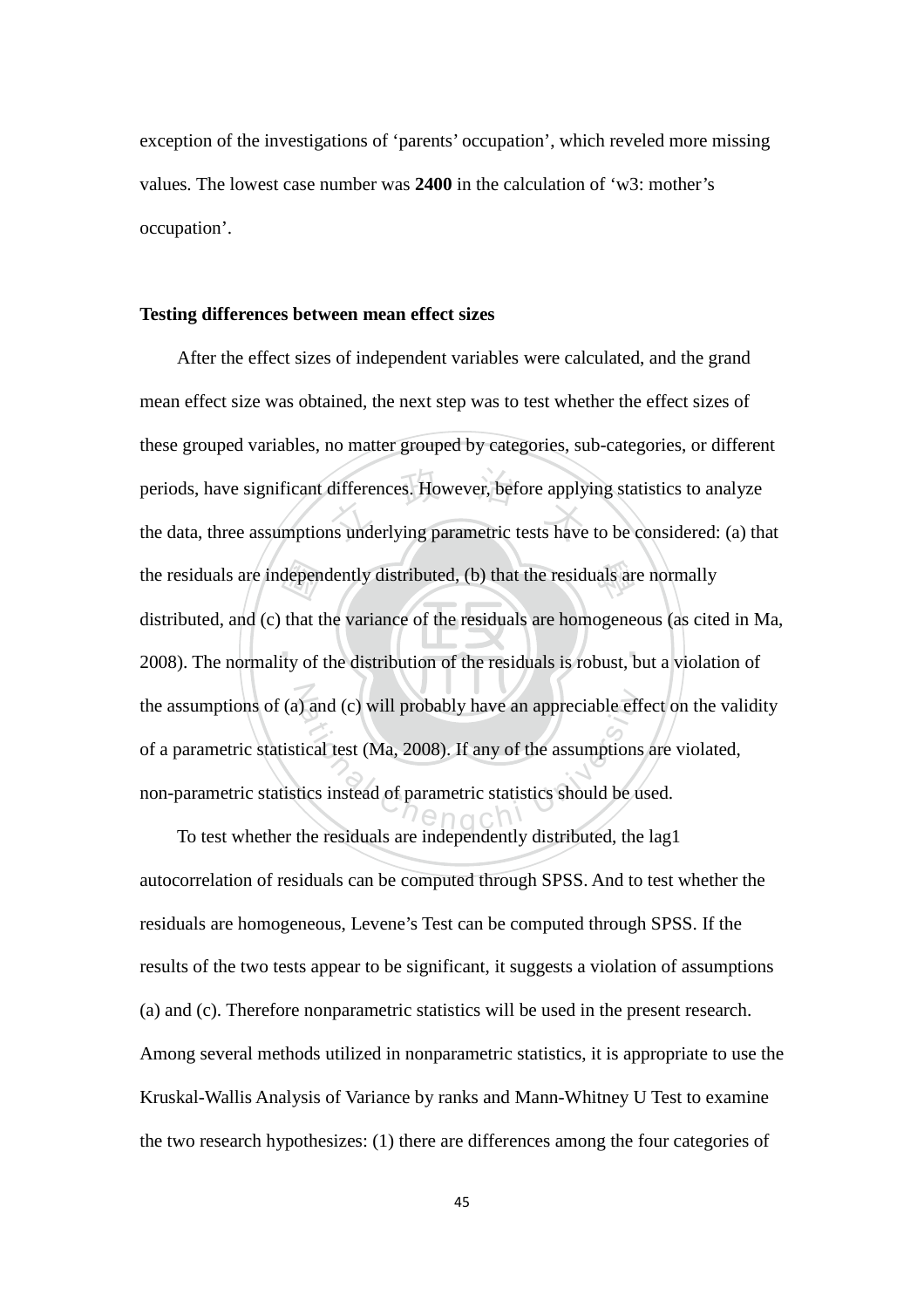factors and (2) there are differences among the several sub-categories of four factors.

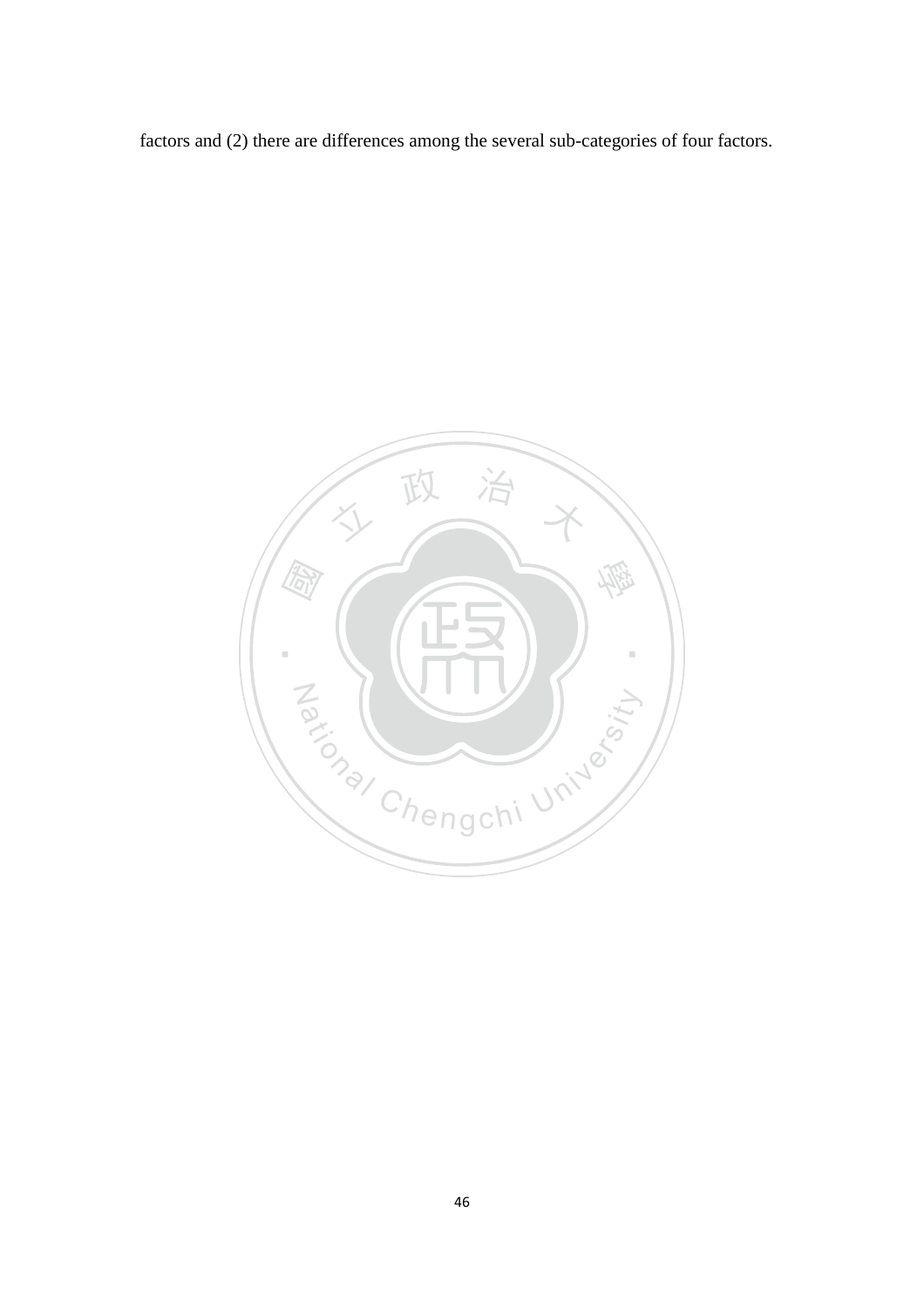# Chapter Four Results

In the present research, three kinds of ability scores were adopted as dependent variables: the comprehensive ability score, the general analytic ability score, and the mathematic ability score. Therefore this chapter will report the effects of the family, school, student, and demographic factor on the three kinds of academic ability score.

the m nd in the analysis of the variables re variables related to the mathematic ability score is less is mainly because that only ‧ N English teachers was involved. The mean effective sub-categories are presented in Appendix  $A$ <br>the effects of certain independent variables and In the analysis of the variables related to the comprehensive ability score and to the general analytic ability score, 399 effect sizes were computed from 128 variables for both kinds of score; and in the analysis of the variables related to the mathematic ability score, 338 effect sizes were computed from 110 variables. Why the number of math teachers' information was included. In the analysis of variables related to the other two kinds of ability score, the information of not only math teachers but also Chinese teachers and English teachers was involved. The mean effect sizes of each variable and the specific sub-categories are presented in Appendix A. The following paragraphs highlight the effects of certain independent variables and the mean effect sizes of the sub-categorical factors relevant to the student academic achievement.

#### Parents' aspirations for their child's education

The average effect sizes of 'parents' aspirations for their child's education' based on the students' comprehensive ability score, general analytic ability score, and mathematic ability score were 1.13, 0.82, and 1.03, respectively. The values mean that the average sizes of effect were 1.13, 0.82, and 1.03 times, respectively, as large as the variability in the three kinds of academic outcomes that occurred in the case of students whose parents expected them to only get senior high school or senior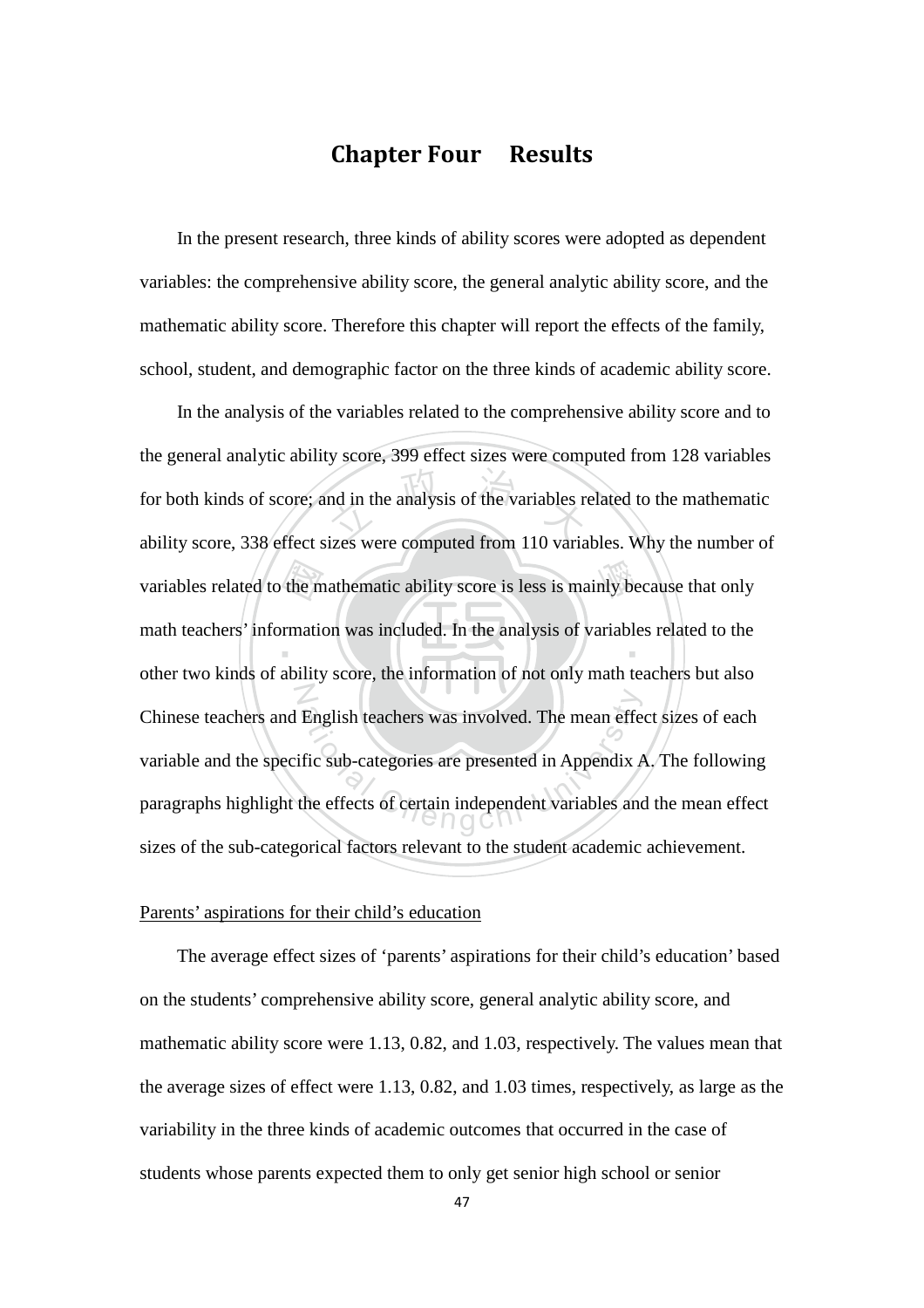vocational school diplomas. Such results suggested that the effect of 'parents' aspirations' is quite large.

#### Father's involvement in child's learning

The average effect sizes of 'father's involvement in child's learning' based on the three domains of academic ability scores of the students were .18, .12, and .16, respectively, showing few effects on academic achievement.

#### Mother's involvement in child's learning

respectively, showing small effects on academic achievement.<br>
Family cultural capital The average effect sizes of 'mother's involvement in child's learning' based of the three domains of academic ability scores of the students were  $.27, .19,$  and  $.26$ 學 The average effect sizes of 'mother's involvement in child's learning' based on

‧

#### Family cultural capital

N es of the students were .35, .28, and .31, respection<br>emic achievement. Among the related items, 'the violations', 'having magazines, journals, or newspaper The average effect sizes of 'family cultural capital' based on the three domains of academic ability scores of the students were .35, .28, and .31, respectively, showing small effects on academic achievement. Among the related items, 'taking children to bookstores, or exhibitions', 'having magazines, journals, or newspapers at home', and 'having internet access at home' obviously showed small effect, larger than 'going to classical music concerts, or watching dancing and drama performances', which had almost no effect or even a negative effect compared with the results for the group which never did so.

#### Positive teacher-student interaction

The average effect sizes of 'Positive teacher-student interaction' based on the three domains of academic ability scores of the students were 0.32, 0.21, and 0.44, respectively, indicating small effects on academic achievement with the value for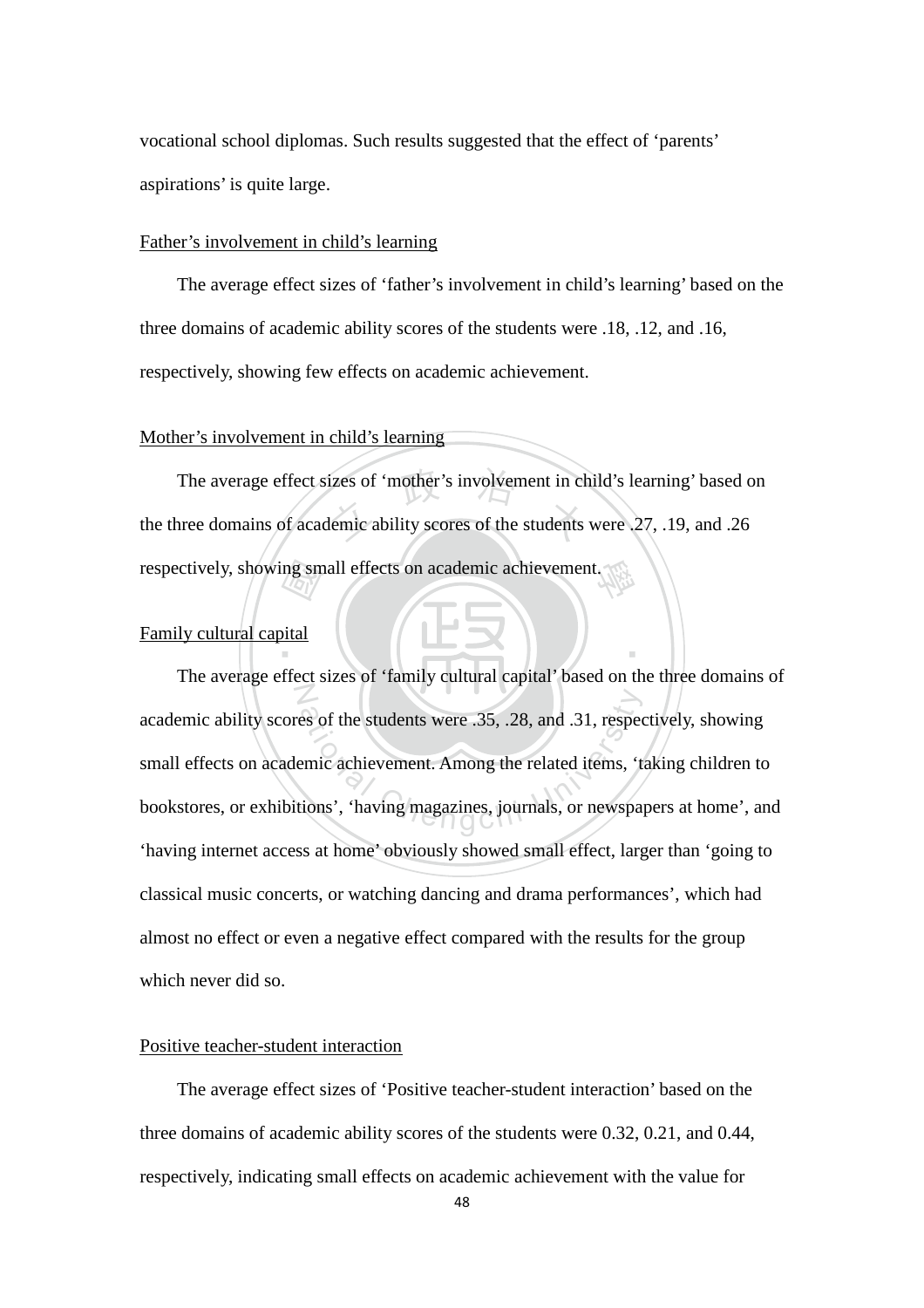math scores slightly larger than the others. However it needs to be clarified that the value for comprehensive ability scores and the general analytic ability scores were based on the average effects of Chinese, English, and math teachers, while the value for mathematic ability scores was based on only the effects of math teachers.

#### Safety and order of campus

respectively, indicating only small effects on academic achievement.<br>Teacher's highest degree The average effect sizes of 'safety and order of campus' based on s the three domains of academic ability scores of the students were 0.25, 0.19, and 0.20,

#### Teacher's highest degree

indicating almost no effect on academic achievement. The average effect sizes of 'teacher's highest degree' based on the three domains ademic ability scores of the students were 0.12, 0.11, and 0.06, respectively, ating almost no effect on academic achievement. ‧ of academic ability scores of the students were 0.12, 0.11, and 0.06, respectively,

#### Teacher's years of teaching experience

N

Ching experience<br>ct sizes of 'teacher's years of teaching experie<br>lemic ability scores of the students were 0.33, The average effect sizes of 'teacher's years of teaching experience' based on the three domains of academic ability scores of the students were 0.33, 0.30, and 0.25, respectively, indicating small effects on academic achievement.

#### Teacher's involvement in teaching

The average effect sizes of 'teacher's involvement in teaching' based on the three domains of academic ability scores of the students were 0.25, 0.16, and 0.05, respectively, indicating distinct degrees of effects on different domains of academic achievement. And it is notable that English teachers' involvement in the w3 and w4 periods  $(11<sup>th</sup>$  and  $12<sup>th</sup>$  grades) showed small to medium effects on the comprehensive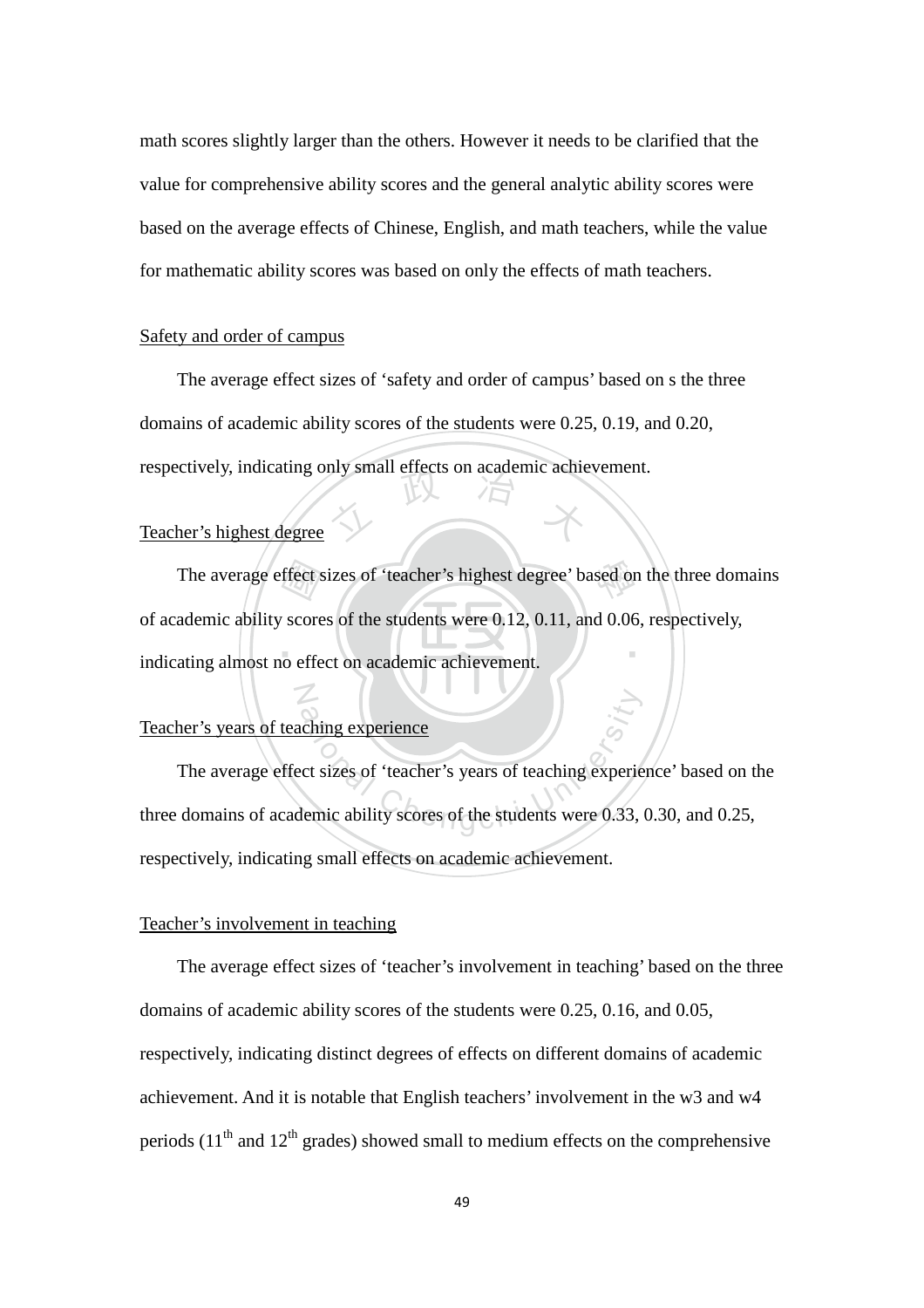and general analytic ability scores with the values ranging from .37 to .70.

#### Prior achievement

The average effect size of 'prior achievement' based on the correlation of w1-w4, w2-w4, and w3-w4 scores of students' comprehensive ability was 2.39,and the effect size based on the correlation of between-waves scores of general analytic ability and the mathematic ability were 1.45, 1.90 respectively. The average effect sizes indicated extremely large effects on student academic achievement.

# Student's educational aspirations

‧‧ comprehensive ability score, general analytic ability score, and the mathematic ability<br>score were 0.97, 0.74, 0.85 respectively, indicating large effects compared with the<br>academic outcomes that occur with students who ex ent's educational aspirations<br>The average effect sizes of 'student's educational aspirations' based on students' senior high school or senior vocational school degrees. score were 0.97, 0.74, 0.85 respectively, indicating large effects compared with the academic outcomes that occur with students who expected themselves only to get

#### Student's educational engagement during semester

ational Chengchi University Chengchi University<br>
The average effect sizes of 'student's educational engagement during semester' based on the three domains of academic ability scores of the students were 0.41, 0.31, and 0.24, respectively, indicating small effects on academic achievement. However, it is notable that the effect size of 'hours spent on taking out-of-school academic lessons after school every week' in the w3 and w4 periods  $(11<sup>th</sup>$  and  $12<sup>th</sup>$  grade) were 0.74 and 0.70 for the comprehensive ability scores, and 0.53 and 0.52 for the general analytic ability scores, compared with the academic outcomes of those who did not take any extra lessons. The values were much larger than those, around 0.10, in the W1 and W2 periods ( $7<sup>th</sup>$  and  $9<sup>th</sup>$  grades). And for the mathematic ability scores, the effect sizes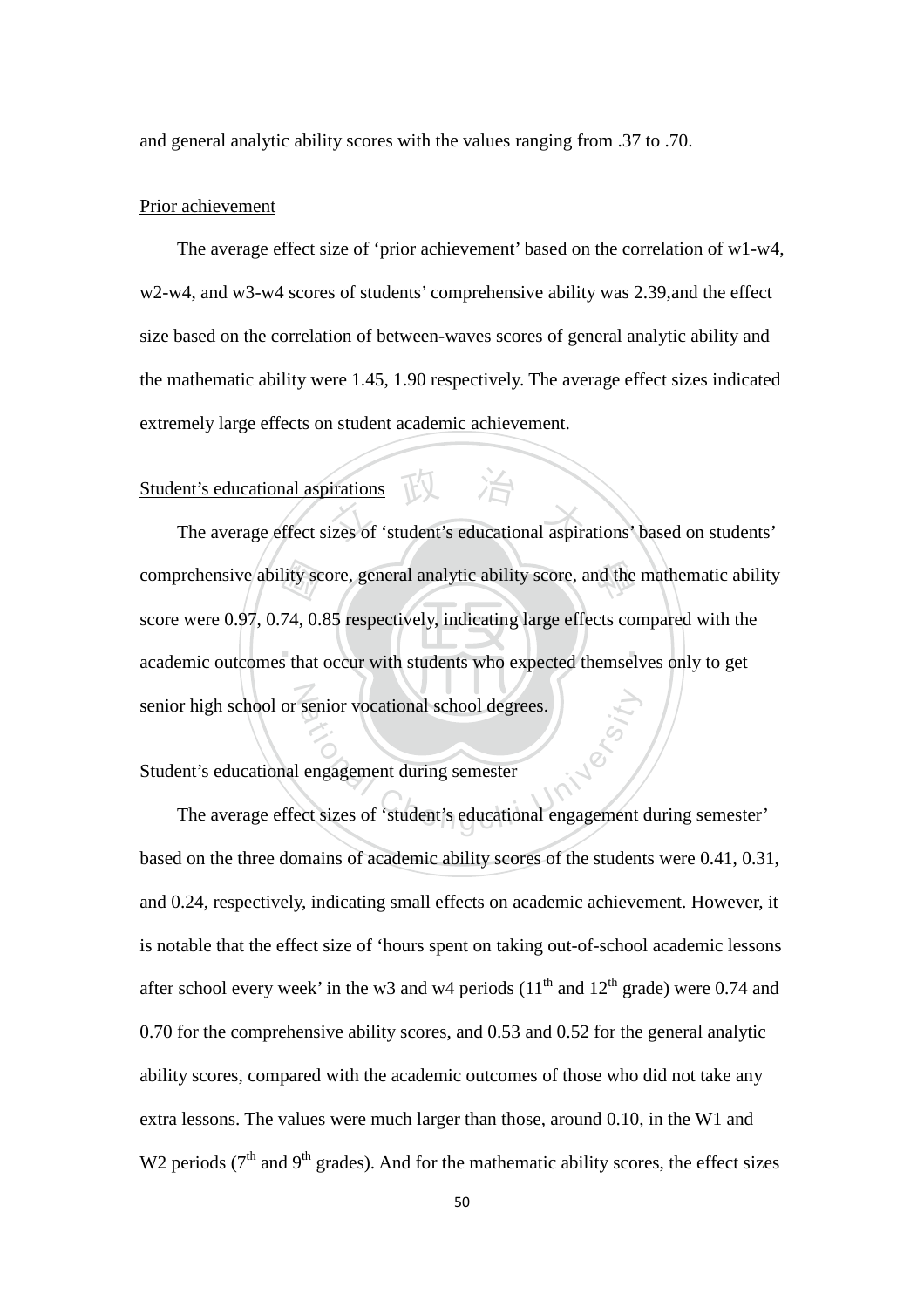of 'hours spent on taking out-of-school academic lessons' were equally low in every period with a value of around or even less than 0.10.

#### Student's having less behavioral problems in school

the mean effect sizes of 0.27, 0.21,  $\lambda$ <br>he variability in the three kinds of a 學 The average effect sizes of 'having less behavioral problems in school' based on the three domains of academic ability scores of the students were 0.27, 0.21, and 0.19, respectively. The values mean that the children who reported that they never or occasionally having behavioral problems such as cutting classes, avoiding going to school , or fighting, had the mean effect sizes of 0.27, 0.21, and 0.19 times, respectively, as large as the variability in the three kinds of academic outcomes that occurred in the case of students who often did so.

#### Student's educational engagement during summer vacation

 $\sim$ and engine ‧ vacation' based on the three domains of academic ability scores of the students were External of academic ability scores of the three domains of academic ability scores of the respectively, indicating small effects on academic courses<br>izes of 'taking out-of-school academic courses The average effect sizes of 'student's educational engagement during summer 0.41, 0.32, and 0.37, respectively, indicating small effects on academic achievement. However, the effect sizes of 'taking out-of-school academic courses during the summer vacation leading to  $10^{th}$  grade' were 0.78, 0.60, and 0.74, respectively, based on the three kinds of academic ability scores. And the effects of the same practice during the summer vacation leading to  $12<sup>th</sup>$  grade were 0.66, 0.47, and 0.63, respectively. The results indicate medium sizes of effect compared with the academic outcomes of those who didn't do so.

#### Student's extracurricular activities and recreation

The average effect sizes of 'Student's extracurricular activities and recreation' based on the three domains of academic ability scores of the students were 0.28, 0.22,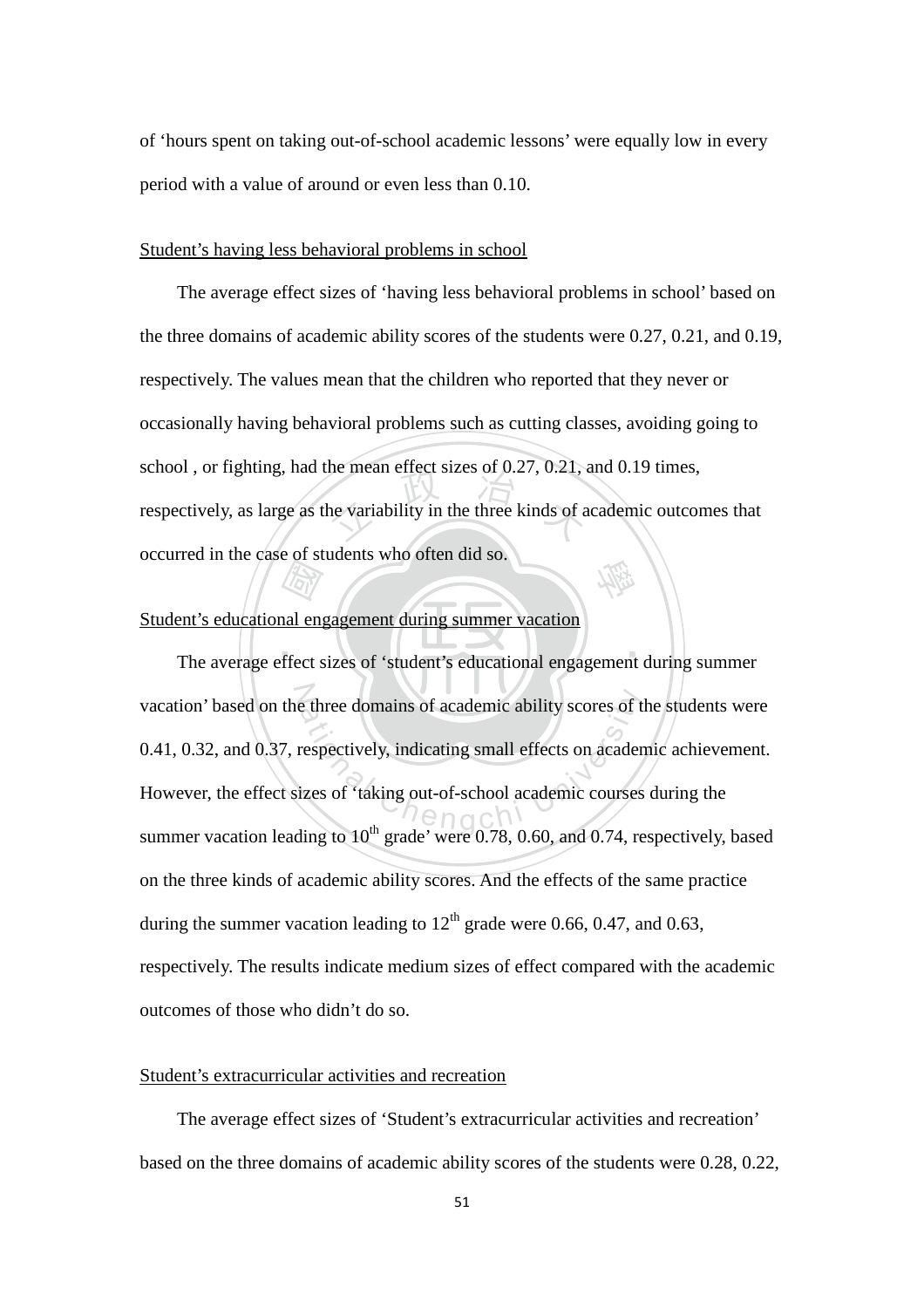and 0.22, respectively, indicating small effects on academic achievement. Among all the activities, the effect of 'the average hours spent on watching TV or videos every day' in the w3 period  $(11<sup>th</sup> \text{ grade})'$  was the largest with the value of 0.53, 0.46, and 0.44, respectively, based on the three kinds of academic ability scores, showing medium or nearly medium sizes of effect compared with those who watched TV or videos more than four hours every day.

#### Family Income

The students were  $0.55$ ,  $0.48$ , and  $\ell$ 學 The average effect sizes of 'family Income' based on the three domains of academic ability scores of the students were 0.55, 0.48, and 0.50, respectively, indicating medium effect on academic achievement.

#### Parents' education

 $\sim$ *Harry*<br>ffect s ‧ academic ability scores of the students were 0.91, 0.63, and 0.64, respectively, and ,<br>Pengchi <sup>Ur</sup> The average effect sizes of 'father's education ' based on the three domains of those of mother's were 0.83, 0.83, and 0.74, respectively, indicating medium to large effects on academic achievement.

#### Parents' occupation

The average effect sizes of 'father's occupation ' the three domains of academic ability scores of the students were 0.67, 0.58, and 0.62, respectively, and those of mother's were 0.63, 0.59, and 0.57, respectively, indicating medium effects on academic achievement.

#### Living with parents

The average effect sizes of 'living with either or both side of parents' compared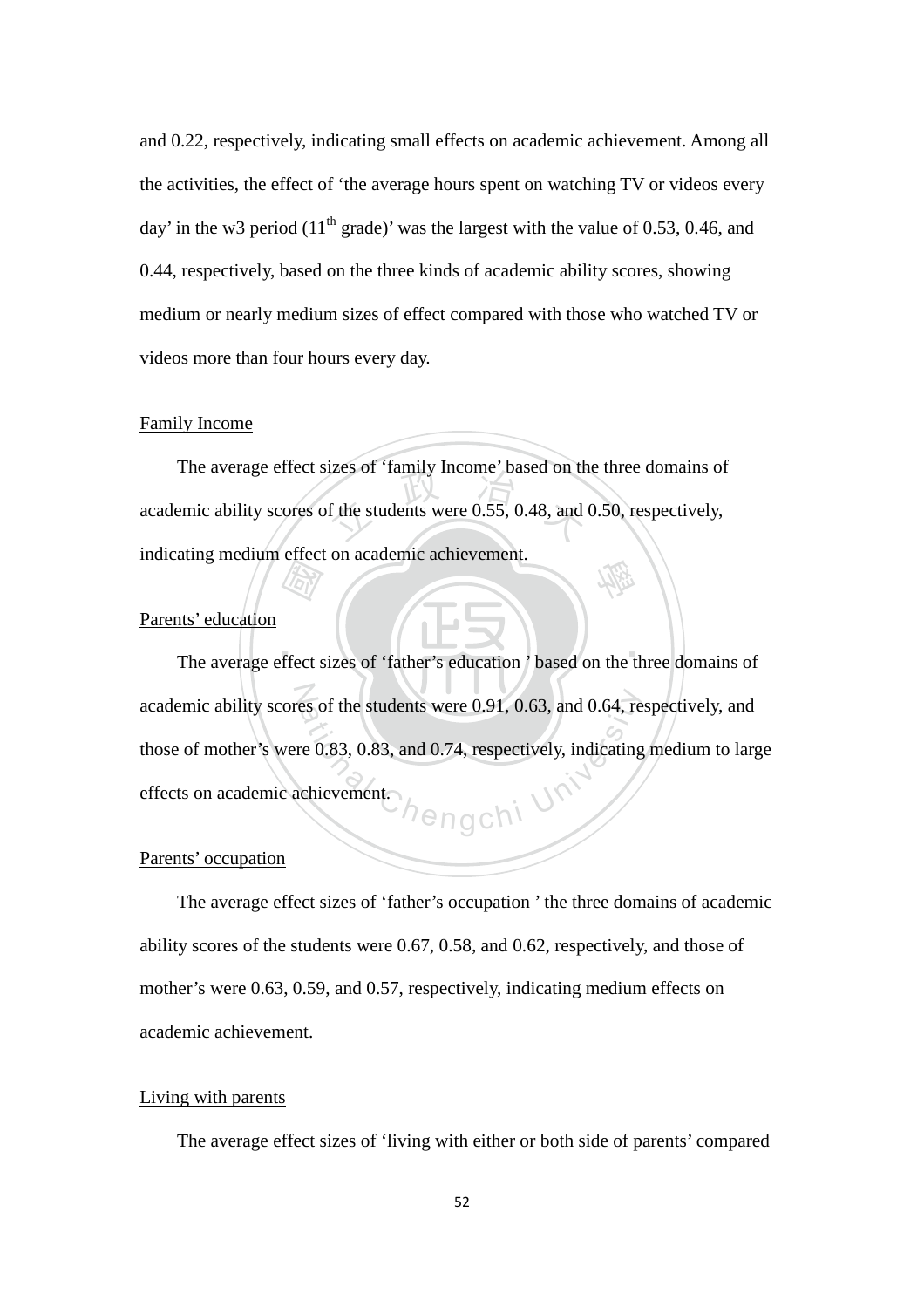with 'living with no parents' were 0.50, 0.33, and 0.53, respectively, based on the three domains of academic ability scores of the students. The results indicated small to medium sizes of effect on academic achievement.

#### Number of siblings

fewer siblings holds small effects on student academic achievement.<br>Ethnicity The average effect sizes of 'number of siblings' based on the three domains of academic ability scores of the students were 0.41, 0.27, and 0.35, respectively, compared with those who have more than four siblings. The results show that having

#### Ethnicity

. <u>\, , , , , , , ,</u> , , , , , The average effect sizes of 'ethnicity' based on the three domains of academic<br>y scores of the students were 1.27, 1.02, and 1.23, respectively. The academic<br>omes of the groups, mainlanders, Hakka, and Minnan, were compare of the reference groups, aboriginals. The result indicated quite large effects on hengchi University ability scores of the students were 1.27, 1.02, and 1.23, respectively. The academic outcomes of the groups, mainlanders, Hakka, and Minnan, were compared with that academic achievement.

## Type of school (public/private)

 The average effect sizes of 'type of school' based on the three domains of academic ability scores of the students were 0.35, 0.31, and 0.30, respectively. However, the distribution of the academic outcomes in public and private schools is very different between the two stages of high school (junior years and senior years). The results revealed negative effect sizes (around -.30 to -.20) when the data collected in the w1 and w2 ( $7<sup>th</sup>$  and  $9<sup>th</sup>$  grade) investigation was involved; however, large positive effect sizes (around .80 to 1.00) were found when the w3 and w4  $(11<sup>th</sup>$  and  $12<sup>th</sup>$  grade) data were involved.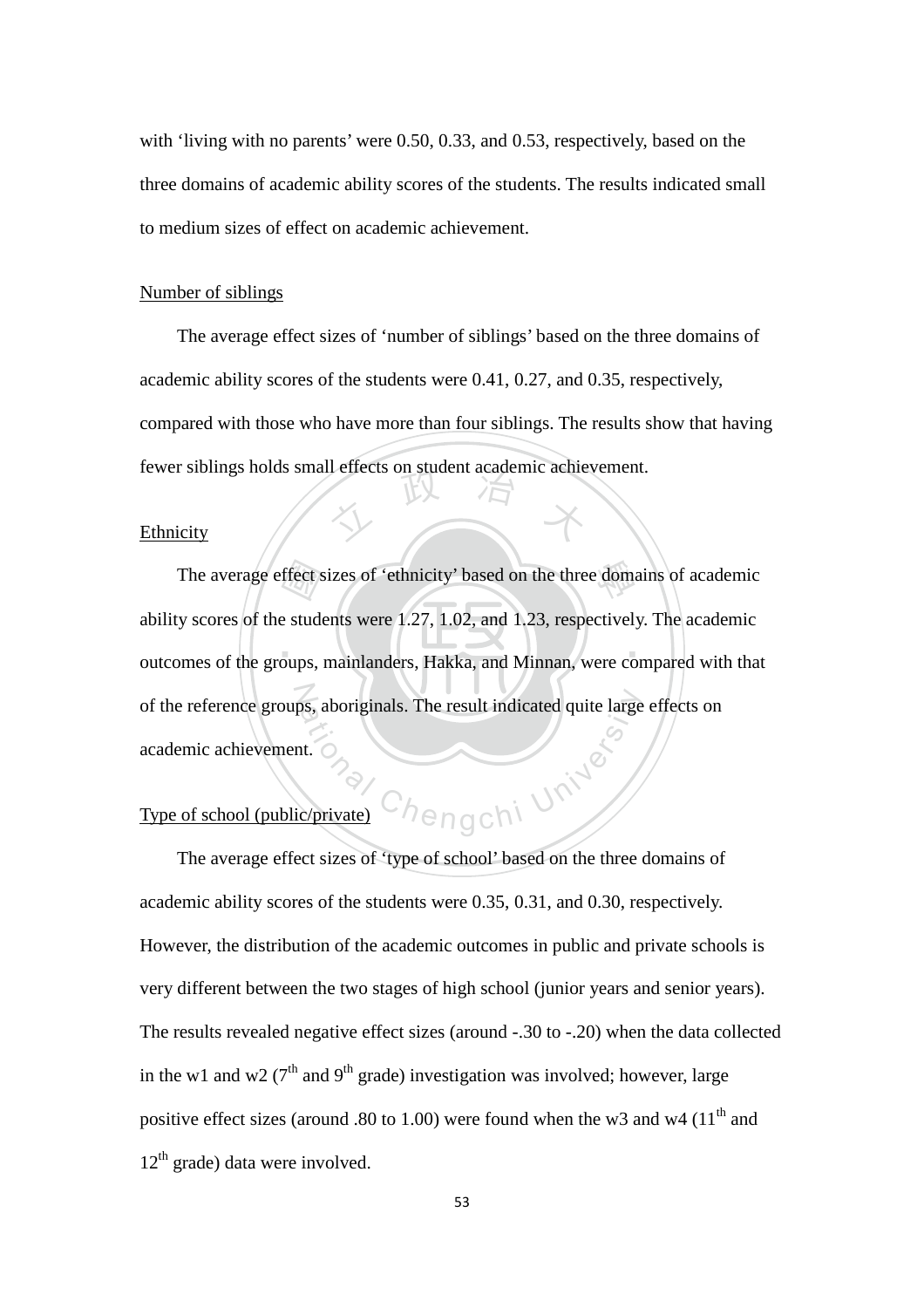#### School community

The average effect sizes of 'school community' based on the three domains of academic ability scores of the students were 0.67, 0.54, and 0.64, respectively, indicating medium effects compared with the reference category, 'country'. It is noticeable that the effect sizes of w3 and w4  $(11<sup>th</sup>$  and  $12<sup>th</sup>$  grade) school community were large, with values ranging from 0.74 to 0.93; however, the effect sizes of w1 and W<sub>2</sub> ( $7<sup>th</sup>$  and  $9<sup>th</sup>$  grade) school community were only small, with values ranging from 0.34 to 0.46.

#### School program

academic ability scores of the students were 0.71, 0.47, and 0.68, respectively, indicating medium effects compared with the reference category, 'studying in indicating medium effects compared with the reference category, 'studying in five-year junior college programs'. It needs to be clarified that the data were obtained ational Chengchi University of the University of the Hughestan Chengchi University of the University of the University of the University of the University of the University of the University of the University of the Unive The average effect sizes of 'school program' based on the three domains of from only wave 3 and wave 4  $(11<sup>th</sup>$  and  $12<sup>th</sup>$  grades) investigations because the school programs are not differentiated until the  $10<sup>th</sup>$  grade in Taiwan.

人 政 治 木

#### **Gender**

The average effect sizes of 'gender' based on the three domains of academic ability scores of the students were 0.10, 0.20, and 0.12, respectively. The reference category was 'female', which suggested a slight precedence of 'male' over 'female' on academic achievement.

The test results are divided into three parts according to the different dependent variables in the following paragraphs to present the differences among the mean effect sizes of four factors (family, school, student, and demographics) and among those of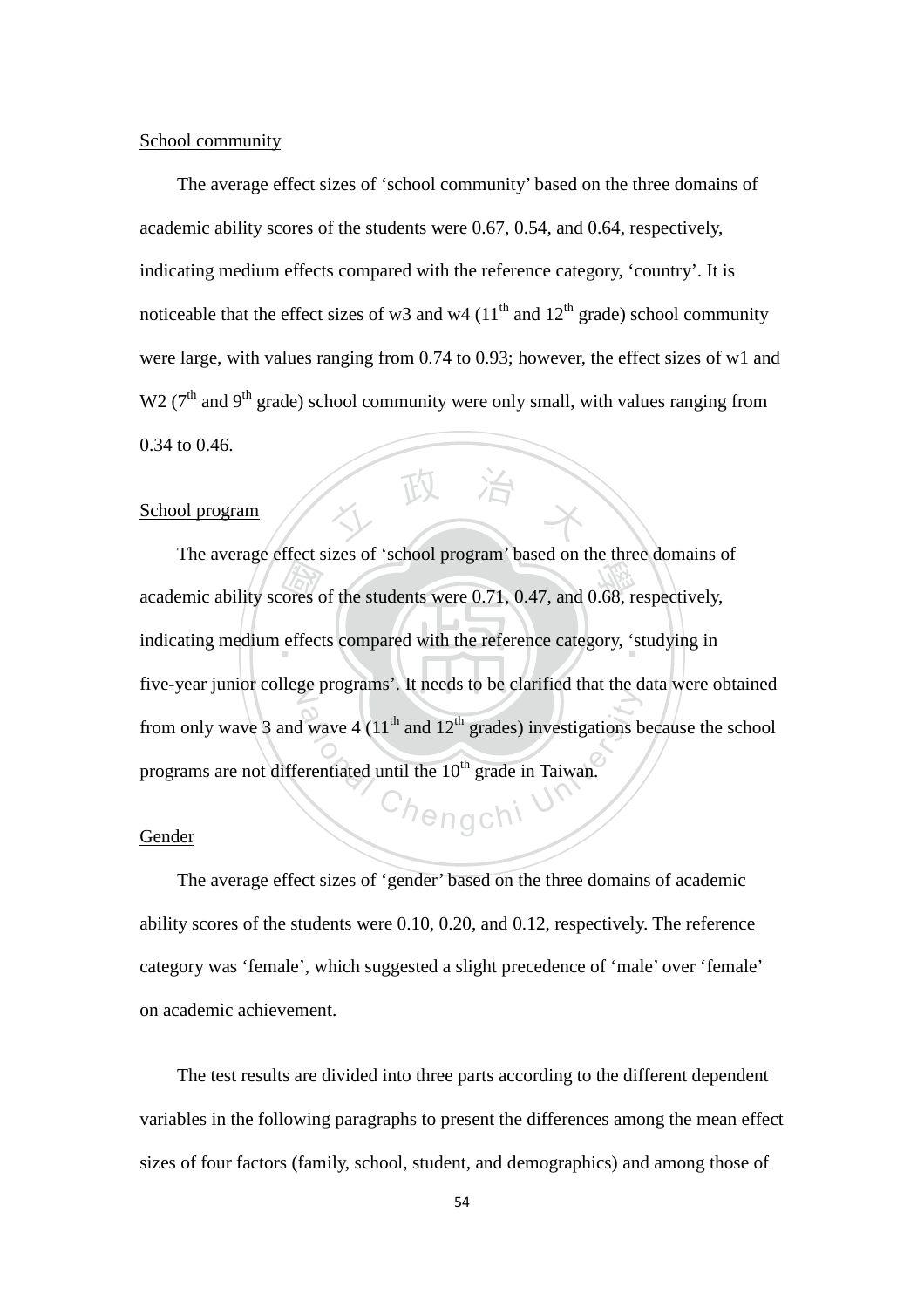the sub-categories. And it has to be clarified that during the process of calculating the effect sizes of related factors, it was found that the mean effect size of students' prior achievement was distinctly larger than that of the other sub-categories. Therefore students' prior achievement was separated from the 'student factor' as an independent factor to be compared with the other four categories of factors: family, school, student, and demographics.

# **The Ability** Part One The Effects of Relevant Factors on Comprehensive Ability

Find<br>Factor<br>arch q The average size of effect was .45 (SD–.40). The following sections present<br>the mean effects of factors and sub-categories and the results of the statistical tests in ‧ The average size of effect was .43 (SD=.40). The following sections present relation to the research questions.

The Mean Effect Size of Factors Relevant to Comprehensive Ability<br>The mean and mean ranks of the effect sizes of the five categories are presented<br>Table 3. The mean effect size of demographic factor (.65) was medium, large The mean and mean ranks of the effect sizes of the five categories are presented in Table 3. The mean effect size of demographic factor (.65) was medium, larger than the effect sizes of family factor (.46), school factor (.27), and students' engagement (.38). The mean effect size of 2.39 of the students' prior achievement exhibited a prominently large effect size. The variable 'students' prior achievement' was obtained from the comprehensive ability scores gauged from the  $1<sup>st</sup>$ ,  $2<sup>nd</sup>$ , and  $3<sup>rd</sup>$  waves of the standard tests of the TEPS, and it reflects the accumulated abilities of a student.

 Before applying statistical tests to examine whether there are significant differences between the five factors, it has to be confirmed that the residuals of the 399 effect sizes are independently distributed and that the variance of the residuals is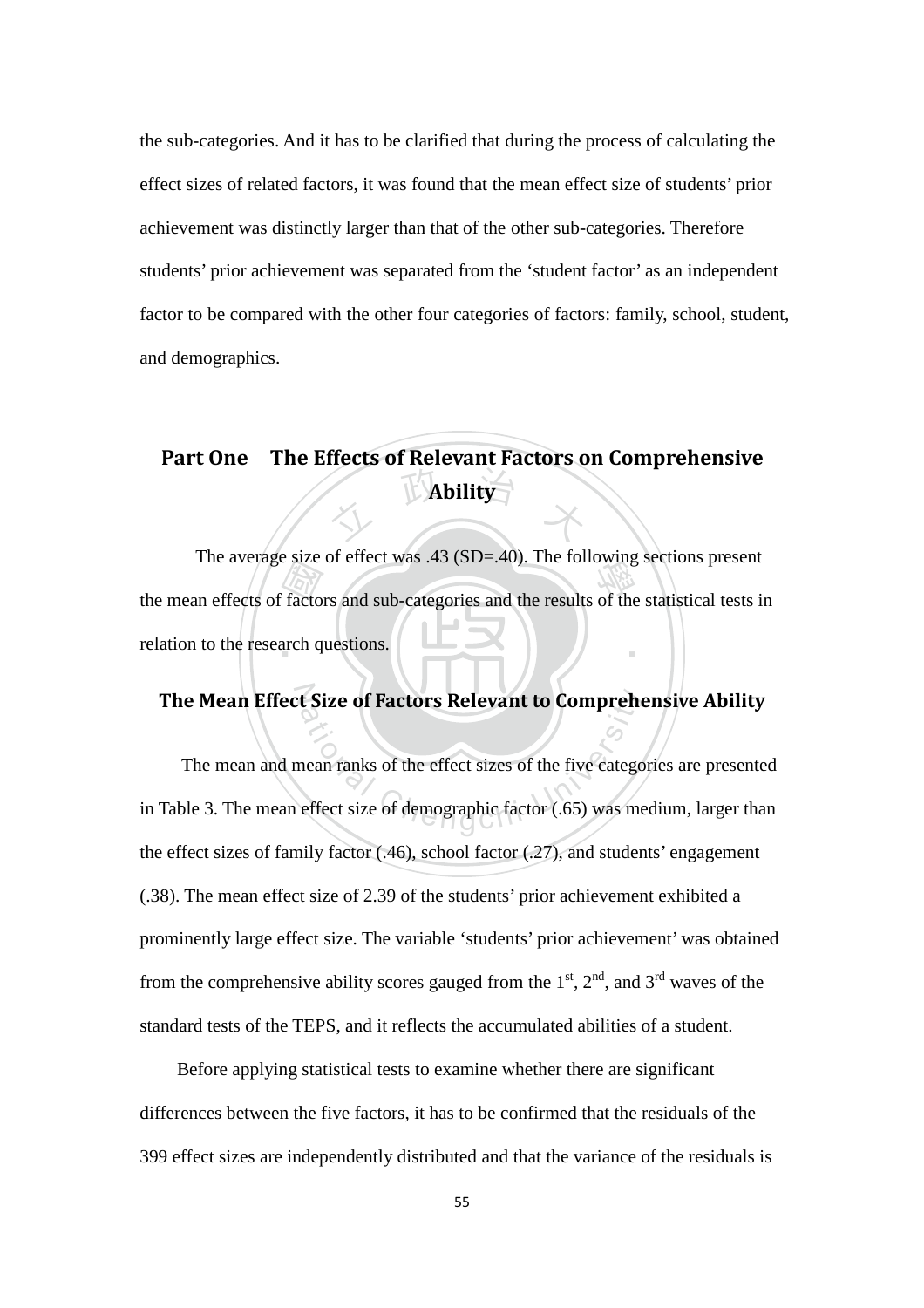homogeneous. The lag1 autocorrelation of the residuals was found to be significant (*r*=.57, with a standard error of .05) , and Levene's Test for homogeneity of variance also showed that the residuals were not homogeneous  $F(4,394) = 5.91$ ,  $p < .001$ ,

indicating a violation of the assumption of parametric tests. Therefore non-parametric statistics were used. The Kruskal-Wallis Test resulted in significance,  $\chi^2(4, N=399)$  = 55.32, *p* < .001, referring to differences between the mean ranks of the effect sizes of the five factors. The results of *post hoc* comparisons by means of the Mann-Whitney

U Test are shown in Table 3.

Table 3

Table 3<br>Mean and mean ranks of effect sizes of factors relevant to the comprehensive ability *score*

| score                            |                                       |                                  |           |     |  |
|----------------------------------|---------------------------------------|----------------------------------|-----------|-----|--|
| Factors                          | K                                     | M                                | <b>SD</b> | Mr  |  |
| 1 Family                         | 72                                    | 0.46                             | 0.44      | 199 |  |
| 2 School                         | 102                                   | 0.27                             | 0.22      | 155 |  |
| 3 Student prior achievement      | 3                                     | 2.39                             | 0.39      | 398 |  |
| 4 Students' engagement           | 152                                   | 0.38                             | 0.32      | 192 |  |
| 5 Demographics                   | 70                                    | 0.65                             | 0.41      | 276 |  |
| Total                            | 399                                   | 0.43                             | 0.40      |     |  |
| Kruskal-Wallis ANOVA by<br>ranks | $\chi^2$ (4, N=409) = 54.66, p < .001 |                                  |           |     |  |
| Mann-Whitney U Test              |                                       | $3 > 5 > (1,4) > 2$ <sup>*</sup> |           |     |  |

Note. In all of the following tables in the present study, K=Number of effect size, M=Mean of effect sizes, SD=Standard deviation of effect sizes, Mr=Mean of ranks of effect sizes.

\* Significant at least at *p*<.05.

# The Mean Effect Sizes of Sub-Categories of Factors Relevant to Comprehensive Ability

#### **The Mean Effect Sizes of Sub-Categories of the Family Factor**

Seventy-two effect sizes were generated from the four sub-categories of the

family factor. Parents' aspiration for child's education had a large size of effect (1.13),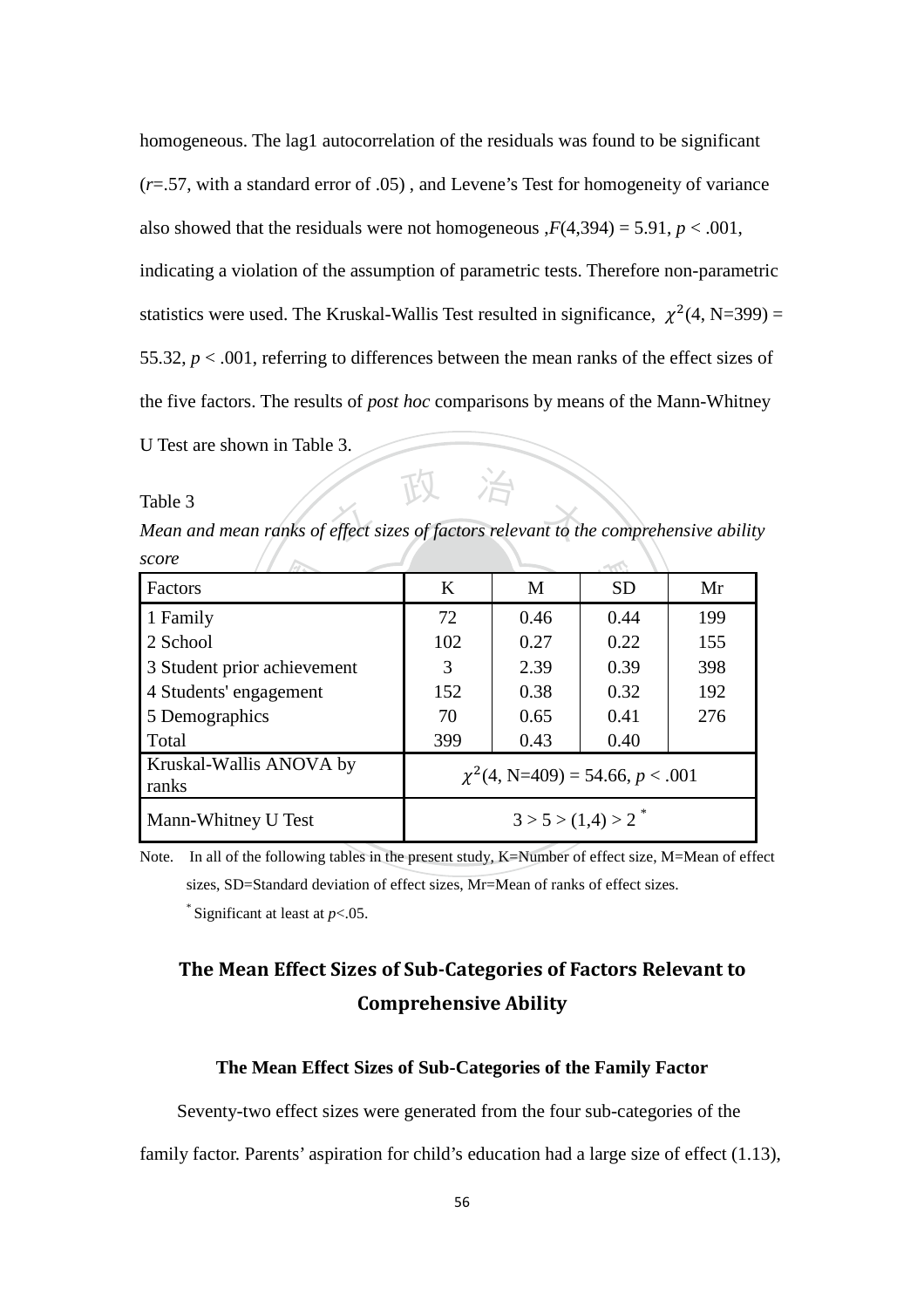cultural capital. And the mean rank of the effect size of father's involvement was<br>significantly smaller than all the other sub-categories. U Test demonstrated that the mean rank of the effect size of parents' aspiration w<br>significantly larger than that of father's involvement, mother's involvement, and while father's and mother's involvement in child's learning, and family cultural capital had only small effect sizes. The lag1 autocorrelation of the residuals of the 72 effect sizes was .75, with a standard error of .12,  $p < .001$ , and Levene's Test for homogeneity of the variance of the residuals also revealed significance,  $F(3,68) =$ 12.07, *p* < .001. Such results showed that the distribution of the residuals was not independently distributed, and that the variance of the residuals was not homogeneous. Therefore the Kruskal-Wallis Test was applied. The results demonstrated significance**,**   $\chi^2$ (3, N=72) = 41.53, *p* < .001. *Post hoc* comparisons by means of the Mann-Whitney U Test demonstrated that the mean rank of the effect size of parents' aspiration was significantly smaller than all the other sub-categories.

# N **The Mean Effect Sizes of Sub-categories of the School Factor**

‧

Effect Sizes of Sub-categories of the School<br>d two effect sizes were generated from the five<br>lag1 autocorrelation of the residuals of the 10<br>estandard error of 10  $\approx$  001) and Lavane's One hundred and two effect sizes were generated from the five sub-categories of the school factor. The lag1 autocorrelation of the residuals of the 102 effect sizes was significant (.40, with a standard error of .10,  $p < .001$ ), and Levene's Test for homogeneity of the variance of the residuals revealed significance,  $F(4,97) = 4.49$ , *p* < .05. Therefore the Kruskal-Wallis ANOVA by ranks was applied. The results of the test showed that the mean rank of the effect sizes of the five sub-categories had significant difference,  $\chi^2$ (4, N=102) = 10.95, *p* < .05. *Post hoc* comparisons by means of the Mann-Whitney U Test demonstrated that the mean ranks of the effect size of teacher-student positive interaction, safety and order, and teacher's years of teaching experience were significantly larger than that of teacher's highest degree.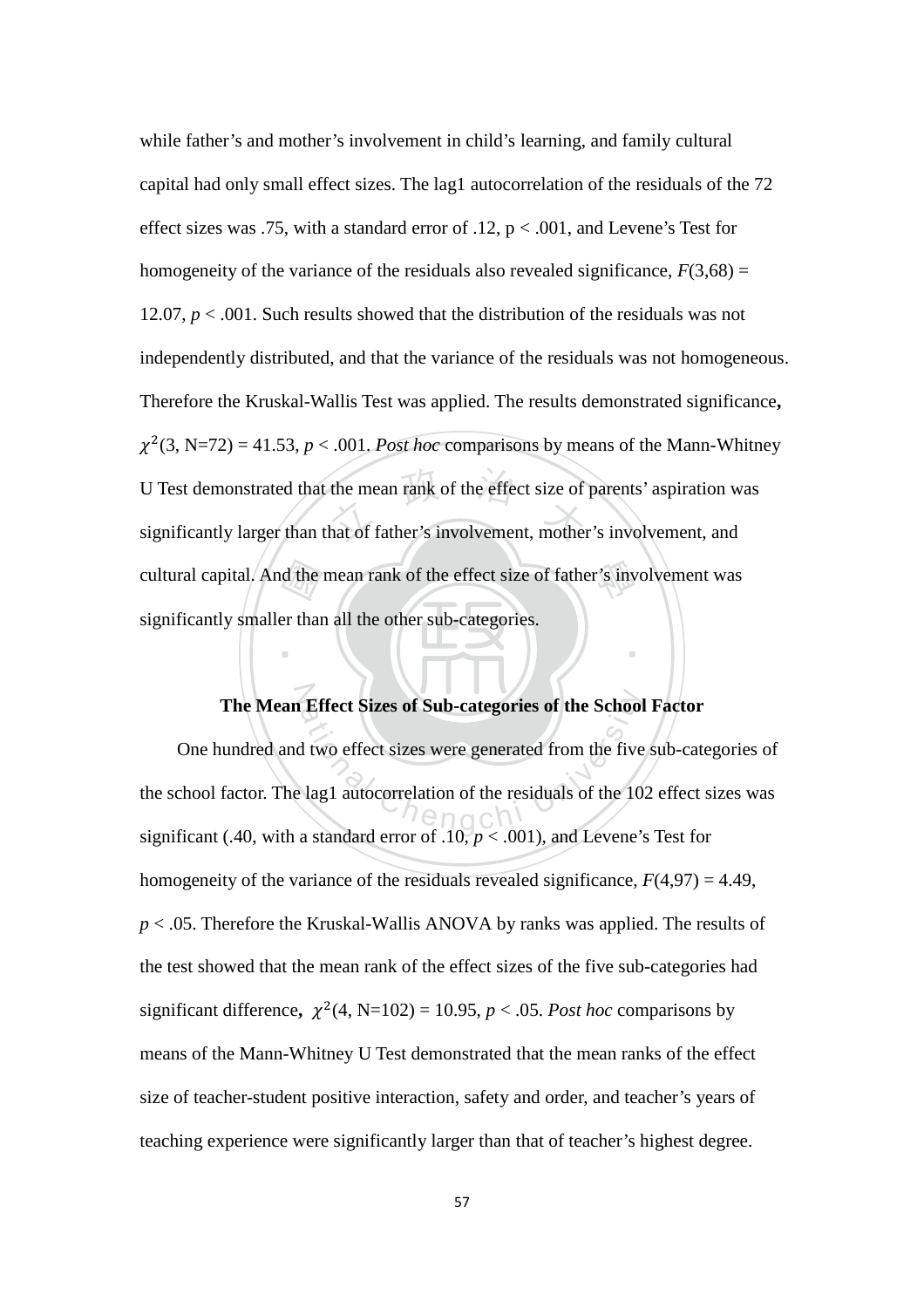#### **The Mean Effect Sizes of Sub-Categories of the Student Factor**

summer vacation (.41), extracurricular activities and recreation (.28), and behavioral problems in school (.27). The results of the *post hoc* comparisons are shown in Table 4. Table 4), and the other sub-categories in sequence of their sizes of effect are<br>educational engagement during semester (.43), educational engagement during ‧ One hundred and fifty-five effect sizes were computed from the six sub-categories of the student factor. The lag1 autocorrelation of the residuals of the 155 effect sizes was .48 with a standard error of .08, *p*<.001, and Levene's Test for homogeneity of the variance of the residuals also revealed significance at  $F(5,149) =$ 3.56, *p* < .001. A Kruskal-Wallis test resulted in a significant difference of mean ranks of effect sizes,  $\chi^2$ (5, N=155) = 38.63,  $p < .001$ . The sizes of mean effect of 'prior achievement'(2.39) and 'students' educational aspirations'(.97) are large (presented in Table 4), and the other sub-categories in sequence of their sizes of effect are problems in school (.27). The results of the *post hoc* comparisons are shown in Table 4.

#### **The Mean Effect Sizes of Sub-Categories of the Demographic Factor**

N

ect Sizes of Sub-Categories of the Demograp<br>
c factor was divided into familial, school, and The demographic factor was divided into familial, school, and student demographics. The mean and mean ranks of the effect sizes of the various demographic sub-categories are provided in Table 4. Fifty-one effect sizes were computed from the eight sub-categories of familial demographics. A Kruskal-Wallis Test resulted in a significant difference of mean ranks of effect sizes,  $\chi^2(7, N=51) =$ 14.76, *p* < .05. Ethnicity had the largest effect size of 1.27, and both father's and mother's education also reached a large size of effect (.91, and .83). Other demographic sub-categories revealed medium or nearly medium effect size. In addition, three sub-categories were included in the school demographic and eighteen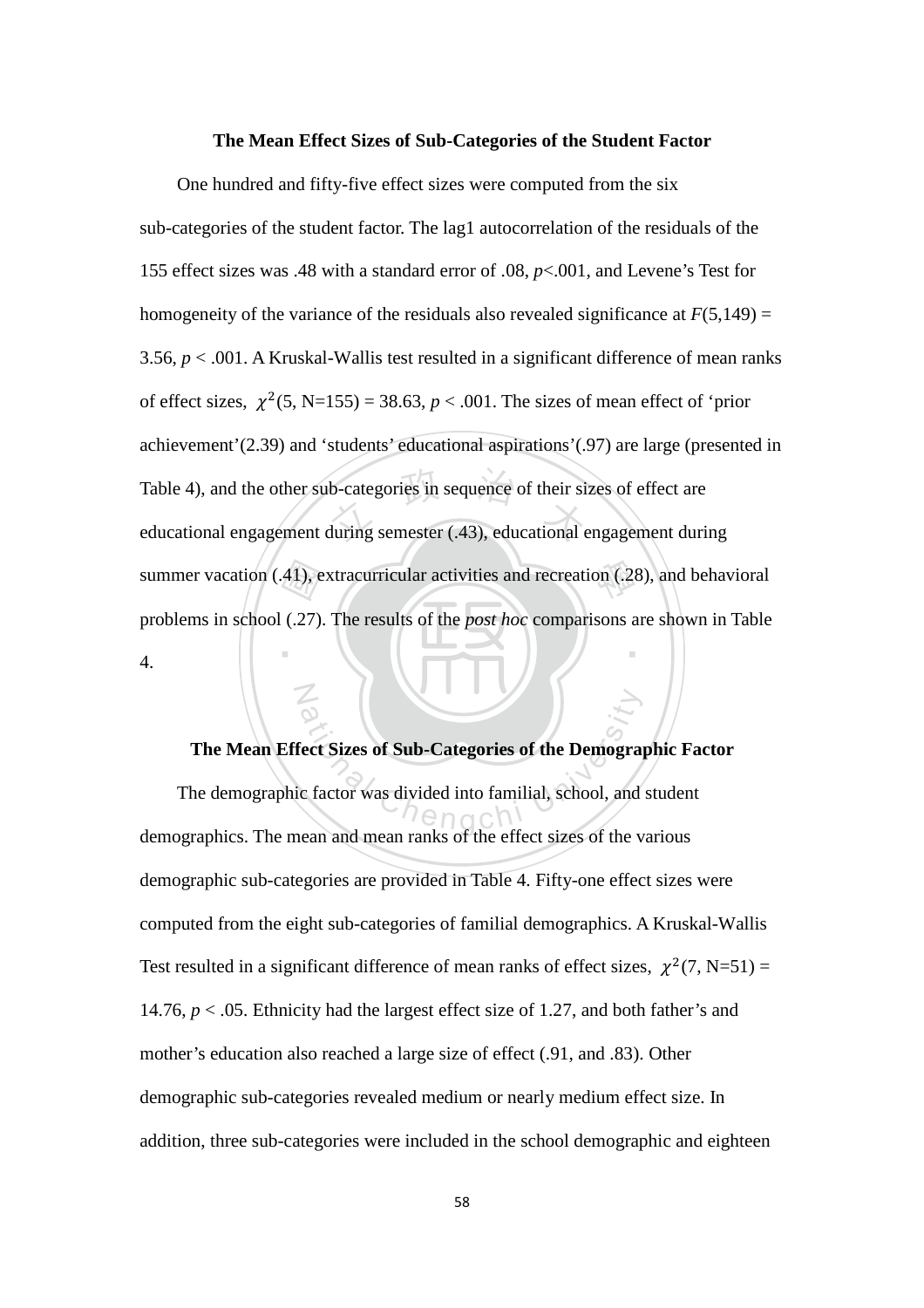effect sizes were computed. The Kruskal-Wallis Test resulted in no significance,  $\chi^2(2, \chi)$  $N=18$ ) = .84,  $p > .05$ .

ween them,  $Z(N=69) = -.246, p > .0$  The mean effect size of familial and school demographics is compared in Table 5. The mean effect size of familial demographics (.67) is larger than that of school demographics (.61). Although the lag1 autocorrelation of the residuals revealed no significance (*r*=.21, with a standard error of .12, *p* >.05), the result of Levene's Test for homogeneity of variance of the residuals was significant,  $F(1,67) = .03$ ,  $p < .05$ . Therefore the Mann-Whitney U Test was applied. However, the result revealed no significant difference between them,  $Z(N=69) = -.246, p > .05.$ 

Table 4

*Mean and mean rank of effect size of each sub-category of factors relevant to the comprehensive ability score*

| Mean and mean rank of effect size of each sub-category of factors relevant to the<br>comprehensive ability score |     |                                      |           |    |
|------------------------------------------------------------------------------------------------------------------|-----|--------------------------------------|-----------|----|
| Sub-categories of factors                                                                                        | K   | M                                    | <b>SD</b> | Mr |
| Family                                                                                                           |     |                                      |           |    |
| 1 Parents' aspirations                                                                                           | 16  | 1.13                                 | .43       | 64 |
| 2 Father's involvement in children's<br>learning                                                                 | 18  | .18                                  | .13       | 20 |
| 3 Mother's involvement in children's                                                                             | 18  | .27                                  | .12       | 30 |
| learning                                                                                                         |     |                                      |           |    |
| 4 Cultural capital                                                                                               | 20  | .33                                  | .18       | 36 |
| Kruskal-Wallis ANOVA by ranks                                                                                    | 72  | $\chi^2$ (3, N=72) = 41.53, p < .001 |           |    |
| Mann-Whitney U Test                                                                                              |     | $1 > (3,4) > 2^*$                    |           |    |
| <b>School</b>                                                                                                    |     |                                      |           |    |
| 5 Teacher-student interaction                                                                                    | 23  | .36                                  | .20       | 63 |
| 6 Safety and order                                                                                               | 15  | .24                                  | .13       | 50 |
| 7 Teacher's highest degree                                                                                       | 9   | .12                                  | .07       | 27 |
| 8 Teacher's years of teaching                                                                                    | 9   | .33                                  | .22       | 62 |
| experience                                                                                                       |     |                                      |           |    |
| 9 Teacher's teaching involvement                                                                                 | 45  | .25                                  | .26       | 49 |
| Kruskal-Wallis ANOVA by ranks                                                                                    | 102 | $\chi^2$ (4,N=102) = 10.95, p < .05  |           |    |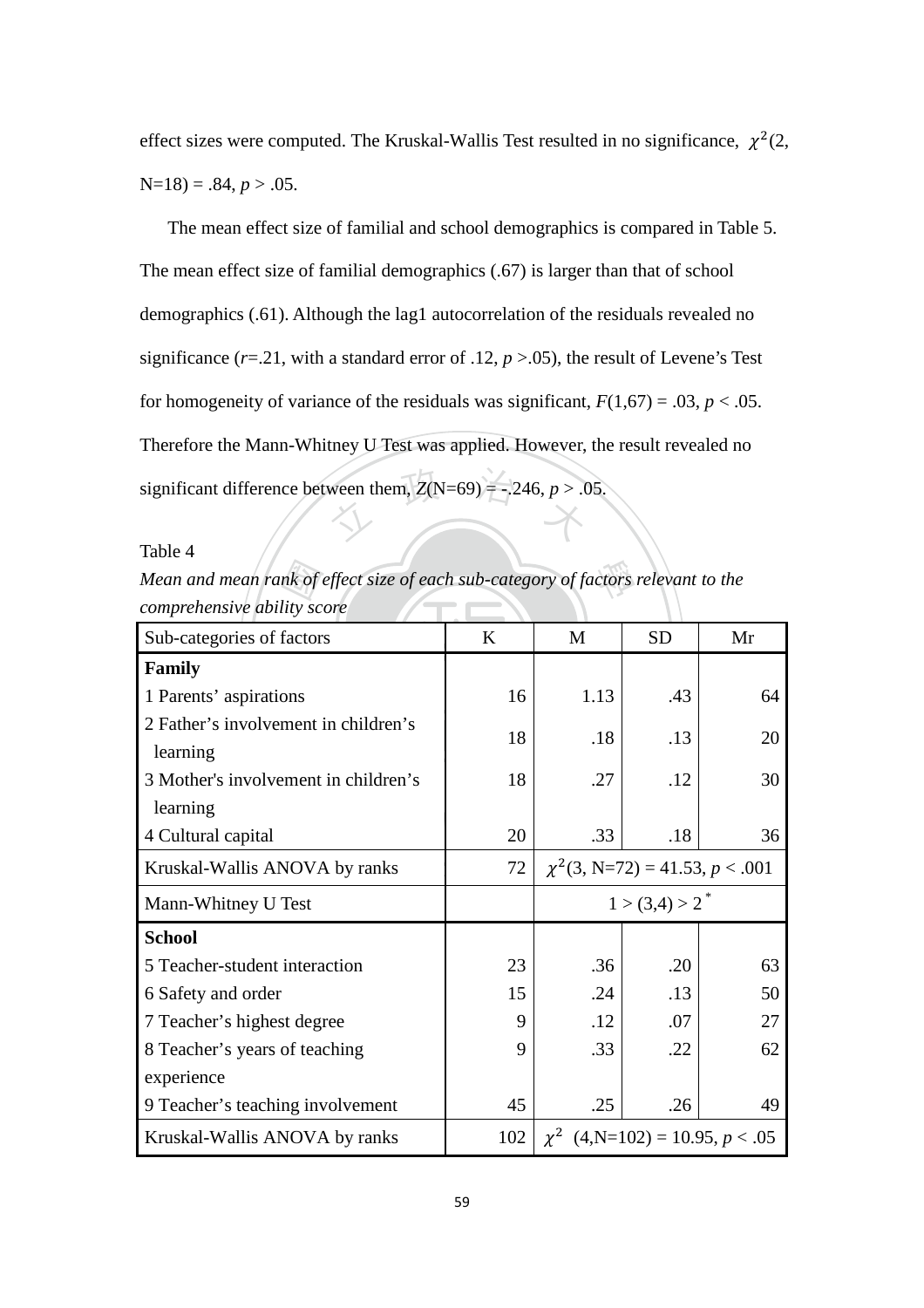| Mann-Whitney U Test                             |     |                                       | $(6,7,9) > 8$ <sup>*</sup>           |     |
|-------------------------------------------------|-----|---------------------------------------|--------------------------------------|-----|
| <b>Student</b>                                  |     |                                       |                                      |     |
| 10 Prior achievement                            | 3   | 2.39                                  | .39                                  | 154 |
| 11 Students' educational aspirations            | 12  | .97                                   | .44                                  | 132 |
| 12 Educational engagement during<br>semester    | 45  | .43                                   | .25                                  | 88  |
| 13 Behavior problems in school                  | 30  | .27                                   | .35                                  | 61  |
| 14 Engagement during summer<br>vacation         | 7   | .41                                   | .25                                  | 84  |
| 15 Extracurricular activities and<br>recreation | 58  | .28                                   | .18                                  | 63  |
| Kruskal-Wallis ANOVA by ranks                   | 155 | $\chi^2$ (5, N=155) = 38.63, p < .001 |                                      |     |
| Mann-Whitney U Test                             |     |                                       | $11 > 12 > (13,15)^{*}$              |     |
|                                                 |     | $13 > (14,16)^{*}$                    |                                      |     |
| <b>Demographics</b>                             |     |                                       |                                      |     |
| <b>Familial demographics</b>                    |     |                                       |                                      |     |
| 16 Family income                                | 15  | .55                                   | .24                                  | 23  |
| 17 Father's education                           | 4   | .91                                   | .72                                  | 31  |
| 18 Mother's education                           | 4   | .83                                   | .37                                  | 33  |
| 19 Father's occupation                          | 7   | .67                                   | .28                                  | 28  |
| 20 Mother's occupation                          | 7   | .63                                   | .26                                  | 26  |
| 21 Living with parents                          | 6   | .50                                   | .19                                  | 18  |
| 22 Number of siblings                           | 4   | .41                                   | .16                                  | 14  |
| 23 Ethnicity                                    | 4   | 1.27                                  | .25                                  | 47  |
| Kruskal-Wallis ANOVA by ranks                   | 51  |                                       | $\chi^2$ (7, N=51) = 14.76, p < .05  |     |
| Mann-Whitney U Test                             |     |                                       | $24 > (17,20,21,22,23)$ <sup>*</sup> |     |
| <b>School demographics</b>                      |     |                                       |                                      |     |
| 24 School type (private/public)                 | 4   | .35                                   | .77                                  | 8   |
| 25 School community                             | 8   | .67                                   | .32                                  | 10  |
| 26 School program                               | 6   | .71                                   | .60                                  | 10  |
| Kruskal-Wallis ANOVA by ranks                   | 18  |                                       | $\chi^2(2, N=18) = .84, p > .05$     |     |
| <b>Student demographics</b>                     |     |                                       |                                      |     |
| 27 Gender                                       | 1   | .10                                   |                                      |     |

Note. \* Significant at least at p<.05.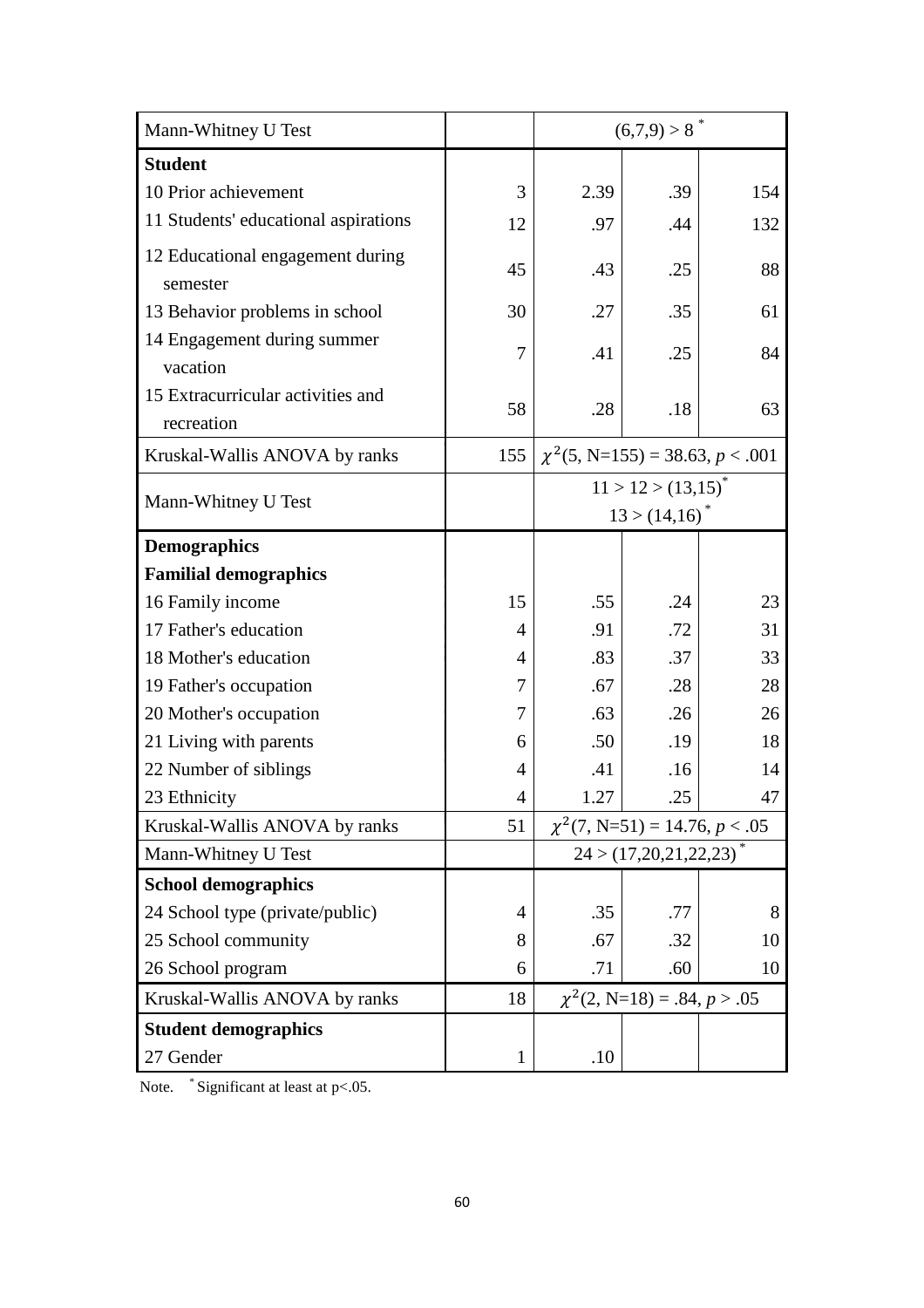

Figure 1 *The effect sizes of sub-categorical factors relevant to the comprehensive ability score* 

Table 5

*Mean and mean rank of effect size of familial and school demographics relevant to comprehensive ability scores*

| The demographic factor       |     | M                            | <b>SD</b> | Mr    |
|------------------------------|-----|------------------------------|-----------|-------|
| <b>Familial demographics</b> | 85  | .57                          | .37       | 50.60 |
| School demographics          | 18  | .69                          | .427      | 58.61 |
| Mann-Whitney U Test          | 103 | $Z(N=103) = -1.03, p > .05.$ |           |       |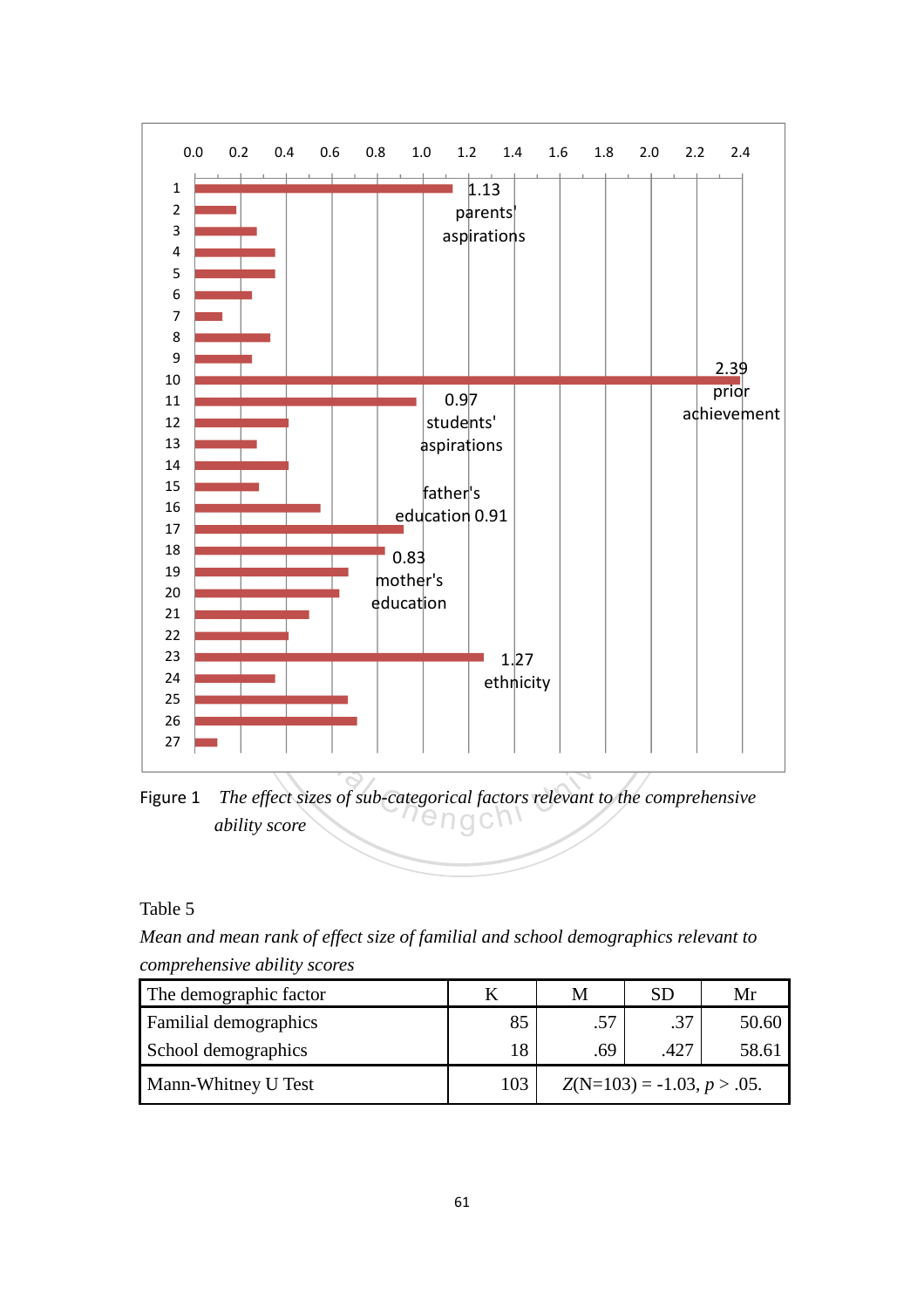# Part Two The Effects of Relevant Factors on General Analytic Ability

The average size of effect was .32 (SD=.31). The following sections present the mean effects of factors and sub-categories and the results of the statistical tests in relation to the research questions.

#### The Mean Effect Size of Factors Relevant to General Analytic Ability

general analytic ability scores gauged from the 1st, 2nd, and 3rd waves of the standard 1,45<br>
ne var<br>
ility se ect size of the demographic factor (.<br>
nily (.33), school (.19), and students mean effect size of 1.45 for the students' prior achievement exhibited a prominently tests of the TEPS, and it reflects the accumulated abilities of a student. The mean and mean ranks of the effect sizes of the five categories are presented in Table 6. The mean effect size of the demographic factor (.53) was medium, larger than the effect size of family (.33), school (.19), and students' engagement (.29). The large effect size. The variable 'students' prior achievement' was obtained from the

If it reflects the accumulated abilities of a stude<br>statistical tests to examine whether there are si<br>the five factors, it was confirmed that the lag1 a<br>ificant ( $r=0.57$ , with a standard error of .05), an Before applying statistical tests to examine whether there are significant differences between the five factors, it was confirmed that the lag1 autocorrelation of the residuals was significant  $(r=.57$ , with a standard error of  $.05)$ , and Levene's Test for homogeneity of variance also showed that the residuals were not homogeneous ,  $F(4,394) = 4.47$ ,  $p < .05$ , indicating violation of the assumptions of parametric tests. Therefore non-parametric statistics were applied. The Kruskal-Wallis Test resulted in significance,  $\chi^2$ (4, N=399) = 60.65,  $p < .001$ , referring to differences between the mean ranks of the effect sizes of the five factors. The results of post hoc comparisons by means of the Mann-Whitney U Test are shown in Table 6.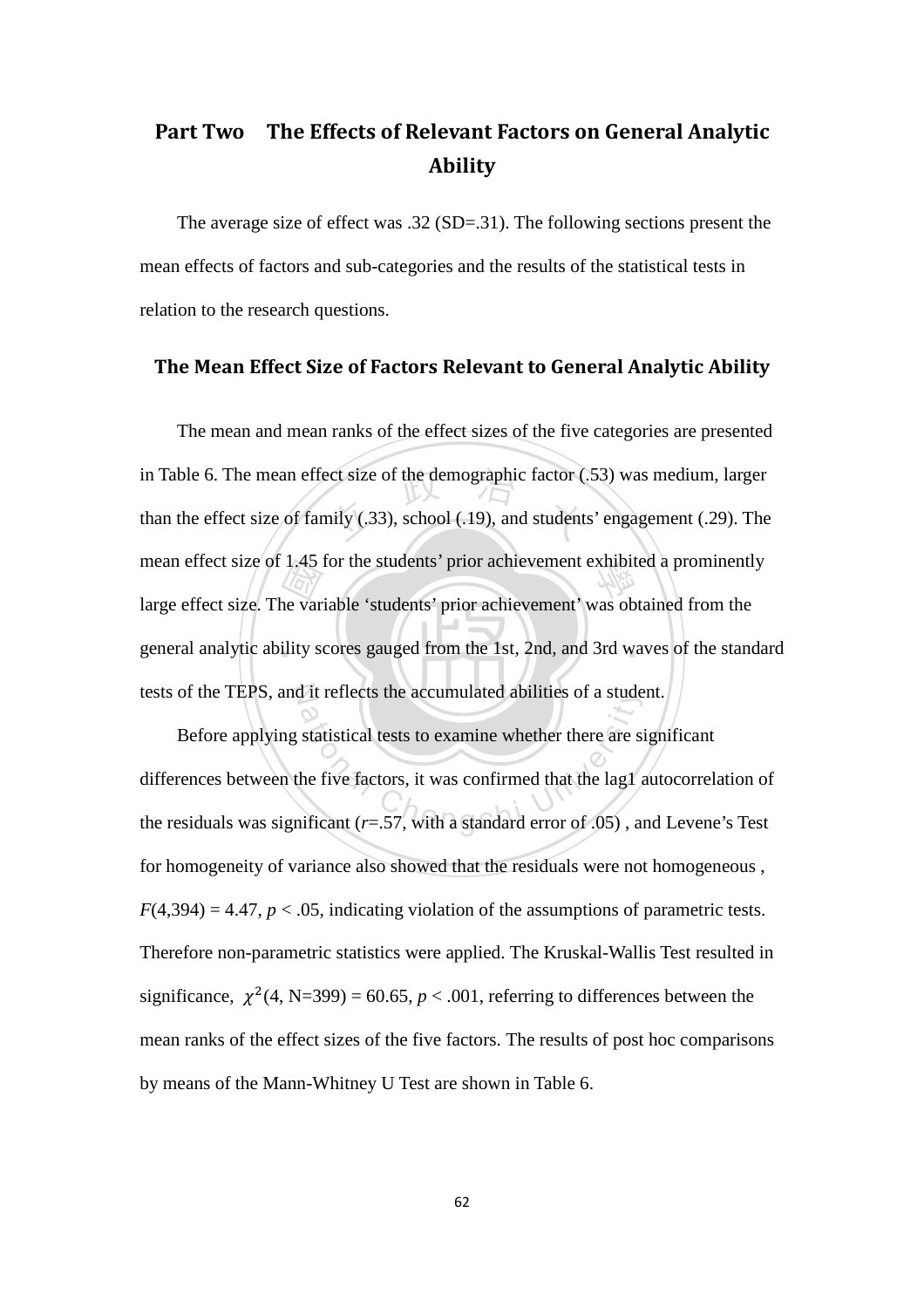#### Table 6

*Mean and mean ranks of effect sizes of factors relevant to the general analytic ability scores* 

| Factors                          | K                                     | M    | <b>SD</b> | Mr  |  |  |
|----------------------------------|---------------------------------------|------|-----------|-----|--|--|
| 1 Family                         | 72                                    | 0.33 | 0.33      | 196 |  |  |
| 2 School                         | 102                                   | 0.19 | 0.21      | 149 |  |  |
| 3 Student prior achievement      | 3                                     | 1.45 | 0.20      | 397 |  |  |
| 4 Students' engagement           | 152                                   | 0.29 | 0.26      | 196 |  |  |
| 5 Demographics                   | 70                                    | 0.53 | 0.32      | 278 |  |  |
| Total                            | 399                                   | 0.32 | 0.31      |     |  |  |
| Kruskal-Wallis ANOVA by<br>ranks | $\chi^2$ (4, N=399) = 60.65, p < .001 |      |           |     |  |  |
| Mann-Whitney U Test              | $3 > 5 > (1,4) > 2$ <sup>*</sup>      |      |           |     |  |  |

Note. \* Significant at least at *p*<.05.

# **Address**<br> **an Eff** Note. \* Significant at least at  $p<.05$ .<br>The Mean Effect Sizes of Sub-Categories of Factors Relevant to General 學 Analytic Ability

# ‧ **The Mean Effect Sizes of Sub-Categories of the Family Factor**

Seventy-two effect sizes were generated from the four sub-categories of the ation for child's education had a large size.<br>I had a small effect size with the value of .26; I hence in child's learning had the effect sizes of family factor. Parents' aspiration for child's education had a large size of effect (.82); family cultural capital had a small effect size with the value of .26; however, father's and mother's involvement in child's learning had the effect sizes of only .12 and .19, respectively, showing little effect. The lag1 autocorrelation of the residuals of the 72 effect sizes was .74, with a standard error of .12,  $p < .001$ , and Levene's Test for homogeneity of variance of the residuals also revealed significance,  $F(3,68) = 8.23$ , *p* < .001. Such results show that the distribution of the residuals was not independently distributed, and the variance of the residuals was not homogeneous. Therefore the Kruskal-Wallis Test was applied. The results demonstrated significance,  $\chi^2(3, N=72)$ = 41.62, *p* < .001. *Post hoc* comparisons by means of the Mann-Whitney U Test are demonstrated in Table 7.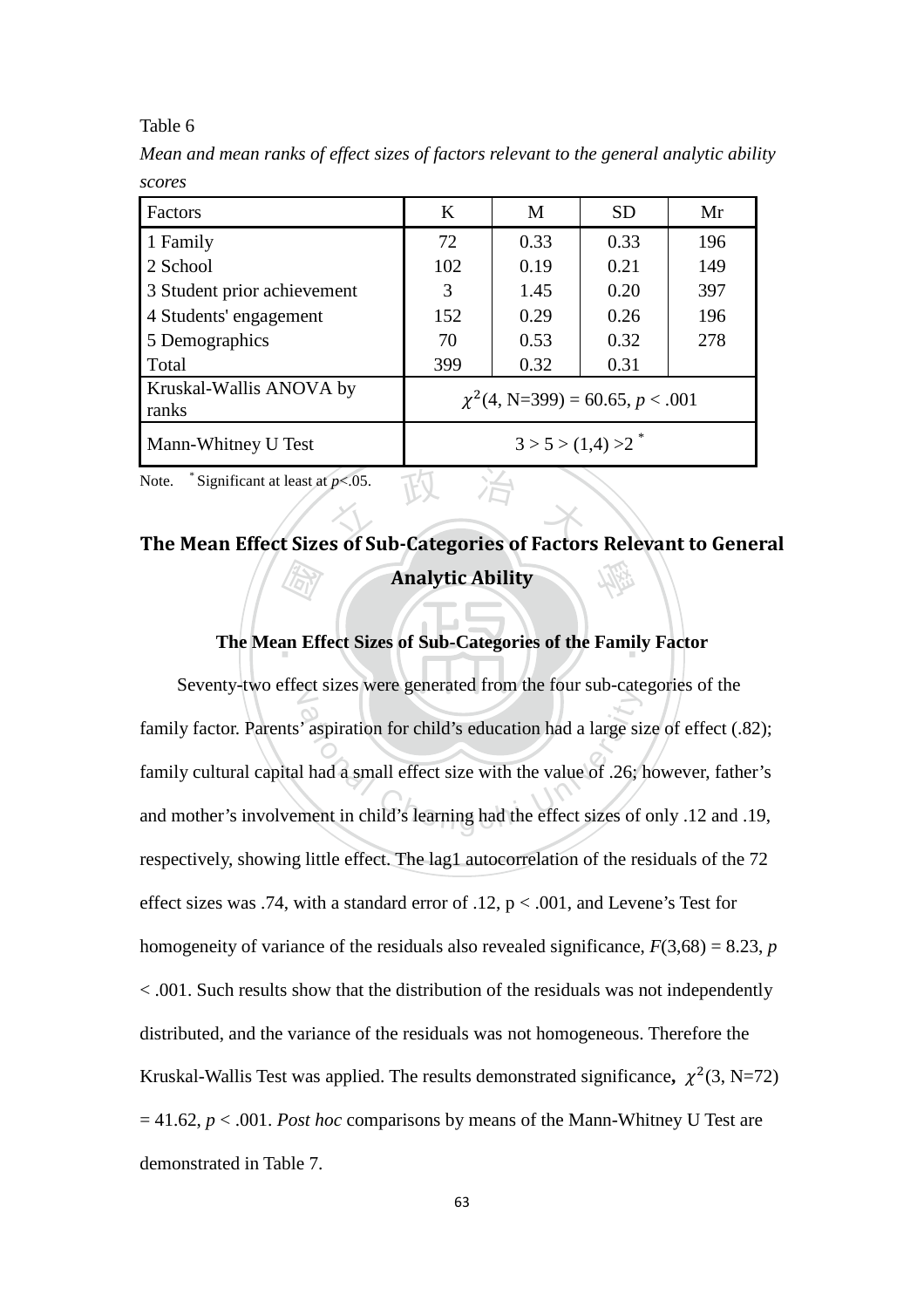#### **The Mean Effect Sizes of Sub-Categories of the School Factor**

One hundred and two effect sizes were generated from the five sub-categories of the school factor. The lag1 autocorrelation of the residuals of the 102 effect sizes was significant (.43, with a standard error of .10, *p* <.001), and Levene's Test for homogeneity of the variance of the residuals revealed significance,  $F(4,97) = 6.77$ , *p* < .001. Therefore the Kruskal-Wallis ANOVA by ranks was applied. The results of the test showed that the mean rank of the effect sizes of the five sub-categories had no significant difference,  $\chi^2(4, N=102) = 7.25, p > .05.$ 

# The Mean Effect Size of Sub-Categories of the Student Factor

 $\mathbb{R}$  .  $\mathbb{R}$  .  $\mathbb{R}$  .  $\mathbb{R}$  .  $\mathbb{R}$  .  $\mathbb{R}$  .  $\mathbb{R}$ and fil<br>ne studes .50 One hundred and fifty-five effect sizes were computed from the six homogeneity of the variance of the residuals also revealed significance at  $F(5,149) =$ ariance of the residuals also revealed significant<br>uskal-Wallis Test resulted in a significant different<br> $\chi^2$ (5, N=155) = 34.17, p < .001. The size of the<br>45) is large and that of istudents' advantance sub-categories of the student factor. The lag1 autocorrelation of the residuals of the 155 effect sizes was .50 with a standard error of .08, *p* < .001, and Levene's Test for 4.88, *p* < .001.The Kruskal-Wallis Test resulted in a significant difference of mean ranks of effect sizes,  $\chi^2$ (5, N=155) = 34.17, *p* < .001. The size of the mean effect of 'prior achievement'(1.45) is large, and that of 'students' educational aspirations'(.74) is medium (presented in Table 7). The other sub-categories in sequence of their sizes of effect are educational engagement during semester (.32), educational engagement during summer vacation (.32), extracurricular activities and recreation (.22), and behavioral problems in school (.21). The results of the *post hoc* comparisons are shown in Table 7.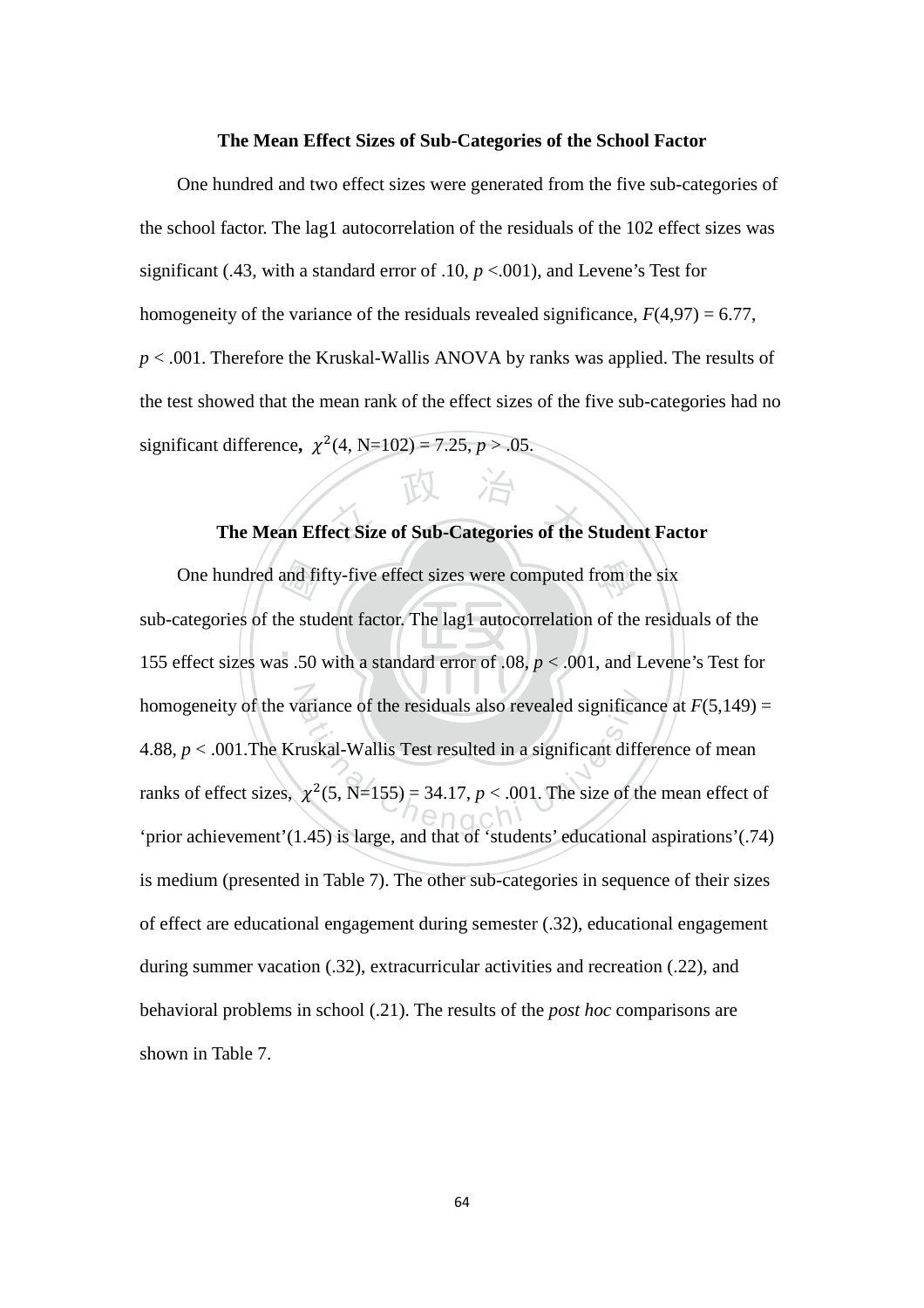#### **The Mean Effect Size of Sub-Categories of the Demographic Factor**

ool de<br>st resu<br>t size 'mother's occupation' had medium sizes of effect. Other familial demographic<br>sub-categories revealed only small effect sizes. In addition, three sub-categories were included in the school demographic and eighteen effect sizes were computed. The The demographic variables were divided into familial, school, and student demographics. The mean and mean ranks of the effect sizes of the various demographic sub-categories are provided in Table 7. Fifty-one effect sizes were computed from the eight sub-categories of familial demographics. A Kruskal-Wallis Test resulted in a significant difference of mean ranks of effect sizes,  $\chi^2(7, N=51) =$ 19.59,  $p < .05$ . Ethnicity had the largest effect size of 1.01, and mother's education also reached a large size of effect (.83). 'Father's education', 'father's occupation and 'mother's occupation' had medium sizes of effect. Other familial demographic Kruskal-Wallis Test resulted in no significance,  $\chi^2(2, N=18) = .84, p > .05$ .

‧‧ The mean effect size of familial demographics (.56) is larger than that of school of familial demographics (.56) is larger than the<br>Because the lag1 autocorrelation of the residual<br>vith a standard error of .10,  $p < .001$ ), and the residual The mean effect size of familial and school demographics is compared in Table 8. demographics (.47). Because the lag1 autocorrelation of the residuals revealed significance ( $r = .43$ , with a standard error of  $.10, p < .001$ ), and the result of Levene's Test for homogeneity of variance was also significant,  $F(1,67) = 4.70$ ,  $p < .05$ . Therefore the Mann-Whitney U Test was applied. However, the result revealed no significant difference between the familial demographics and the school demographics,  $Z(N=69) = -.71, p > .05$ .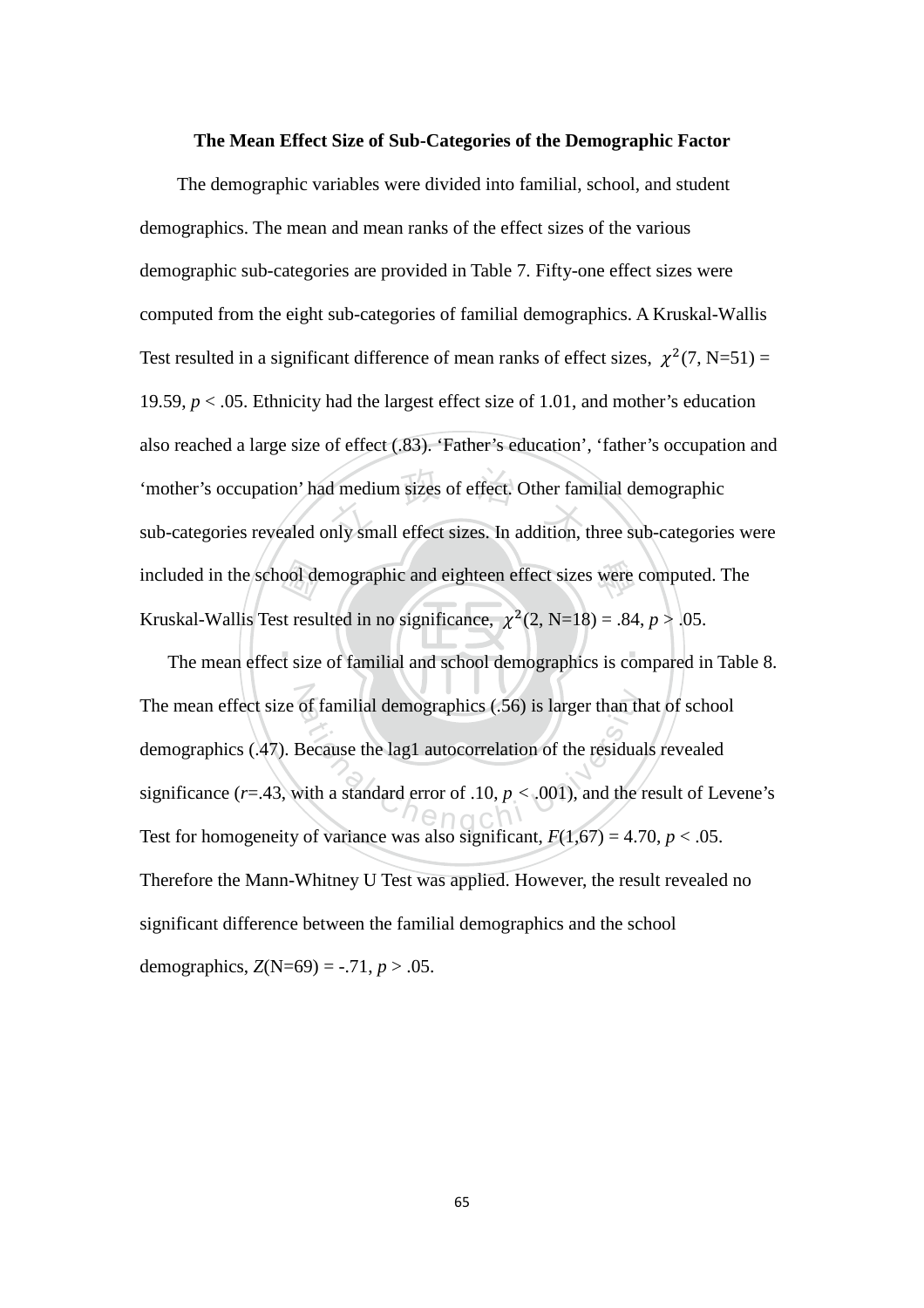### Table 7

*Mean and mean rank of effect size of each sub-category of factors relevant to the general analytic ability score*

| Sub-categories of factors            | K   | M                                     | <b>SD</b> | Mr  |
|--------------------------------------|-----|---------------------------------------|-----------|-----|
| <b>Family</b>                        |     |                                       |           |     |
| 1 Parents' aspirations               | 16  | .82                                   | .30       | 64  |
| 2 Father's involvement in children's | 18  | .12                                   | .09       | 20  |
| learning                             |     |                                       |           |     |
| 3 Mother's involvement in children's | 18  | .19                                   | .08       | 29  |
| learning                             |     |                                       |           |     |
| 4 Cultural capital                   | 20  | .26                                   | .20       | 37  |
| Kruskal-Wallis ANOVA by ranks        | 72  | $\chi^2$ (3, N=72) = 41.62, p < .001  |           |     |
| Mann-Whitney U Test                  |     | $1 > (2,3)^{*}$                       |           |     |
|                                      |     | $1 > 4 > 2^*$                         |           |     |
| <b>School</b>                        |     |                                       |           |     |
| 5 Teacher-student interaction        | 23  | .23                                   | .16       | 58  |
| 6 Safety and order                   | 15  | .18                                   | .10       | 53  |
| 7 Teacher's highest degree           | 9   | .11                                   | .05       | 39  |
| 8 Teacher's years of teaching        | 9   | .30                                   | .18       | 69  |
| experience                           |     |                                       |           |     |
| 9 Teacher's teaching involvement     | 45  | .17                                   | .28       | 46  |
| Kruskal-Wallis ANOVA by ranks        | 102 | $\chi^2$ (4,N=102) = 7.25, p > .05    |           |     |
| <b>Student</b>                       |     |                                       |           |     |
| 10 Prior achievement                 | 3   | 1.45                                  | .20       | 154 |
| 11 Students' educational aspirations | 12  | .74                                   | .33       | 131 |
| 12 Educational engagement during     | 45  | .32                                   | .19       | 84  |
| semester                             |     |                                       |           |     |
| 13 Behavior problems in schol        | 30  | .21                                   | .30       | 64  |
| 14 Engagement during summer          | 7   | .32                                   | .19       | 84  |
| vacation                             |     |                                       |           |     |
| 15 Extracurricular activities and    | 58  | .22                                   | .16       | 65  |
| recreation                           |     |                                       |           |     |
| Kruskal-Wallis ANOVA by ranks        | 155 | $\chi^2$ (5, N=155) = 34.17, p < .001 |           |     |
| Mann-Whitney U Test                  |     | $11 > 12 > (13, 14, 15)^{*}$          |           |     |
|                                      |     | $13 > 16^*$                           |           |     |
| <b>Demographics</b>                  |     |                                       |           |     |
| <b>Familial demographics</b>         |     |                                       |           |     |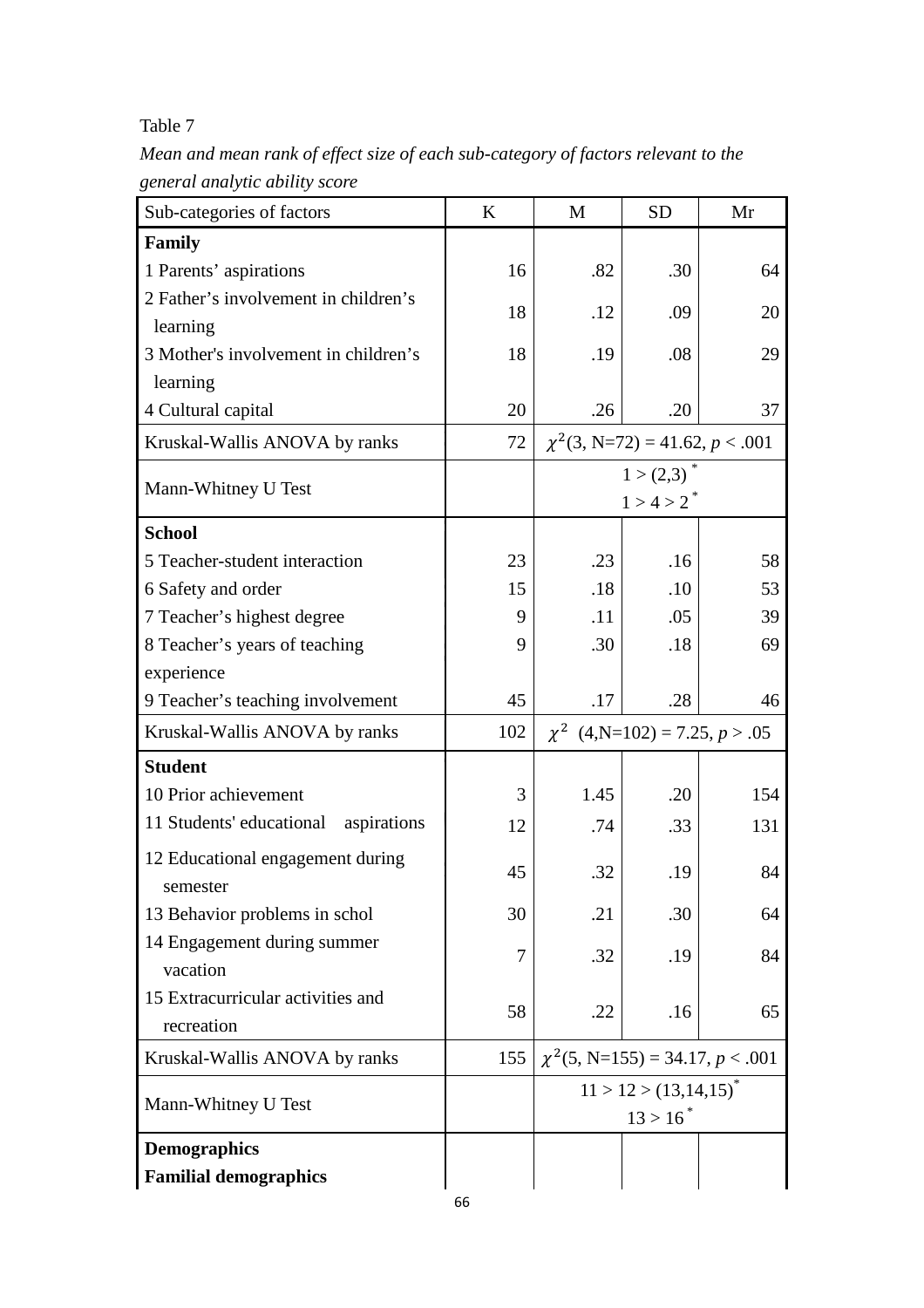| 16 Family income                | 15 | .48                                                 | 22  | 24 |  |
|---------------------------------|----|-----------------------------------------------------|-----|----|--|
| 17 Father's education           | 4  | .63                                                 | .34 | 30 |  |
| 18 Mother's education           | 4  | .83                                                 | .37 | 38 |  |
| 19 Father's occupation          | 7  | .58                                                 | .22 | 28 |  |
| 20 Mother's occupation          | 7  | .59                                                 | .25 | 28 |  |
| 21 Living with parents          | 6  | .33                                                 | .16 | 15 |  |
| 22 Number of siblings           | 4  | .27                                                 | .14 | 10 |  |
| 23 Ethnicity                    | 4  | 1.01                                                | .12 | 47 |  |
| Kruskal-Wallis ANOVA by ranks   | 51 | $\chi^2$ (7, N=51) = 19.59, p < .05                 |     |    |  |
|                                 |    | 24 > (17, 20, 22)                                   |     |    |  |
| Mann-Whitney U Test             |    | $(19, 20) > 23$ <sup>*</sup> $19 > 22$ <sup>*</sup> |     |    |  |
| <b>School demographics</b>      |    |                                                     |     |    |  |
| 24 School type (private/public) | 4  | .31                                                 | .61 | 8  |  |
| 25 School community             | 8  | .54                                                 | .26 | 11 |  |
| 26 School program               | 6  | .47                                                 | .46 | 10 |  |
| Kruskal-Wallis ANOVA by ranks   | 18 | $\chi^2(2, N=18) = .84, p > .05$                    |     |    |  |
| <b>Student demographics</b>     |    |                                                     |     |    |  |
| Gender                          | 1  | .20                                                 |     |    |  |
|                                 |    |                                                     |     |    |  |

Za (NIV)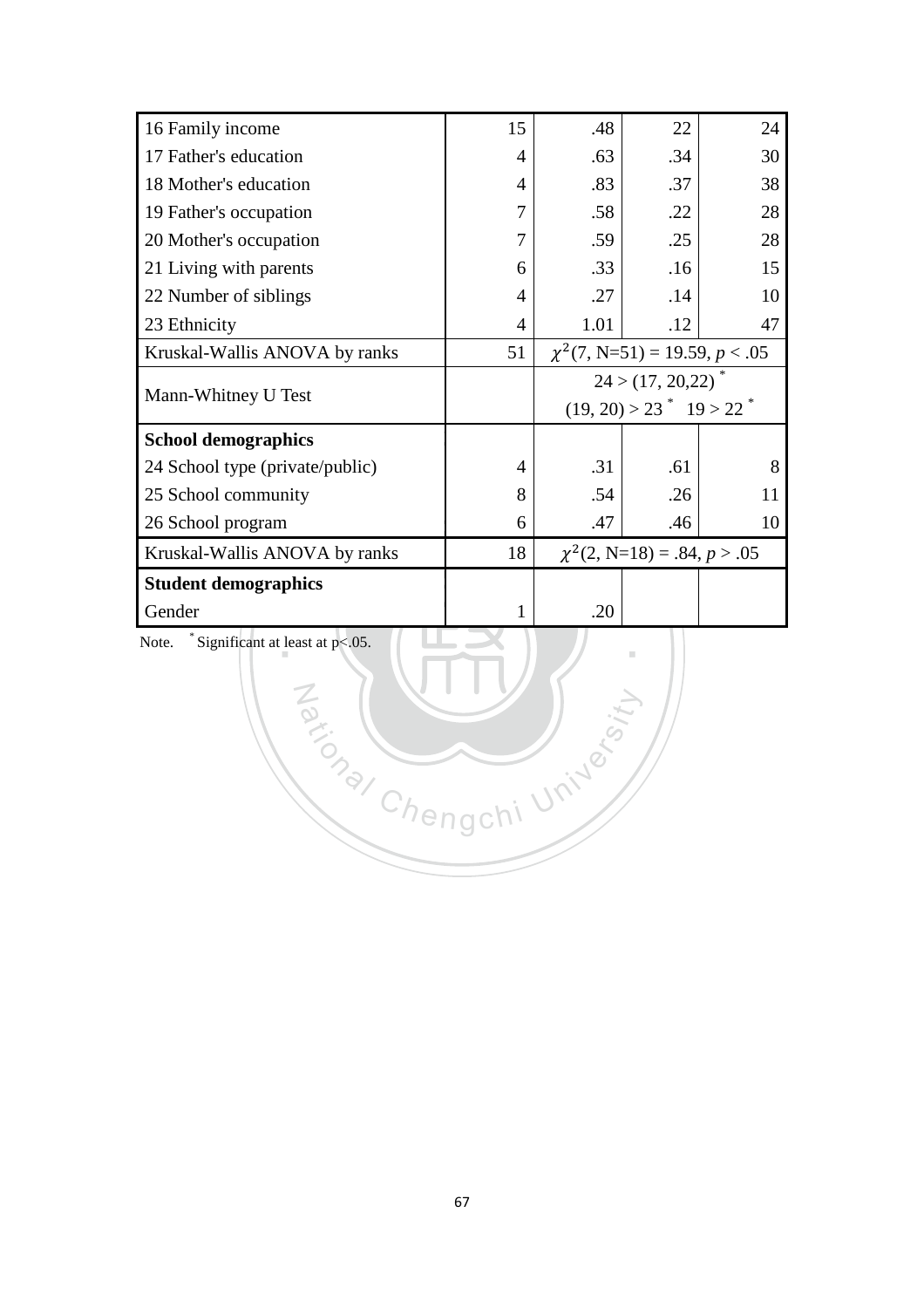

Figure 2 The effect sizes of sub-categorical factors relevant to the general-analytic<br>ability score<br>Mean and mean rank of effect size of familial and school demographics relevant to Figure 2 *The effect sizes of sub-categorical factors relevant to the general-analytic ability score* 

Table 8

*the general analytic ability score*

| The demographic factor       |    | M                         | SГ  | MR |
|------------------------------|----|---------------------------|-----|----|
| <b>Familial demographics</b> | 51 | .56                       | .29 |    |
| School demographics          | 18 | .47                       | .41 |    |
| <b>Mann-Whitney U Test</b>   | 69 | $Z(N=69) = -.71, p > .05$ |     |    |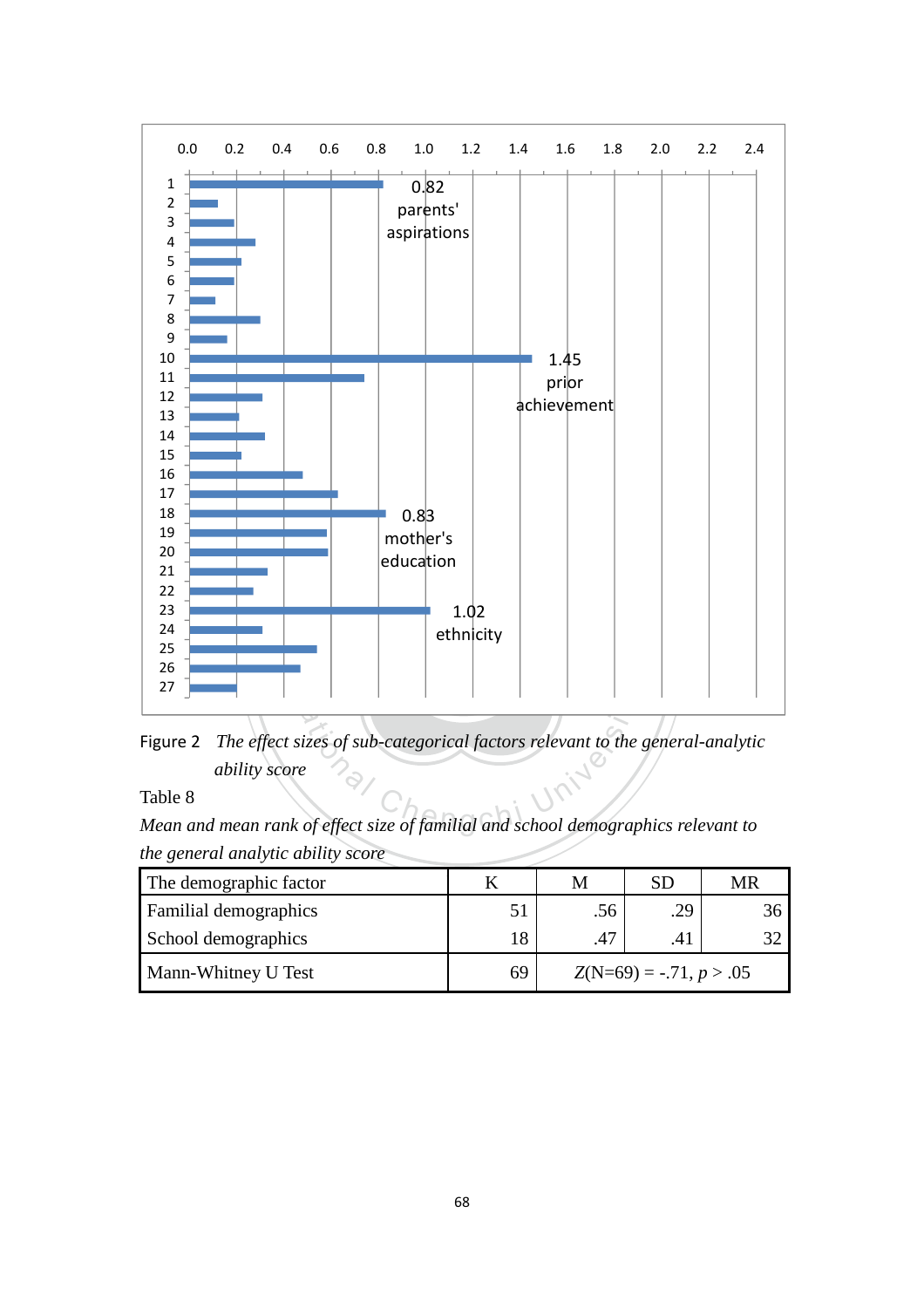# Part Three The Effects of Relevant Factors on Mathematic Ability

The average size of effect was .37 (SD=.38). The following sections present the mean effects of factors and sub-categories and the results of the statistical tests in relation to the research questions.

#### The Mean Effect Sizes of Factors Relevant to Mathematic Ability

‧I he m<br>ently l<br>the m ect size of the demographic factor (.<br>mily factor (.42), the school factor ( engagement (.28). The mean effect size of 1.90 of the students' prior achievement was obtained from the mathematic ability scores gauged from the  $1<sup>st</sup>$ ,  $2<sup>nd</sup>$ , and  $3<sup>rd</sup>$ waves of the standard tests of the TEPS, and it reflects the accumulated abilities of the The mean and mean ranks of the effect sizes of the five categories are presented in Table 9. The mean effect size of the demographic factor (.59) was medium, larger than effect sizes of the family factor (.42), the school factor (.16) and the students' exhibited a prominently large effect size. The variable 'students' prior achievement' students.

waves of the standard tests of the TEPS, and it reflects the accumulated abilities of the<br>students.<br>Before applying statistical tests to examine whether there are significant<br>differences between the five factors, it was co Before applying statistical tests to examine whether there are significant the residuals was significant ( $r = .57$ , with a standard error of .05), and Levene's Test for homogeneity of variance also showed that the residuals were not homogeneous,  $F(4,333) = 3.80, p < .05$ , indicating violation of the assumptions of parametric tests. Therefore non-parametric statistics were applied. The Kruskal-Wallis Test resulted in significance,  $\chi^2$ (4, N=338) = 68.95, *p* < .001, referring to differences between the mean ranks of the effect sizes of the five factors. The results of *post hoc* comparisons by means of the Mann-Whitney U Test are shown in Table 9.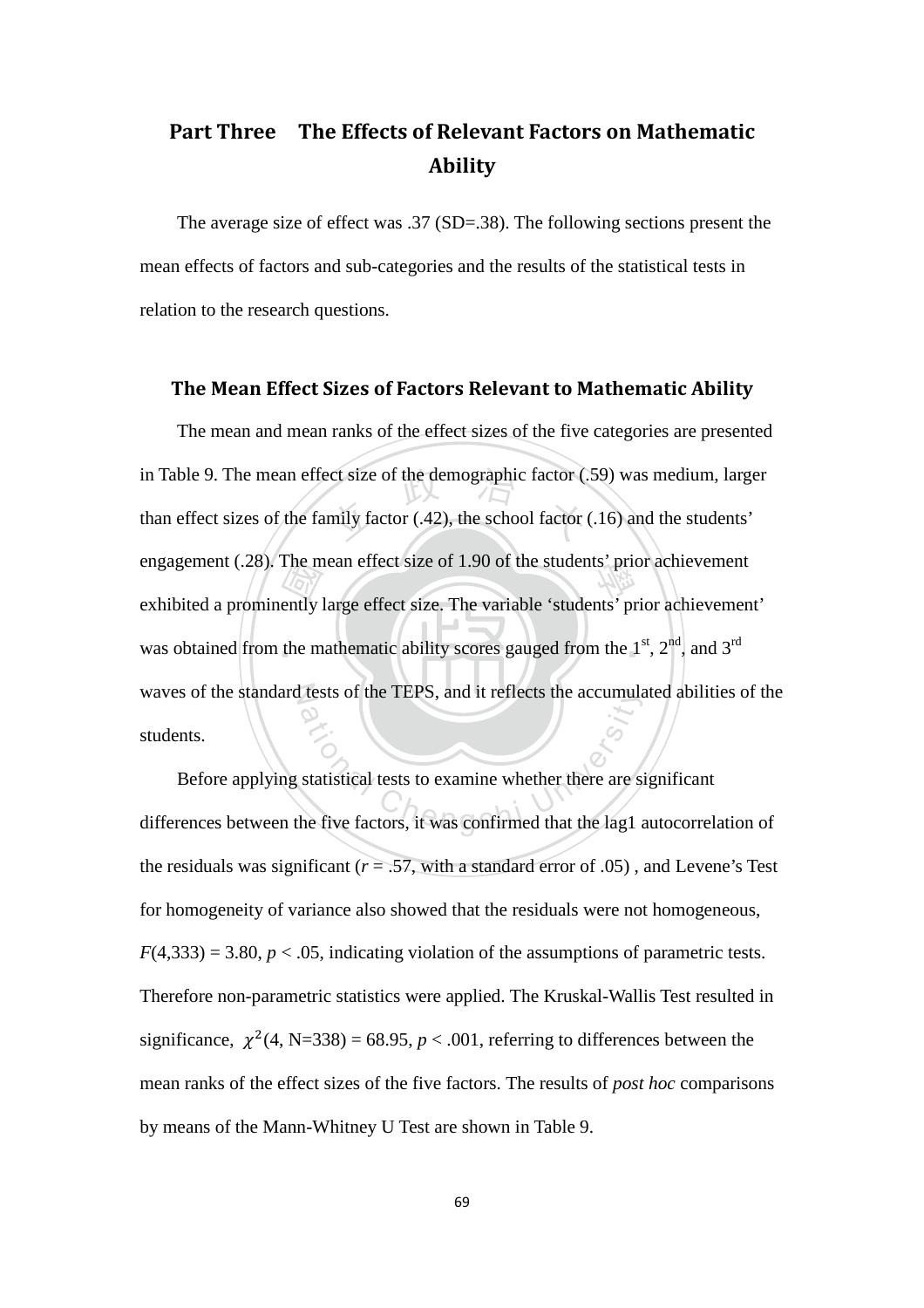#### Table 7

*Mean and mean ranks of effect sizes of factors relevant to the mathematic ability score* 

| Factors                          | K                                     | M    | <b>SD</b> | Mr  |  |
|----------------------------------|---------------------------------------|------|-----------|-----|--|
| 1 Family                         | 82                                    | 0.42 | 0.40      | 175 |  |
| 2 School                         | 41                                    | 0.16 | 0.18      | 106 |  |
| 3 Student prior achievement      | 3                                     | 1.90 | 0.28      | 336 |  |
| 4 Students' engagement           | 152                                   | 0.28 | 0.31      | 149 |  |
| 5 Demographics                   | 70                                    | 0.59 | 0.36      | 239 |  |
| Total                            | 338                                   | 0.37 | 0.38      |     |  |
| Kruskal-Wallis ANOVA by<br>ranks | $\chi^2$ (4, N=338) = 68.95, p < .001 |      |           |     |  |
| Mann-Whitney U Test              | $3 > 5 > (1,4) > 2$ <sup>*</sup>      |      |           |     |  |

Note. \* Significant at least at *p*<.05.

# **Address**<br> **an Eff** \* Significant at least at  $p < 0.05$ .<br>The Mean Effect Sizes of Sub-Categories of Factors Relevant to 學 Mathematic Ability

# ‧ **The Mean Effect Sizes of Sub-Categories of the Family Factor**

Seventy-two effect sizes were generated from the four sub-categories of the ation for child's education had a large size.<br>
The set of the child's education had a large size with<br>
The child's learning had almost no effect. family factor. Parents' aspiration for child's education had a large size of effect (1.03), while father's involvement in child's learning had almost no effect. Mother's involvement and family cultural capital had a small effect size with the values of .26, .30, respectively. The lag1 autocorrelation of the residuals of the 72 effect sizes was .75, with a standard error of .12,  $p < .001$ , and Levene's Test for homogeneity of the variance of the residuals also revealed significance,  $F(3,68) = 11.36, p < .001$ . Such results showed that the distribution of the residuals was not independently distributed, and that the variance of the residuals was not homogeneous. Therefore the Kruskal-Wallis Test was applied. The results demonstrated significance,  $\chi^2(3, N=72)$  $= 41.19$ ,  $p < .001$ . *Post hoc* comparisons by means of the Mann-Whitney U Test were demonstrated in Table 10.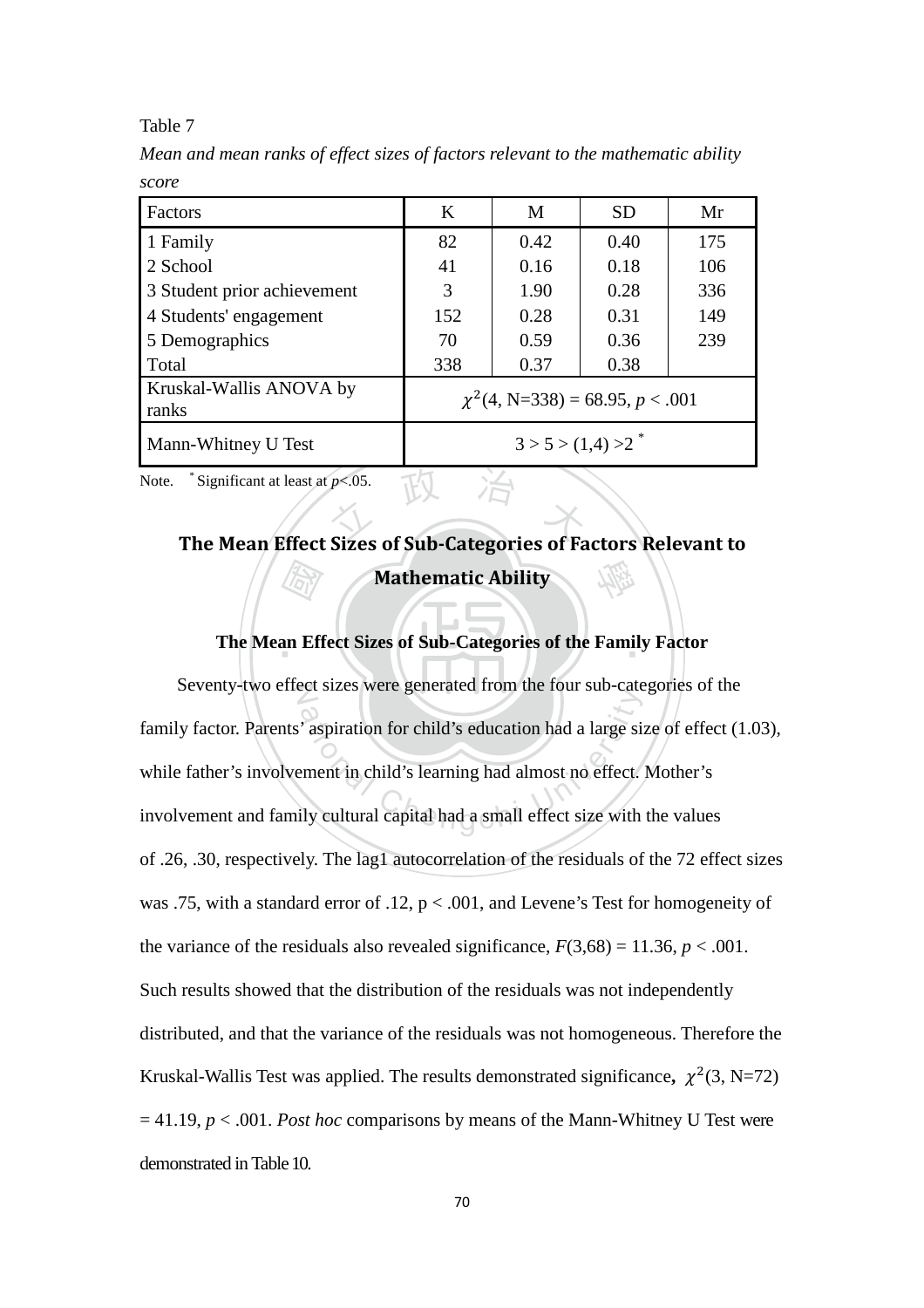#### **The Mean Effect Sizes of Sub-Categories of the School Factor**

Test are demonstrated in Table 10. Forty-one effect sizes were generated from the five sub-categories of the school factor. Although the Levene's Test for homogeneity of the variance of the residuals revealed no significance,  $F(4,36) = 1.27$ ,  $p > .05$ , the lag1 autocorrelation of the residuals of the 41 effect sizes was significant (.35, with a standard error of .15, *p*  < .05). Therefore the Kruskal-Wallis ANOVA by ranks was applied. The results of the test showed that the mean rank of the effect sizes of the five sub-categories had significant difference,  $\chi^2$ (4, N=41) = 16.45,  $p < .05$ . Post hoc comparisons by means of the Mann-Whitney U Test are demonstrated in Table 10.

 $\mathcal{L}$  .  $\mathcal{L}$  .  $\mathcal{L}$  ,  $\mathcal{L}$  ,  $\mathcal{L}$  ,  $\mathcal{L}$  ,  $\mathcal{L}$ The Mean Effect Sizes of Sub-Categories of the Student Factor hundred and fifty-five effect sizes were computed from the six ories of the student factor. The lag1 autocorrelation of the residuals 155 effect sizes was .50 with a standard error of .08,  $p < .001$ , and Levene's Test for 50 with a standard error of .08,  $p < .001$ , and L<br>ariance of the residuals also revealed significan<br>uskal-Wallis Test resulted in a significant different One hundred and fifty-five effect sizes were computed from the six sub-categories of the student factor. The lag1 autocorrelation of the residuals of the homogeneity of the variance of the residuals also revealed significance at  $F(5,149)$  = 4.88, *p* < .001.The Kruskal-Wallis Test resulted in a significant difference of mean ranks of effect sizes,  $\chi^2$ (5, N=155) = 33.90,  $p < .001$ . The size of mean effect of 'prior achievement' (1.90) is large, and that of 'students' educational aspirations' (.85) is medium (presented in Table 10). The other sub-categories in sequence of their sizes of effect are educational engagement during semester (.37), educational engagement during summer vacation (.24), extracurricular activities and recreation (.22), and behavioral problems in school (.19). The results of the *post hoc* comparisons are shown in Table 10.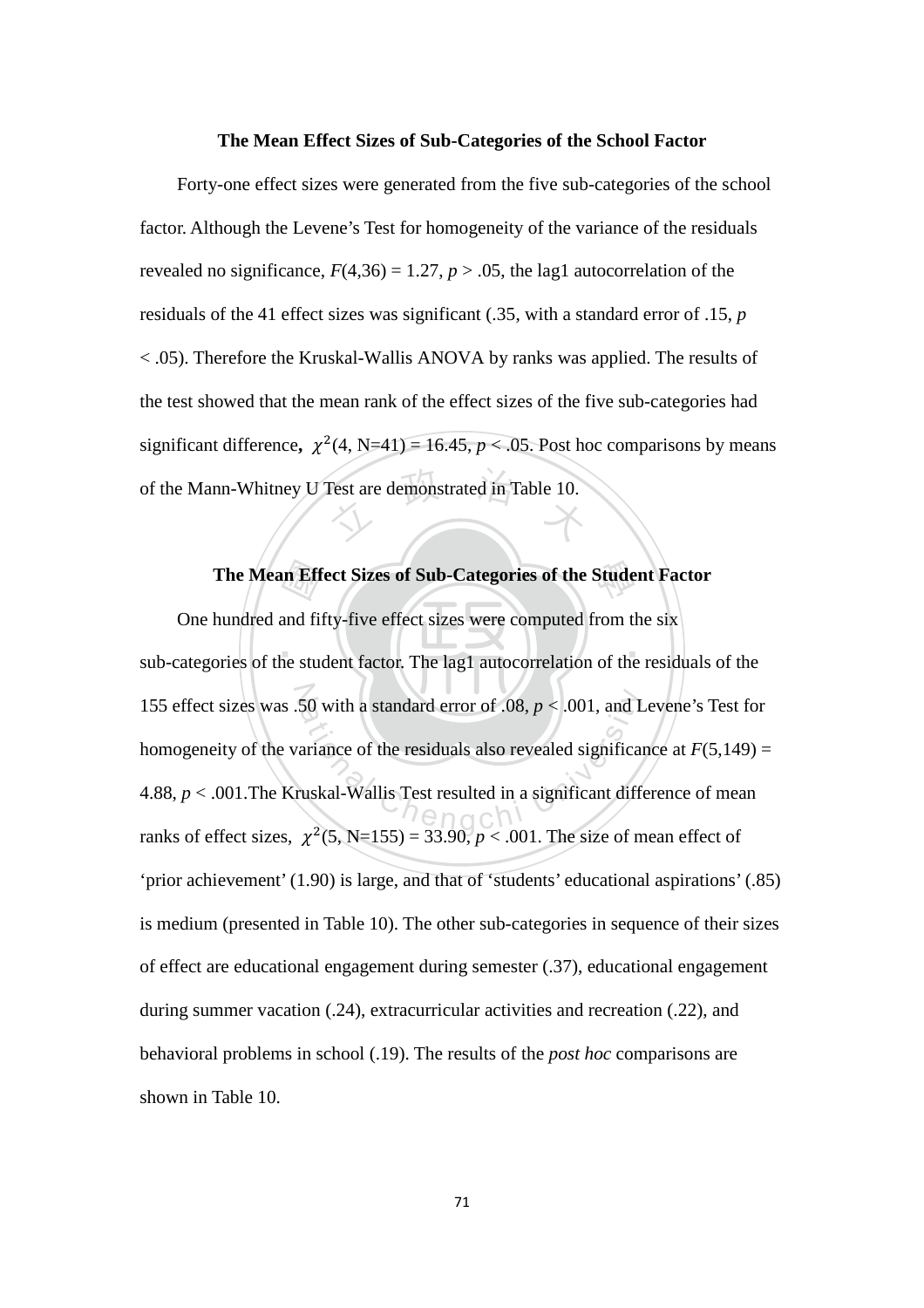#### **The Mean Effect Size of Sub-Categories of the Demographic Factor**

 $N=18$ ) = .73,  $p > .05$ . s were<br>ed. Th<br>05. occupation and 'living with parents' reached a medium size of effect with values<br>from .50 to .74. And 'number of siblings' had a small size of effect (.35). In addition, three sub-categories were included in the school demographic and eighteen effect ‧ The demographic factor was divided into familial, school, and student demographics. The mean and mean ranks of the effect sizes of the various demographic sub-categories are presented in Table 10. Fifty-one effect sizes were computed from the eight sub-categories of familial demographics. A Kruskal-Wallis Test resulted in a significant difference of mean ranks of effect sizes,  $\chi^2(7, N=51) =$ 15.53,  $p < .05$ . Ethnicity had the largest effect size of 1.23. Other familial demographic sub-categories such as family income, parents' education, parents' occupation and 'living with parents' reached a medium size of effect with values sizes were computed. The Kruskal-Wallis Test resulted in no significance,  $\chi^2(2, \chi)$ 

The mean effect size of familial and school demographics is compared in Table 11. ize of familial and school demographics is con<br>of familial demographics (.60) is larger than the<br>Because the lag1 autocorrelation of the residual The mean effect size of familial demographics (.60) is larger than that of school demographics (.58). Because the lag1 autocorrelation of the residuals revealed significance ( $r = .25$ , with a standard error of .12,  $p < .05$ ), and the result of Levene's Test for homogeneity of variance was also significant,  $F(1,67) = 6.53$ ,  $p < .05$ . Therefore the Mann-Whitney U Test was applied. However, the result revealed no significant difference between the familial and the school demographics,  $Z(N=69) =$  $-0.25, p > 0.05$ .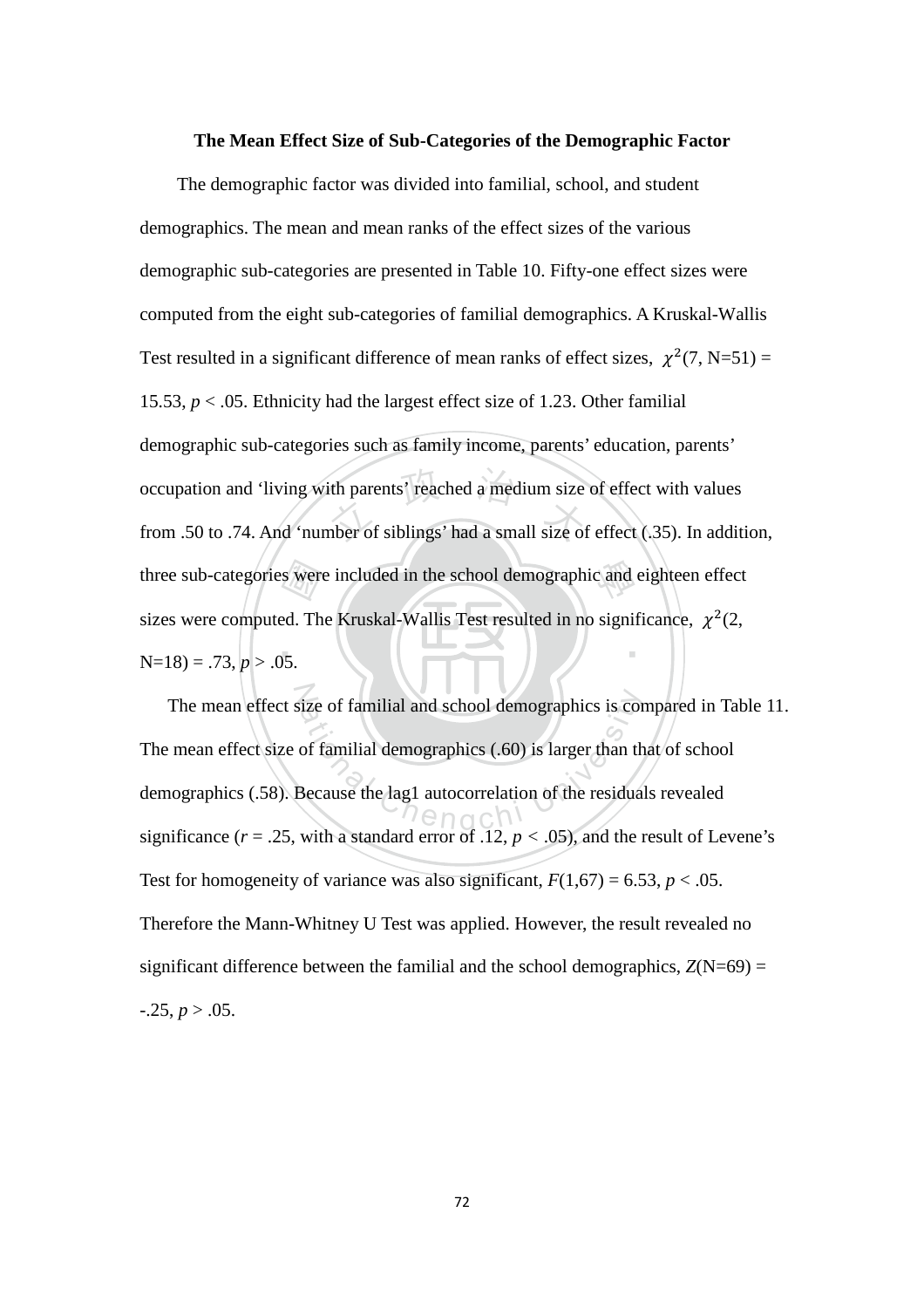# Table 8

*Mean and mean rank of effect size of each sub-category of factors relevant to the mathematic ability score*

| Sub-categories of factors                       | $\bf K$ | M                                     | <b>SD</b>                          | Mr                                   |
|-------------------------------------------------|---------|---------------------------------------|------------------------------------|--------------------------------------|
| Family                                          |         |                                       |                                    |                                      |
| 1 Parents' aspirations                          | 16      | 1.03                                  | .39                                | 64                                   |
| 2 Father's involvement in children's            | 18      | .16                                   | .14                                | 19                                   |
| learning                                        |         |                                       |                                    |                                      |
| 3 Mother's involvement in children's            | 18      | .26                                   | .12                                | 31                                   |
| learning                                        |         |                                       |                                    |                                      |
| 4 Cultural capital                              | 20      | .30                                   | .16                                | 35                                   |
| Kruskal-Wallis ANOVA by ranks                   | 72      |                                       |                                    | $\chi^2$ (3, N=72) = 41.19, p < .001 |
| Mann-Whitney U Test                             |         |                                       | $1 > (3,4) > 2^*$                  |                                      |
| <b>School</b>                                   |         |                                       |                                    |                                      |
| 5 Teacher-student interaction                   | 4       | .44                                   | .09                                | 38                                   |
| 6 Safety and order                              | 16      | .19                                   | .12                                | 24                                   |
| 7 Teacher's highest degree                      | 3       | .06                                   | .08                                | 13                                   |
| 8 Teacher's years of teaching                   | 3       | .20                                   | .24                                | 27                                   |
| experience                                      |         |                                       |                                    |                                      |
| 9 Teacher's teaching involvement                | 15      | .05                                   | .15                                | 14                                   |
| Kruskal-Wallis ANOVA by ranks                   | 41      |                                       | $\chi^2$ (4,N=41) = 16.45, p < .05 |                                      |
| Mann-Whitney U Test                             |         |                                       | $6 > 7 > 10^{*}$                   |                                      |
| <b>Student</b>                                  |         |                                       |                                    |                                      |
| 10 Prior achievement                            | 3       | 1.90                                  | .28                                | 154                                  |
| 11 Students' educational aspirations            | 12      | .85                                   | .39                                | 135                                  |
| 12 Educational engagement during<br>semester    | 45      | 24                                    | 25                                 | 76                                   |
| 13 Behavior problems in school                  | 30      | .19                                   | .34                                | 65                                   |
| 14 Engagement during summer<br>vacation         | 7       | .37                                   | .25                                | 94                                   |
| 15 Extracurricular activities and<br>recreation | 58      | .22                                   | .17                                | 69                                   |
| Kruskal-Wallis ANOVA by ranks                   | 155     | $\chi^2$ (5, N=155) = 33.90, p < .001 |                                    |                                      |
| Mann-Whitney U Test                             |         | $11 > 12 > (13, 14, 15, 16)^{*}$      |                                    |                                      |
| <b>Demographics</b>                             |         |                                       |                                    |                                      |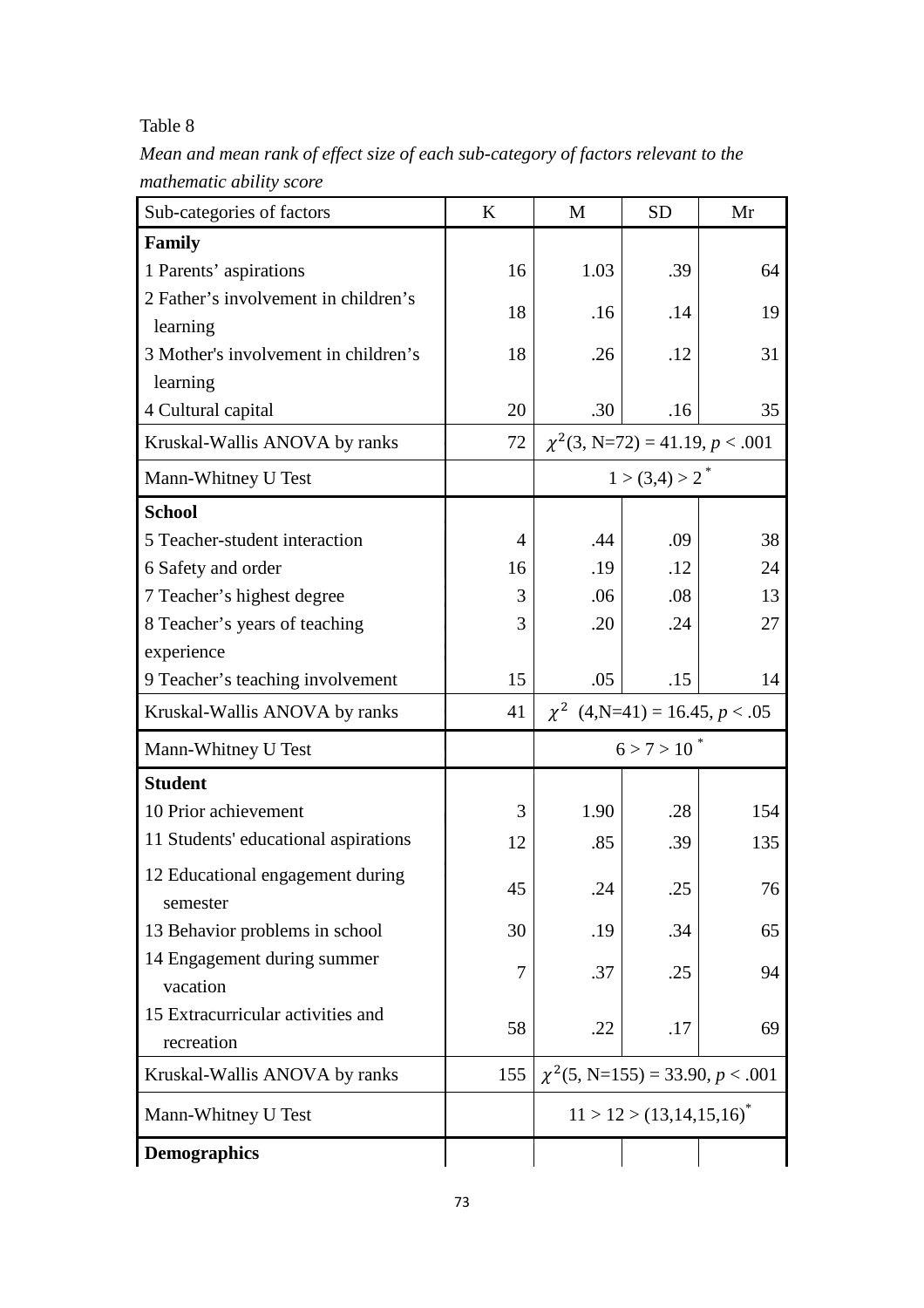| <b>Familial demographics</b>                            |    |                                     |     |    |
|---------------------------------------------------------|----|-------------------------------------|-----|----|
| 16 Family income                                        | 15 | .50                                 | 22  | 23 |
| 17 Father's education                                   | 4  | .64                                 | .37 | 29 |
| 18 Mother's education                                   | 4  | .74                                 | .33 | 33 |
| 19 Father's occupation                                  | 7  | .62                                 | .25 | 27 |
| 20 Mother's occupation                                  | 7  | .57                                 | .33 | 25 |
| 21 Living with parents                                  | 6  | .53                                 | .16 | 22 |
| 22 Number of siblings                                   | 4  | .35                                 | .14 | 12 |
| 23 Ethnicity                                            | 4  | 1.23                                | .19 | 49 |
| Kruskal-Wallis ANOVA by ranks                           | 51 | $\chi^2$ (7, N=51) = 15.53, p < .05 |     |    |
| Mann-Whitney U Test                                     |    | 24 > (17, 20, 21, 22, 23)           |     |    |
| <b>School demographics</b>                              |    |                                     |     |    |
| 24 School type (private/public)                         | 4  | .30                                 | .70 | 8  |
| 25 School community                                     | 8  | .64                                 | .30 | 10 |
| 26 School program                                       | 6  | .70                                 | .53 | 10 |
| Kruskal-Wallis ANOVA by ranks                           | 18 | $\chi^2(2, N=18) = .73, p > .05$    |     |    |
| <b>Student demographics</b>                             |    |                                     |     |    |
| Gender                                                  | 1  | .12                                 |     |    |
| <sup>a</sup> Significant at least at $p<.05$ .<br>Note. |    |                                     | m   |    |

N

# Table 9

| Table 9                                                                            |    |     |                           |    |  |
|------------------------------------------------------------------------------------|----|-----|---------------------------|----|--|
| Mean and mean rank of effect sizes of familial and school demographics relevant to |    |     |                           |    |  |
| the mathematic ability score                                                       |    |     |                           |    |  |
| The demographic factor                                                             | K  | M   | <b>SD</b>                 | MR |  |
| Familial demographics                                                              | 51 | .60 | .31                       | 35 |  |
| School demographics                                                                | 18 | .58 | .48                       | 34 |  |
| Mann-Whitney U Test                                                                | 69 |     | $Z(N=69) = -.25, p > .05$ |    |  |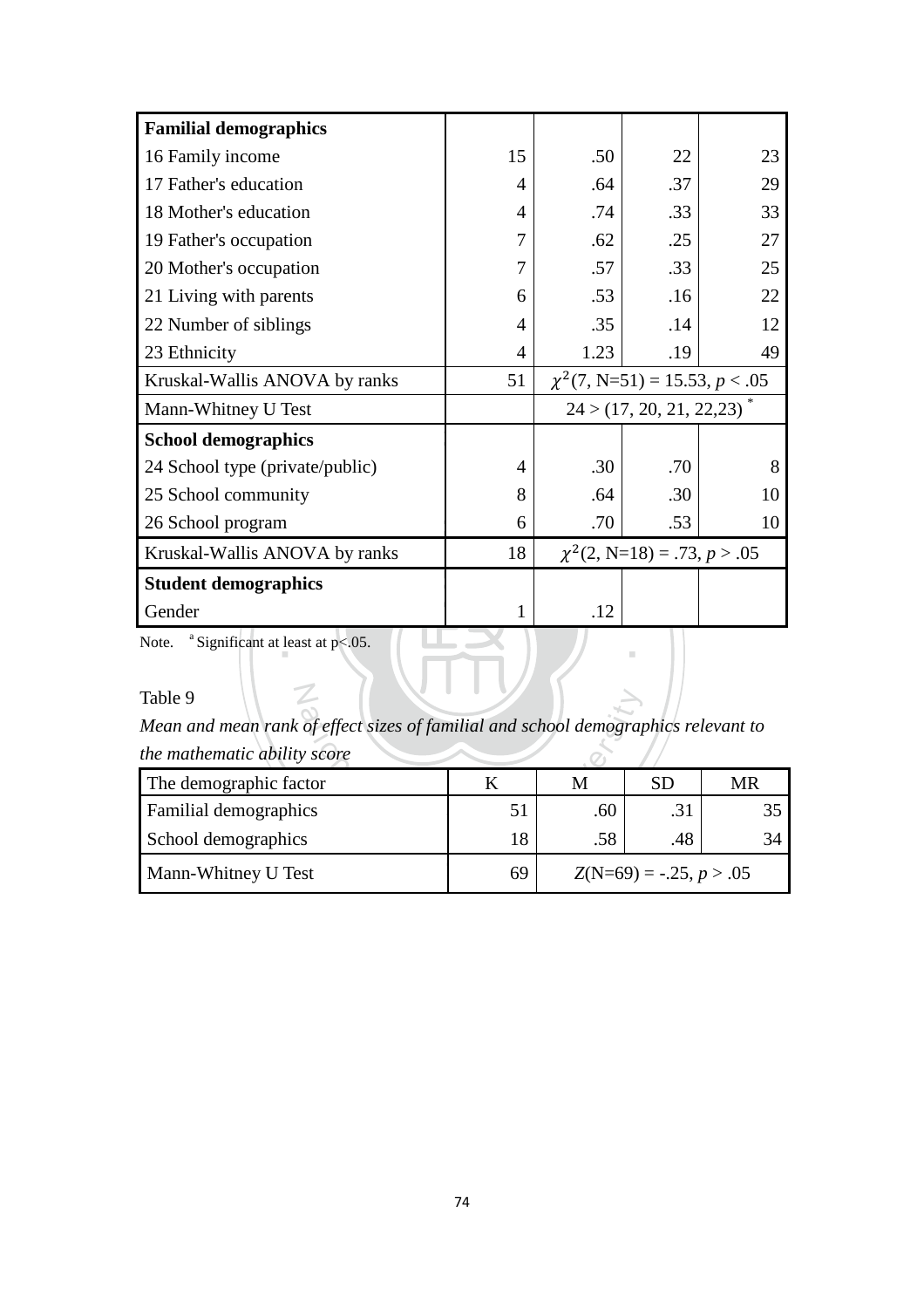

Figure 3 *The effect sizes of sub-categorical factors relevant to the mathematic ability score*

# Part Four The Differences between the Effect Sizes Based on Different Ability Scores

Operationally, the present research used the 'comprehensive ability score', the 'general analytic ability score', and the 'mathematic ability score' as the indicator of student academic achievement. Therefore, the effects of the family, school, student, and demographic factor were computed based on the three kinds of ability scores as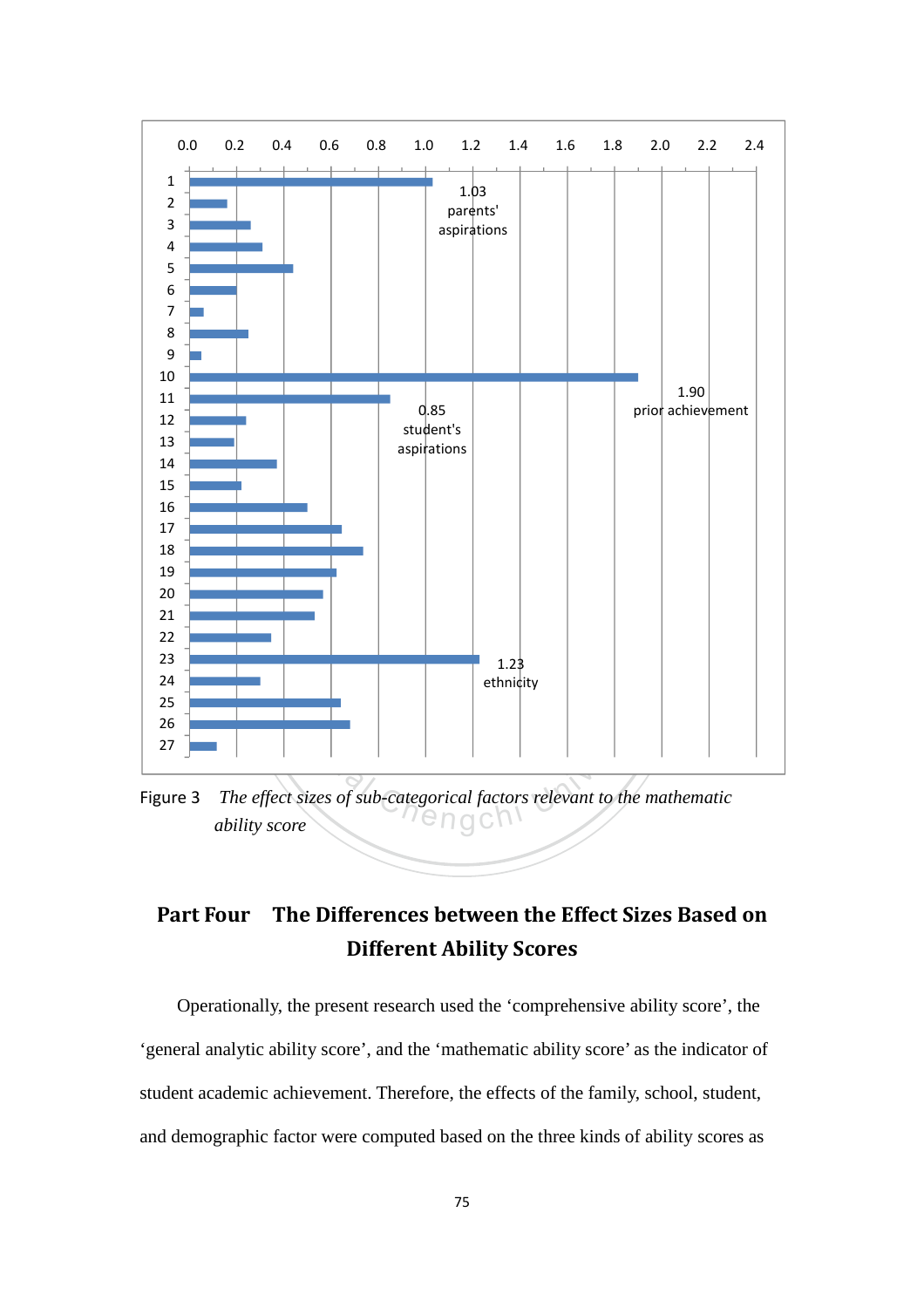score, between which there was no the dependent variable, specifically. According to the results in the previous sections, the order of the magnitude of average effect sizes among the factors is similar, no matter which kind of scores was used as the dependent variable. However, the Kruskal-Wallis Test resulted in significance,  $\chi^2(2, N=1166) = 15.53, p < .001$  (see Table 12), referring to differences between the mean ranks of the effect sizes of the factors based on the three different kinds of ability scores. And the Mann-Whitney U Test showed that the mean rank of effect sizes based on the comprehensive ability score was significantly larger than that based on the general analytic ability score or on the mathematic ability score, between which there was no significant difference.

Table 10

*scores* 

| Mean and mean rank of effect sizes of factors based on the three kinds of ability |                 |     |           |     |
|-----------------------------------------------------------------------------------|-----------------|-----|-----------|-----|
| scores                                                                            |                 |     |           |     |
| Dependent Variables                                                               | K               | M   | <b>SD</b> | MR  |
| 1 Comprehensive ability score                                                     | 409             | .43 | .40       | 631 |
| 2 General analytic ability score                                                  | 409             | .32 | .31       | 539 |
| 3 Mathematic ability score                                                        | 348             | .37 | .38       | 579 |
| $\chi^2$ (2, N=1166) = 15.53, p < .001<br>Kruskal-Wallis ANOVA by ranks           |                 |     |           |     |
| Mann-Whitney U Test                                                               | $1 > (2,3)^{*}$ |     |           |     |
| Significant at least at $p<.05$ .<br>Note.                                        |                 |     |           |     |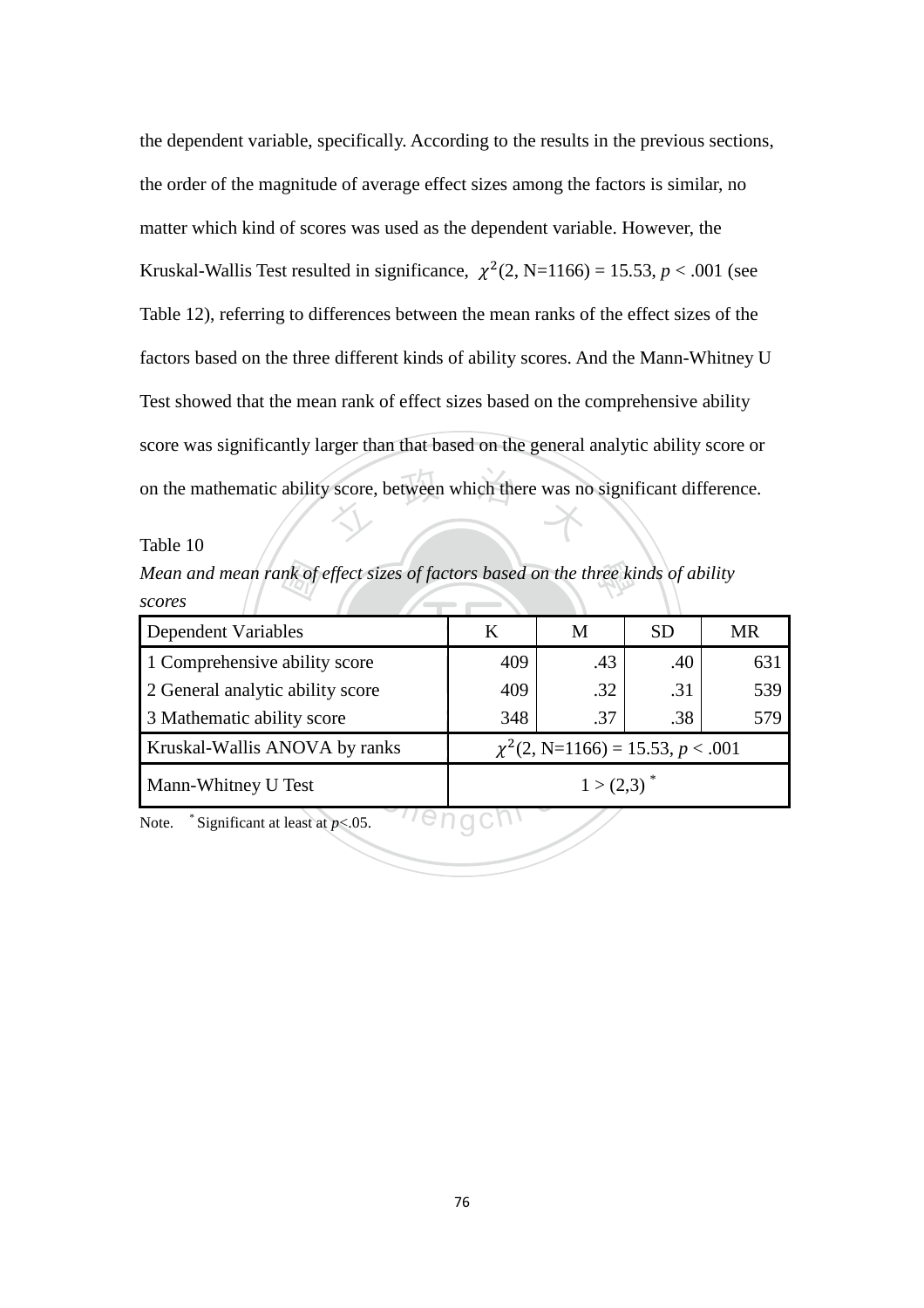# Chapter Five General Discussion

ability score served as the dependent variable. That is, the students' prior achievement<br>showed the largest effect size; the demographic factor showed the second largest rough statistical methods, and the re ‧ N fference between each other; and the school farming<br>in the whole analysis. The effect sizes of the reader in the whole analysis. The effect sizes of the reader in The present study serves to investigate the magnitude of various variables associated with high school student academic achievement. The variables were classified into four factors: family, school, student, and demographics; and three kinds of standard test score served as the dependent variable: the comprehensive ability scores, the general analytic ability score, and the mathematic ability score. The mean effect sizes of the four factors based on the different domains of academic ability scores were compared through statistical methods, and the results indicated that the order of the magnitudes of the mean effects was the same no matter which kind of showed the largest effect size; the demographic factor showed the second largest effect size; the family factor and the student factor showed the third largest effect size with no significant difference between each other; and the school factor fell into the smallest size of effect in the whole analysis. The effect sizes of the main factors based on the three kinds of academic ability scores were graphed as Figure1.

Although the order of the magnitude of the main factors was the same, the mean effect sizes of the sub-categories within each factor were different. And they also differed from the results based on other kinds of ability scores. These results reveal meaningful implications both practically and theoretically. This chapter will discuss them in four parts according to the classification of the factors: school, family, student, and demographics.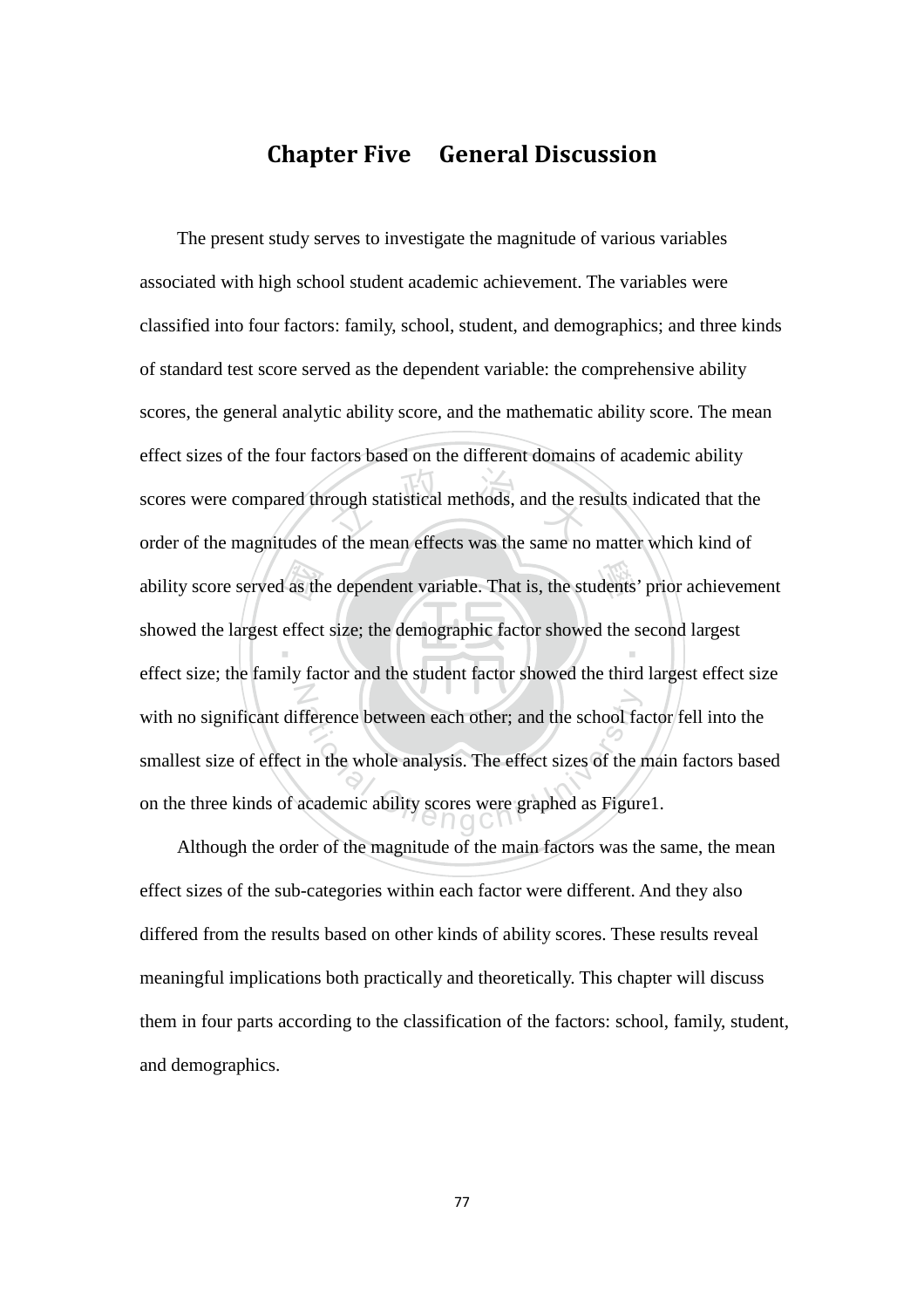

學 Figure 4 *The effect sizes of the main factors based on the comprehensive ability score, the general-analytic ability score, and the mathematic ability score* 

# The School Factor

‧

**国** Since Coleman (1966) reported that school resources had little influence on ievement, the question, whether schools make<br>d over the few decades. One of the intentions of<br>the question through an overall review of facto student academic achievement, the question, whether schools make a difference, has been widely discussed over the few decades. One of the intentions of the present research is to answer the question through an overall review of factors relevant to student academic achievement. Similarly, the present research findings implied that school had the least effect on students' learning performance. Instead, it was the demographic factor that counted. However, the present research findings also imply that the school factor still has a certain effect that cannot be ignored.

In the present research, the mean effect sizes of the school factor based on the comprehensive ability score, the general analytic ability score, and the mathematic ability score were .27, .19, and .16, respectively, showing small effects or moderately less than that. These results are similar to some prior research findings. For example,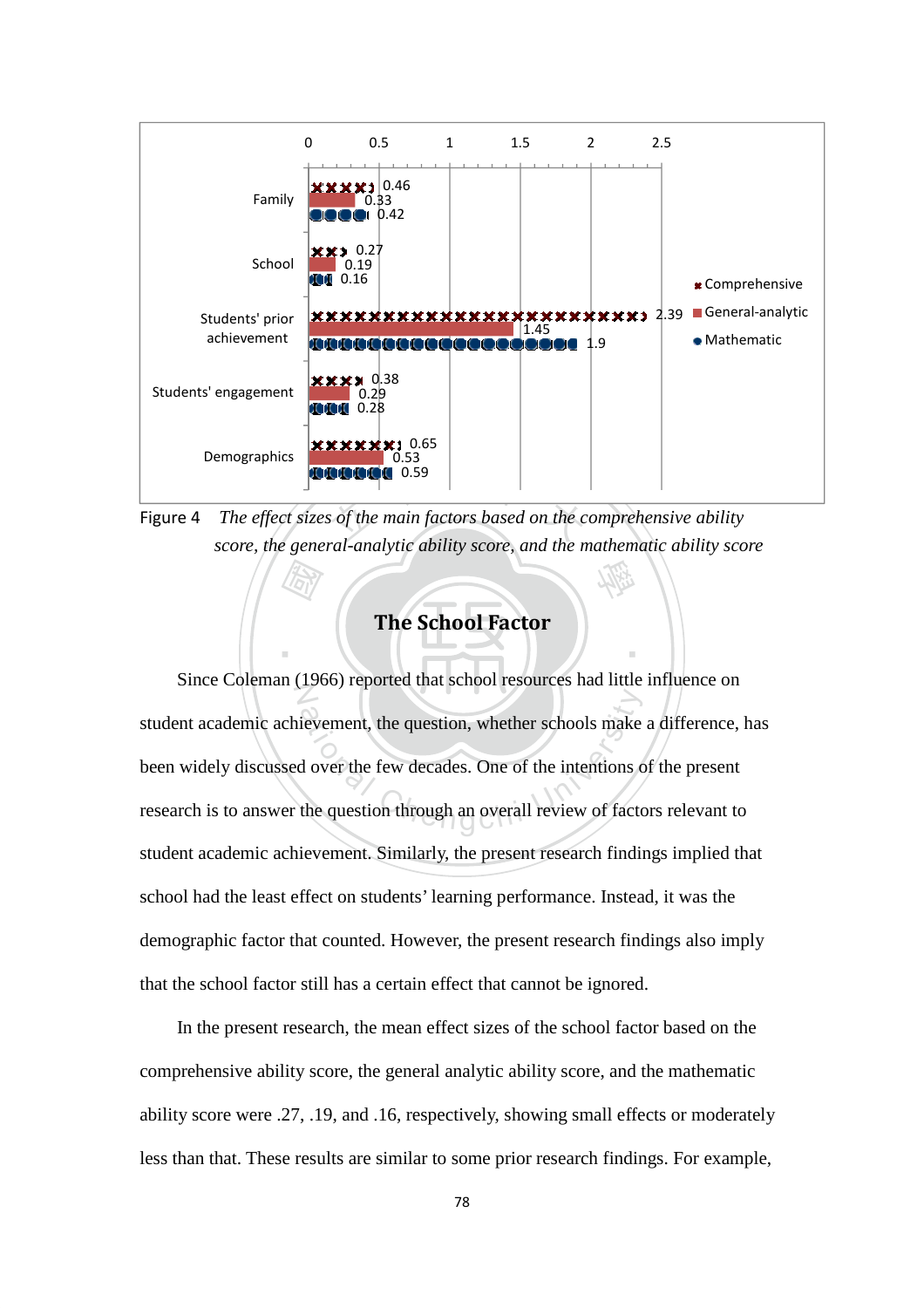H. H. Ma (2008) conducted a meta-analysis based on the synthesized results of several studies with data coming from the NELS, and he found that the school factor had an effect size of .29, which was reported to be consistent with other meta-analyses as well. And Wenglinsky (1997) also indicated that part of the school resources resulted in a raise of achievement. As for local research findings, Wu (2005) suggested that though school factors did not hold large effects, they still had significant influence with  $5 \sim 15\%$  of the variation with regard to the mathematic scores.

. N. . (1. 55 . ) . . / . . . are often beyond the control of the teacher or the school' according to his findings that<br>the R square of the school regressor was only .05 in a simple regression analysis. Lin<br>and Wu (2007) also suggested that the real va arch has held the opposite conclusie<br>that 'the greatest influences on a stu resources available in schools may be much lower than 20% because most of the 20% schools may be much lower than 20% becaused by the average socio-economic status in the spirations that students held. However, other research has held the opposite conclusion on school effects. Zigarelli (1996) claimed that 'the greatest influences on a student achievement level the R square of the school regressor was only .05 in a simple regression analysis. Lin and Wu (2007) also suggested that the real variation attributable to the teaching and variation was explained by the average socio-economic status in the school district and the educational aspirations that students held.

The inconsistency among these researches may be caused by the problem of the lack of consensus on the question: 'What possibly makes a school effective?' It can be found that different studies often included different aspects of the school factors in their models of analysis. In that case, it is hard to reach a final conclusion as to whether schools make a difference. Since Coleman (1966) was criticized in the case of aspects of his methodology and the measurement of school factors, the problem of what should be included as representative of school effect has long been a great concern. Frankly, the present research has to face the problem, too. When the present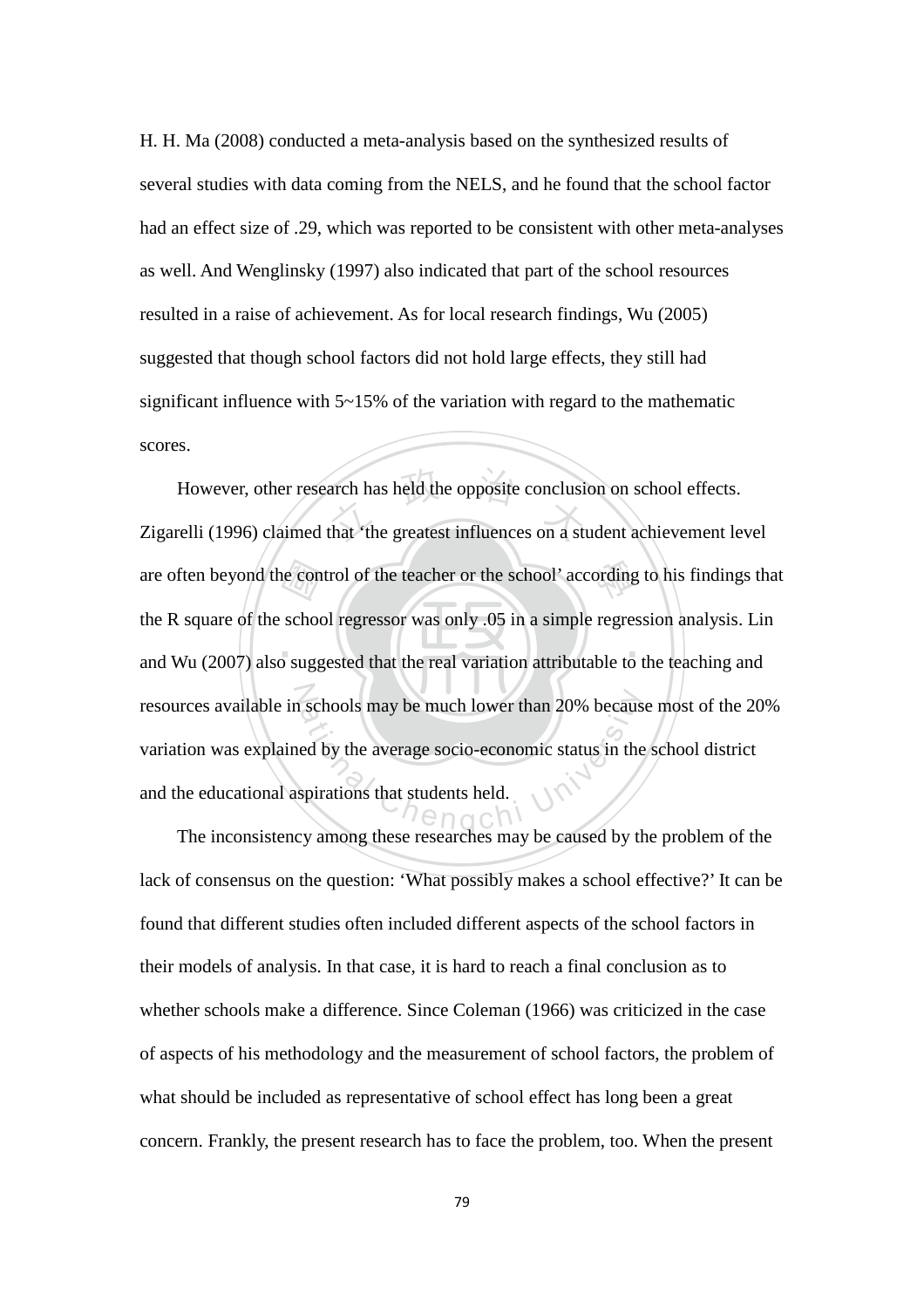2005; Lin & Wu, 2007; Ma, 2008).<br>Expedience of variables had been explored in the research concludes that the school factor has a small effect, it has to be borne in mind that the effects come from a synthesized result of 'positive teacher-student interaction', 'safety and order of the campus', 'teacher's highest degree', 'teacher's years of teaching experience', and 'teacher's teaching involvement'. In other studies, various other aspects were included, such as school spending, physical facilities, average socio-economic status of students in the school, teacher-student ratio, teachers' psychological characteristics, administration characteristics, school culture, and various aspects of the school social environment (Coleman, 1966; Zigarelli, 1996; Wenglinsky,1997; Wu, 2005; Lin &Wu, 2007; Ma, 2008).

uded the<br>ost im<br>s on th of them still concluded that school had little effect on student academic achievement, ‧ research, the mean effect size of 'positive teacher-student interaction', 'safety and fect size of 'positive teacher-student interaction<br>
l' teacher's years of teaching experience' only<br>
r's highest degree' and 'teacher's teaching involved Since so many related variables had been explored in the past studies, and most it seems that the most important task is not to refute the conclusions of the Coleman Report, but to focus on those parts that really make schools effective. In the present order of campus', and' teacher's years of teaching experience' only reached small effects, while 'teacher's highest degree' and 'teacher's teaching involvement' had almost no effect.

These results are consistent with the past research findings related to the social environment of the campus. Among them, Crosone, Johnson and Elder (2004), and Burchinal, Peisner-Feinberg, Pianta, and Howes (2002) suggested that positive student-teacher relationship was associated with better academic achievement; Griffith (2000), Levine (1992), and Stockard and Mayberry (1992) indicated that a safe and orderly school environment was associated with a higher student academic performance.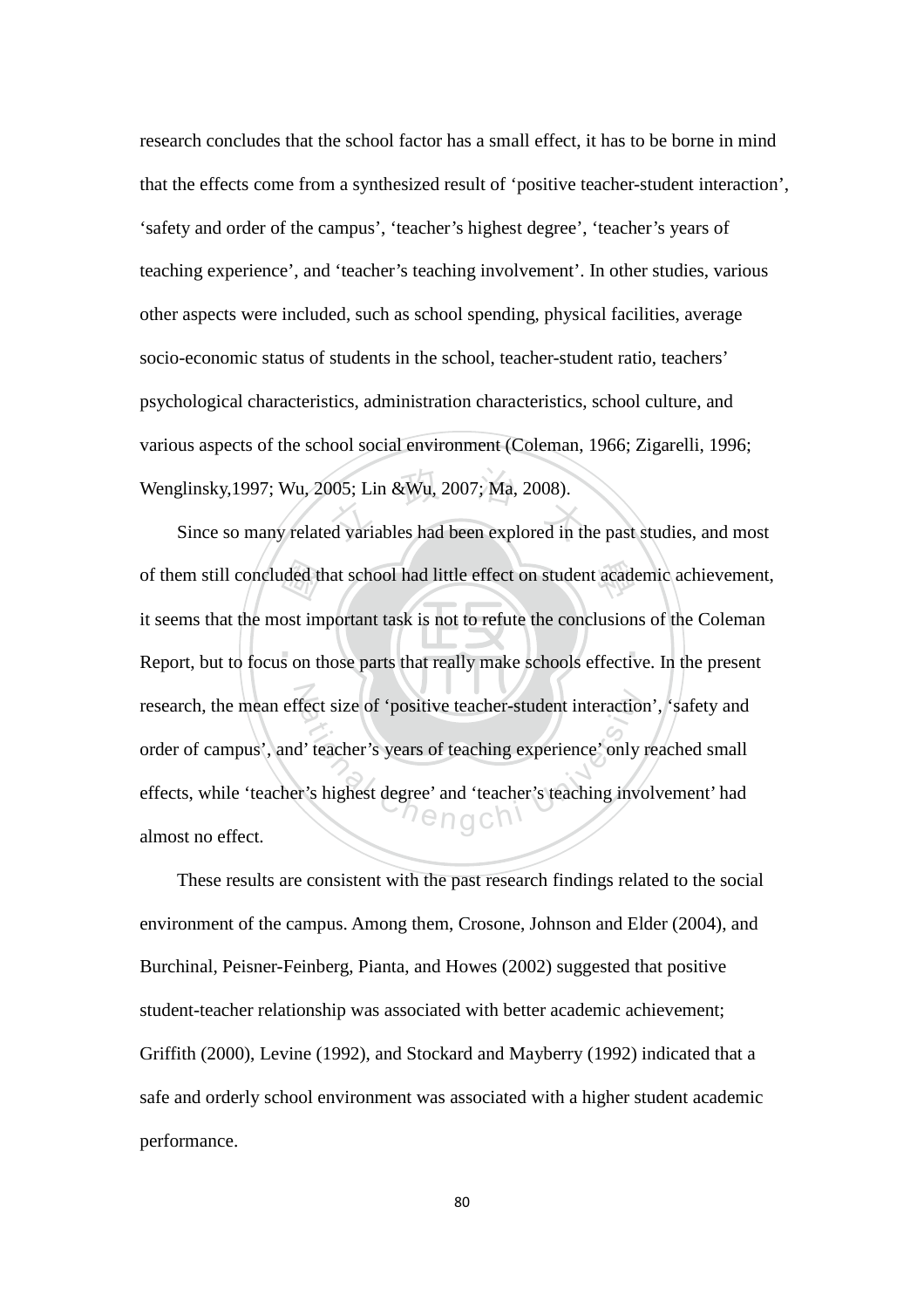thich indicated that teacher's experiment is more crucial than their high As for the characteristics that are related to teacher quality, teacher's educational level is often regarded as the amount of their knowledge which will be used in the teaching process. However, the present results suggest that whether teachers had master's degrees or even above did not make a difference to students' academic performance. On the contrary, their years of teaching experience showed significant effect. Such result concurs with Hsieh's (2007) findings, and also agrees with Aksoy & Link's (2000) conclusion that teacher experience was statistically significant but had only a small positive effect on achievement, although such results disagree with Park's (2005) research, which indicated that teacher's experience had no effect.

e syste<br>ers mu<br>ners ar be explained by the system of the cultivation and selection of teachers in Taiwan. In ‧ performance. In the recent past decade, qualified teachers must excel in competitive ational decade, qualified teachers must excess, which test pre-teachers on their academic ab-<br>actical teaching skills. Therefore, it can be inferenced about the lovel of Why teacher's experience is more crucial than their highest degree can probably earlier years, teachers must graduate from National Normal Universities, which were set to train up teachers and often attracted individuals with an excellent academic teacher-selecting tests, which test pre-teachers on their academic ability, educational expertise, and also practical teaching skills. Therefore, it can be inferred that the teachers in schools are often of approximately quality at the level of their knowledge, no matter the elder ones or the younger ones. For this reason, whether teachers got master's degrees or above might not make substantial difference in their teaching of their subject. It is also possible that the graduate degrees that teachers have won are not necessarily related to the subjects they taught. This explains why Hill (2003) found that for a teacher to hold a graduate degree 'in the field the student is studying' has a significant effect on students' achievement tests.

On the other hand, the reason why teachers' years of teaching experience had a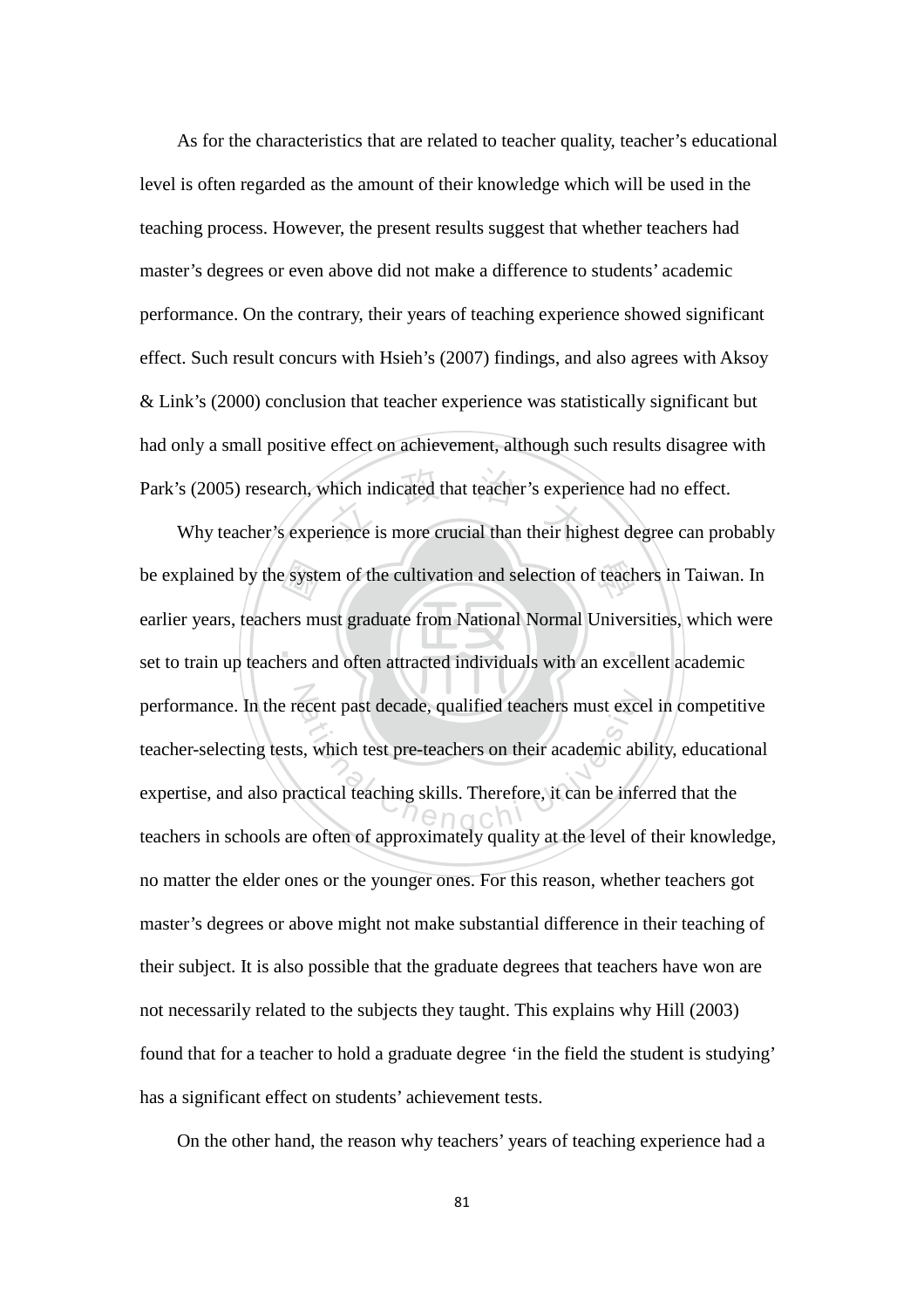cational level exactly suggests that a<br>e adept in the profession. comparatively higher effects on student academic achievement may result from the practical exposure to the educational context, which made them more adept in teaching and in ways to help students improve their academic performance than the less-experienced teachers. Far early in Collins's (1971) research, the question 'Are vocational skills learned in schools, or elsewhere?' has been discussed. By presenting several related research results, Collins found that in some professions like engineering and academic research, actual skills are learned in practice rather than in schools. In the present research, the result that teacher's teaching experience is more influential than their educational level exactly suggests that more practice in working places makes people more adept in the profession.

though<br>h foun<br>acher To sum up, although most past research indicates that schools make no difference, ‧ unable to solve the problems of determining the representative variables for school belems of determining the representative variant<br>tresearch still has meaningful implications for<br>apportance of maintaining a safe, ordered, and p the present research found that schools had small effects, especially in school social environment and teacher quality. It is true that the results of the present research are factors, but the present research still has meaningful implications for educators to remind them of the importance of maintaining a safe, ordered, and positive learning environment, and also of advancing themselves to compensate for the disadvantages of being less experienced. At the same time, the results also provide empirical evidence for other researchers who intend to explore the effects of school factors in the future.

### The Family Factor

Among studies related to student academic achievement, the influence of family socio-economic status is discussed most often. However, in the present research, the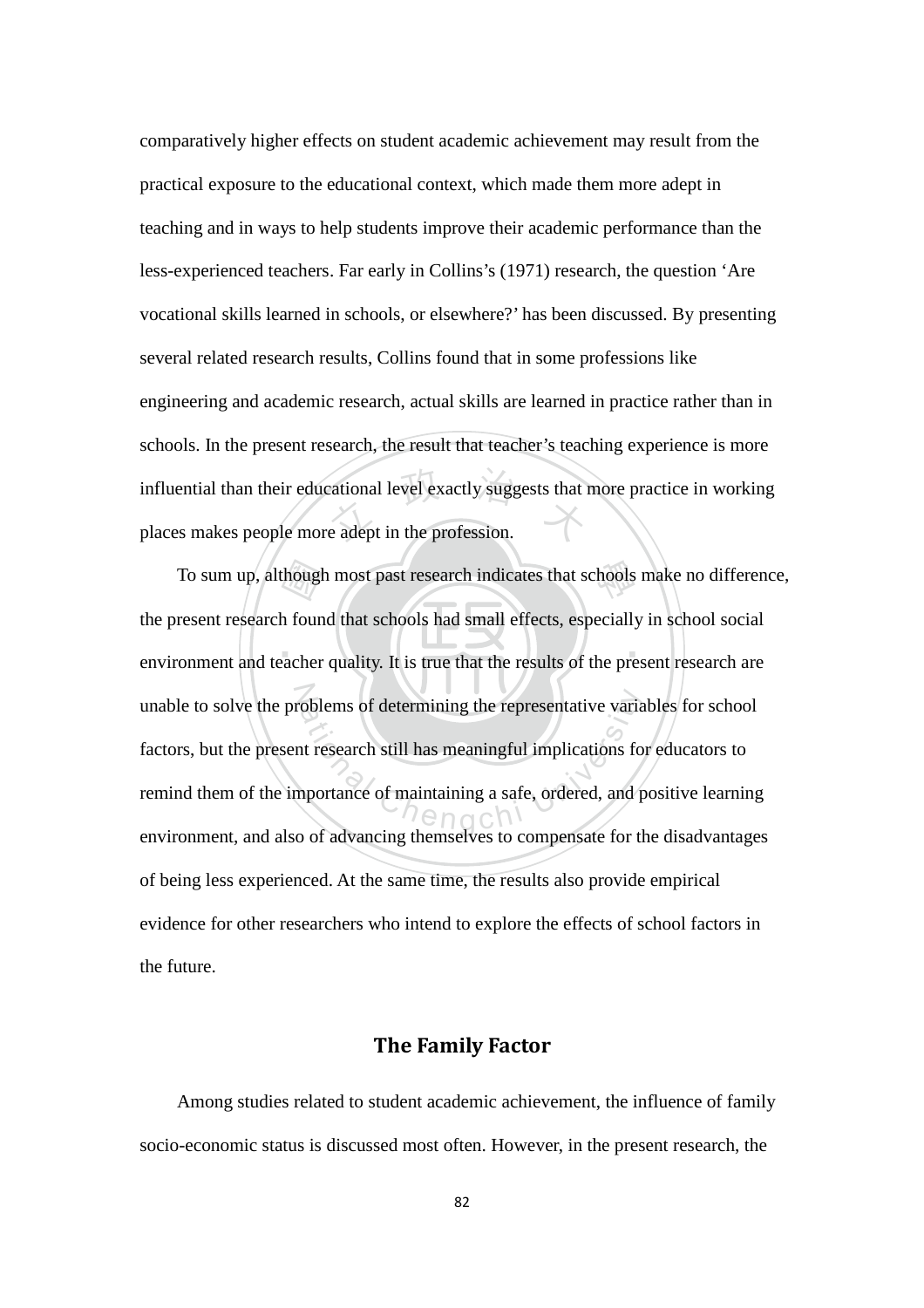'within-family' social capital only. Therefore in the following discussion, the term<br>'parents' aspirations' and 'parents' involvement' will be used instead of 'social<br>capital'. ily factor, parents' aspiration for the<br>heir child's learning, are actually co ‧ family SES was classified as the demographic factor. Therefore the findings associated with family SES will be discussed in the later part of the present research. In this chapter, the effects of practices that parents carry out to facilitate their child's learning are discussed. In related studies, these practices are often regarded as family resources, which included family social capital and cultural capital (L. J. Chen, 2005; Li & Yu, 2005; Lin & Huang, 2008). The present research synthesized the above two aspects of family resources to generate the average effect size of the family factor, with the exception that not all concepts of social capital were included. The two sub-categories of the family factor, parents' aspiration for their child's education and parents' involvement in their child's learning, are actually components of 'parents' aspirations' and 'parents' involvement' will be used instead of 'social capital'.

The mean effect sizes of the family factor were .46, .33, and .42, respectively,<br>d on the comprehensive ability score, the general analytic ability score, and the<br>ematic ability score, showing small effect sizes. In contra based on the comprehensive ability score, the general analytic ability score, and the mathematic ability score, showing small effect sizes. In contrast to research on school factors, which leads to unclear conclusions about effective characteristics, most research findings are consistent on the effects of social capital, and showed a slightly diverse perspective with regard to the effect of cultural capital. Lin and Huang (2008) summed up several studies that deal with the same issue and proposed a model to briefly illustrate the relationship of the effect of family resources: People with different family background have their educational achievement, including academic scores and the total years of education, influenced by the family cultural capital, social capital, and financial capital they hold. Chen and Cheng (2000) also found that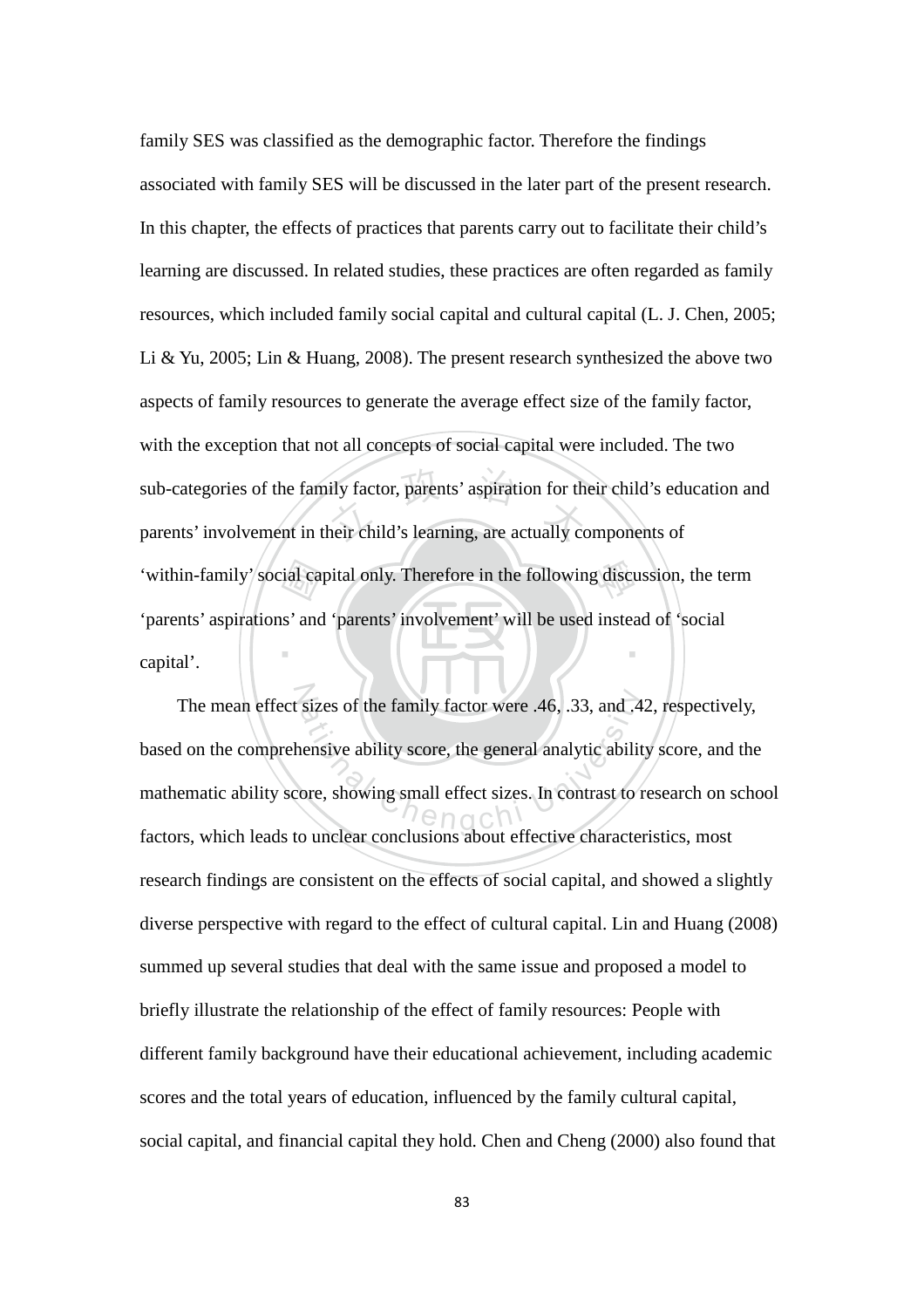the effect of family background on people's total years of education is mediated by four factors: the family social capital, the amount of extra academic courses after school, having to help parents earn a living, and family cultural capital. Therefore it is not surprising to find in the present research that the family factor has an effect on student academic achievement, because the abundant evidence in the past has supported such result.

nic pe<br>007; 1<br>childr on the three domains of academic a<br>dings that parents' aspirations had p on students' academic performance (Cherian, 1994; Chou, 2006; Fan, 2001; Lee, ‧ psychology or sociology. It is because parents are often the ones who have a crucial because parents are often the ones wh<br>ess of their children's socialization and the form<br>Coleman (1988) proposed in his research that Specifically, it was found that parents' aspirations had the largest effect size among the sub-categories within the family factor with the values of 1.13, .82, and 1.03, respectively, based on the three domains of academic ability scores. Such results are similar to the past findings that parents' aspirations had positive and crucial effect 2007; Lin & Wu, 2007; Trivette & Anderson ,1995; Yan & Lin, 2005 ). Parents' aspiration for their children's education is highly valued both in the field of influence on the process of their children's socialization and the formation of their personalities. Just as Coleman (1988) proposed in his research that 'mother's expectation for child's education' could be an indicator of adult attention in the family, which in turn is part of a family's social capital. It is often the case that what parents expect for their child affects the expectation that the child holds to him or herself, and further makes difference to his or her academic achievement (Bandura, Barbaraneli, Caprara, & Pastorelli, 2001; Buchmann & Dalton, 2002; Chang, Hung, Chang, Chang, & Liu, 1997). Although in the present research, the pure computation of effect size is not able to verify the complex mechanism of how parents' aspirations influence student academic achievement, it is possible that parents with high academic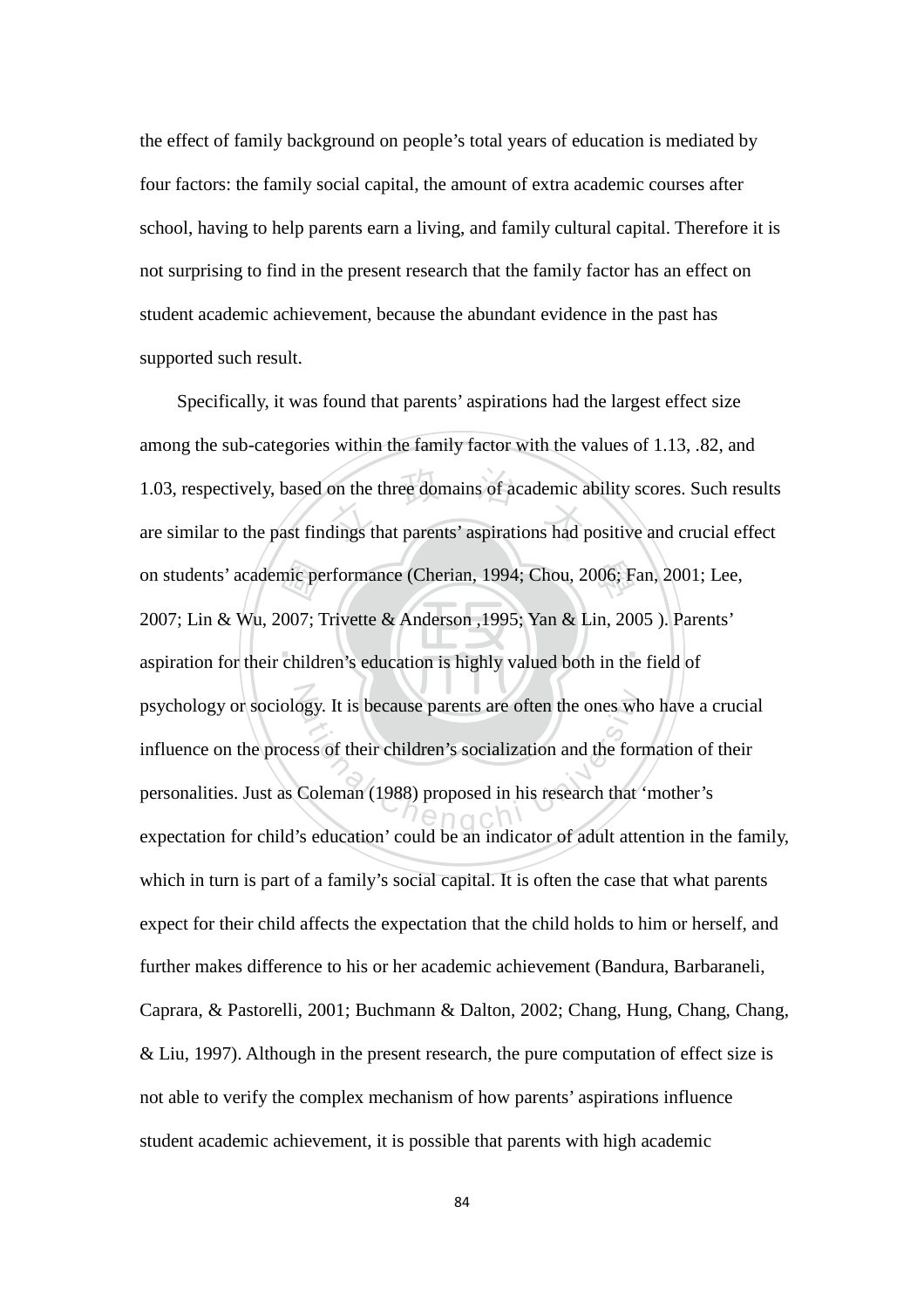aspirations for their children foster more educational activities for their children in pursuit of academic success. As a result, parents' aspirations have a great and positive effect on their children's academic performance.

 $\mathbf{L}$ According to the past researches, the effects on these aspects of parental involvement<br>are disputable (Astone & McLanahan, 1991; Fehrmann, Keith, & Reimers, 1987;<br>Sui-Chu & Willms, 1996; Trivette & Anderson, 1995). The pre condition of children's learning, and parents' participation in school activities, w<br>synthesized as a mean effect of parents' involvement on academic achievement. evidence under the whole concept of 'parental involvement'. Its purpose is not to hole concept of 'parental involvement'. Its pur<br>specific variables with the past research. How<br>mingful. It can be inferred that the small or eve<br>is probably due to the ordelessants' need for su Comparatively, the mean effect size of parental involvement in their children's learning was much lower, though mother's involvement still reached small effects with the value of .27, .19, and .26, respectively, based on the three domains of academic ability scores. In the present research, the effects sizes of the three variables: parents' discussion with children on their education, parents' supervision on the condition of children's learning, and parents' participation in school activities, were are disputable (Astone & McLanahan ,1991; Fehrmann, Keith, & Reimers, 1987; Sui-Chu & Willms, 1996; Trivette & Anderson, 1995) . The present research provides compare the effect of specific variables with the past research. However, the average effect size is still meaningful. It can be inferred that the small or even less effect of parental involvement is probably due to the adolescents' need for autonomy. People at the adolescent stage of life usually desire autonomy, independence, and gradual detachment from their families (as cited in Fan, 2001). Therefore the intuitive connection between more parental involvement and better academic performance may be interrupted by such mental change, so that more involvement only leads to a moderately higher academic performance.

Additionally, it is noteworthy that the statistical significant difference between the effects of father's and mother's involvement was found in the present study when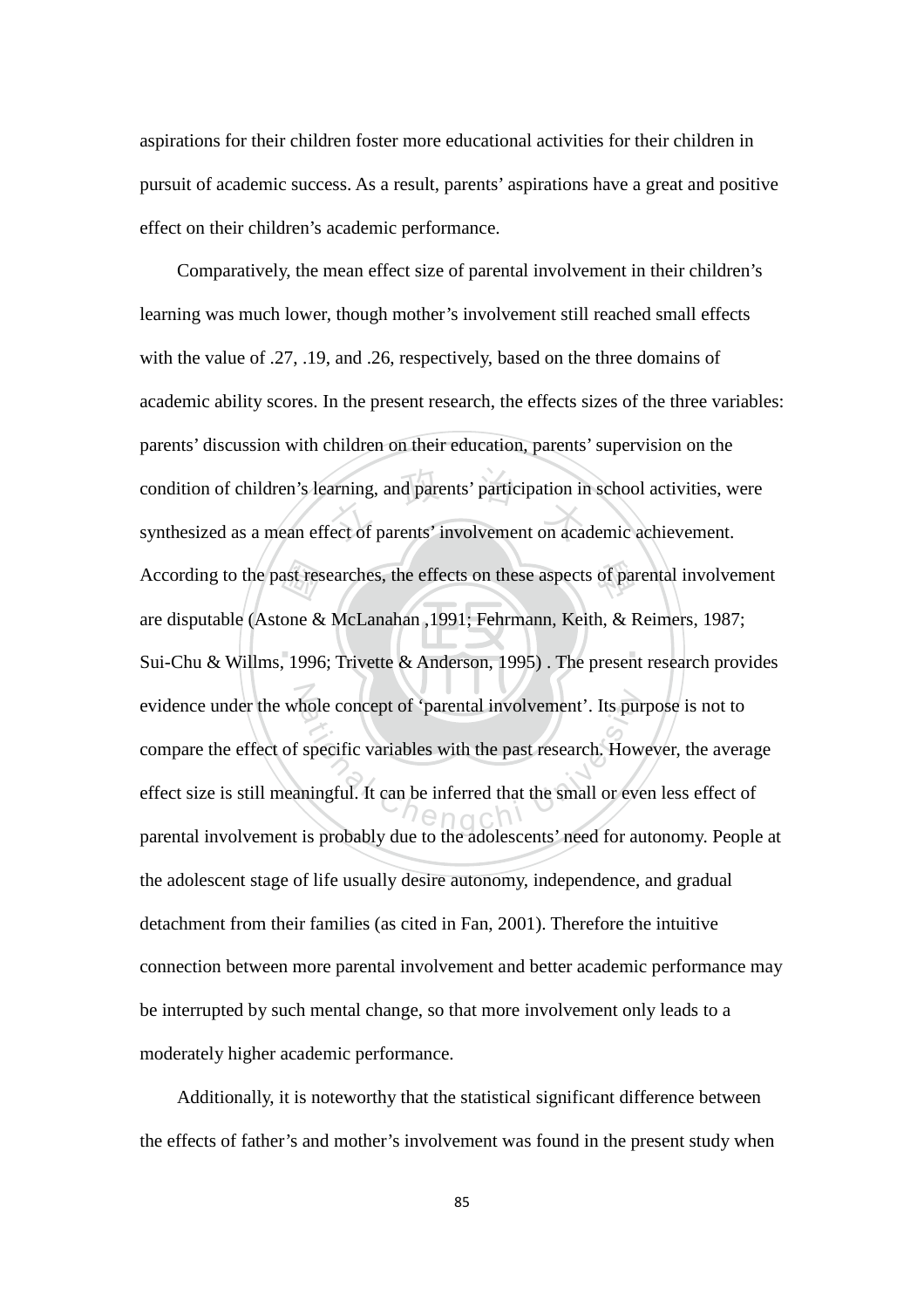$\mathbb{R}$  .  $\mathbb{R}$  .  $\mathbb{R}$  .  $\mathbb{R}$  .  $\mathbb{R}$  .  $\mathbb{R}$  .  $\mathbb{R}$  .  $\mathbb{R}$ And the gender differences applied even when women work full-time. It was also found that adolescents more often choose mothers over fathers when they seek adv<br>on how to solve problems (as cited in Youniss & Ketterlinus, 1 commitment but more multi-tasking, more physical labor, a more rigid timetable,<br>more time alone with children, and more overall responsibility for managing care. that the role of parents as child's 'a mother is obviously more critical than a father in s as child's 'a mother is obviously more critical<br>of children's daily life. Therefore it is also infer<br>t in children's learning tends to be more effectively comprehensive ability scores and mathematic ability scores were dependent variables, respectively. To be clear, the result indicates that mother's involvement had a stronger effect than father's. In the past studies, few researchers examined the difference between father's and mother's involvement, except for Lin & Wu (2007), who found that mother's involvement had a significant influence on student academic achievement while father's didn't. Other studies indicated there were differences between the mother-child relationship and the father-child relationship. Craig (2006) found that compared to fathering, mothering involves not only more overall time commitment but more multi-tasking, more physical labor, a more rigid timetable, found that adolescents more often choose mothers over fathers when they seek advice on how to solve problems (as cited in Youniss & Ketterlinus, 1987). If it is believed regard to the aspects of children's daily life. Therefore it is also inferable that mother's involvement in children's learning tends to be more effective than father's in the case of children's academic achievement.

As for cultural capital, the result of small sizes of effect with the value of 0.35, 0.28, and 0.31, respectively, based on the comprehensive ability score, general analytic ability score, and the mathematic ability score respectively, prove that cultural capital indeed has a positive effect on student academic performance, just as the past research has found (Chen & Cheng, 2000; Dumais, 2002; Sullivan, 2001; Wong, 1998 ). However it is noteworthy that among the measurement items of cultural capital in the present research, the item, parents going to classical music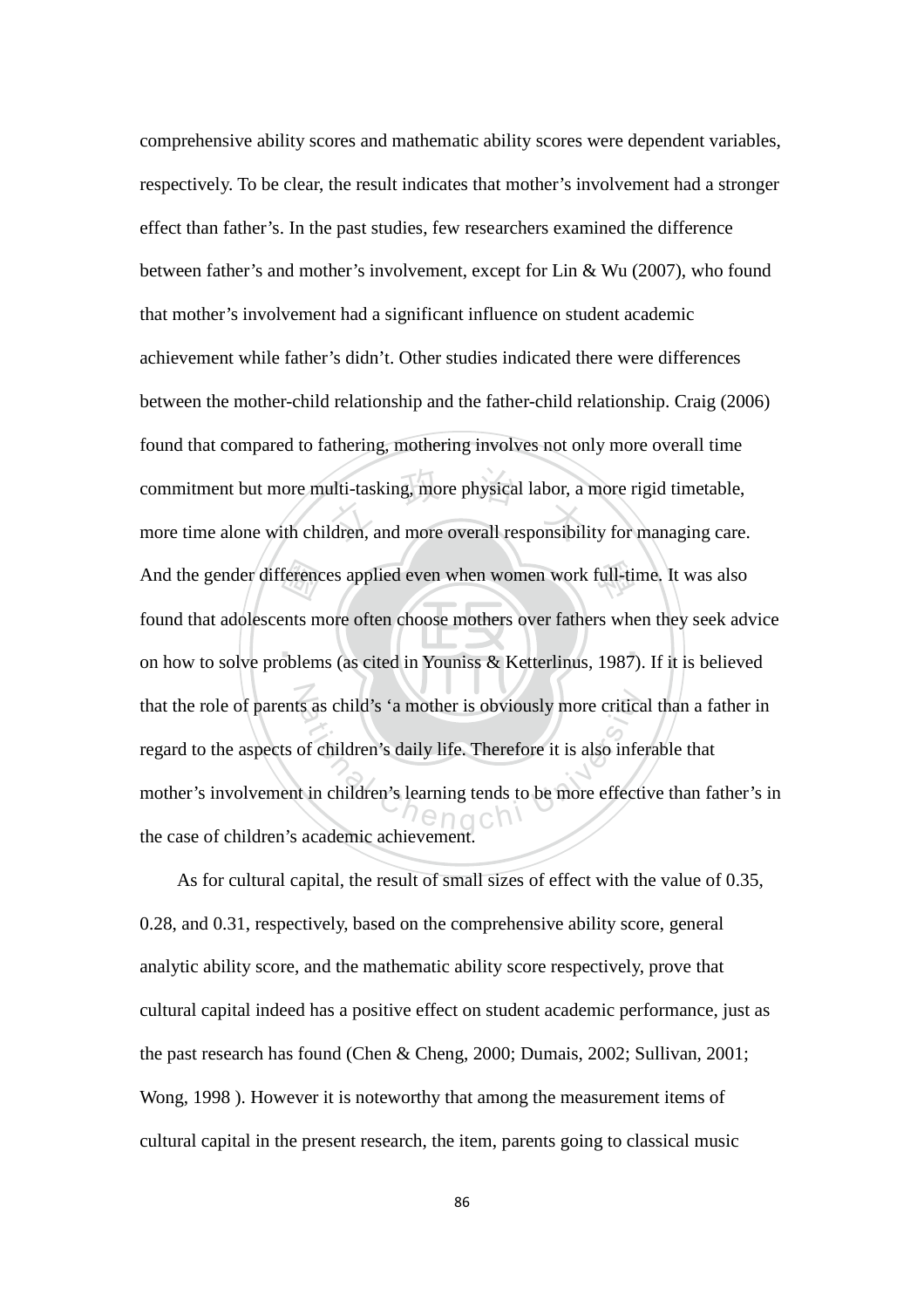concert or dancing and drama performance with the child, has obviously lower mean effect sizes than the other items. For example, the values are only .07, -.03, and .08, respectively, based on the three kinds of ability score in the w4 data. However, the other measurement items such as 'parents going to book stores with the child' and 'having magazines, journals, foreign newspapers, or encyclopedias at home' both show nearly medium mean effect sizes; and 'having Internet access at home' shows medium mean effect size.

composed are so<br>cated t totally the same as the 'formal culture' Bourdieu proposed. Therefore, to some deg<br>Lin and Wu's (2007) findings, which revealed little effect of 'formal cultural' and suggested that the component of cultural capital be modified in regard to the social ‧ had significant positive effects on students' obtaining more years of non-obligatory we effects on students' obtaining more years of<br>may be different if the dependent variable had<br>On the contrary, the result of the present resea Such result implies that the component of cultural capital in Taiwan may not be totally the same as the 'formal culture' Bourdieu proposed. Therefore, to some degree, context in Taiwan, are somewhat reasonable. It is also inferable that though Chen and Cheng (2000) indicated that cultural capital, measured as the 'formal culture' form, schooling, the result may be different if the dependent variable had been students' academic test scores. On the contrary, the result of the present research suggests that creating an environment of more exposure to reading, such as having magazines, journals, newspapers, and encyclopedias at home, or taking the child to book stores often, may be indicators of cultural capital in the Taiwan society. In addition, 'having Internet access at home' also has a small mean effect. In the modern society, the Internet is also a convenient access of culture. Although it is a source of not only classic or so-called 'formal' culture but also a variety of sub-culture of the youths, it is reported to have positive effect on student academic achievement. Further studies are needed to clarify the suitable indicator of cultural capital in the Taiwan society.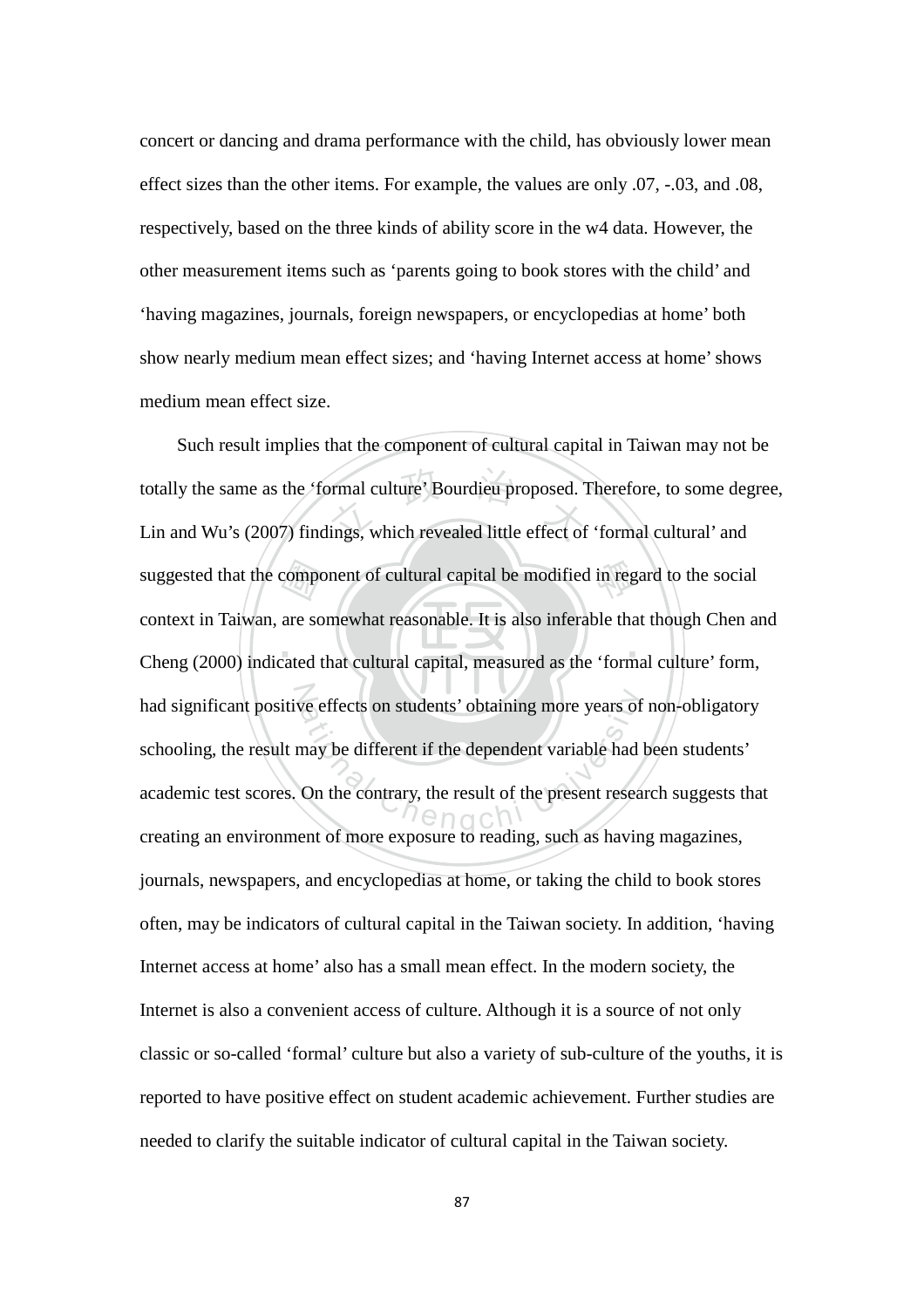### The Student Factor

In addition to the factors of school and family, students' characteristics and their engagement in learning are of course intuitively related to their academic achievement. And the results based on the present research suggest that students' prior achievement has an extremely high effect, but that the average effect of students' engagement has only small effect.

left behind' needs to be put into practice urgently. Once a child is unable to catch up academic achievement implies significant meanings to educators in two ways. First, if<br>the prior achievement is so important for the future performance, the idea of 'no child<br>left behind' needs to be put into practice urgen erman and Bailey, 2006; House, Ke<br>perg, 1992). The high correlation of ‧ N Example 18 and the knowledge taught, it will be more difficultiers<br>uent and more advanced materials. As a result,<br>e day he or she gives up learning. However, the ngch Such result is similar to the past findings that students' prior academic achievement is positively related to their future academic performance (Burkam, Lee, and Smerdon, 1997; Engerman and Bailey, 2006; House, Keely, & Hurst, 1996; Ma, 2008; Reynolds and Walberg, 1992) . The high correlation of the prior and subsequent the prior achievement is so important for the future performance, the idea of 'no child with the basic content of the knowledge taught, it will be more difficult for him or her to acquire the subsequent and more advanced materials. As a result, a vicious circle will continue until one day he or she gives up learning. However, the critical point to cease the vicious circle can be at any moment as long as the low-achievers are given remedial lessons to make up what they failed to understand in the past. Second, educators should be cautious not to enlarge the disparity in individual difference on academic achievement; instead, more encouragement and care should be paid to lower-achievers. The students who perform well are more likely to be praised or to receive reinforcement from their teachers and parents; thus they are motivated to achieve more. In contrast, those who fail in school work have less opportunity to receive reinforcement or be noticed and tend to lose the motivation to learn. Therefore,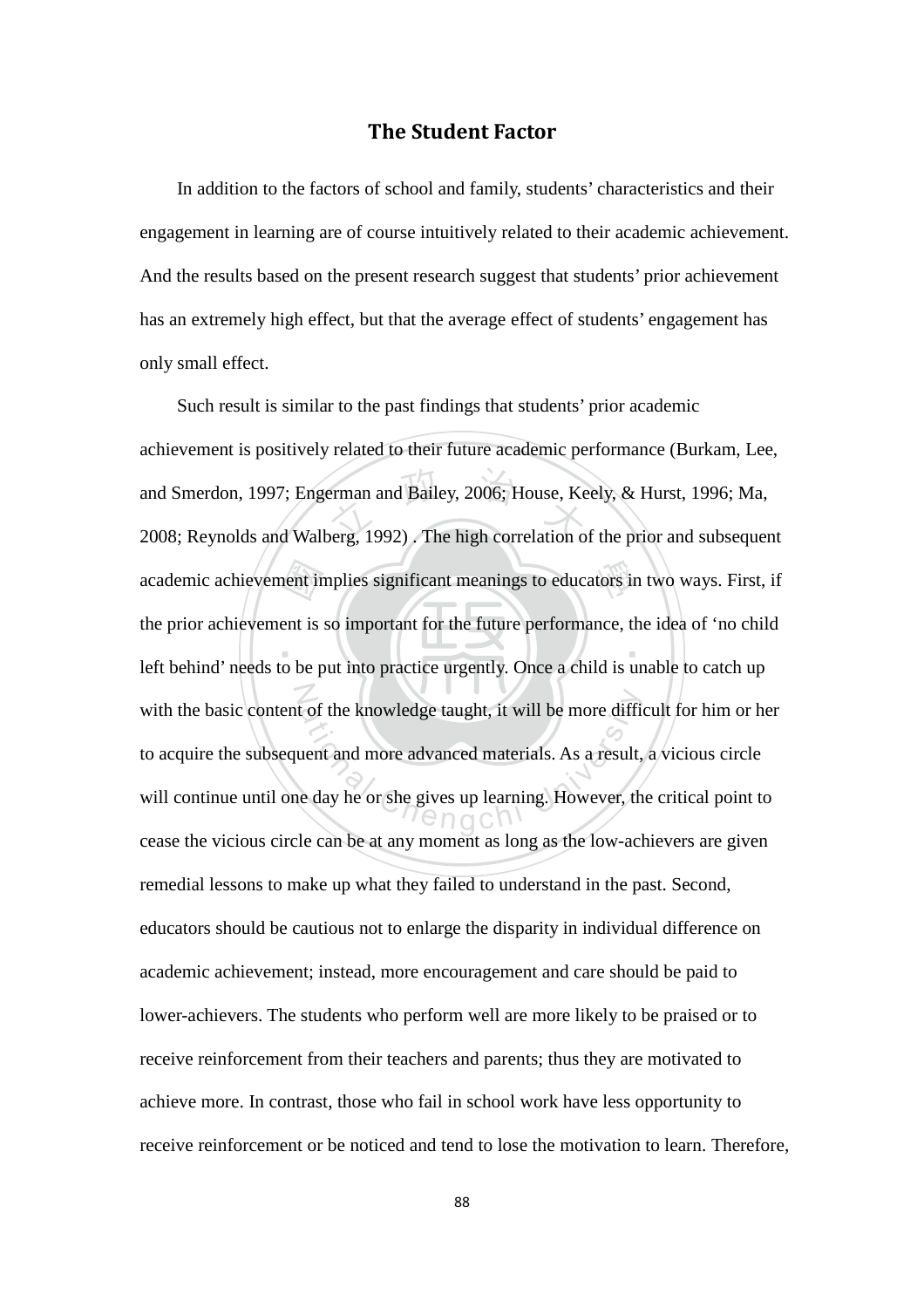it is often the case that higher-achievers perform better while lower-achievers turn to achieve even less in the future. Educators should always understand that effort can produce change, just as the implication of the theory of the Pygmalion Effect in educational psychology that what the teacher expects for his or her students will be true in the future.

amor<br>demo<br>salrea the effect size of students' engagem<br>m the effect of the family factor. An third largest effects among all the related factors, smaller than students' prior ‧ student him or herself can do to make an impact on academic achievement, such as Exam do to make an impact on academic achiever<br>Defining during the semester and the summer<br>time watching TV and videos, spending less time<br> $\frac{1}{2}$  As for the other aspects of the student factor, which were classified as a category named 'students' engagement', the mean effect sizes are 0.38, 0.29, and 0,28, respectively, based on the three kinds of academic ability scores, showing small effects. It is notable that the effect size of students' engagement has no statistically significant difference from the effect of the family factor. And both factors showed the achievement or the demographic factor. Such result suggests that except for those factors that one has already got or one cannot change, there are still many things a devoting more time to learning during the semester and the summer vacation, reading more, spending less time watching TV and videos, spending less time on Internet chatting rooms, messenger, or online games, avoiding getting into trouble over behavioral problems in school, and participating in extracurricular activities properly. However, among all the sub-categories, the one of 'students' aspirations for their own education' is the only one which reached large effect sizes with the value of .97, .74, and .85, respectively, based on the three kinds of academic ability scores.

 These results are similar to prior research, given that Sirin and Rogers-Sirin (2004) found that educational expectations and engagement in school learning had the strongest relation to academic performance for African-American middle-class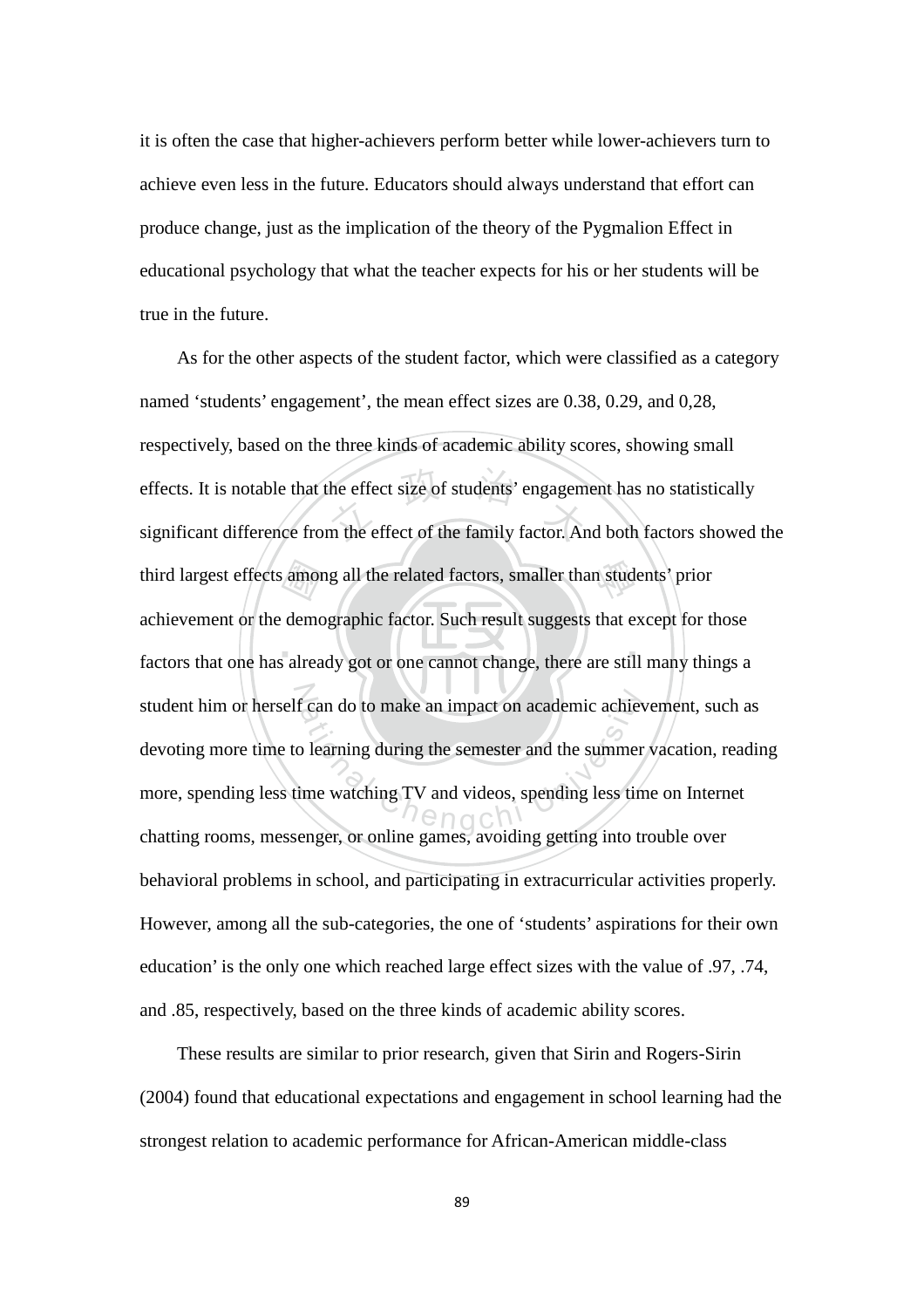ever, these variables only showed small sizes of effect.<br>Although few researchers would doubt the claim that high aspirations are an adolescents. Local researchers such as Lin and Wu (2007) also support the finding that students' aspirations in regard to their highest academic degrees had a significant effect on academic achievement. In addition, Carbonaro (2005) and Park (2005) demonstrated that students' efforts and engagement had positive effects on student academic performance. The results of other detailed variables examined in prior studies also support the results of the present research (Aksoy and Link's study, 2000; Chen, Kuo, and Lee, 2007; Dumais, 2009) that spending more time studying, doing homework, and less time watching TV has a positive effect on academic achievement. However, these variables only showed small sizes of effect.

‧‧ important predictor of eventual educational achievement and attainment, educational<br>aspiration is a problematic topic, just as Kao and Thompson (2003) indicated after<br>they reviewed related studies. They demonstrated that t completing college was reported by the United States youth in most surveys, and that<br>it was unclear whether these students had thought seriously or had simply reported<br>lofty goals. It is true that, with the education refor aspiration is a problematic topic, just as Kao and Thompson (2003) indicated after they reviewed related studies. They demonstrated that the uniformly high aspiration of it was unclear whether these students had thought seriously or had simply reported lofty goals. It is true that, with the education reform in the past decade in Taiwan, more and more opportunities have been provided for students who want to attend college, and this might explain why more than three-fourths (3/4) of students reported that they expected themselves to complete college or even higher degrees. However, through the computation of effect size, the present research demonstrates that the disparity in the reporting of a desire to graduate with high schools, colleges, or master's and doctoral diplomas indeed correlates to different outcomes of students' academic performance, implying that the degree of their aspirations functions in some reasonable way.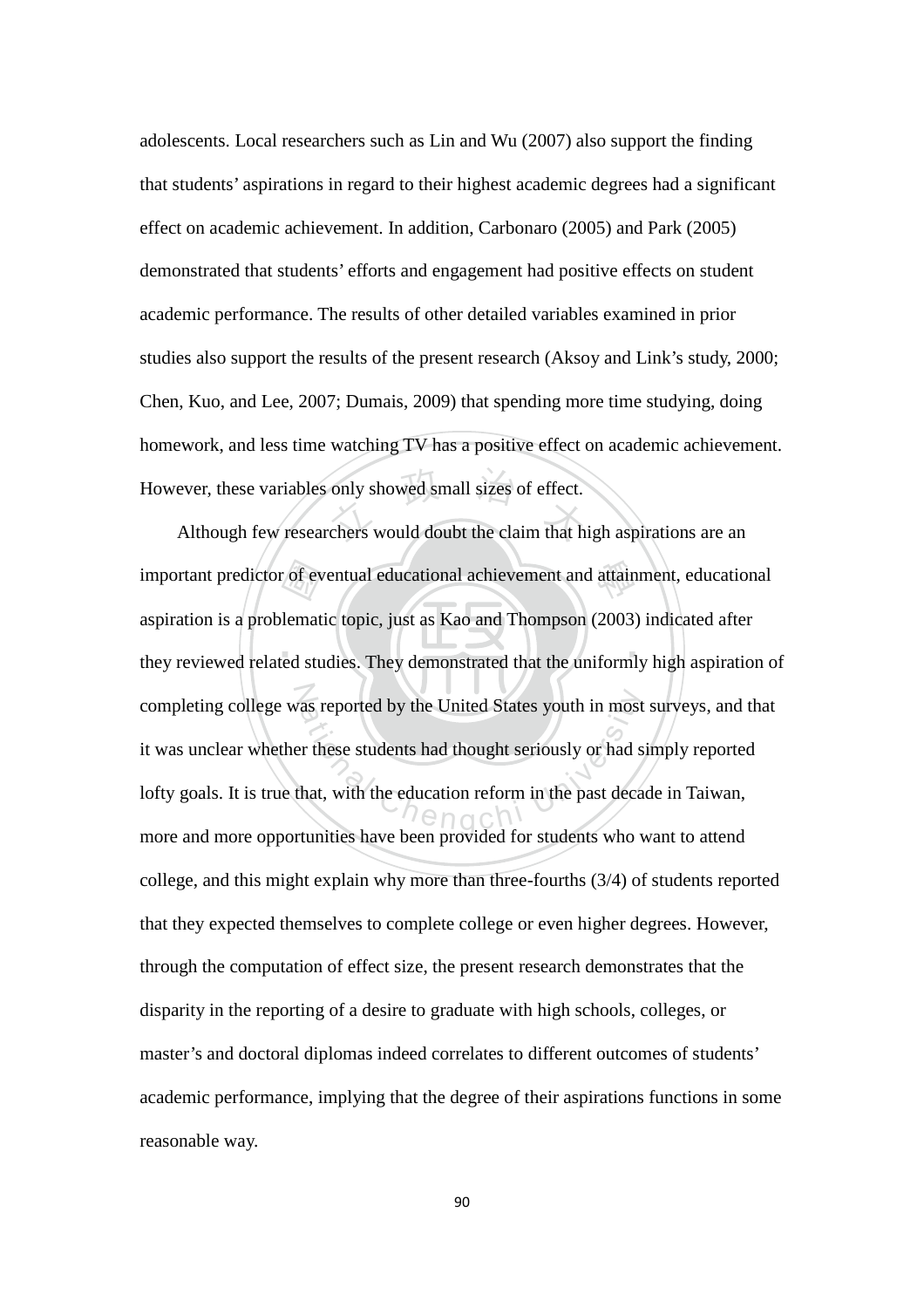In addition, it is also inferable that students' aspirations show their general degree of awareness whether they are capable academically, especially in Taiwan where the results of entrance exams are always set as the standard for whether schools admit students or not. Numerous studies have shown that students with a high sense of academic efficacy display greater persistence, effort, and intrinsic interest in their academic learning and performance (Zimmerman, Bandura, & Martinez-Pons, 1992). If this is the case, then it is reasonable that students who hold higher aspirations performed better academically.

less time spent on recreation like watching TV and using the computer are associated<br>with better academic performance cluded that students' higher prior ac<br>engagement during the semester are To sum up, it is concluded that students' higher prior achievement, expectation for higher diploma, more engagement during the semester and summer vacation, and with better academic performance.

# The Demographic Factor

N

‧

The Demographic Factor<br>search, demographic variables were viewed as In the present research, demographic variables were viewed as 'ascribed' characteristics, which are hard for an individual to change by his or her own effort, in distinction from other 'achieved' characteristics. The practice is due to the findings that demographic factors often have a critical influence on student academic achievement, and also the intention to compare the effects of factors between those which cannot be change and those one could strive to achieve. The result of the present research revealed the effects of demographic factors with values reaching medium to large effects, except for the three variables: 'the number of siblings' and 'school type (private/public)' with only a small effect, and 'gender' with no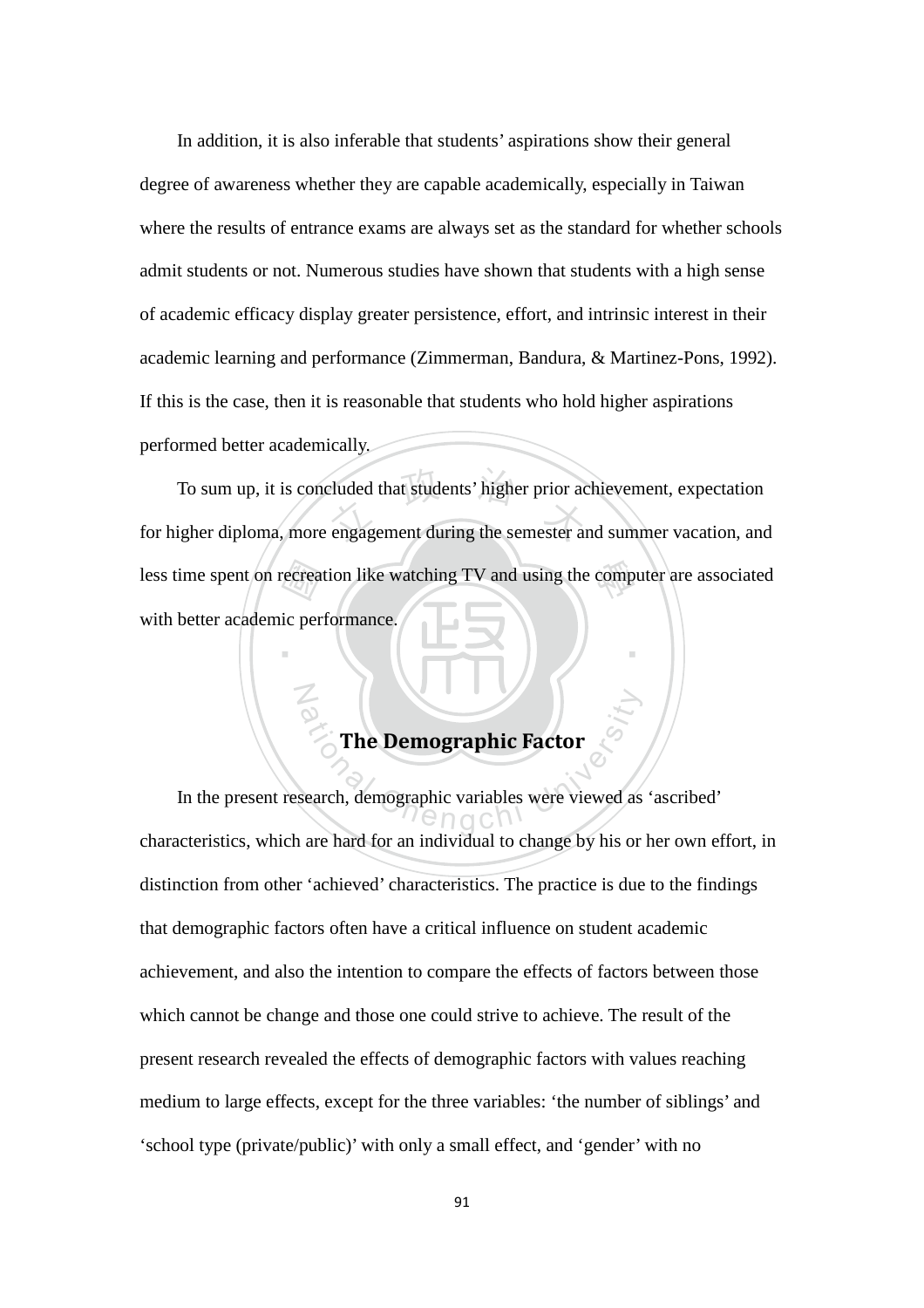significant effect. In addition, the demographics showed the second largest effect size among the related factors, being inferior only to students' prior achievement. Such results demonstrate the strong influence of the demographic factor.

#### Familial Demographics

 國  $2005$ ). The present research is no ex And among them, parents' education showed the largest effects; the second largest is parents' occupation; and the smallest is 'family income'. Education, occupation, and N ewing of the related literature that better-education<br>e more stable employment. Since education is<br>ome, and it also shows the largest effect on the Just as Coleman (1966) claimed: 'Socioeconomic factors bear a strong relation to academic achievement' , and the effect of family SES has been confirmed by many prior studies (Chen & Cheng, 2000; Hofferth, Brisjoly, & Ducan, 1998; Li & Yu, 2005; Lin & Huang, 2008; Lin & Wu, 2007; Marks, 2008a; Roscigno & Ainsworth-Darnell, 1999; Tzeng, 2006; Wu, 2005). The present research is no exception, suggesting a medium to large effect of family income, parents' education, and parents' occupation. income are often correlated, given that Hofferth, Boisjoly, and Duncan (1998) indicated in their reviewing of the related literature that better-educated youths make more money and have more stable employment. Since education is often a predictor of occupation and income, and it also shows the largest effect on the achievement of the offspring, it must stand for something very important. Indeed, Coleman (1988) proposed that parents' education is an important indicator of assessing human capital, which is embodied in the skills and knowledge and is part of the family resources to facilitate a child's learning. He also indicated that when parents receive a higher education, they are more likely to create a proper learning environment for their children, to stimulate their cognitive development, and to promote their further educational attainment. Li (2007) also verified that parents' education not only influences family income, but also affects children's educational achievement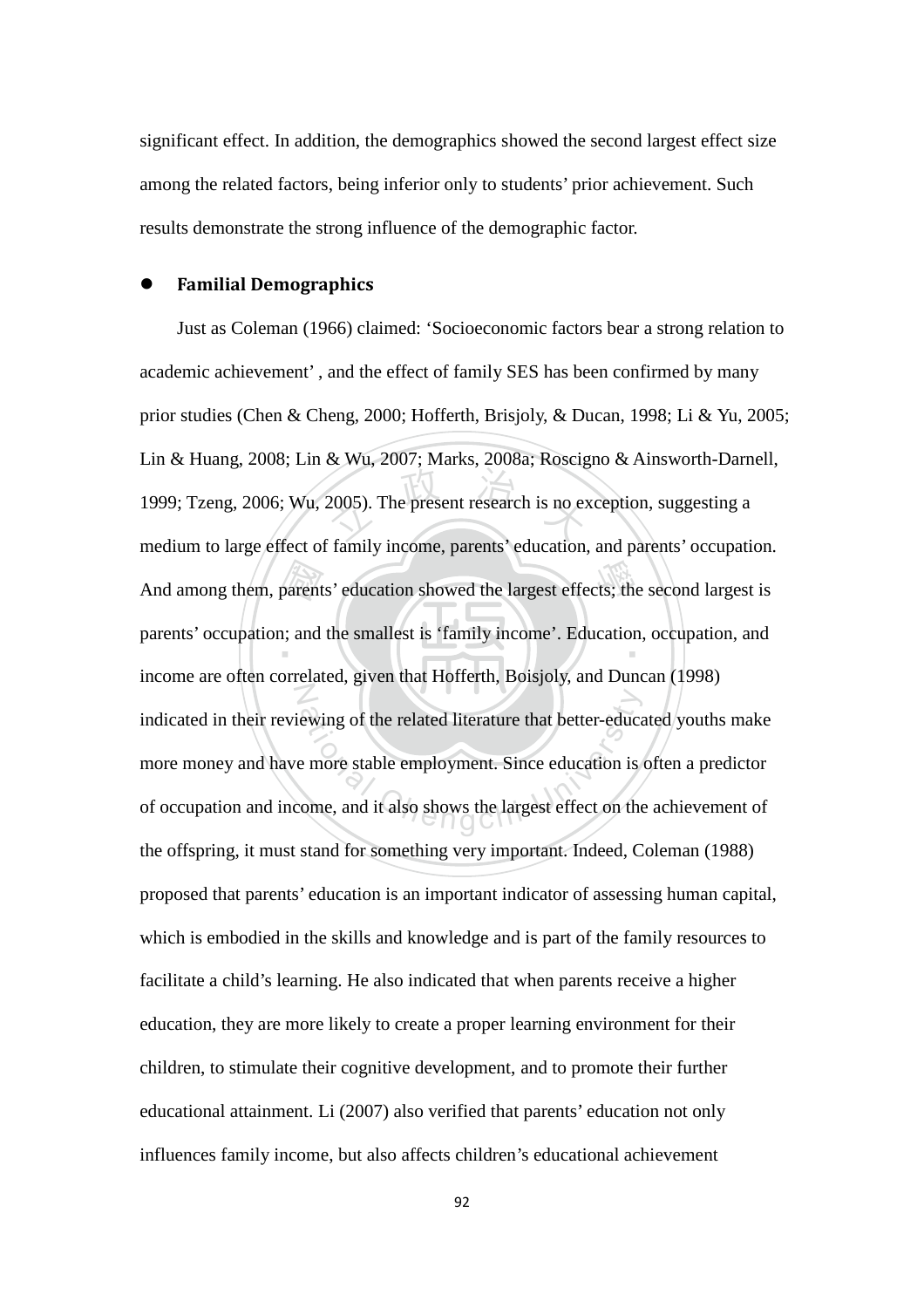indirectly through social capital. Therefore it is not surprise that parents' education has a strong effect on a child's academic achievement.

ep-far<br>91) fo<br>recei nes, and Smith, 2008; Wu, 2005). C<br>e best environment for children's eq while children in step-families suffer a disadvantage (Kuan & Yang, 2007). Astone ‧ children who live with both natural parents. Wu's (2005) research also demonstrated h both natural parents. Wu's (2005) research al<br>unilies hold more social capital, cultural capita<br>the deficiency of either or both parents means In addition to the family SES, the present research revealed that living with parents and the numbers of siblings had small to medium effects among the familial demographic variables. This result suggests that co-habitation of a child with both parents has positive effects on student academic achievement, compared with the situation of those who live with only one or none of their parents. This result is consistent with the prior research (Amato, Keith, 1991; Kuan & Yang, 2007; Shaff, Wolfinger, Kowaleski-Jones, and Smith, 2008; Wu, 2005). Generally, it is clear that intact families provide the best environment for children's educational achievement and McLanhan (1991) found that children who live with single parents or step-parents during adolescence receive less encouragement and less help with school work than that the more intact families hold more social capital, cultural capital, and financial capital. That is to say the deficiency of either or both parents means fewer family resources, and that in turn leads to disadvantage for children's academic achievement.

On the other hand, fewer siblings also showed positive effects, similar to the findings of some researchers (Li and Yu, 2005; X. Ma, 2005). There are several theoretical models explaining the inverse relationship between the number of siblings and the academic achievement. In Taiwan, related studies verified that more siblings would dilute household education resources and play a mediating role between household education resources and educational achievement (Li and Yu, 2005; Wu, 2005). However, other theories like the 'confluence model' (Zajonc, 1983) indicated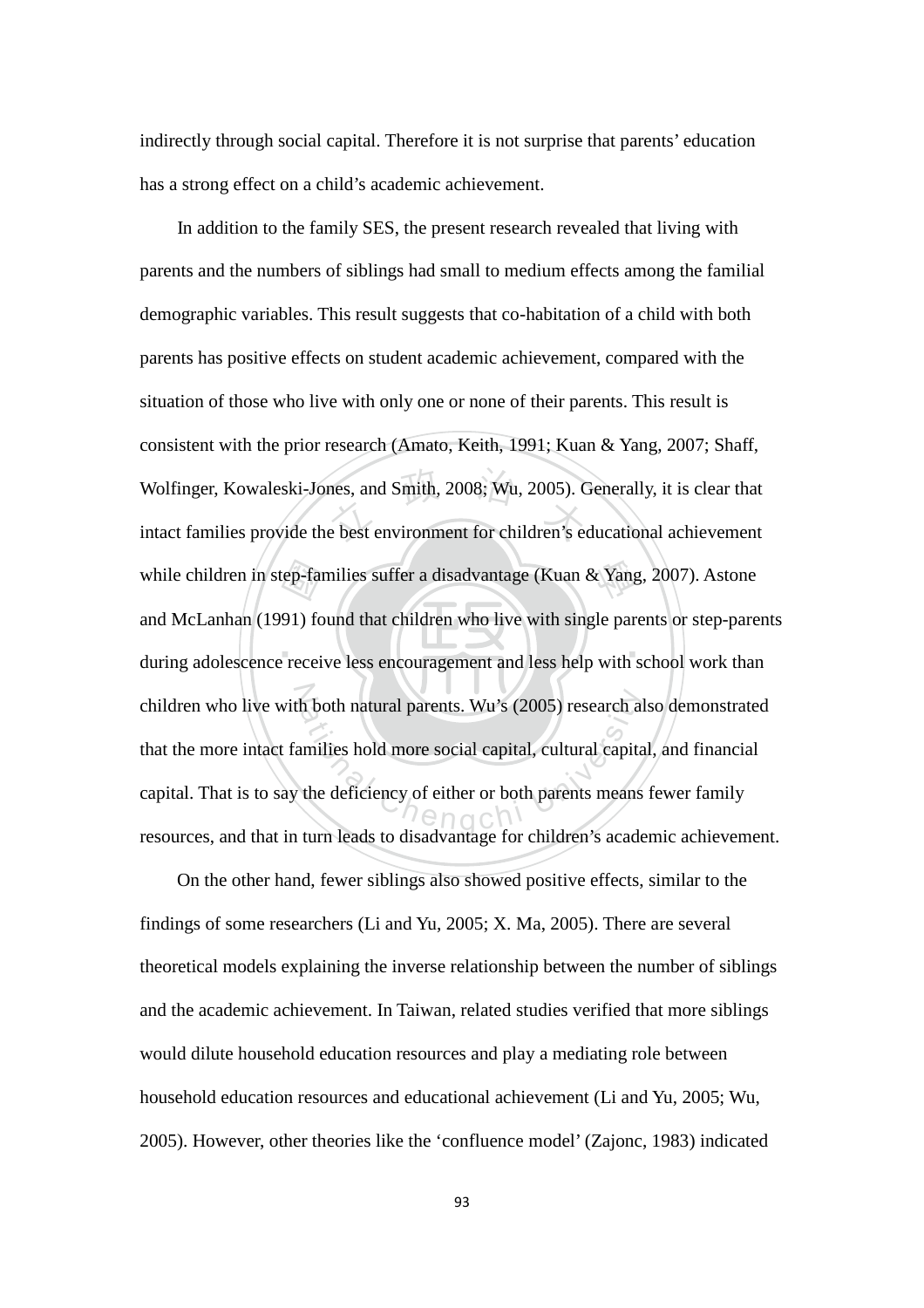that children with more siblings tend to interact more with those immature siblings in the family environment than with mature adults. And the situation is disadvantageous to the development of their intelligence development, and further affects their academic achievement. It is also hypothesized that those parents who have more children are often of a lower SES and lower academic achievement, which are also disadvantageous to children's achievement. Further research is needed to interpret the situation more finely.

‧‧ that in<br>socie<br>er grou showed a large size of effect in the<br>mance of aboriginals was far behin result is similar to that in the prior studies (Lin and Wu, 2007; Sun & Huang, 1996; research. Although population in Taiwan is less complex, including only aboriginals pulation in Taiwan is less complex, including<br>egion of the present China, the aboriginals are<br>to Minnan, Hakka, and mainlanders and are dis-The last but not the least important part of the familial demographic factor is the effect of ethnicity which showed a large size of effect in the present research, suggesting that the performance of aboriginals was far behind the other students. The Wu, 2005). In U.S. society, the racial achievement gap between whites, blacks, Hispanics, and other groups has long been a matter of great concern in educational and people from the region of the present China, the aboriginals are obviously ethnic minorities compared to Minnan, Hakka, and mainlanders and are disadvantaged in academic achievement, just as Wu (2005) found that the aboriginal students performed much worse than non-aboriginals. Wu further attributed the situation to the lower family financial capital, social capital, cultural capital, and the disadvantageous family background of aboriginals. Educators should be aware that aboriginal students and parents may share different culture and values from the non-aboriginals who established the modern society and also the education system. Therefore more concern and flexibility should be paid to the minority groups to help them adjust well to academic learning.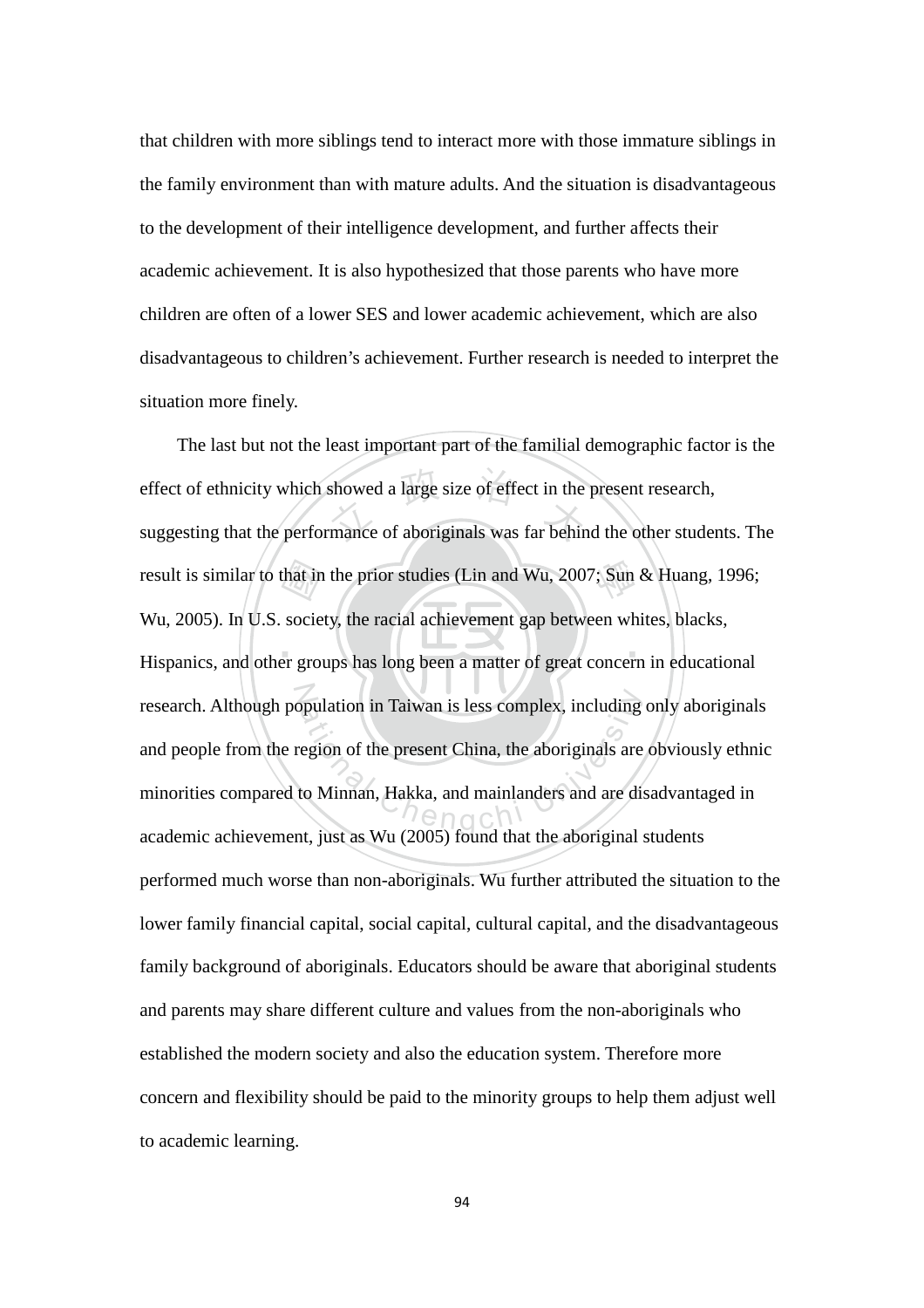#### School Demographics

Among the school demographics, school community (city/town/country) and school program showed a medium effect size, and school type (public/private) showed a medium effect, compared to the group that studied in rural schools, enrolled in five-year junior colleges, or attended private schools.

‧ow the<br>vate so attending public or private schools<br>() and senior years (10-12th grade). present research show that at junior high school level, students' academic ‧ was still positive when 'private' was treated as the reference category; and it reached a ation in 'private' was treated as the reference category<br>
which means that attending public schools has a<br>
achievement through the whole process of the l Through the calculation of effect sizes, it was found that students who attended schools in cities and towns performed better academically than those who studied in country schools. The result is similar to Lin and Wu's (2007). On the other hand, it is notable that the effect of attending public or private schools is inconsistent between junior years (7 -9th grade) and senior years (10-12th grade). The findings of the achievement in private schools was better than that in private ones, however at senior high school level, the inverse result was found. Consequently, the mean effect size small size of effect, which means that attending public schools has a positive impact on student academic achievement through the whole process of the high school years. This result is consistent with Lin's (2002) findings that attending public schools has a positive influence on educational attainment. Moreover, Lin demonstrated that attending public senior high schools has superior effects to attending public senior vocational schools in Taiwan. The results suggested that not only school type, whether public or private, but also school program play an important role in students' academic achievement. Indeed, the present research shows that students who went to normal senior high school performed superior to those in comprehensive programs, vocational programs, and five-year senior colleges.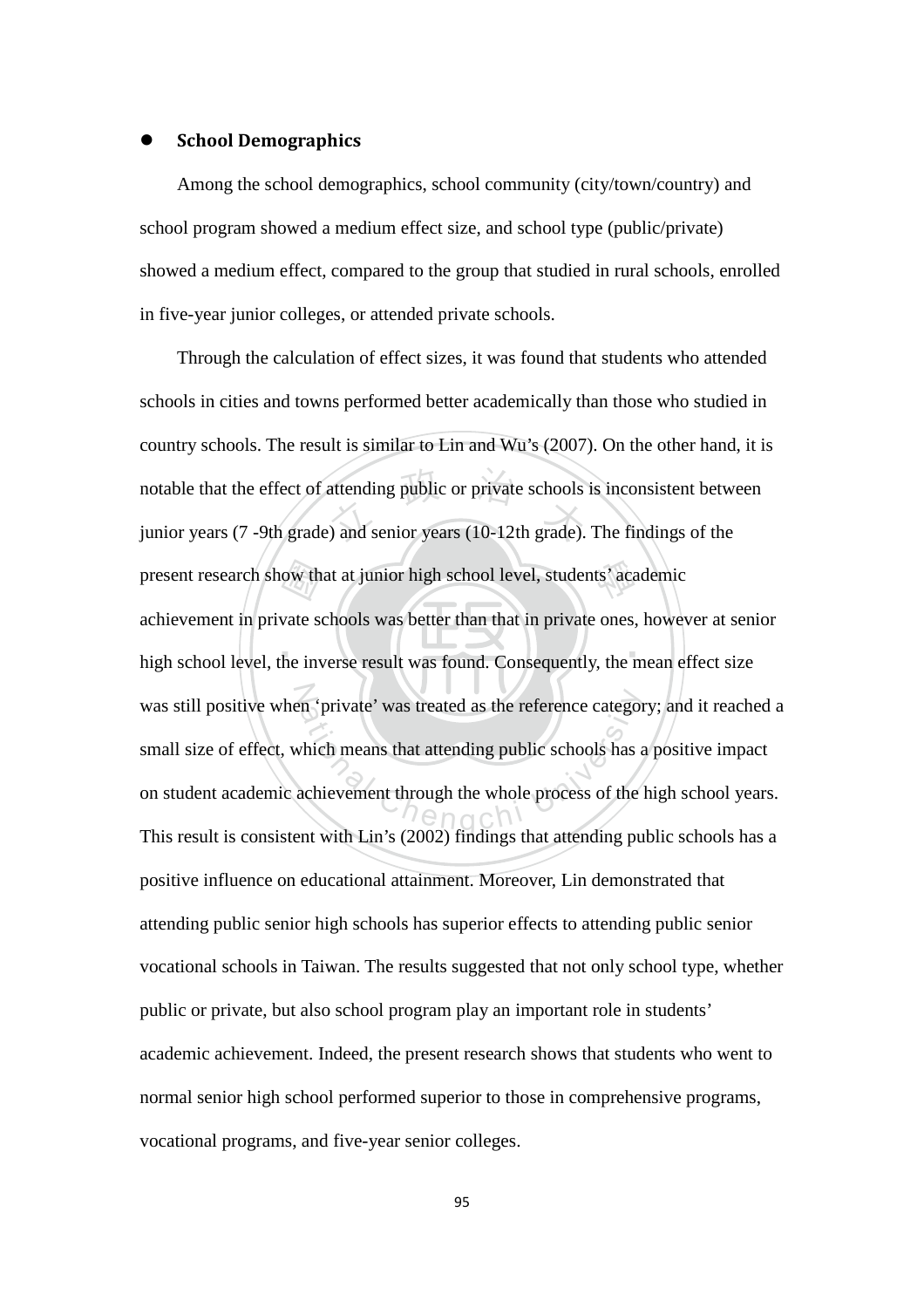s and academic programs differ from<br>substantially in their academic abil-Compared to the United States, where students' achievement in private schools is higher than that of students in public schools (Brunsma & Rockquemore, 1998), the effect of school type in Taiwan is totally inverse. In Taiwan, public schools at senior high school level (10-12<sup>th</sup> grade) often have a better reputation and are considered to be of higher quality. Therefore, students who get higher scores in the nationally-held entrance exams often choose to enroll in public schools. In addition, senior high schools which aim to prepare students for further academic study are often the first priority on the students' and parents' selection lists. As a result, it is possible that students in public schools and academic programs differ from those in private schools and vocational programs substantially in their academic ability.

• Familial Demographics vs. School Demographics The above discussion has highlighted the significant effects of both familial and N er familial demographics have a different effect<br>e it is believed, to certain degree, that the scho<br>e's efforts, especially in Taiwan where one's s school demographics on student academic achievement. Further, these deserves to be examined as to whether familial demographics have a different effect from school demographics because it is believed, to certain degree, that the school one attends is still determined by one's efforts, especially in Taiwan where one's score on entrance exams is the main criterion whereby students are selected to go to senior high schools and colleges. And the result demonstrated that there is no statistically significant difference of effect sizes between familial and school demographics. In considering such result in an optimistic light, it is good news that both of factors have an equal medium effect on academic achievement. One who strives to go to a quality school can make up the effect of a disadvantageous family background.

#### Student Demographics--Gender

The average effect sizes of gender suggest small or even lower effects on student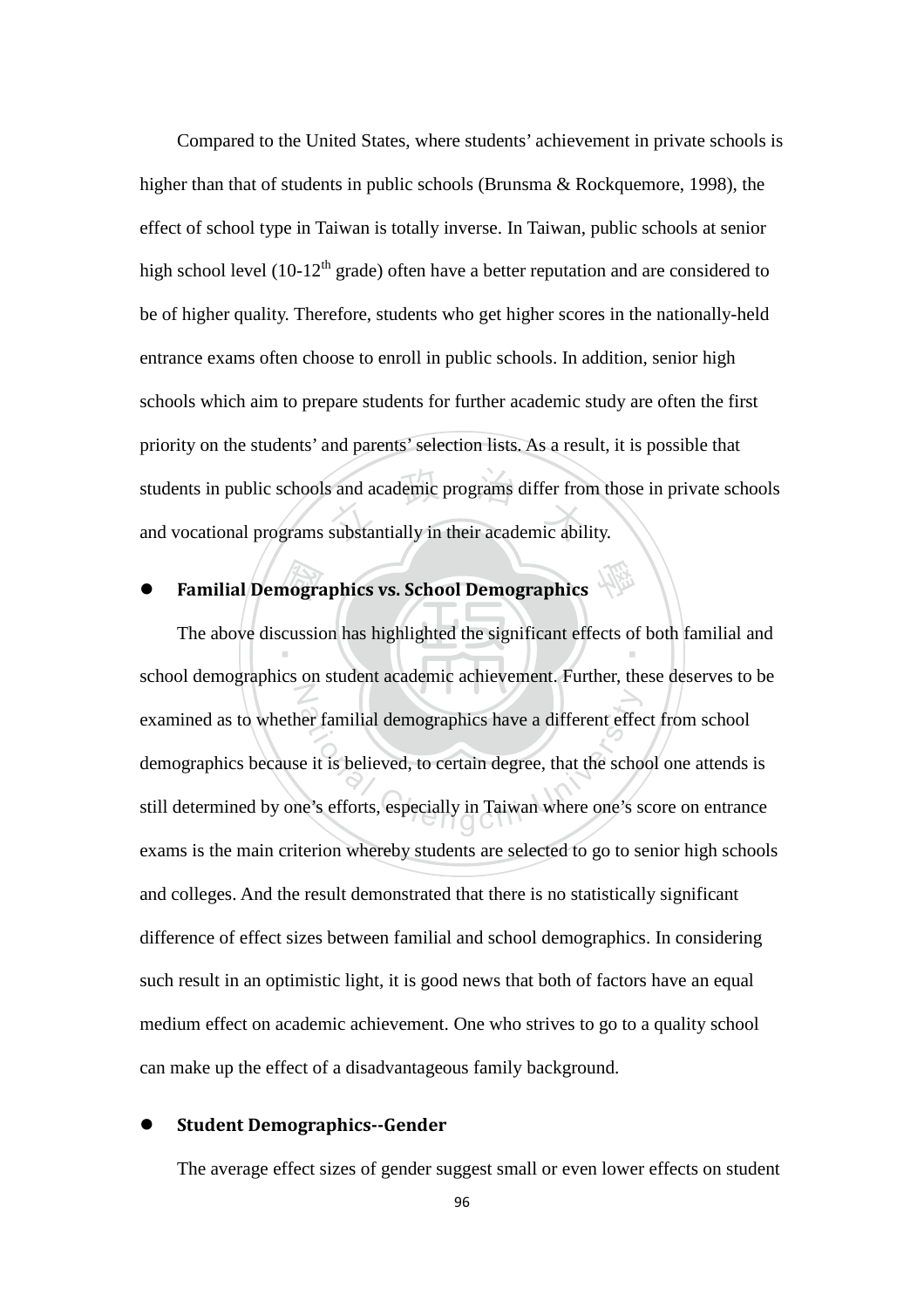‧‧ general analytic ability in which boys outperformed girls with the effect of .20, it is<br>noted that the general analytic ability scores were gauged from the results of the<br>non-curriculum-based analytical ability sub-test, t differences in mathematics test scores are typically small or nonexistent during<br>elementary and middle school but increase during the high school years. As for analyzing, applying, and creativity (Yang, Tam, & Huang, 2003). Since it is not a<br>universal academic subject, and examples of the test items are not available now, t<br>results based on it will not be comparable to those of o academic achievement with the value of .10, .20, and .12, respectively, based on the comprehensive ability score, general analytic ability score, and the mathematic ability score. The result agrees with Lin and Wu's ( 2007) research, which adopted data from the wave1 investigation of TEPS and also suggested that boys outperformed girls in the comprehensive ability score. In addition, boys slightly surpassed girls in mathematic ability at  $12<sup>th</sup>$  grade can be explained by prior findings. Downey and Yuan (2005) summed up the finding of several studies and highlighted boys' modest advantage on standardized mathematics tests; they also indicated that gender differences in mathematics test scores are typically small or nonexistent during noted that the general analytic ability scores were gauged from the results of the non-curriculum-based analytical ability sub-test, testing students on their ability of universal academic subject, and examples of the test items are not available now, the results based on it will not be comparable to those of other studies. However, the limited result based on general analytic ability score is still valuable information for further studies.

#### Other Important Findings

Although the results based on the three dependent variables are similar when comparing the magnitude of the effect sizes of the family, school, student, and demographic factor, it is noted that the total effects of all the relevant variables revealed significant differences on the three kinds of academic ability scores. Such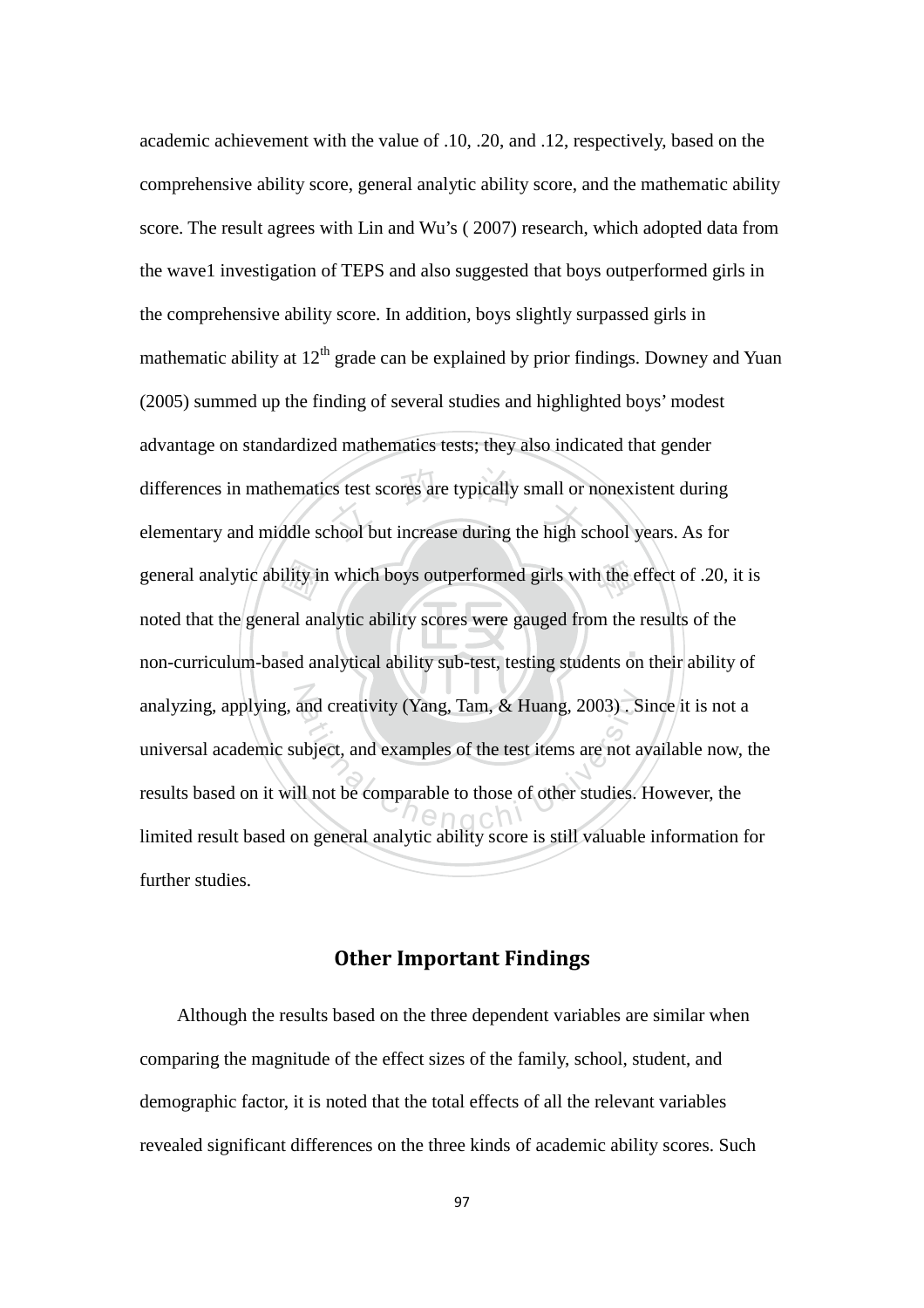result has theoretical implications: (1) the degree that various characteristics are relevant to different domains of academic achievement may be different, and (2) multiple dimensions are needed to define student academic achievement.

teacher-student interaction based on the mathematic ability score showed the largest<br>effect sizes among the three kinds of scores.<br>The situation that the various characteristics revealed different degrees of agement during the semester, and b<br>specially notable that the mean effe Among the mean effect sizes of the main factors and the sub-categories, it is found that the effect sizes based on the comprehensive ability score always revealed the largest effect while those based on the general analytic ability score were the lowest, with the exception that some sub-categories based on the mathematic ability scores showed the lowest effects: teacher's highest degree, teacher's years of teaching experience, student's engagement during the semester, and behavioral problems at school. In addition, it is especially notable that the mean effect size of positive effect sizes among the three kinds of scores.

‧‧ correlation with different domains of academic achievement is also found by<br>observing Li and Yu's (2005) report of the correlation values between various<br>variables adopted in their research. Li and Yu obtained data from th The situation that the various characteristics revealed different degrees of observing Li and Yu's (2005) report of the correlation values between various variables adopted in their research. Li and Yu obtained data from the 2001 TEPS to verify a structural equation model including SES, sibling, household education resources and educational achievement. It was found in the table of correlation matrix that the correlations between the general analytic ability score and the various relevant variables were the weakest, though still reaching a significant level, compared to the relationship between the variables and the other ability scores.

The comprehensive ability score is not a universal academic subject, and examples of the test items are not available, but the Psychometric Report for the Ability Tests of TEPS 2001(Yang, Tam, & Huang, 2003) has indicated that the general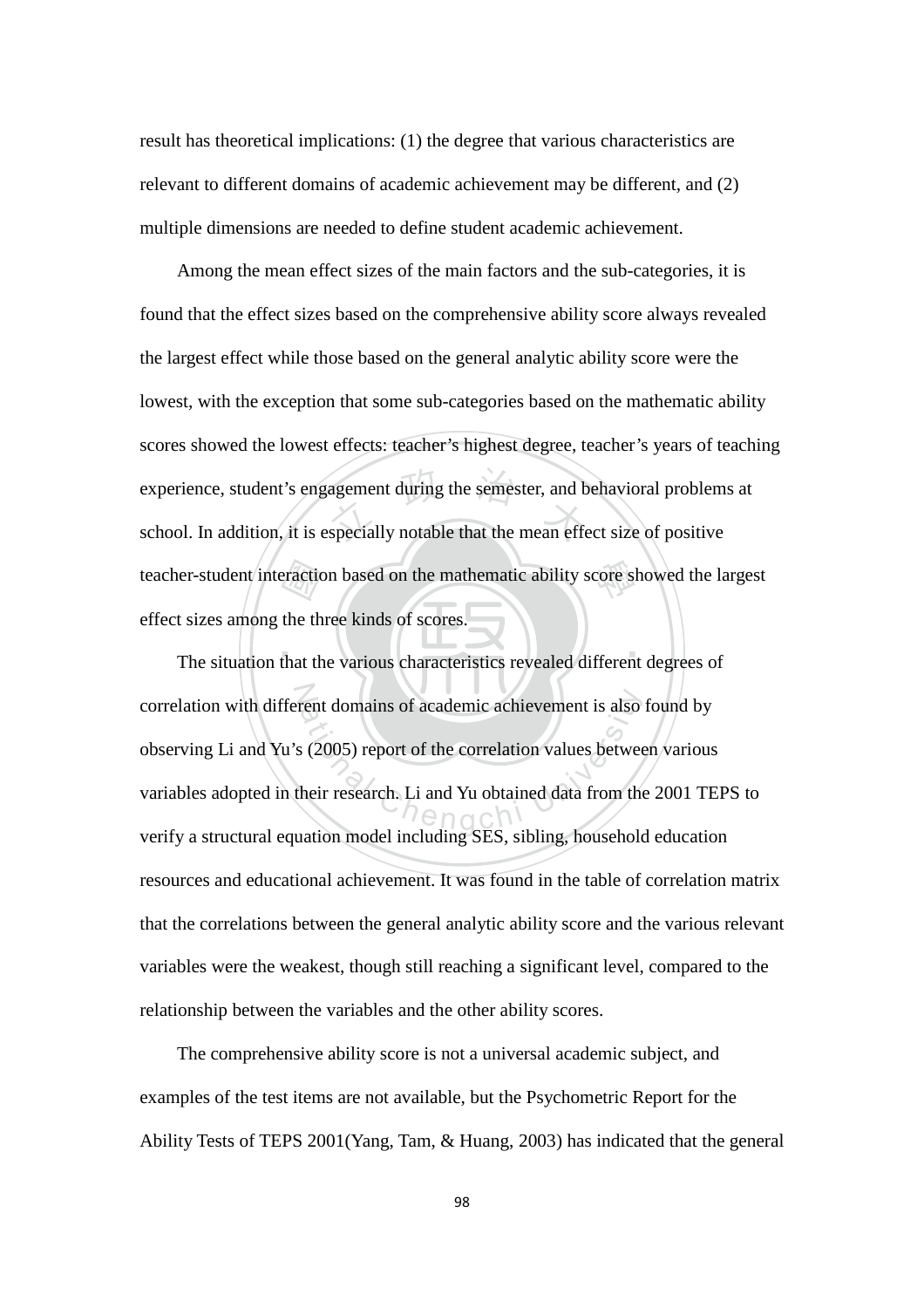memorization and the acquisition of mechanical skills, further studies at discover the critical factors for promoting these highly valued abilities. analytic ability scores were gauged from the results of the non-curriculum-based analytical ability sub-test, which tested students on their ability in analyzing, applying, and creativity. Therefore it is inferable that this score may be quite different from that of typical subject-matter standard tests. In the present research, it has been found that the variables that have been reported to have an impact on student academic achievement in prior studies indeed affect students' general analytic ability scores. However, other critical factors might exist. Since the ability of thinking, analyzing, applying, and creativity is emphasized in the modern society instead of merely memorization and the acquisition of mechanical skills, further studies are necessary to

‧‧ At the same time, the results of the present research also imply that academic<br>vement should be discussed in multiple dimensions. Take gender differences is<br>uple, boys surpassed girls in the general analytic ability score small effect while boys' and girls' performance shows little difference in other kinds Atives and girls' performance shows little different<br>
Psychometric Report for the Ability Tests of T<br>
reported that among the four kinds of ability<br>
ability source of the chility source of the achievement should be discussed in multiple dimensions. Take gender differences for example, boys surpassed girls in the general analytic ability score in a significant of ability scores. The Psychometric Report for the Ability Tests of TEPS 2001(Yang, Tam, & Huang, 2003) reported that among the four kinds of ability scores in the 2001 TEPS, the correlation between either two of the ability scores often reached a value of more than .08, with the only exception being for the correlation between the mathematic ability score and the general analytic ability score, which showed around .07. Although there are high correlations between different ability scores, the empirical results do reveal that the effects of various variables are different on the different domains of academic achievement. Therefore we need to be cautious when determining the indicator of student academic achievement; and the impact of various factors relevant to it should be discussed in relation to different dimensions in case we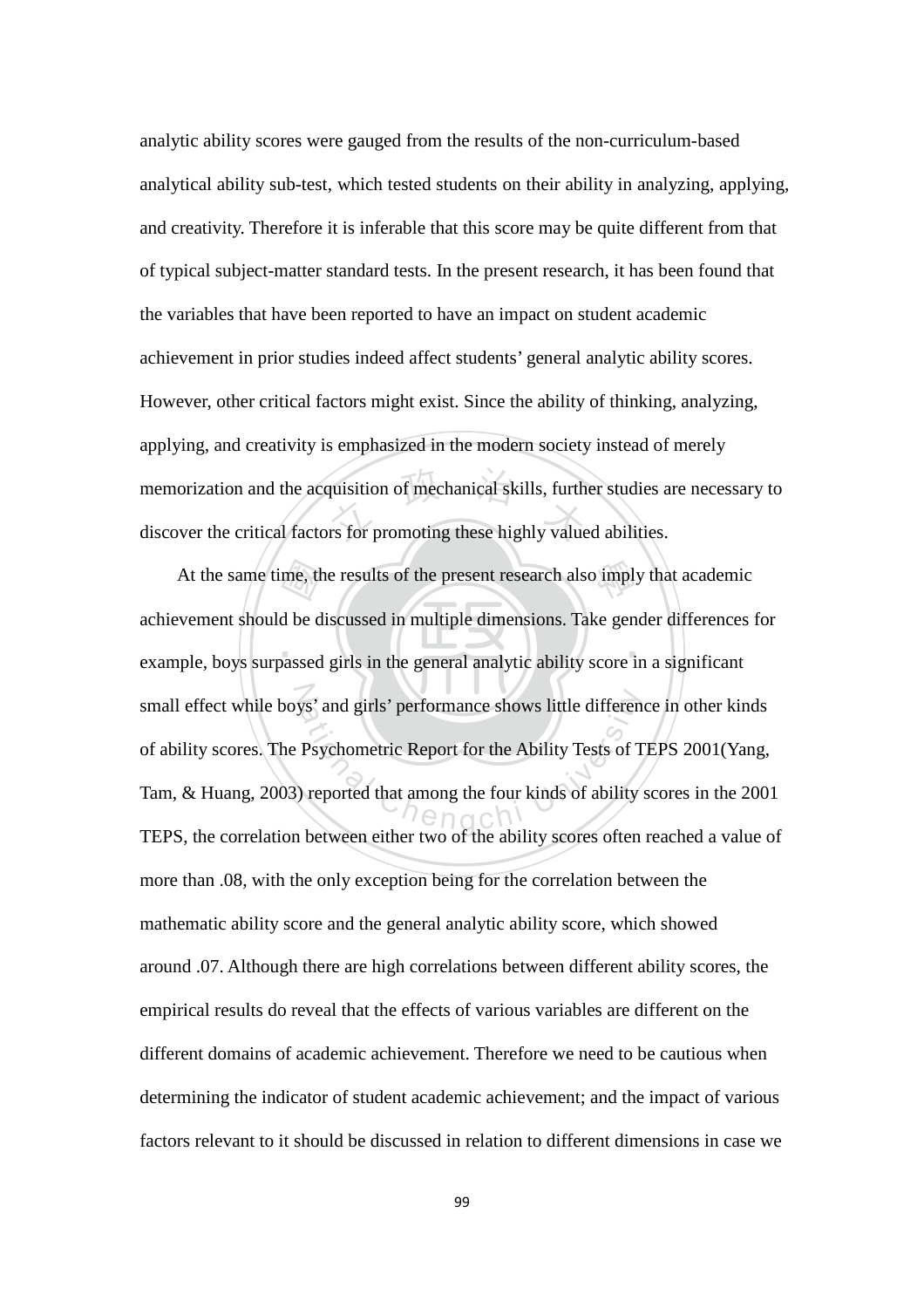miss information as to critical distinctions among them.

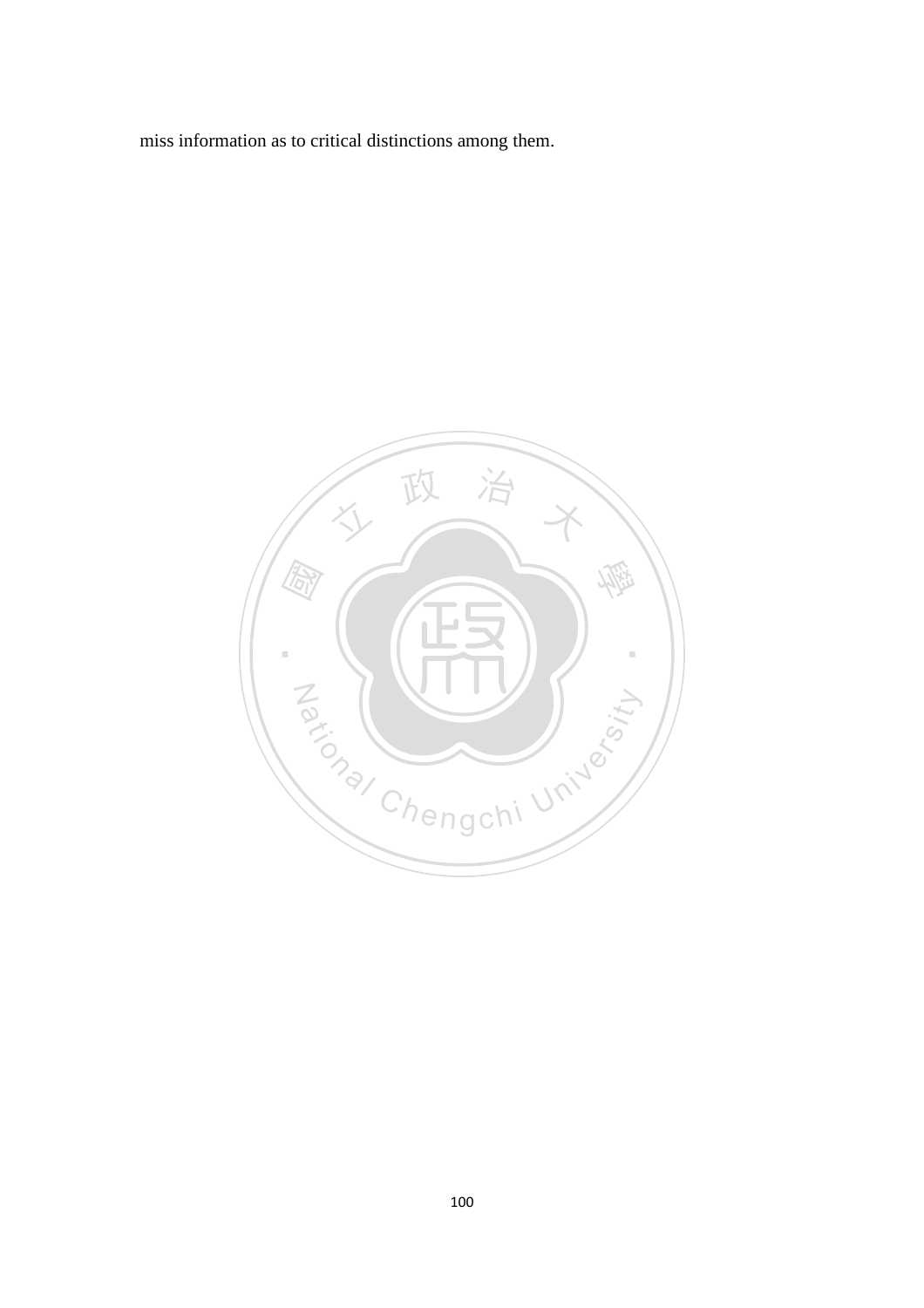# Chapter Six Conclusion and Suggestion

After the general discussion, the present chapter makes conclusions according to the above research findings and also gives suggestions for educational practice and further studies.

## Conclusion

generated the smallest effects among all. factor held the second largest effects, larger than the effects of the family factor and student's engagement, which revealed no significant difference. The school factor generated the smallest effects among all. The four factors all revealed positive<br>evement showed the largest effect s ‧ There were significant differences in this study among the family, school, student, and demographic factor. The four factors all revealed positive effects, and among them students' prior achievement showed the largest effect size. The demographic student's engagement, which revealed no significant difference. The school factor

Students' prior achievement was the most prominent factor in the present<br>rch, and had an extremely large effect size with a value of 2.39, 1.45, and<br>ctively, based on the comprehensive ability score, the general analytic research, and had an extremely large effect size with a value of 2.39, 1.45, and 1.90, respectively, based on the comprehensive ability score, the general analytic ability score, and the mathematic ability score.

At the same time, Colemen's claim that socio-economic factors bear a strong relation to student academic achievement is enhanced by the present research given that parents' education had a large effect, and that both parents' occupation and family income reached medium effect size. In addition, ethnicity had a large effect size, and both co-habitation with parents and numbers of siblings received small to medium sizes of effect. However, the school factor still accounted for a small effect, rather than no effect, on student academic achievement. Specifically, positive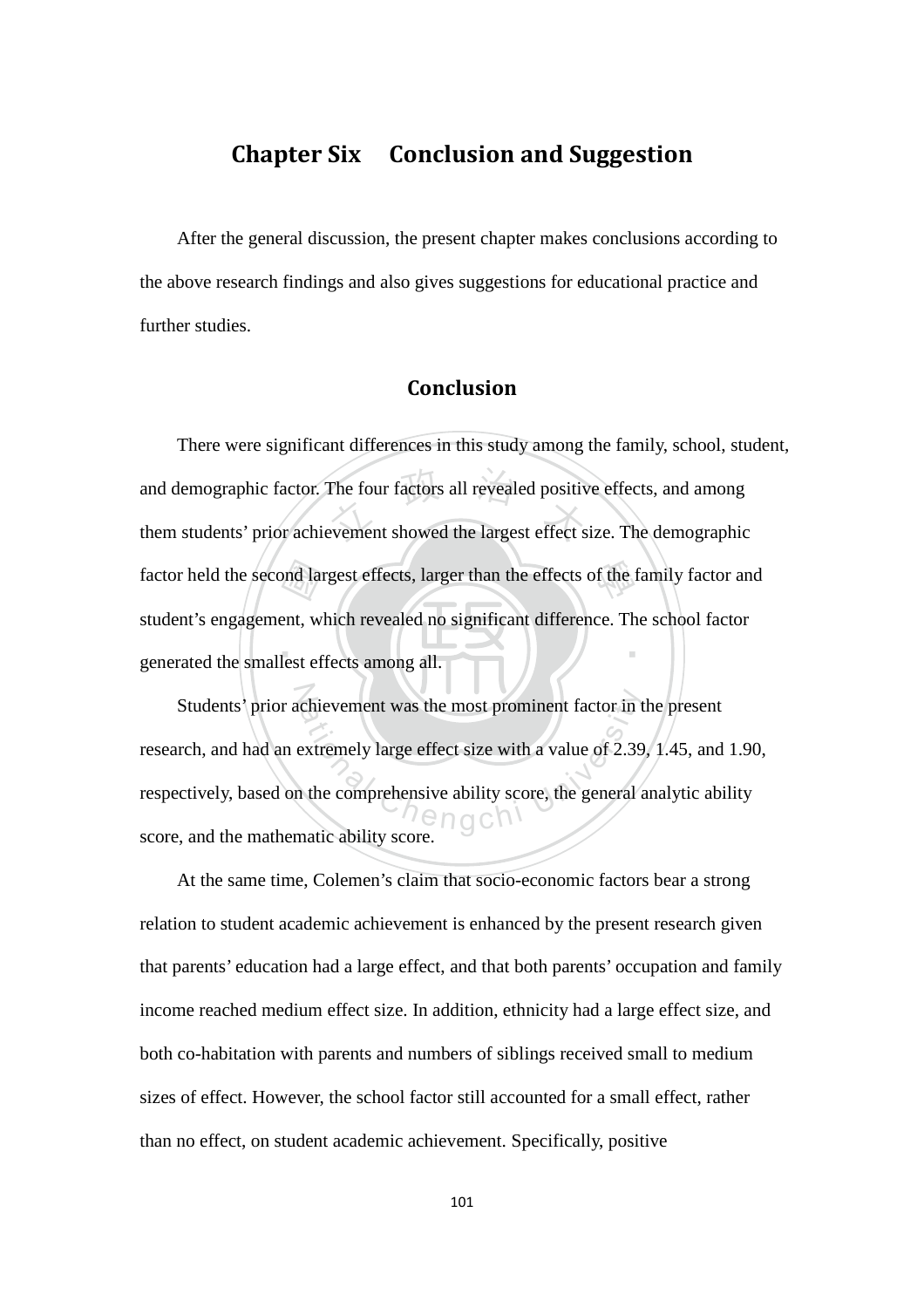teacher-student interaction, safety and order of campus, and teacher's years of teaching experience all reached small effects. However, teacher's highest degree had no significant influence, and teacher's involvement in teaching had small effect only on the comprehensive ability score. It is also noted that school demographics such as school type (public/private) and school program showed a medium effect, and that school community (city/town/country) also showed a small effect.

‧‧ Comparable with the family resources, which are efforts parents made to enhance<br>children's achievement, students' engagement in learning, which showed a small<br>effect, also accounts for their own achievement. Students' educ effects on student academic performance with the exception that the most pror<br>variable, parents' aspirations for their child's education, showed large effects. during the semester and the summer vacation, students' behavioral problems in school, ational the summer vacation, students' behavioral provided small effects<br>that student's aspiration for his or her own educations in the both parameter's aspirations on their obildren In addition to the highlight of the impact of family background, family resources like social capital, cultural capital, and financial capital were found to have small effects on student academic performance with the exception that the most prominent children's achievement, students' engagement in learning, which showed a small effect, also accounts for their own achievement. Students' educational engagement and extracurricular activities and recreation all showed small effects. The most remarkable finding is that student's aspiration for his or her own education had a large effect size. The result that both parents' aspirations on their children and children's own aspirations for further education showed significant large effect is similar to the prior empirical studies.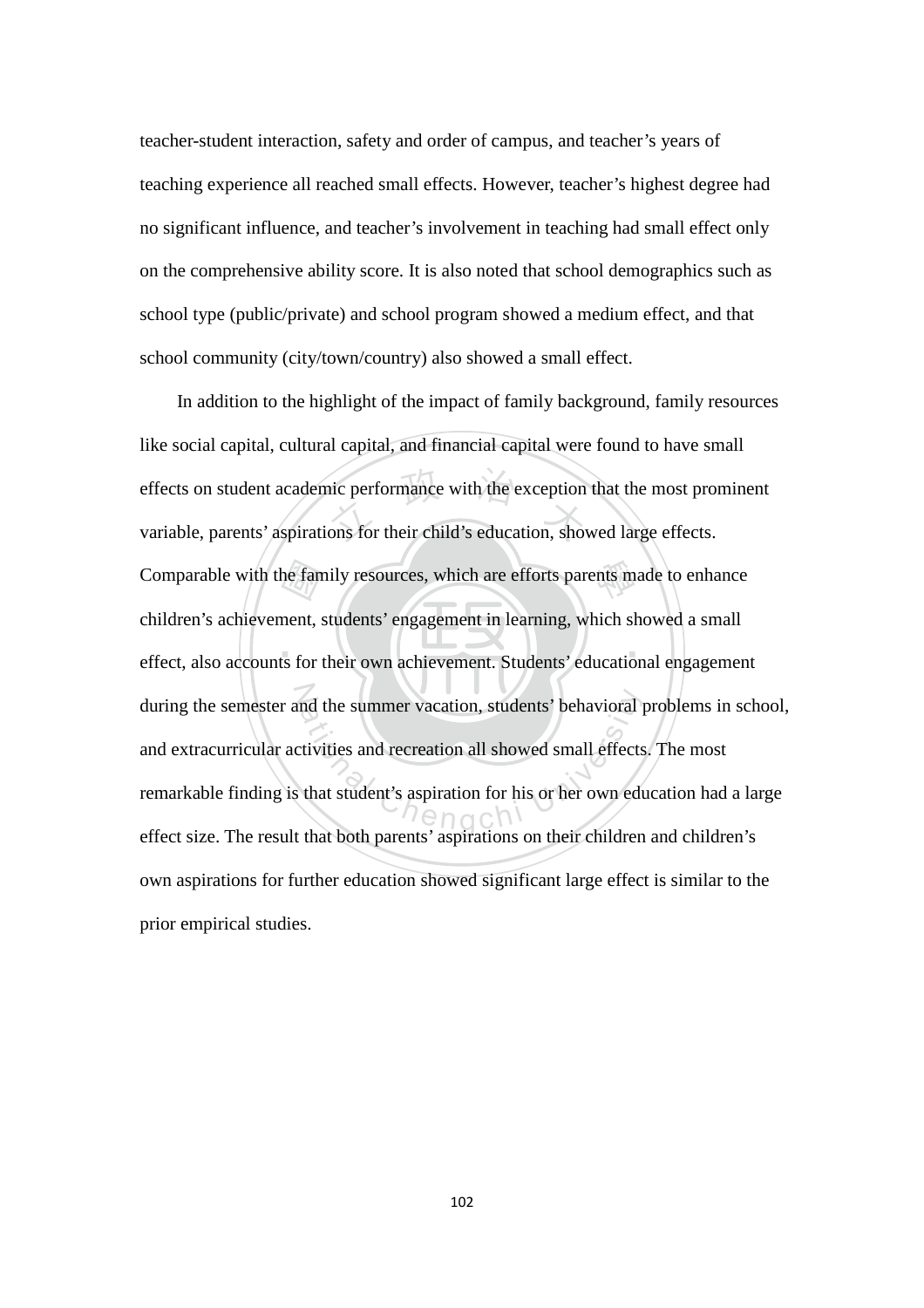## Suggestions

The computation of the effect sizes allows the researcher to include a variety of variables relevant to student academic achievement and to generate the average effect sizes of certain factors, which further enable the present study to compare in effects and to gather practical implications for educators. This chapter serves to bring out a few suggestions according to the results of the present research.

high aspirations for his or her future education, which is also reported to be one of the for more advanced learning. In addition, if a student falls behind at the beginning and<br>is always frustrated by the experience of failure, he or she is less likely to produce<br>high aspirations for his or her future educatio quent achievement, educators should<br>e previous parts of knowledge and ‧ N First of all, remedial lessons should be provided for the lower-achievers to fulfill the ideas of 'no child left behind'. Since prior achievement has an extremely large effect on students' subsequent achievement, educators should take any of students' learning seriously because previous parts of knowledge and skills are the foundation is always frustrated by the experience of failure, he or she is less likely to produce important variables with a large effect on student academic achievement.

ith a large effect on student academic achiever<br>rs should maintain a social environment which<br>ievement, such as positive teacher-student inte Second, educators should maintain a social environment which is helpful for student academic achievement, such as positive teacher-student interaction and a safe and orderly campus. Although the present research suggests that the school factor only accounts for a small effect, the researcher believes that there are still many things that educators can do to facilitate students' learning. The impact of significant others is emphasized in educational psychology, and the teacher is exactly a person by whom students were greatly influenced. Teachers' attitudes toward their students are especially important given that the teacher-student positive interaction has small effect, with the comparatively prominent value of the mean effect size of students' reporting of their perception of positive interactions with their math teachers. On the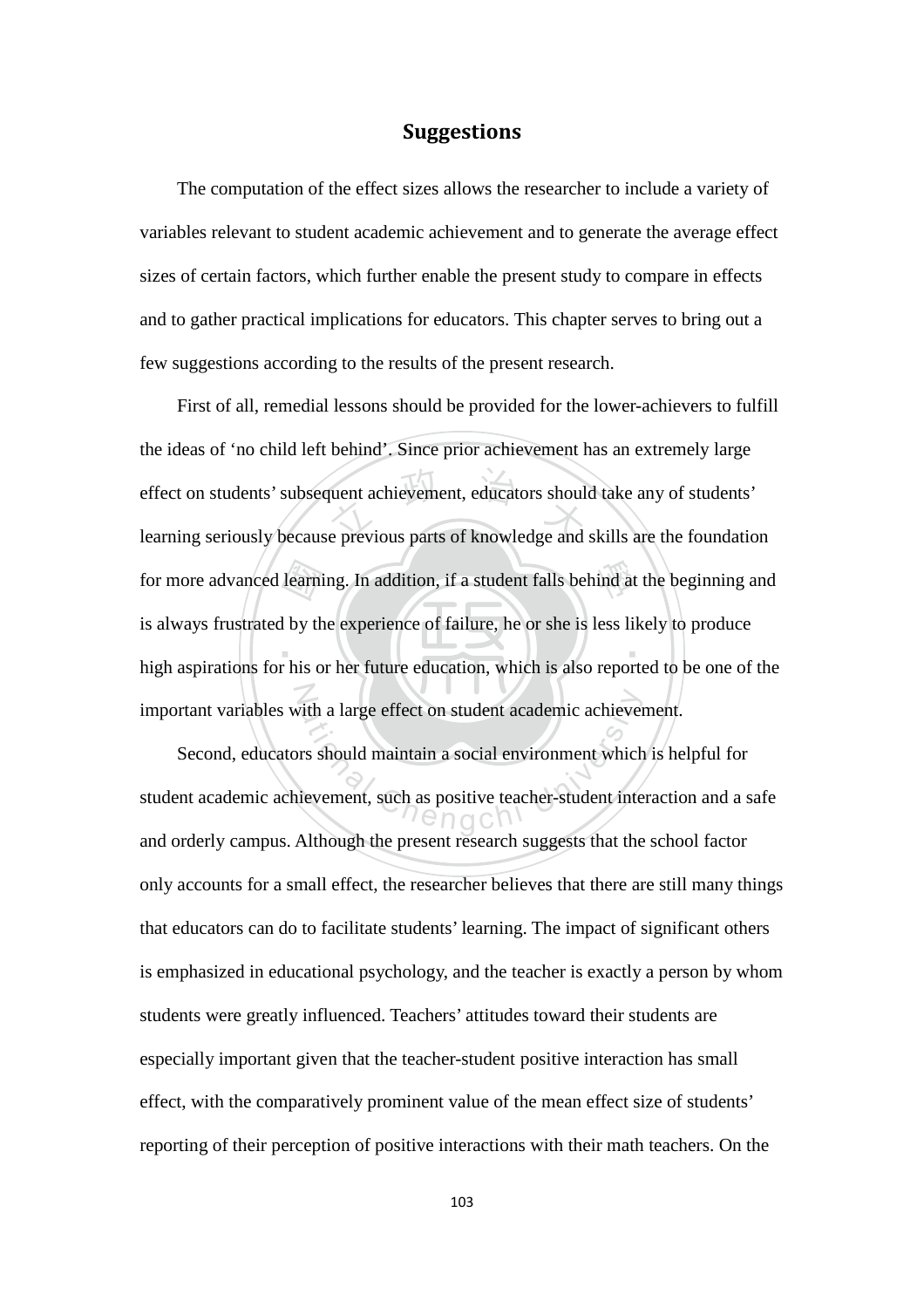other hand, less-experienced teachers should consult often with more-experienced teachers as they are reported to have more effect on student academic achievement.

tudents' parents (or single parent) to<br>stion brings us to the fourth sugges Third, educators should be aware of the disadvantageous situation of students coming from families with a lower SES, more siblings, or deficiency of parents. The above familial demographics are reported to have medium effects on student academic achievement. That teachers are aware of these facts should not lead them to label these students as incurable failures. Instead, teachers should view such background as part of students' characteristics and to help them in appropriate ways, for example, to help the students' parents (or single parent) to enhance the family resources. And this suggestion brings us to the fourth suggestion.

s shot<br>lucation<br>ultura Fourth, parents should enhance family resources by holding high aspirations for ‧ children's homework and test results, to talk with children about their future education and test results, to talk with children about the<br>
visit bookstores and various exhibitions with the<br>
in with facilities like books, newspapers, encycle<br>
and to provide children with outre accompanies children's future education and being involved more in students' learning, and also by increasing family cultural capital and financial capital. Practical actions are to check and employment, to visit bookstores and various exhibitions with their children often, to equip their children with facilities like books, newspapers, encyclopedias and internet access at home, and to provide children with extra academic lessons after school. Undoubtedly, parents are the most important persons relevant to students' achievement. According to the relevant studies, parents' aspirations for their children's education may decide the degree of their involvement and also affect the formation of their children's own aspirations. The large effect of parents' aspirations revealed in the present research further enhances the importance of parents' positive attitudes.

Fifth, students should be encouraged to keep a balance between their studies and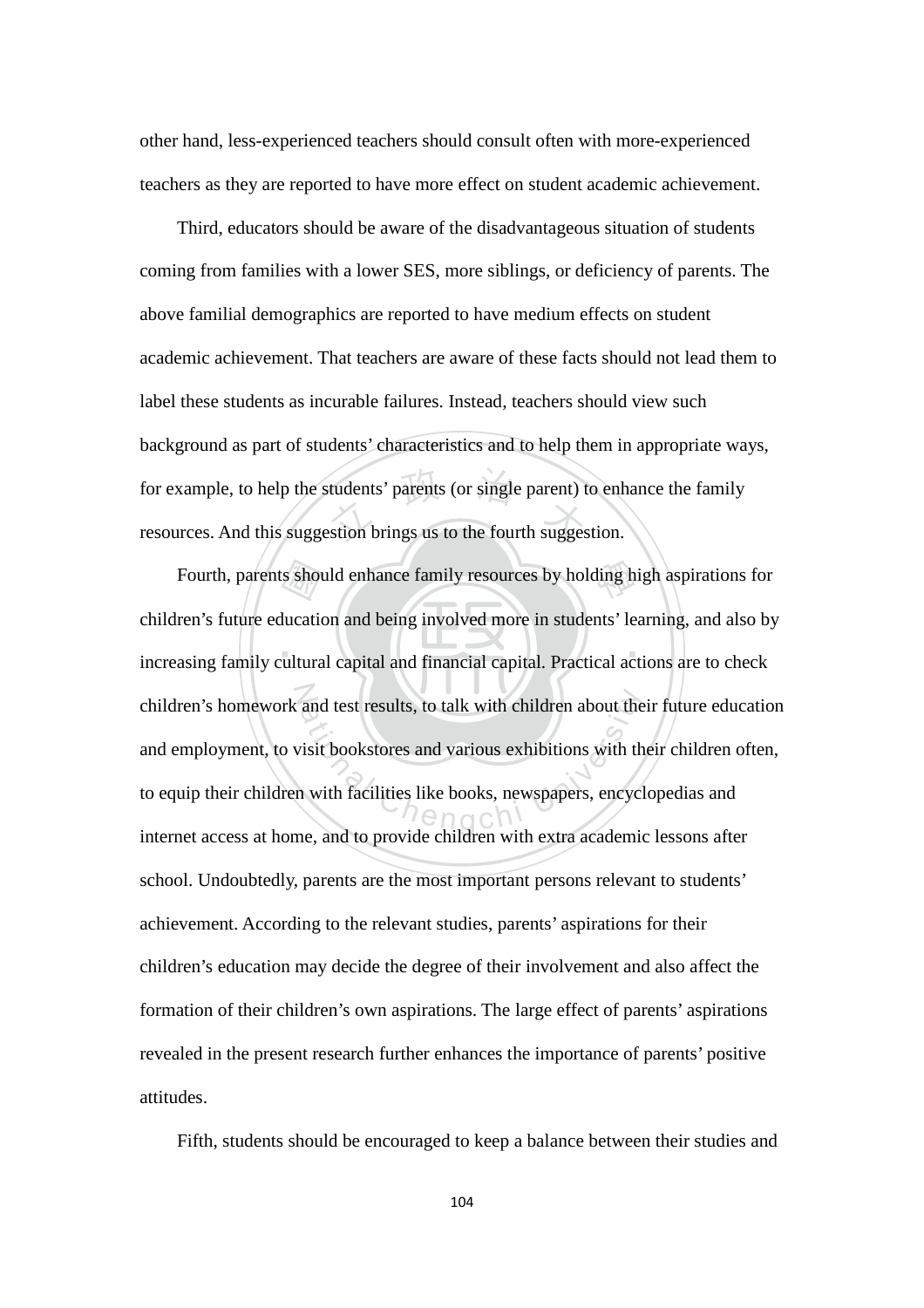the extracurricular activities. Though the present research suggests that spending more time in studies has a nearly medium effect, it is also found that participating in extracurricular activities properly and developing beneficial habits like reading are also helpful. In addition, parents should keep eyes on children's habits and prevent them from spending too much time watching TV or using computers. This is especially important in an age in which students are exposed too much to multimedia and convenient access to the Internet.

f stres<br>nts' ac<br>ng up f city and country schools, and between the average academic of is often the cause of stress on achieving excellence in the entrance exams. The overall ‧ Finally, the government should make policies to balance the disparity between the academic outcomes of city and country schools, and between public and private schools. The prominent distinction in the average academic outcomes among schools promotion of students' achievement is needed in reflection of the idea of 'no child left behind' so as to bring up healthy and intelligent youth for the country.

Za (NIV)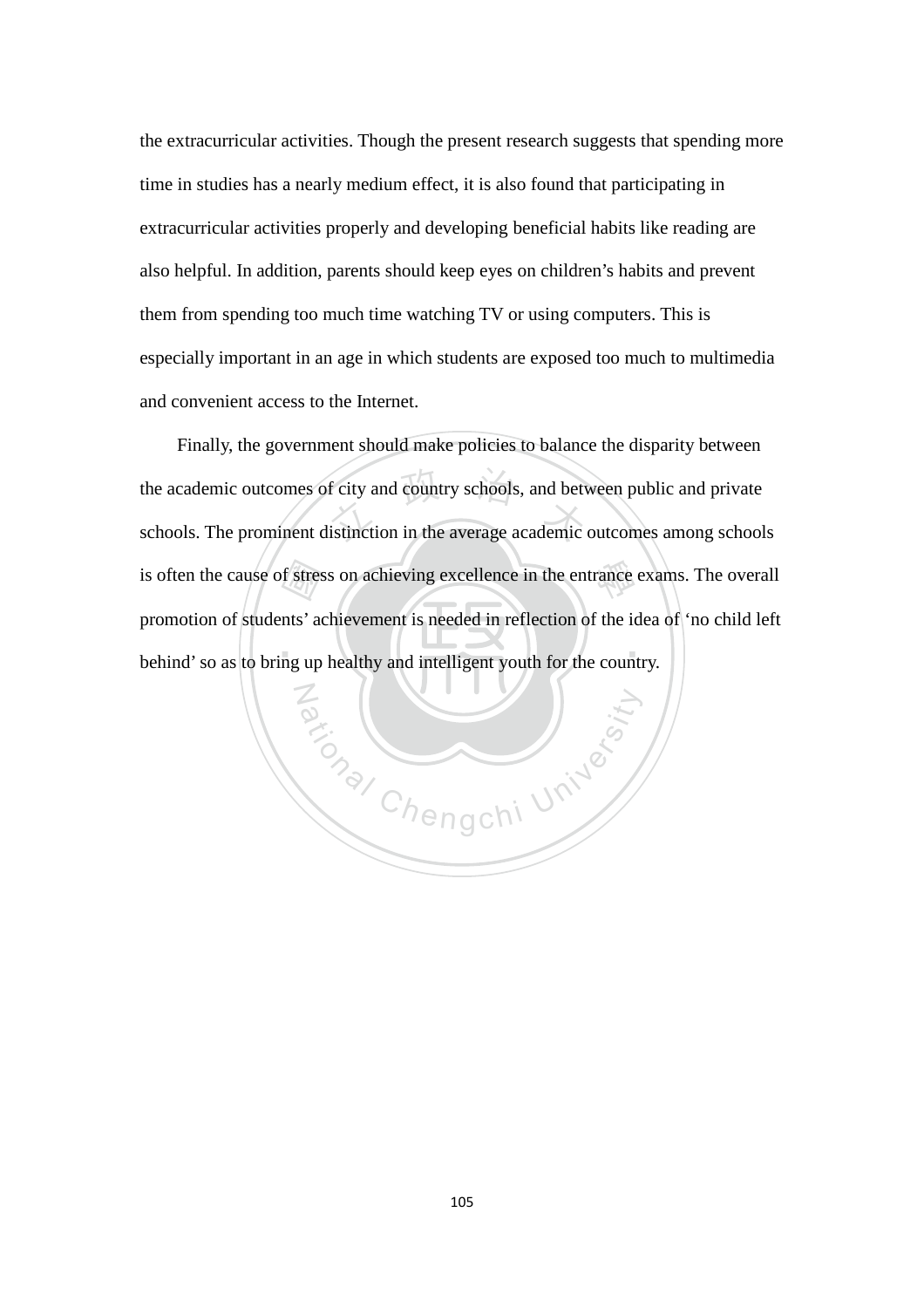## References

- Aksoy, T., & Link, C. R. (2000). A panel analysis of student mathematics achievement in the US in the 1990s: Does increasing the amount of time in learning activities affect math achievement? *Economics of Education Review, 19*(3), 261-277.
- Amato, P. R., & Keith, B. (1991). Parental divorce and adult well-being: A meta-analysis. *Journal of Marriage and the Family, 53*(1), 43-58
- Astone, N. M., & McLanahan, S. S. (1991). Family structure, parental practices and high school completion. *American Sociological Review, 56*(3), 309.
- 1, C., Caprara, G. V.,  $\alpha$  Pastorein, C<br>of children's aspirations and career<br>1), 187-206. Bandura, A., Barbaranelli, C., Caprara, G. V., & Pastorelli, C. (2001). Self-efficacy beliefs as shapers of children's aspirations and career trajectories. *Child Development, 72*(1), 187-206.
- dges,<br>
n to m<br>
Rock Borenstein, M., Hedges, L. V., Higgins, J. P. T., & Rothstein, H. R. (2009). *Introduction to meta-analysis*. Chichester, U.K. : John Wiley & Sons.
- Brunsma, D. L., & Rockquemore, K. A. (1998). Effects of student uniforms on N *Journal of Educational Research, 92*, 53-62. attendance, behavior problem substance use, and academic achievement.
- Exercise and Research, 92, 53-62.<br>
Iton, B. (2002). Interpersonal influences and equal to 12 countries: The importance of institutional contract  $75(2)$ , 99-122. Buchmann, C., & Dalton, B. (2002). Interpersonal influences and educational aspirations in 12 countries: The importance of institutional context. *Sociology of Education, 75*(2), 99-122.
- Burchinal, M. R., Peisner-Feinberg, E., Pianta, R., & Howes, C. (2002). Development of academic skills from preschool through second grade: Family and classroom predictors of developmental trajectories. *Journal of School Psychology 40*(5), 415-436.
- Burkam, D. T., Lee, V. E., & Smerdon, B. A. (1997). Gender and science learning early in high school: Subject matter and laboratory experiences. *American Educational Research Journal, 34*(2), 297-331.
- Caldas, S. J. (1999). Multilevel examination of student, school, and district-level effects on academic achievement. *Journal of Educational Research, 93*(2), 91.
- Carbonaro, W. (2005). Tracking, students' effort, and academic achievement.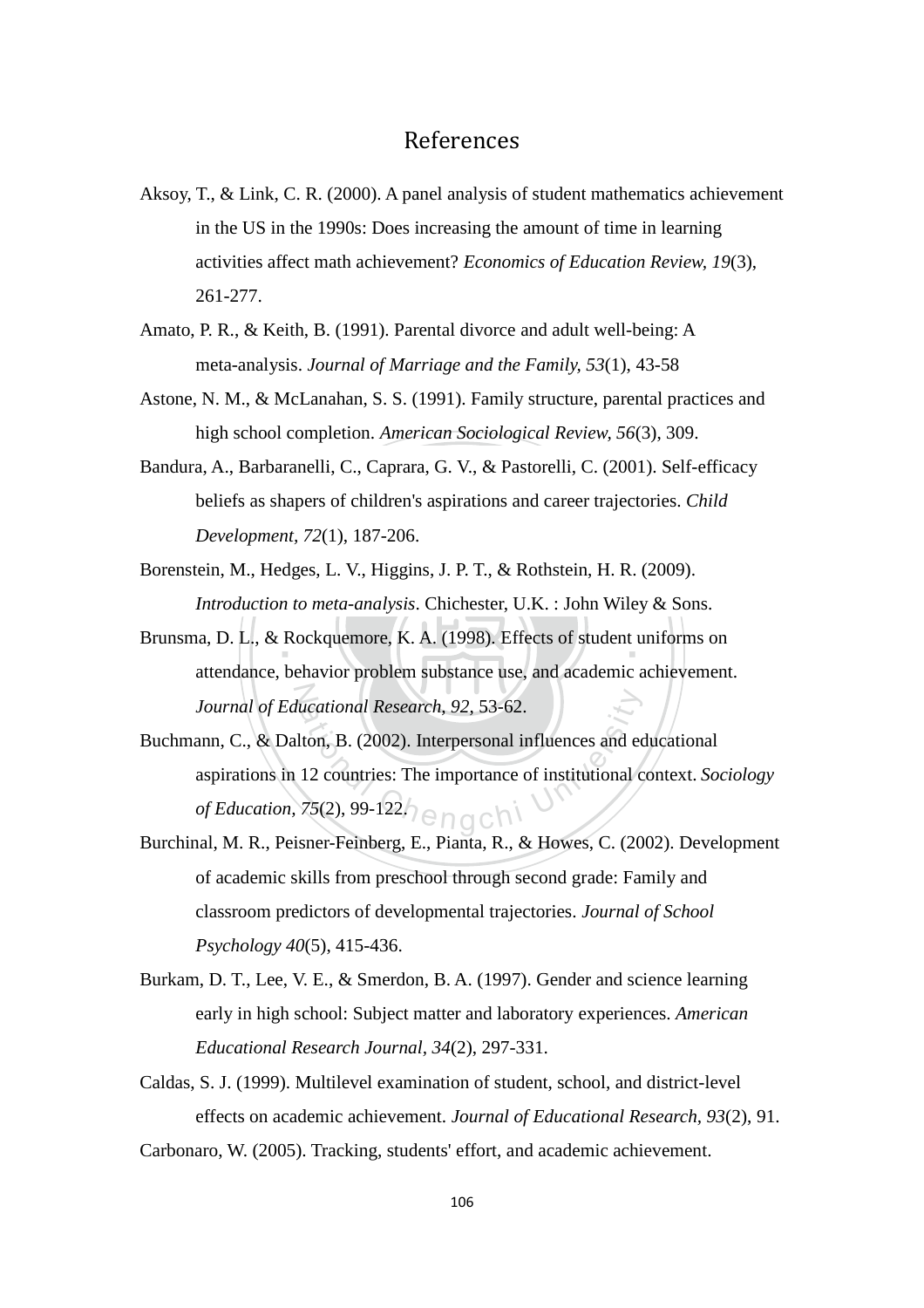*Sociology of Education, 78*(1), 27-49.

- Chang, L. Y. (2008). *Taiwan education panel survey: Waves1-4 (2001, 2003, 2005, 2007) Student data and parent data [Publicly-released computer file].* Taipei, Taiwan: Center for Survey Research, Academia Sinica.
- Chang, S. N., Hung, T. -L., Chang, L. -W., Chang, C. -S., & Liu, T. -W. (1997). 社 區、族群、家庭因素與國小學童學業成就的關係—台東縣四所國小的比較 分析 [Community, ethnicity, family factors and academic achievement of primary school children: An analysis of four elementary schools in the Taitung Country]. 台東師院學報 *[NTTU Educational Research Journal], 8*, 27-52.
- of family and school on the acader<br>1 students: An equality of education<br>oral thosis. National Changchi Univ Chen, C. - C. (1994). 從教育機會均等觀點探討家庭、學校與國小學生學業成就之 關係 *[The effects of family and school on the academic achievement of elementary school students: An equality of educational opportunity viewpoint].* Unpublished doctoral thesis, National Chengchi University, Taipei, Taiwan.
- ‧‧ 教育政策論壇 *[Educational Policy Forum], 10*(4), 119-142. Chen, C. - C., Kuo, H. -I., & Lee, P. -L. (2007). 影響國中基本學力測驗分數的因素<br>之分析 [Estimating the grade production function in a basic competence test].<br>教育政策論壇 [Educational Policy Forum], 10(4), 119-142. 之分析 [Estimating the grade production function in a basic competence test].
- Chen, L. C. (2005). *台灣地區高級中等學校之公私立別、地區、規模與教育資源* 對學業成就之影響 [The influence of school type (public/pi<br>size, and educational resources on senior high school studen<br>achievement in Taiwan]. Unpublished master's thesis, Nation<br>University, Taipei, Taiwan. nengon 對學業成就之影響 *[The influence of school type (public/private), location, size, and educational resources on senior high school students' academic achievement in Taiwan]*. Unpublished master's thesis, National Chengchi
- Chen, L. J.(2005). 父母對子女學習的影響--家庭資源之探討 [The influence of parents on children's learning: A discussion of family resources]. 教育與社會 研究 *[Formosan Education and Society], 9* , 121-152.
- Chen, Y. C., & Cheng, Y. -N. (2000). 臺灣地區教育階層化之變遷--檢證社會資本 論、文化資本論及財務資本論在臺灣的適用性 [The changing of educational stratification in Taiwan area: To explore cultural capital, social capital, and financial capital of fit in Taiwan]. 行政院國家科學委員會研究 彙刊*[Proceedings of the National Science Council (Part C*:*Humanities and Social Sciences) ],10*(3), 416-434.

Cherian, V. I. (1994). Relationship between parental aspiration and academic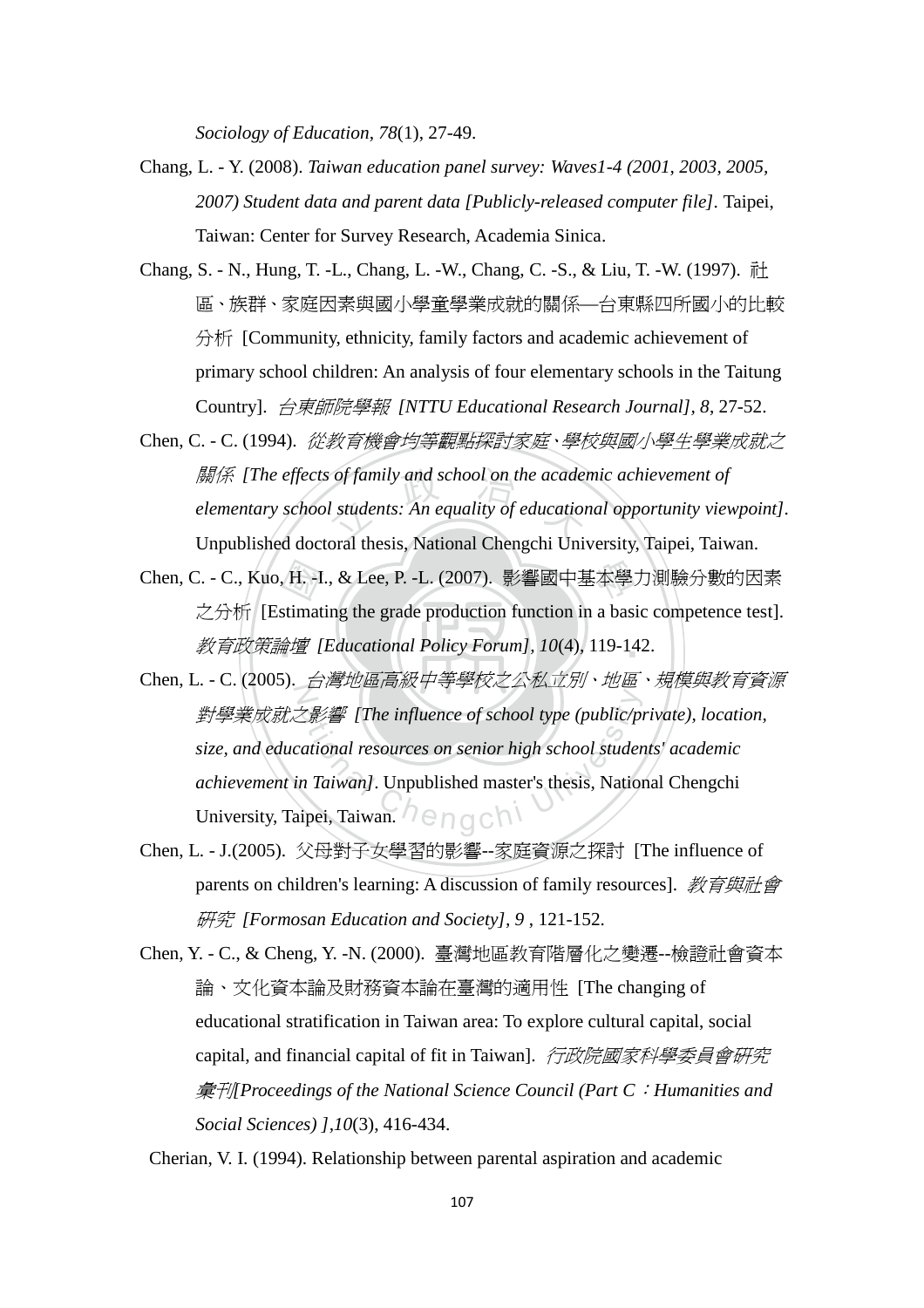achievement of Xhosa children from broken and intact families. *Psychological Reports, 74*(3), 835-840.

- Chiao, L. W. (2007). 課後學習對國中生數學成就的影響─九國*/*地區之比較 *[The effects of homework and shadow education on 8th grades mathematics achievement: Comparison of nine areas using TIMSS 2003 data].*  Unpublished master's thesis, National Chi Nan University, Nantou, Taiwan.
- Chou, H. F. (2006). Coleman 社會資本理論在臺灣地區的驗證--家庭、社會資本 與學業成就之關係 [Verification of Coleman's social capital theory in Taiwan area: The relationships of the family, social capital and academic achievement]. 當代教育研究 *[Contemporary Educational Research Quarterly],14*(4), 1-28.
- schoo<br>iversit<br>tatisti |中學生學習動機、家長教育期望<br>the relationship among learning mo<br>|ugational performance\_and\_the\_ac junior high school students]. Unpublished master's thesis, National Changhua Chou, W. - S. (2006). 國中學生學習動機、家長教育期望與學業成就─以中部地區 為例 *[A study of the relationship among learning motivation, parental expectations of educational performance, and the academic performance of*  Normal University, Changhua, Taiwan.
- Cohen, J. (1977). *Statistical power analysis for the behavioral sciences (Revised ed.).* N New York: Academic Press.
- ational opertunity. Equity &<br>5), 19 -28.<br>ational capital in creation of human capital. The Social capital in creation of human capital. The Society of  $\frac{1}{2}$ Coleman, J. S. (1966). Equality of educational oportunity. *Equity & Excellence in Education, 6*(5), 19 -28.
- Coleman, J. S. (1988). Social capital in creation of human capital. *The American Journal of Sociology, 94, 95-121* $\cap$   $\cap$   $\cap$   $\setminus$
- Collins, R. (1971). Functional and conflict theories of educational stratification. *American Sociological Review, 36*, 1002-1019.
- Cooper, H., & Hedge, L. V. (1994). *The handbook of research synthesis*. New York: Russell Sage Foundation.
- Craig, L. (2006). Does father care mean fathers share?: A comparison of how mothers and fathers in intact families spend time with children. *Gender & Society, 20*(2), 259-281.
- Crosnoe, R., Johnson, M. K., & Elder, G. H. Jr. (2004). Intergenerational bonding in school: The behavioral and contextual correlates of the student-teacher relationship. *Sociology of Education, 77*(1), 60.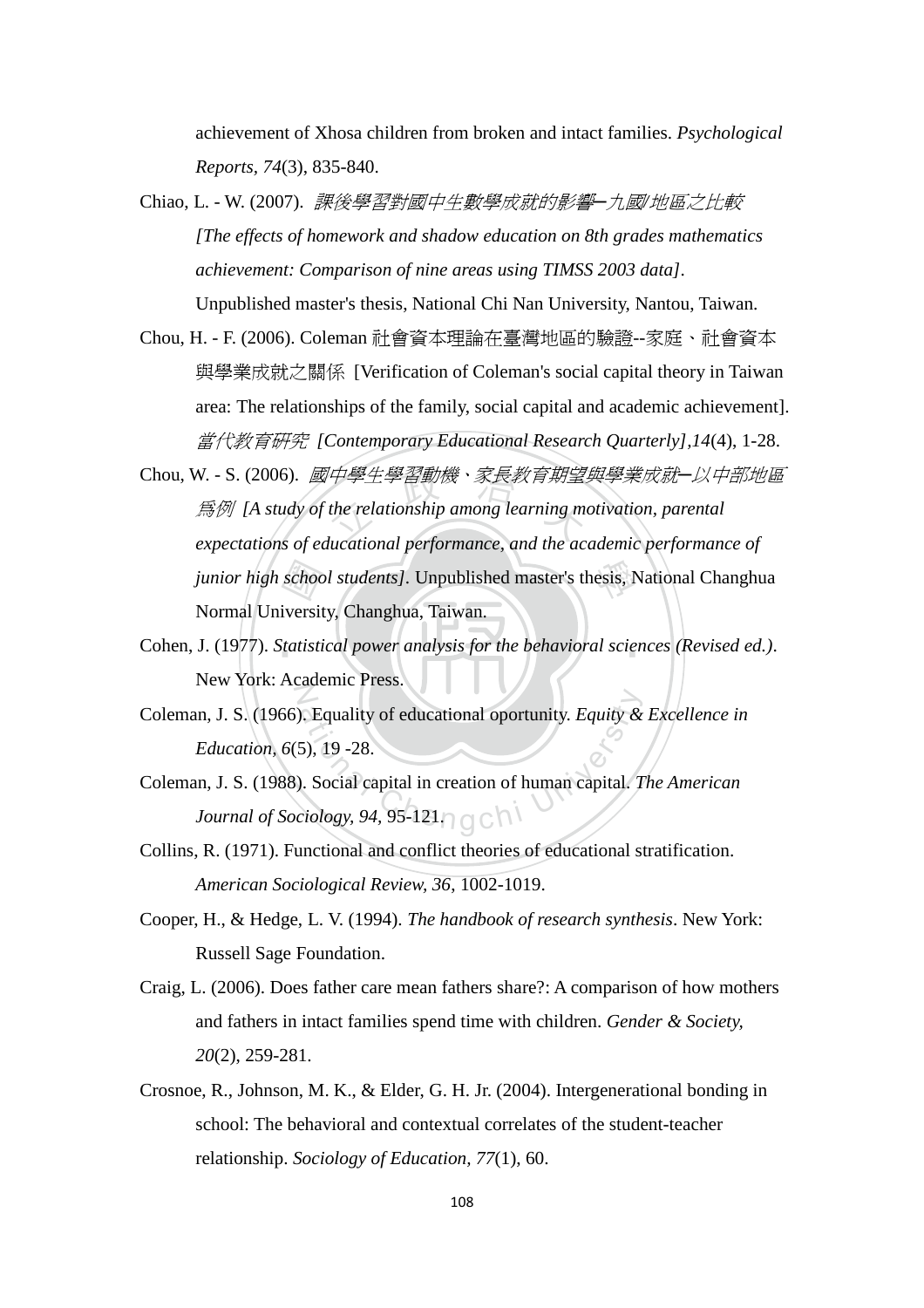- Darling-Hammond, L. (2000). Teacher quality and student achievement: A review of state policy evidence. *Education Policy Analysis Archives, 8*(1).
- DeBell, M. (2008). Children living without their fathers: Population estimates and indicators of educational well-being. *Social Indicators Research, 87*(3), 427-443.
- Directorate-General of Budget, Accounting, and Statistics. Executive Yuan, R.O.C. (2008). 97 年人力運用調查報告 [Report on the Manpower Utilization Survey]. Taipei, Taiwan: Author.
- Downey, D. B. (1995). When bigger is not better: Family size, parental resources, and children's educational performance. *American Sociological Review, 60*(5), 746-761.
- A. S. V. (2005). Sex differences in s 學 Downey, D. B., & Yuan, A. S. V. (2005). Sex differences in school performance during high school: Puzzling patterns and possible explanations. *Sociological Quarterly, 46*(2), 299-321.
- ‧46(2),<br>)2). Cu<br>of Edu ‧ Dumais, S. A. (2002). Cultural capital, gender, and school success: The role of habitus. *Sociology of Education, 75*(1), 44-68.
- N Dumais, S. A. (2009). Cohort and gender difference in extracurricular participation: ip between activities, math achievement, and consider activities, math achievement, and consider the Sociological Spectrum, 29(1), 72-100.<br>ley, U. J. O. (2006). Family decision-making soprior academic achievement as predic The relationship between activities, math achievement, and college expectations. *Sociological Spectrum, 29*(1), 72-100.
- Engerman, K., & Bailey, U. J. O. (2006). Family decision-making style, peer group affiliation and prior academic achievement as predictors of the academic achievement of African American students. *The Journal of Negro Education, 75*(3), 443-457.
- Entwisle, D. R., & Alexander, K. L. (1992). Summer setback: Race**,** poverty, school composition, and mathematics achievement in the first two years of school. *American Sociological Review, 57*(1), 72-84.
- Fan, X. T. (2001). Parental involvement and students' academic achievement: A growth modeling analysis. *Journal of Experimental Education, 70*(1), 27-61.
- Fehrmann, P. G., Keith, T. Z., & Reimers, T. M. (1987). Home influence on school learning: Direct and indirect effects of parental involvement on high school grades. *Journal of Educational Research, 80*(6), 330.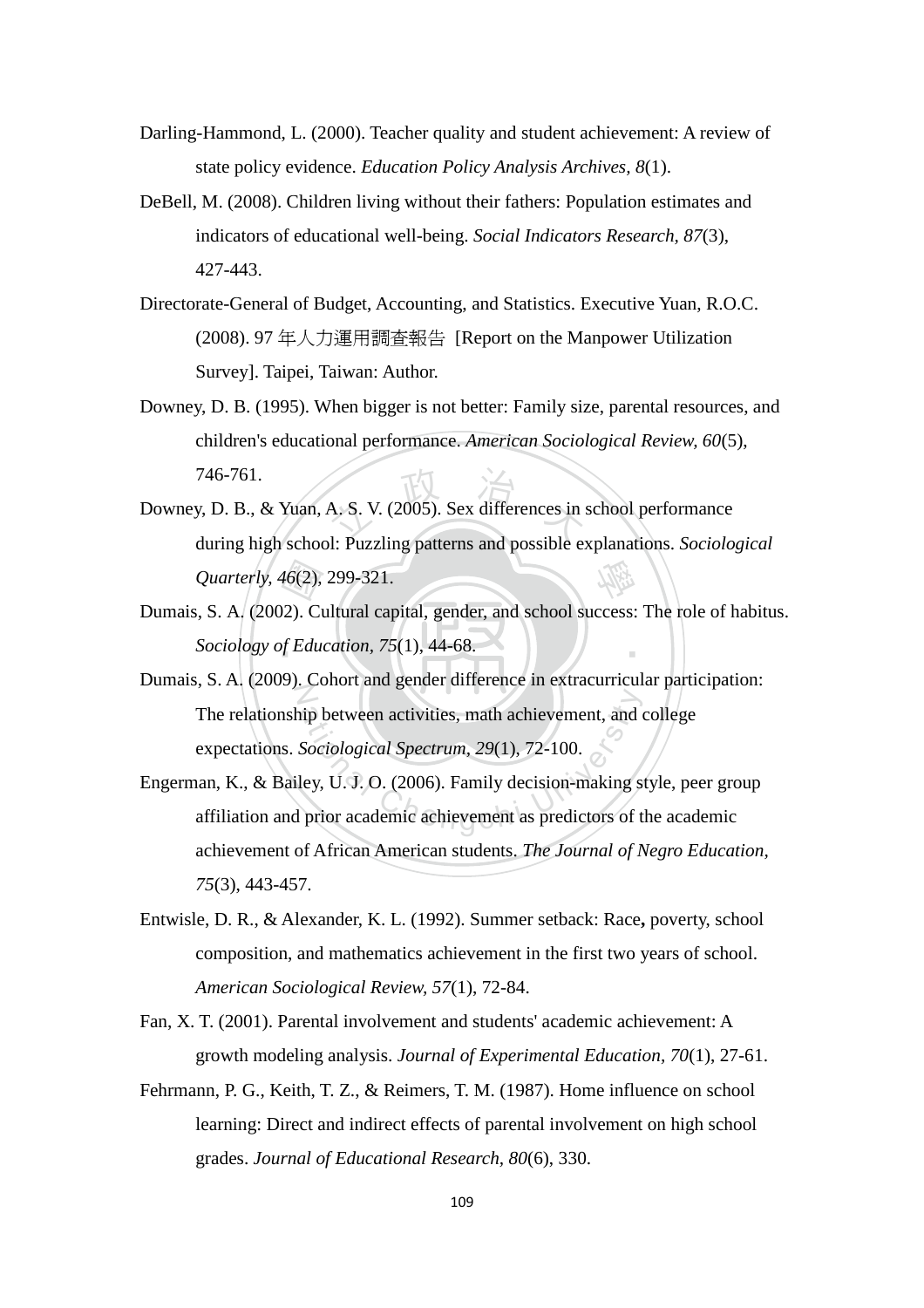- Ferguson, R. F. (1991). Paying for public education: New evidence on how and why money matters. *Harvard Journal on Legislation, 28* (2), 465-498.
- Griffith, J. (2000). School climate as group evaluation and group consensus: Student and parent perceptions of the elementary school environment. *The Elementary School Journal, 101*(1), 35-61.
- Hango, D. (2007). Parental investment in childhood and educational qualifications: Can greater parental involvement mediate the effects of socioeconomic disadvantage? *Social Science Research, 36*(4), 1371-1390.
- Heard, H. E. (2007). Fathers, mothers, and family structure: Family trajectories, parent gender, and adolescent schooling. *Journal of Marriage and the Family, 69*(2), 435-450.
- A. (1995). Sex differences in ment Hedges, L. V., & Nowell, A. (1995). Sex differences in mental test scores, variability, and numbers of high-scoring individuals. *Science, 269*(5220), 41-45.
- Hedges, L. V., & Olkin, I. (1985). *Statistical methods for meta-analysis*. Orlando, FL:<br>Academic Press.<br>Hill, A. T. (2003). A panel study of the effects of teacher education, class size, and Academic Press.
- Hill, A. T. (2003). A panel study of the effects of teacher education, class size, and time-on-task on student achievement: Evidence from NELS: 88. Unpublished master's thesis, University of Delaware, Delaware, United States.
- ational Chengchi University of Delaware, Delaware, United St<br>
oly, J, & Duncan, G. J. (1998). Parents' extra-fa<br>
school attainment. Sociology of Education, 71<br>
E. J., Hurst, R. S. (1996). Relationship between Hofferth, S. L., Boisjoly, J, & Duncan, G. J. (1998). Parents' extra-familial resources and children's school attainment. *Sociology of Education, 71*(3), 246-268.
- House, J. D., Keely, E. J., Hurst, R. S. (1996). Relationship between learner attitudes, prior achievement, and performance in a general education course: a multi-institutional study. *International Journal of Instructional Media, 23*(3), 257-271.
- Hsieh, Y. H. (2007). 影響國中階段學生學業成就成長量的個人、家庭及學校因 素之研究 *[Effects of the individual, family and school factors on gains in academic scores of junior high school students]*. Unpublished doctoral thesis, National Kaohsiung Normal University, Kaohsiung, Taiwan.
- Huang, Y. J. (1996). 台灣地區民眾地位取得之因果機制--共變結構分析 [The mechanism of status attainment in Taiwan: A structural analysis of covariance]. 東吳社會學報 *[Soochow Journal of Sociology], 5*, 213-248.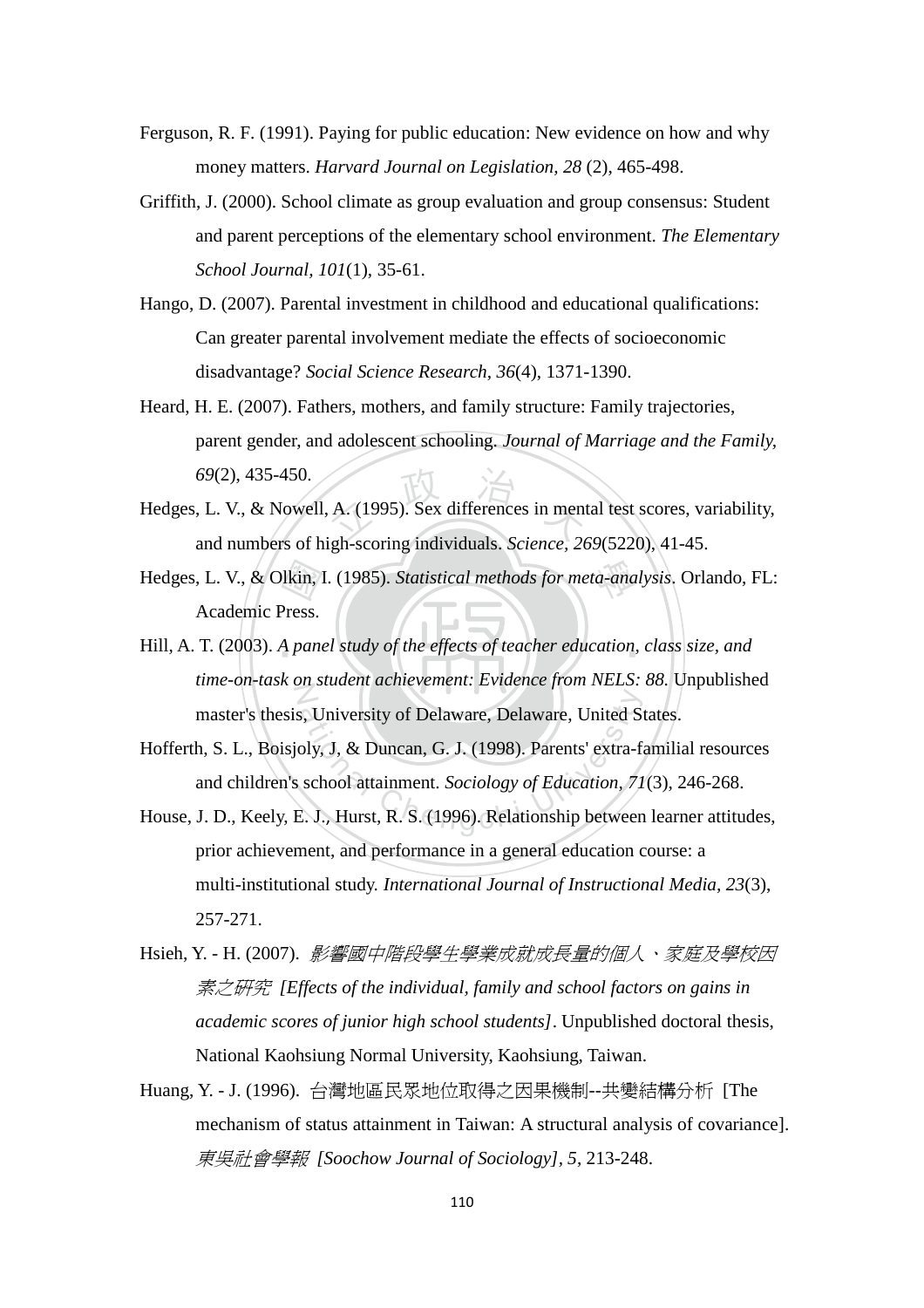- Huang, Y. J. (1998). 臺灣地區新職業分類的建構與評估 [The construction and assessment of new classification of occupations in Taiwan]. 調查研究 *[Research of Investigation]*, 5, 5-36.
- Huang, Y. -J. & Chen, Y. -G. (2005). 臺灣的升學問題:教育社會學理論與研究之 檢討[The Problem of Entering Advanced Schools in Taiwan: A Sociology of Education Review on Theory and Research]. 台灣教育社會學研究 *[Taiwan Journal of Sociology of Education ],5*(1), 77-118.
- Kao, G. & Thompson, J. (2003). Racial and ethnic stratification in educational achievement and attainment. *Annual Review of Sociology, 29*, 417-442.
- o cohorts of adolescents in Taiwan.<br>n Social Stratification, Mobility, an<br>cial Stratification and Mobility (BC 學 Kuan, P. Y., & Yang, M. L. (2007). *Educational achievement and family structure: Evidence from two cohorts of adolescents in Taiwan.* Paper presented at the Spring Meeting on Social Stratification, Mobility, and Exclusion, the Research Committee on Social Stratification and Mobility (RC28), Neuchatel, Switzerland.
- $\sqrt{\frac{1}{|G|}}$ <br>e, D. ooling of cram schooling on math performance: A counterfactual analysis]. 白灣社 N 會學刊 *[Taiwanese journal of sociology], 41*, 97-148. Kuan, P. - Y., & Lee, D. -Y. (2008). 補習數學有用嗎?一個反事實的分析 [Effects
- The Times of the Search Search<br>
The Search Search Search Search Unpublished master's thesis, Soochow Univer<br>
Unpublished master's thesis, Soochow Univer Lai, H. - Y. (2004). 家庭背景與個人特性對學生教育成就的影響 *[The influence of family background and personal characteristics on students' educational achievement].* Unpublished master's thesis, Soochow University, Taipei, Taiwan.
- Lee, D. R. (2007). 人力資本、財物資本、社會資本與教育成就關聯性之研究: Coleman 家庭資源理論模式之驗證 [An empirical study on the relationship between human capital, financial capital, social capital and educational achievement: A test of Coleman family resources model]. 教育與心理研究 *[Journal of Education & Psychology], 30*(3), 111-141.
- Lee, D. R., & Yu, M. N. (2005). 社經地位、手足數目、家庭教育資源與教育成 就結構關係模式之驗證:以 TEPS 資料庫資料為例 [The verification of a structural equation model of SES, siblings, household education resources and educational achievement: Using the empirical data of the 2001 TEPS]. 台灣 教育社會學研究 *[Taiwan Journal of Sociology of Education] , 5*(2), 1-47.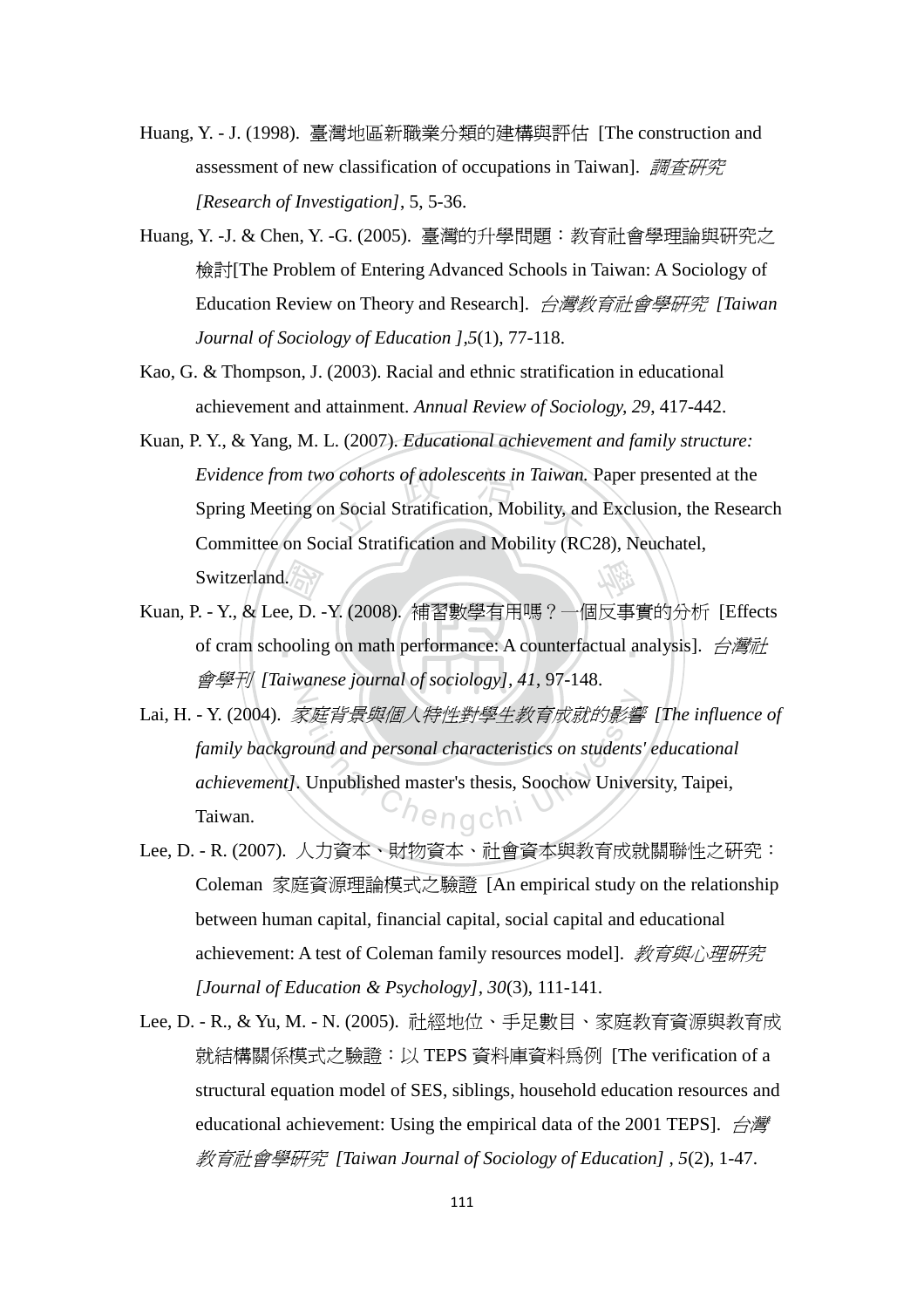- Lee, H. C. (2007). 台東縣原住民父母教育期望、子女知覺與學業成就之關連與 變遷 [The correlations and Transitions between Aboriginal Parents' Educational Expectation, Students' Self Awareness and Academic Achievement in Taitung County, Taiwan]. 教育學術彙刊 *[Bulletin of Education Research] 2*, 1-22.
- Lee, V. E. (1989). A multilevel model of the social distribution of high school achievement. *Sociology of Education, 62*(3), 172.
- Lee, V. K., & Smith, J. B. (1997). High school size: Which works best and for whom? *Educational Evaluation & Policy Analysis, 19*(3), 205-227.
- ffective schools. In D. Reynolds &<br>search, policy, and practice (p. 25-4<br>1 (2008) 影郷喜灘地叵與出與 Levine, D. U. (1992). An interpretive review of U.S. research and practice dealing with un-usually effective schools. In D. Reynolds & P. Cuttance (Eds.), *School effectiveness: Re-search, policy, and practice* (p. 25-47). New York: Cassell
- ‧‧ modeling]. 台灣教育社會學研究 *[Taiwan Journal of Sociology of*  方程模式的探究 [The possible mechanism influencing junior high school<br>students' achievement in Taiwan: The exploration of structural equation<br>modeling]. *台灣教育社會學研究 [Taiwan Journal of Sociology of Education*], 8(1), 45-88. Lin, C. - Y., & Huang, Y. - J. (2008). 影響臺灣地區學生學業成就的可能機制:結構 students' achievement in Taiwan: The exploration of structural equation
- Y. (2007). 家庭因素、學校因素對學生學<br><br><br><br><br><br><br><br><br><br>(in of Educational Research],53(4),107-144.<br> Lin, C. - Y., & Wu, Y. - Y. (2007). 家庭因素、學校因素對學生學業成就的影響--階 層線性模式的分析 [Impact of family and school factors on students' academic achievement: An analysis of hierarchical linear modeling]. 教育研 究集刊*[Bulletin of Educational Research],53*(4),107-144.
- Lin, T. S. (2002). 高中/高職的公立/私立分流對地位取得之影響 [The effect of academic/vocational public/private tracking in status attainment]. 教育與心理 研究 *[Journal of Education & Psychology],25*, 35-62.
- Lin, S. C. (1995). 高中生大學聯考分數的預測分析 [The predicting analysis of high school students' scores on college entrance exam]. 教育學刊 *[Educational Review], 11*, 51-72.
- Liu, J. (2006). 補習在台灣的變遷、效能與階層化 [The transition, effect, and stratification of cram schooling in Taiwan]. 教育研究集刊 *[Bulletin of Educational Research], 52*(4), 1-33.
- Ma, H. H. (2008). Factors associated with students' achievement: a synthesis of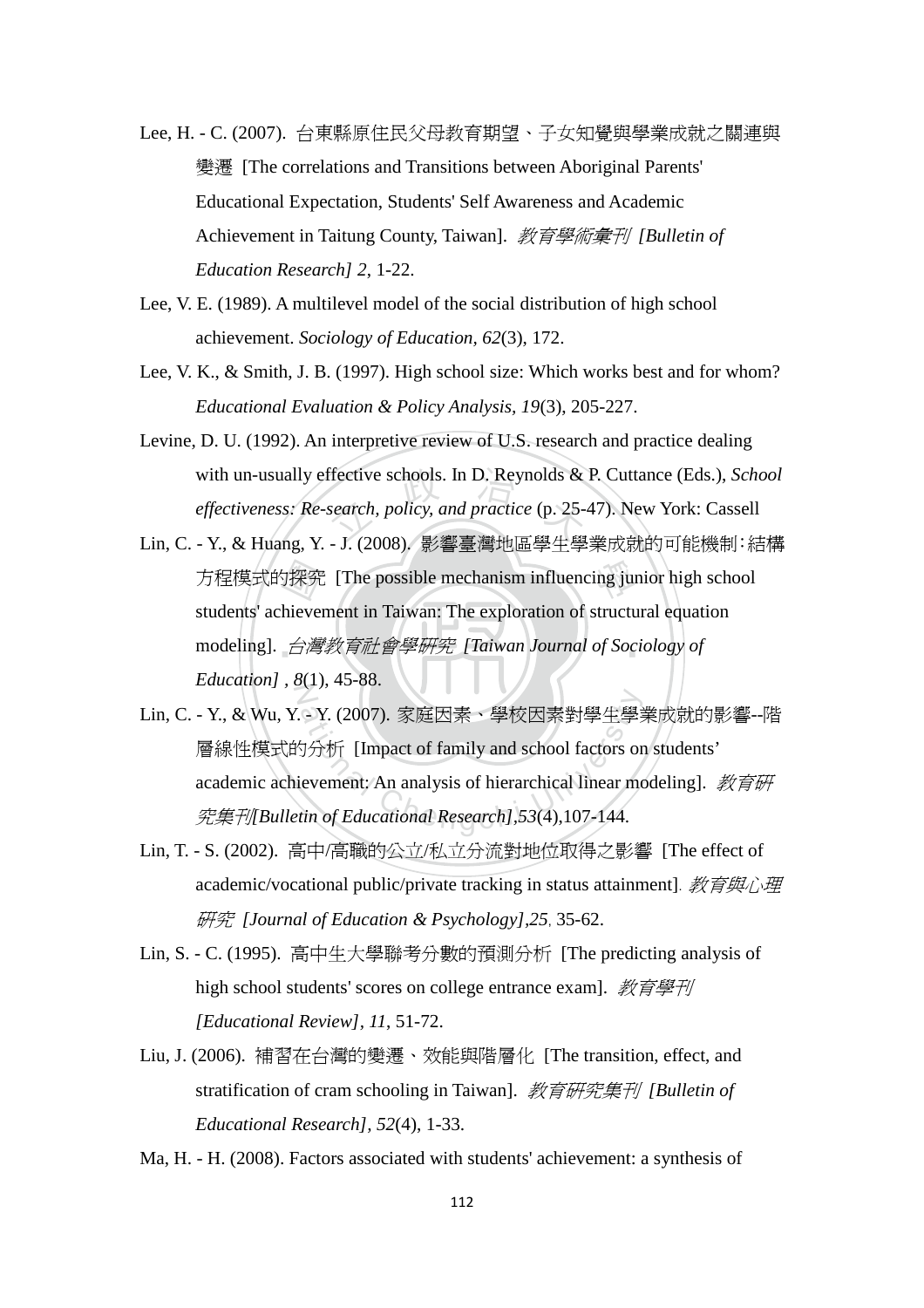NELS results. 教育政策論壇 *[Educational Policy Forum], 11*(4), 1-31.

- Ma, X. (2005). Growth in mathematics achievement: Analysis with classification and regression trees. *Journal of Educational Research, 99*(2), 78-86.
- Marks, G. N. (2008a). Are father's or mother's socioeconomic characteristics more important influences on student performance? - Recent international evidence. *Social Indicators Research, 85*(2), 293-309.
- Marks, G. N. (2008b). Gender differences in the effects of socioeconomic background recent cross-national evidence. *International Sociology, 23*(6), 845-863.
- Ministry of Education. (2000). 國民中小學九年一貫課程綱要 [General Guidelines of Grade 1-9 Curriculum of Elementary and Junior High School Education]. Taipei, Taiwan: Author.
- uthor.<br>
B. (1998). Statistical power analyst<br>
and and modern hypothesis tests. M 學 Murphy, K. R., & Myors, B. (1998). *Statistical power analysis : a simple and general model for traditional and modern hypothesis tests*. Mahwah, N.J. : Lawrence Erlbaum Associates.
- ‧*Sociology of Education, 76*(4), 281-304. ssociat<br>|<br>|<br>| Edu ‧ Orr, A. J. (2003). Black-white differences in achievement: The importance of wealth.
- Painter, G., & Levine, D. I. (2004). Daddies, devotion, and dollars How do they The American Journal of Economics and Socion<br>
udent engagement and classroom variables in independent and classroom variables in it<br>
uchievement. Asia Pacific Education Review, 6 matter for youth? *American Journal of Economics and Sociology, 63*(4), 813-850.
- Park, S. Y. (2005). Student engagement and classroom variables in improving mathematics achievement. *Asia Pacific Education Review, 6*(1), 87-97.
- Reeves, E. B., & Bylund, R. A. (2005). Are rural schools inferior to urban schools? A multilevel analysis of school accountability trends in Kentucky. *Rural Sociology, 70(3), 360-386*
- Reynolds, A. J., & Walberg, H. J. (1992). A process model of mathematics achievement and attitude. *Journal for Research in Mathematics Education, 23*(4), 306-328
- Riordan, C. (2003). *Equality and achievement: An introduction to the sociology of education* (2nd Ed.). Upper Saddle River, N.J.: Prentice Hall.
- Rock, D. A. (1991). *The tested achievement of the National Education Longitudinal Study of 1988 eighth grade class.* Washington D.C.: National Center for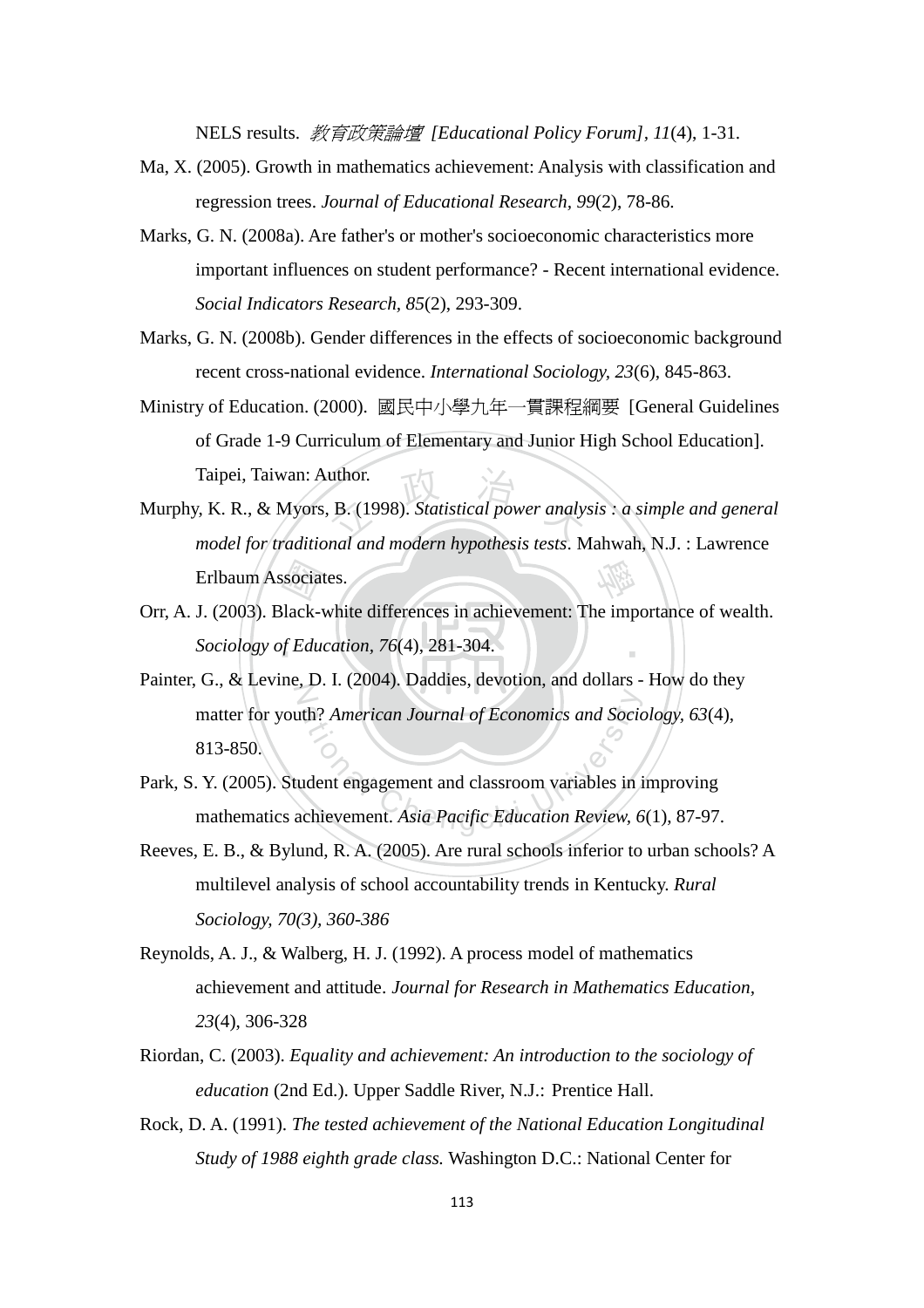Education Statistics.

- Roscigno, V. J., & Ainsworth-Darnell, J. W. (1999). Race, cultural capital, and educational resources: Persistent inequalities and achievement returns. *Sociology of Education, 72*(3), 158-178.
- Sanders, W. L., & Rivers, J. C. (1996). *Cumulative and residual effects of teachers on future student academic achievement*. Knoxville, United States: University of Tennessee Value-Added Research and Assessment Center.
- Sewell, W. H., Haller, A. O., & Portes, A. (1969). The educational and early occupational attainment process. *American Sociological Review, 34*(1), 82-92.
- structure transitions and child achievement. *Sociological Spectrum, 28*(6),<br>681-704. Shaff, K. A., Wolfinger, N. H., Kowaleski-Jones, L., & Smith, K. R. (2008). Family 681-704.
- Sirin, S. R., & Rogers-Sirin, L. (2004). Exploring school engagement of middle-class
- African American adolescents. *Youth & Society, 35*(3), 323-340.<br>d, J., & Mayberry, M. (1992). *Effective educational environment*.<br>Corwin Press. ‧ Stockard, J., & Mayberry, M. (1992). *Effective educational environments*. CA: Corwin Press.
- Sui-Chu, E. H., & Willms, J. D. (1996). Effects of parental involvement on eighth-grade achievement. *Sociology of Education, 69*(2), 126-141.
- eighth-grade achievement. *Sociology of Education*, 69(2), 126-141.<br>Sullivan, A. (2001). Cultural capital and educational attainment. *Sociology*, 35(4),<br>893-912.<br>Sun, C. -S., & Huang, Y. -C. (1996). 補習教育、文化資本與教育取得 [Shado Sullivan, A. (2001). Cultural capital and educational attainment. *Sociology, 35*(4), 893-912.
- education, cultural capital and educational attainment]. 台灣社會學刊 *[Taiwanese journal of sociology],19,* 95-139.

The White House. (2001). No child left behind. Washington, D.C.: The White House.

- Trivette, P., & Anderson, E. (1995). The effects of four components of parental involvement on eighth-grade students. *School Psychology Review, 24*(2), 299.
- Tzeng, P. -G. (2006). 家庭資源與學業成就之關連性研究 *[A study of the relationship between family resources and academic achievement]*. Unpublished master's thesis, National Taipei University, Taipei, Taiwan.
- Wenglinsky, H. (1997). How money matters: The effect of school district spending on academic achievement. *Sociology of Education, 70*(3), 221-237.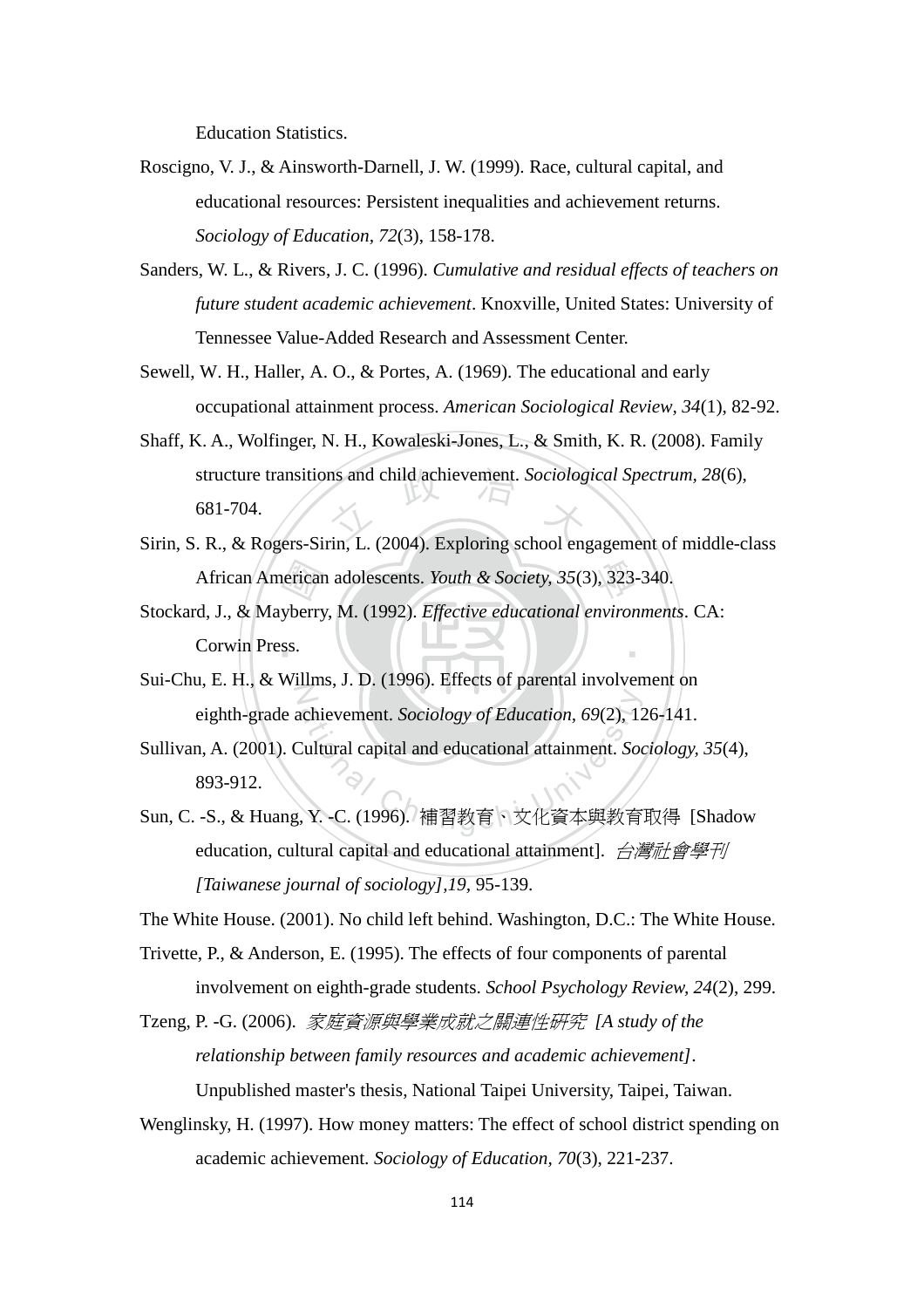- Wong, R. S. K. (1998). Multidimensional influences of family environment in education: The case of socialist Czechoslovakia. *Sociology of Education, 71*(1), 1-22.
- Wu, Y. -I. (2005). *學校與非學校因素對台東縣國小學生學業成就的影響:結合教* 育機會均等與學校效能研究的分析模式 *[Effects of school and non-school factors on elementary students' achievement in Taitung, Taiwan: Integrating the analytic models of equality of educational opportunity and school effectiveness research]*. Unpublished doctoral thesis, National University of Education, Pingtung, Taiwan.
- Contrast across racial and ethnic groups. *Journal of Educational Research*,<br>99(2), 116-127.<br>*A* J Tam T & Huang M H (2003) *Poughomatric raport for the obility* Yan, W. F., & Lin, Q. Y. (2005). Parent involvement and mathematics achievement: *99*(2), 116-127.
- )<br>0. 國<sup>1</sup> tests of TEPS 2001. Taipei, Taiwan: Center for Survey Research, Academia Yang, M. L., Tam, T., & Huang, M. H. (2003). *Psychometric report for the ability*  Sinica.
- ‧‧ Yang, C. -S. (2003). 國中學生家庭氣氛家長參與及學業成就之研究 *[A study of*  junior high school students' family atmosphere, parents' participation and **partici** Evements]. Unpublished master's thesis, National Chengcity, Changhua, Taiwan.<br>
inus, R. D. (1987). Communication and connent<br>
ather-adolescent relationships. Journal of Yout *academic achievements].* Unpublished master's thesis, National Changhua Normal University, Changhua, Taiwan.
- Youniss, J., & Ketterlinus, R. D. (1987). Communication and connectedness in mother- and father- adolescent relationships. *Journal of Youth and Adolescence, 16*, 265-280.
- Zajonc, R. B. (1983). Validating the confluence model. *Psychological Bulletin*, 93(3), 457-480.
- Zigarelli, M. A. (1996). An empirical test of conclusions from effective schools research. *Journal of Educational Research, 90*(2), 103-110.
- Zimmerman, B. J., Bandura, A., & Martinez-Pons, M. (1992). Self-motivation for academic attainment: The role of self-efficacy beliefs and personal goal setting. *American Educational Research Journal, 29*(3), 663-676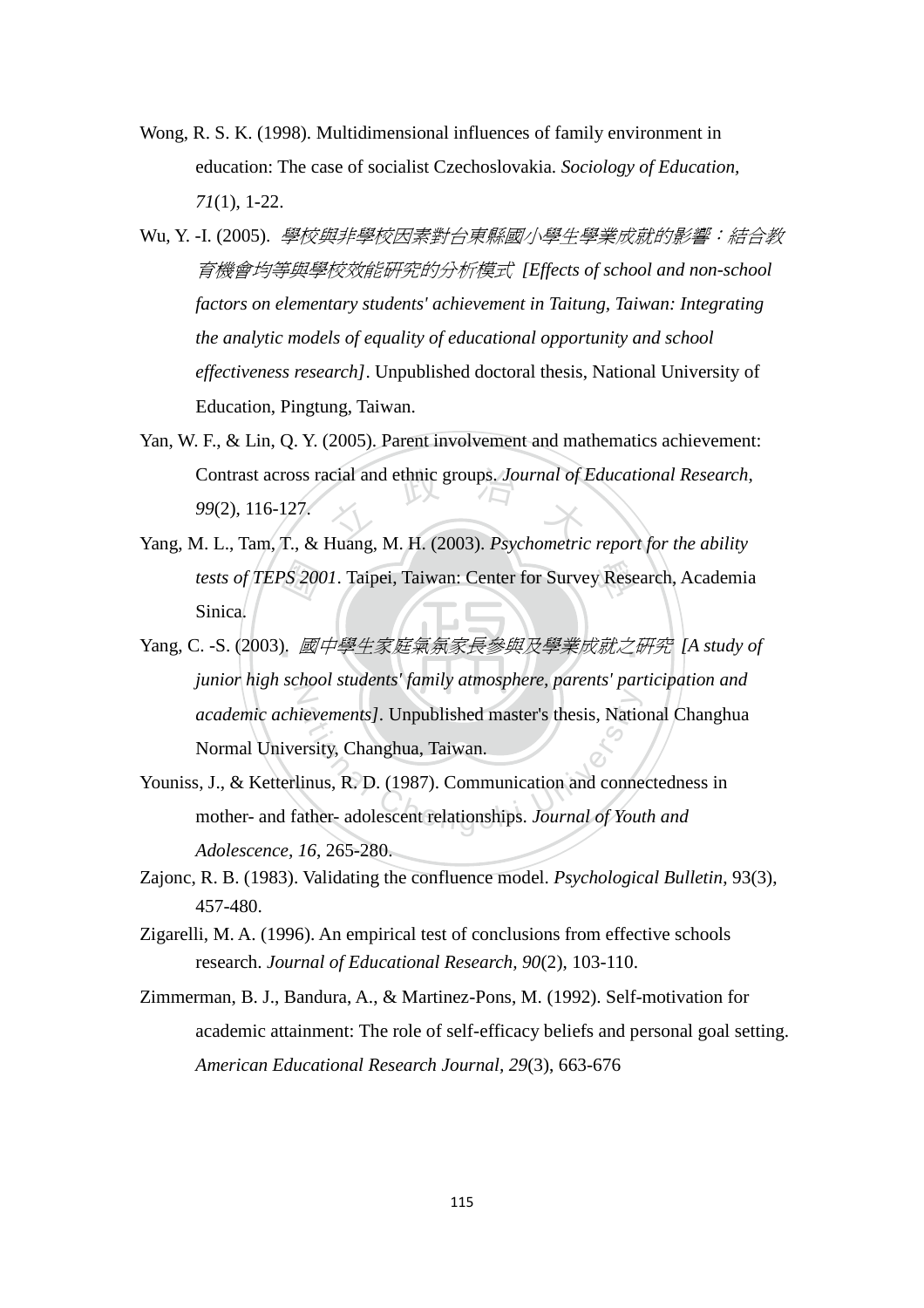## Appendix A

## Results of mean effect size of each dependent variable

| Main<br>Category | Variables                                                                                                          | Sub-<br>b      | Mean of<br>category comprehensive<br>ability score | Mean of<br>general<br>analytic ability<br>score | Mean of<br>Mathematic<br>ability score |
|------------------|--------------------------------------------------------------------------------------------------------------------|----------------|----------------------------------------------------|-------------------------------------------------|----------------------------------------|
| $\mathbf{1}$     | w1: Parents' aspirations for the child                                                                             | 1              | 0.93                                               | 0.72                                            | 0.83                                   |
| 1                | w2: Parents' aspirations for the child                                                                             | 1              | 1.00                                               | 0.79                                            | 0.90                                   |
| 1                | w3: Mother's aspirations for the child                                                                             |                | 1.30                                               | 0.96                                            | 1.24                                   |
| 1                | w3: Father's aspirations for the child                                                                             | 1              | 1.30                                               | 0.82                                            | 1.17                                   |
| Mean             |                                                                                                                    |                | 1.13                                               | 0.82                                            | 1.03                                   |
| $\mathbf{1}$     | w1: Father talks with the child about advanced<br>schooling and obtaining employment in the future.                |                | 0.09                                               | 0.05                                            | 0.09                                   |
| 1                | w1: Father checks the child's homework or test<br>scores.<br>w1: Father takes part in school activities, or serves |                | 0.16                                               | 0.12                                            | 0.13                                   |
| 1                | as a parent committee member or volunteer                                                                          | 2              | 0.05                                               | 0.04                                            | 0.05                                   |
| 1                | w3: Father talks with the child about advanced<br>schooling and obtaining employment in the future.                | $\overline{c}$ | 0.25                                               | 0.17                                            | 0.24                                   |
| 1                | w3: Father checks the child's homework or test<br>scores.                                                          | $\overline{c}$ | 0.34                                               | 0.24                                            | 0.34                                   |
| 1                | w3: Father takes part in school activities, or serves<br>as a parent committee member or volunteer.                |                | 0.22                                               | 0.09                                            | 0.10                                   |
| Mean             |                                                                                                                    |                | 0.18                                               | 0.12                                            | 0.16                                   |
| 1                | w1: Mother talks with the child about advanced<br>schooling and obtaining employment in the future.                |                | 0.21                                               | 0.15                                            | 0.20                                   |
| 1                | w1: Mother checks the child's homework or test<br>scores.                                                          | $\sqrt{3}$     | - 12<br>0.43                                       | 0.34                                            | 0.42                                   |
| 1                | w1: Mother takes part in school activities, or serves<br>as a parent committee member or volunteer.                |                | 0.13                                               | 0.13                                            | 0.12                                   |
| 1                | w3: Mother talks with the child about advanced<br>schooling and obtaining employment in the future.                | 3              | 0.27                                               | 0.13                                            | 0.27                                   |
| 1                | w3: Mother checks the child's homework or test<br>scores.                                                          | 3              | 0.35                                               | 0.19                                            | 0.36                                   |
| $\mathbf{1}$     | w3: Mother takes part in school activities, or serves<br>as a parent committee member or volunteer.                | 3              | 0.23                                               | 0.19                                            | 0.21                                   |
| Mean             |                                                                                                                    |                | 0.27                                               | 0.19                                            | 0.26                                   |
| 1                | w3: Parents went to bookstores or exhibitions with<br>the child when he/she was at grade 7-9.                      | 4              | 0.42                                               | 0.36                                            | 0.37                                   |
| 1                | w4: Parents went to bookstores or exhibitions with<br>the child.                                                   | 4              | 0.38                                               | 0.31                                            | 0.16                                   |
| $\mathbf{1}$     | w3: Parents went to classical music concerts, or<br>watch dancing and drama performances with the                  | 4              | 0.17                                               | 0.08                                            | 0.33                                   |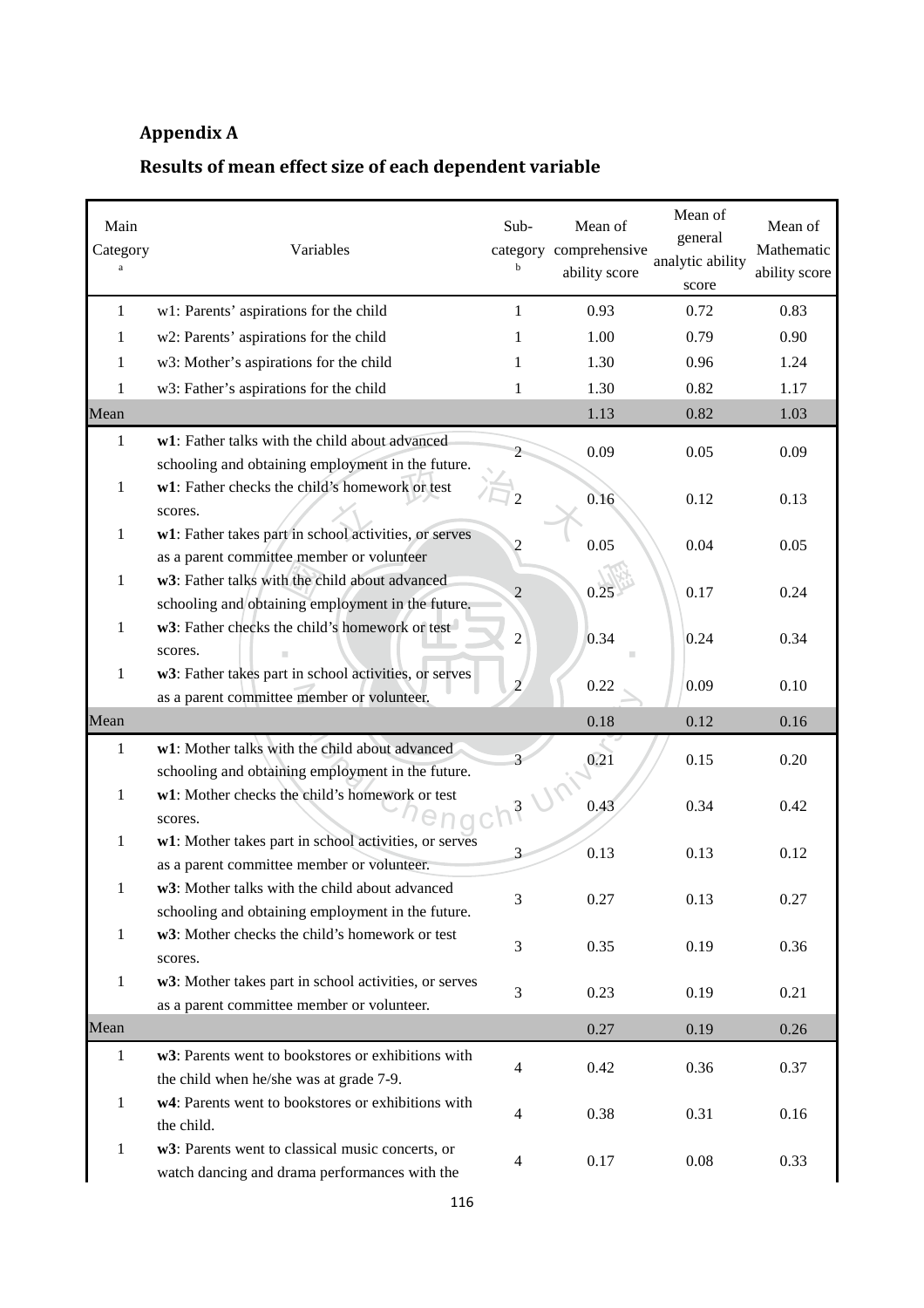|                | child when he/she was at grade 7-9.                                            |             |      |         |      |
|----------------|--------------------------------------------------------------------------------|-------------|------|---------|------|
| $\mathbf{1}$   | w4: Parents went to classical music concerts, or                               |             |      |         |      |
|                | watch dancing and drama performances with the                                  | 4           | 0.07 | $-0.03$ | 0.08 |
|                | child when he/she was at grade 7-9.                                            |             |      |         |      |
| 1              | w1: Having Chinese magazines, journals; foreign                                |             |      |         |      |
|                | language newspapers, magazines, journals; or                                   | 4           | 0.47 | 0.43    | 0.41 |
|                | encyclopedias at home.                                                         |             |      |         |      |
| 1              | w3: Having Chinese magazines, journals; foreign                                |             |      |         |      |
|                | language newspapers, magazines, journals; or                                   | 4           | 0.42 | 0.36    | 0.38 |
|                | encyclopedias at home.                                                         |             |      |         |      |
| 1              | w1: Having internet-access at home.                                            | 4           | 0.52 | 0.46    | 0.46 |
| 1              | w3: Having internet-access at home.                                            | 4           | 0.48 | 0.40    | 0.43 |
| Mean           |                                                                                |             | 0.35 | 0.28    | 0.31 |
| $\overline{2}$ | w1: The number of the child's teachers who use                                 |             |      |         |      |
|                | various different ways to help the child understand                            |             | 0.22 | 0.16    |      |
| 2              | the content of the learning.<br>w2: The number of the child's teachers who can |             |      |         |      |
|                | explain the content of the learning clearly.                                   | 5           | 0.39 | 0.27    |      |
| 2              | w2: The number of the child's teachers who interact                            |             |      |         |      |
|                | well with the child's class.                                                   | 5           | 0.2  | 0.20    |      |
| $\overline{c}$ | w4: The number of the child's teachers who can                                 | 5           | 0.44 | 0.19    |      |
|                | explain the content of the learning clearly.                                   |             |      |         |      |
| $\overline{c}$ | w4: The number of the child's teachers who interact                            | 5           | 0.42 | 0.29    |      |
|                | well with the child's class.                                                   |             |      |         |      |
| 2              | w2: The child's math teacher can explain the                                   | 5           |      |         | 0.45 |
|                | content of the learning clearly.                                               |             |      |         |      |
| $\overline{c}$ | w2: The child's math teacher interacts well with the                           | 5           |      |         | 0.32 |
| $\overline{c}$ | child's class.<br>w4: The child's math teacher can explain the                 |             |      |         |      |
|                | content of the learning clearly.                                               | $\bigcap$ 5 |      |         | 0.49 |
| $\overline{2}$ | w4: The child's math teacher interacts well with the                           |             |      |         |      |
|                | child's class.                                                                 | 5           |      |         | 0.51 |
| Mean           |                                                                                |             | 0.32 | 0.21    | 0.44 |
| 2              | w1: The child feels that his or her school is not safe.                        | 6           | 0.27 | 0.18    | 0.22 |
| $\overline{2}$ | w1: The child have had something stolen, been                                  |             |      |         |      |
|                | robbed, threatened, subject to extortion,                                      |             |      | 0.21    | 0.26 |
|                | sexually-harassed, raped, or provided with illegal                             | 6           | 0.30 |         |      |
|                | drugs since the semester started.                                              |             |      |         |      |
| $\overline{2}$ | w1: The child feels that the rewards and                                       |             |      |         |      |
|                | punishments, and the grading are not fair in the                               | 6           | 0.17 | 0.16    | 0.12 |
|                | school.                                                                        |             |      |         |      |
| $\overline{2}$ | w3: The child have had something stolen, been                                  |             |      |         |      |
|                | robbed, threatened, subject to extortion,                                      | 6           | 0.34 | 0.25    | 0.30 |
|                | sexually-harassed, raped, or provided with illegal                             |             |      |         |      |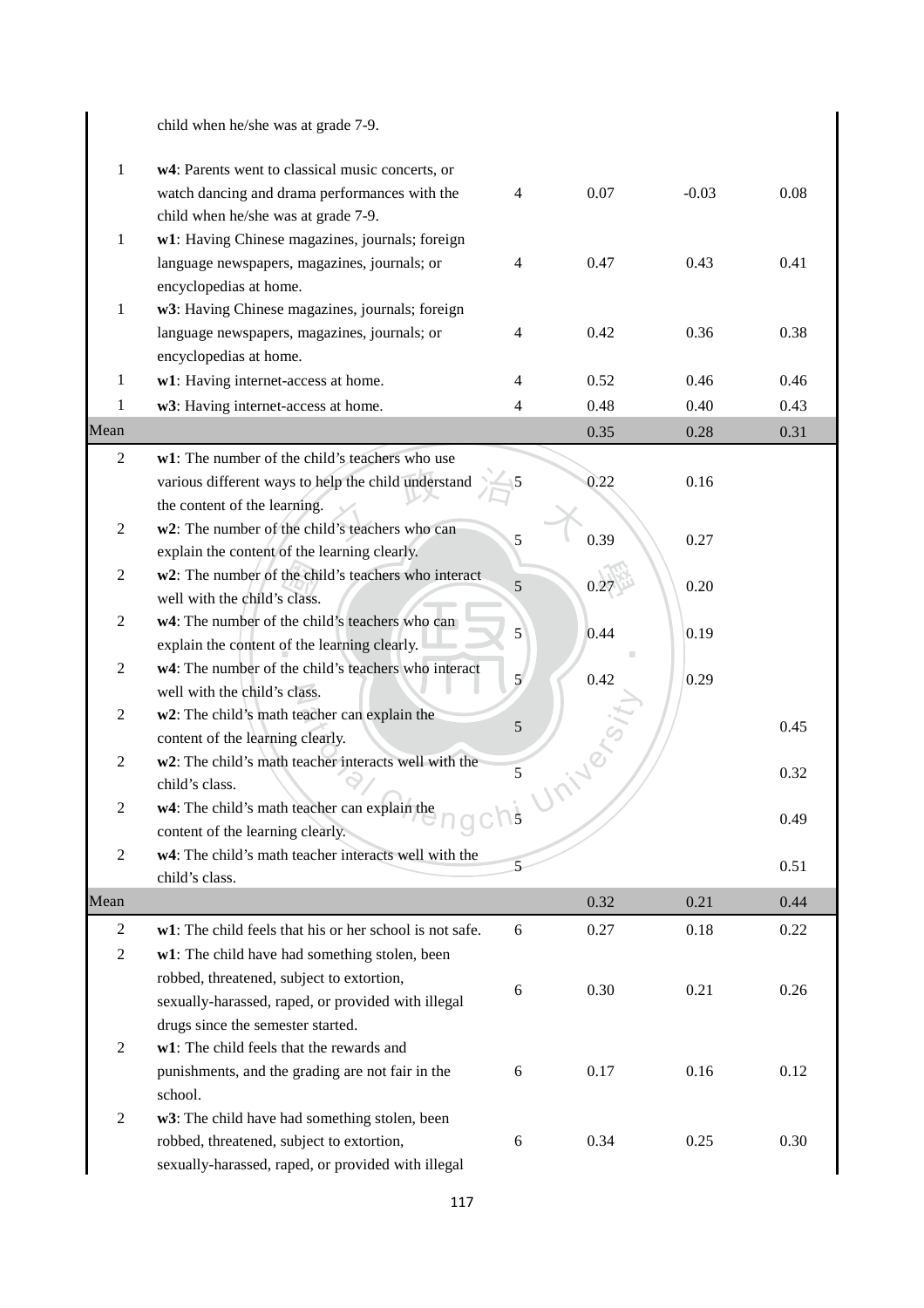$\begin{array}{c} \hline \end{array}$ 

|                  | drugs since the semester started.                                              |                  |         |         |         |
|------------------|--------------------------------------------------------------------------------|------------------|---------|---------|---------|
| $\sqrt{2}$       | w3: The child feels that the rewards and                                       |                  |         |         |         |
|                  | punishments are not fair in the school.                                        | 6                | 0.27    | 0.23    | 0.21    |
| $\mathfrak{2}$   | w3: The child feels that the grading is not fair in the                        | 6                | 0.15    | 0.09    | 0.11    |
|                  | school.                                                                        |                  |         |         |         |
| Mean             |                                                                                |                  | 0.25    | 0.19    | 0.20    |
| $\overline{c}$   | w1: The Chinese teacher's highest degree                                       | 7                | 0.14    | 0.10    |         |
| 2                | w3: The Chinese teacher's highest degree                                       | 7                | 0.16    | 0.15    |         |
| $\overline{c}$   | w4: The Chinese teacher's highest degree                                       | 7                | 0.14    | 0.10    |         |
| 2                | w1: The math teacher's highest degree                                          | 7                | $-0.03$ | $-0.00$ | $-0.04$ |
| $\overline{c}$   | w3: The math teacher's highest degree                                          | 7                | 0.11    | 0.11    | 0.08    |
| 2                | w4: The math teacher's highest degree                                          | 7                | 0.11    | 0.14    | 0.13    |
| $\overline{c}$   | w1: The English teacher's highest degree                                       | 7                | 0.05    | 0.08    |         |
| 2                | w3: The English teacher's highest degree                                       |                  | 0.21    | 0.19    |         |
| 2                | w4: The English teacher's highest degree                                       |                  | 0.16    | 0.16    |         |
| Mean             |                                                                                |                  | 0.12    | 0.11    | 0.06    |
| $\overline{2}$   | w1: The Chinese teacher's years of teaching                                    | 8                |         |         |         |
|                  | experience                                                                     |                  | $-0.01$ | 0.03    |         |
| 2                | w3: The Chinese teacher's years of teaching                                    |                  | 0.45    | 0.38    |         |
|                  | experience                                                                     |                  |         |         |         |
| 2                | w4: The Chinese teacher's years of teaching                                    | 8                | 0.54    | 0.49    |         |
|                  | experience                                                                     |                  |         |         |         |
| 2                | w1: The math teacher's years of teaching                                       | $\boldsymbol{8}$ | $-0.03$ | $-0.01$ | $-0.03$ |
| 2                | experience<br>w3: The math teacher's years of teaching                         |                  |         |         |         |
|                  | experience                                                                     | 8                | 0.47    | 0.45    | 0.39    |
| 2                | w4: The math teacher's years of teaching                                       |                  |         |         |         |
|                  | experience                                                                     | 8                | 0.48    | 0.44    | 0.40    |
| $\boldsymbol{2}$ | w1: The English teacher's years of teaching $\cap$ $\cap$ $\cap$ $\cap$ $\cap$ |                  |         |         |         |
|                  | experience                                                                     | 8                | 0.20    | 0.20    |         |
| $\overline{c}$   | w3: The English teacher's years of teaching                                    | $\,8\,$          | 0.40    | 0.35    |         |
|                  | experience                                                                     |                  |         |         |         |
| $\boldsymbol{2}$ | w4: The English teacher's years of teaching                                    | 8                | 0.44    | 0.35    |         |
|                  | experience                                                                     |                  |         |         |         |
| Mean             |                                                                                |                  | 0.33    | 0.30    | 0.25    |
| $\overline{c}$   | w1: The hours the Chinese teacher spent on                                     | 9                | 0.16    | 0.14    |         |
|                  | preparing lessons every week                                                   |                  |         |         |         |
| $\overline{c}$   | w3: The hours the Chinese teacher spent on                                     | 9                | 0.33    | 0.32    |         |
| $\overline{c}$   | preparing lessons every week<br>w4: The hours the Chinese teacher spent on     |                  |         |         |         |
|                  | preparing lessons every week                                                   | 9                | 0.25    | 0.04    |         |
| $\mathbf{2}$     | w1: The hours the math teacher spent on preparing                              |                  |         |         |         |
|                  | lessons every week                                                             | 9                | $-0.07$ | $-0.05$ | $-0.02$ |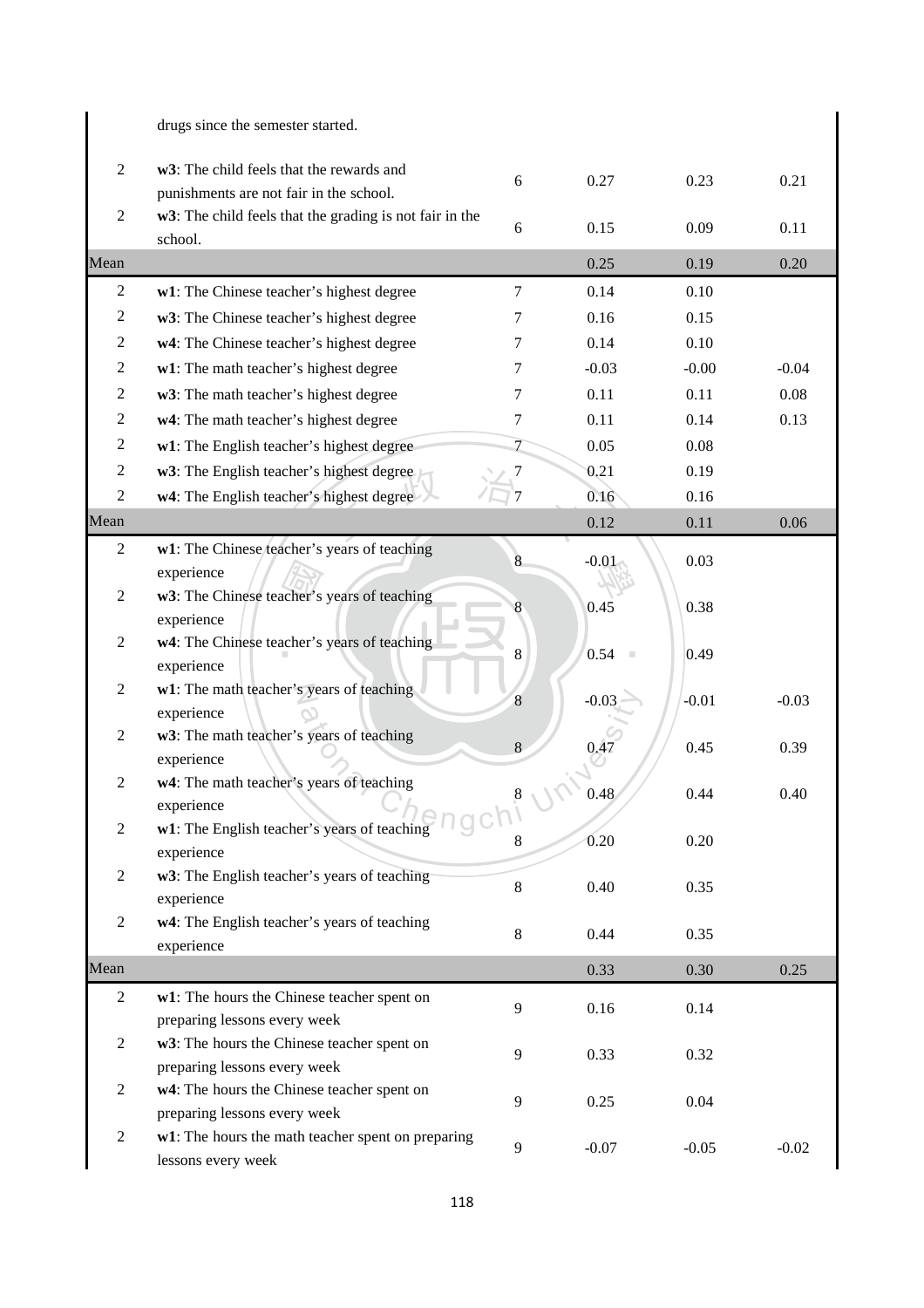| $\mathfrak{2}$ | w3: The hours the math teacher spent on preparing<br>lessons every week                                                                                                   | 9              | 0.19 | 0.13    | 0.15 |
|----------------|---------------------------------------------------------------------------------------------------------------------------------------------------------------------------|----------------|------|---------|------|
| $\overline{2}$ | w4: The hours the math teacher spent on preparing<br>lessons every week                                                                                                   | 9              | 0.03 | $-0.05$ | 0.02 |
| $\mathfrak{2}$ | w1: The hours the English teacher spent on<br>preparing lessons every week                                                                                                | 9              | 0.30 | $-0.12$ |      |
| $\mathfrak{2}$ | w3: The hours the English teacher spent on<br>preparing lessons every week                                                                                                | 9              | 0.70 | 0.68    |      |
| $\mathfrak{2}$ | w4: The hours the English teacher spent on<br>preparing lessons every week                                                                                                | 9              | 0.40 | 0.37    |      |
| Mean           |                                                                                                                                                                           |                | 0.25 | 0.16    | 0.05 |
| 3              | w1-w4 correlation of the test scores                                                                                                                                      | 10             | 1.98 | 1.28    | 1.60 |
| 3              | w2-w4 correlation of the test scores                                                                                                                                      | 10             | 2.42 | 1.41    | 1.94 |
| 3              | w3-w4 correlation of the test scores                                                                                                                                      | 10             | 2.77 | 1.68    | 2.15 |
| Mean           |                                                                                                                                                                           |                | 2.39 | 1.45    | 1.90 |
| $\overline{4}$ | w1: The degree the child expects him or herself to<br>accomplish                                                                                                          | $\bar{q}_{11}$ | 0.87 | 0.68    | 0.84 |
| 4              | w2: The degree the child expects him or herself to<br>accomplish                                                                                                          | 11             | 1.14 | 0.91    | 0.97 |
| $\overline{4}$ | w3: The degree the child expects him or herself to<br>accomplish                                                                                                          | 11             | 0.89 | 0.64    | 0.75 |
| Mean           |                                                                                                                                                                           |                | 0.97 | 0.74    | 0.85 |
| $\overline{4}$ | w1: The hours the child spent on taking in-school or<br>out-of-school academic courses after school.                                                                      | 12             | 0.15 | 0.10    | 0.14 |
| $\overline{4}$ | w1: The average number of hours the child spent<br>every day on homework, studies, and preparing for<br>tests except for the time taking courses in and out of<br>school. | 12             | 0.16 | 0.13    | 0.17 |
| 4              | w2: The hours the child spent every week on taking<br>in-school extra academic courses.                                                                                   | $\sqrt{12}$    | 0.41 | 0.36    | 0.40 |
| $\overline{4}$ | w2: The hours the child spent every week on taking<br>out-of-school academic courses after school.                                                                        | 12             | 0.17 | 0.11    | 0.17 |
| $\overline{4}$ | w2: The average number of hours the child spent<br>every day on homework, studies, and preparing for<br>tests except for the time taking courses in and out of<br>school. | 12             | 0.32 | 0.17    | 0.30 |
| $\overline{4}$ | w3: The hours the child spent every week on taking<br>in-school extra academic courses.                                                                                   | 12             | 0.41 | 0.38    | 0.05 |
| $\overline{4}$ | w3: The hours the child spent every week on taking<br>out-of-school academic courses after school.                                                                        | 12             | 0.74 | 0.53    | 0.13 |
| $\overline{4}$ | w3: The average number of hours the child spent<br>every day on homework, studies, and preparing for<br>tests except for the time taking courses in and out of<br>school. | 12             | 0.49 | 0.36    | 0.46 |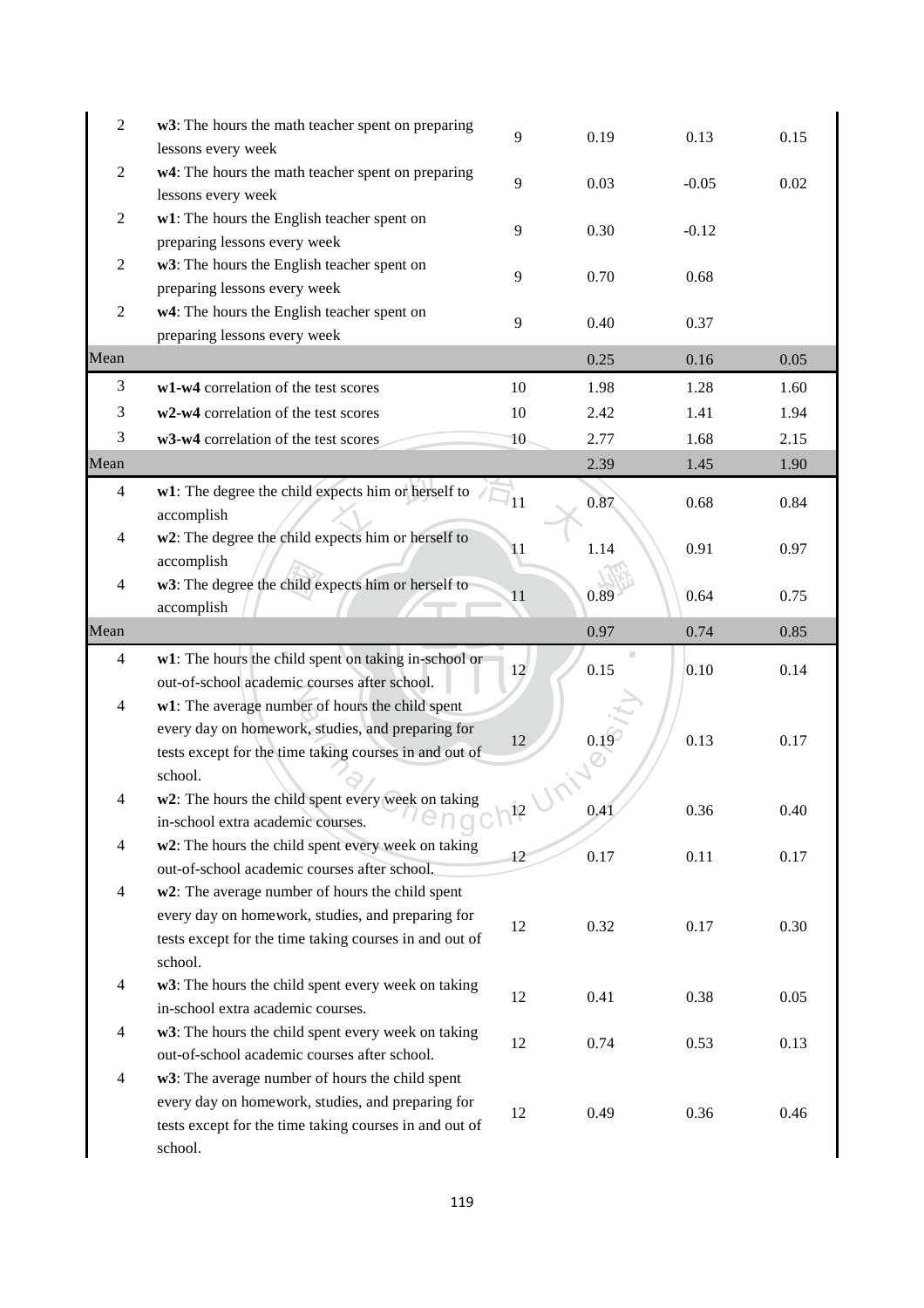| 4              | w4: The hours the child spent every week on taking                                                    | 12         | 0.53          | 0.40    | 0.48    |
|----------------|-------------------------------------------------------------------------------------------------------|------------|---------------|---------|---------|
|                | in-school extra academic courses.                                                                     |            |               |         |         |
| $\overline{4}$ | w4: The hours the child spent every week on taking<br>out-of-school academic courses after school.    | 12         | 0.70          | 0.52    | 0.06    |
| Mean           |                                                                                                       |            | 0.41          | 0.31    | 0.24    |
| $\overline{4}$ | w1: The child ever cut classes or avoided going to                                                    |            |               |         |         |
|                | school since the semester started.                                                                    | 13         | 0.59          | 0.54    | 0.65    |
| $\overline{4}$ | w1: The child ever fought in school or had a                                                          |            |               |         |         |
|                | conflict with the teacher since the semester started.                                                 | 13         | 0.66          | 0.30    | 0.08    |
| 4              | w2: The child ever cut classes or avoided going to                                                    | 13         | 0.12          | $-0.02$ | 0.05    |
|                | school since the semester started.                                                                    |            |               |         |         |
| $\overline{4}$ | w2: The child ever fought or created a disturbance                                                    | 13         | $-0.03$       | $-0.13$ | $-0.09$ |
|                | in school since the semester started.                                                                 |            |               |         |         |
| 4              | w3: The child ever avoided going to school since                                                      | 13         | 0.38          | 0.20    | 0.40    |
|                | the semester started.                                                                                 |            |               |         |         |
| 4              | w3: The child ever cut classes since the semester                                                     | 13         | 0.26          | 0.27    | 0.24    |
|                | started.                                                                                              |            |               |         |         |
| 4              | w3: The child ever fought in school or had a                                                          | 13         | 0.13          | 0.10    | 0.06    |
|                | conflict with the teacher since the semester started.                                                 |            |               |         |         |
| 4              | w4: The child ever avoided going to school since                                                      | 13         | 0.30          | 0.43    | 0.26    |
|                | the semester started.                                                                                 |            |               |         |         |
| 4              | w4: The child ever cut classes since the semester                                                     | 13         | 0.15          | 0.15    | 0.21    |
|                | started.                                                                                              |            |               |         |         |
| 4              | w4: The child ever fought in school or had a<br>conflict with the teacher since the semester started. | 13         | 0.12          | 0.25    | 0.09    |
| Mean           |                                                                                                       |            | 0.27          | 0.21    | 0.19    |
|                |                                                                                                       |            |               |         |         |
| $\overline{4}$ | w1: The child attended in-school or out-of-school                                                     |            |               |         |         |
|                | academic courses during the summer vacation<br>before 7 <sup>th</sup> grade.                          | 14         | $\sqrt{0.11}$ | 0.07    | 0.04    |
|                | w2: The child attended in-school academic courses                                                     |            |               |         |         |
|                | during the summer vacation before 9 <sup>th</sup> grade.                                              | $\vert$ 14 | 0.37          | 0.34    | 0.33    |
| $\overline{4}$ | w2: The child attended out-of-school academic                                                         |            |               |         |         |
|                | courses during the summer vacation before 9 <sup>th</sup>                                             | 14         | 0.28          | 0.21    | 0.27    |
|                | grade.                                                                                                |            |               |         |         |
| $\overline{4}$ | w3: The child attended in-school academic courses                                                     |            |               |         |         |
|                | during the summer vacation before 10 <sup>th</sup> grade.                                             | 14         | 0.17          | 0.15    | 0.15    |
| $\overline{4}$ | w3: The child attended out-of-school academic                                                         |            |               |         |         |
|                | courses during the summer vacation before $10^{th}$                                                   | 14         | 0.78          | 0.60    | 0.74    |
|                | grade.                                                                                                |            |               |         |         |
| $\overline{4}$ | w4: The child attended in-school academic courses                                                     |            |               |         |         |
|                | during the summer vacation before $12th$ grade.                                                       | 14         | 0.48          | 0.38    | 0.43    |
| $\overline{4}$ | w4: The child attended out-of-school academic                                                         |            |               |         |         |
|                | courses during the summer vacation before 12 <sup>th</sup>                                            | 14         | 0.66          | 0.49    | 0.63    |
|                | grade.                                                                                                |            |               |         |         |
| Mean           |                                                                                                       |            | 0.41          | 0.32    | 0.37    |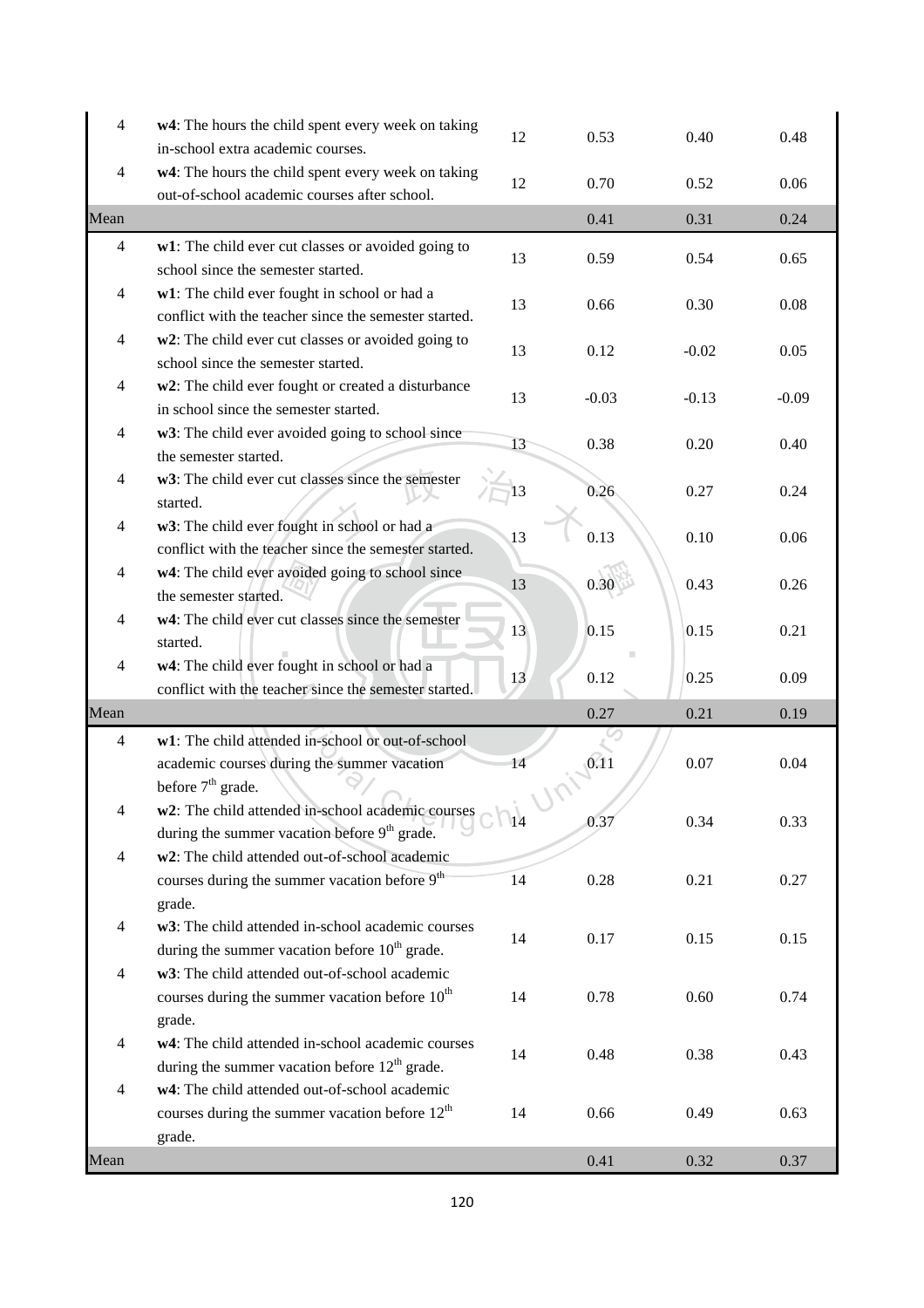| $\overline{4}$ | w1: The hours the child spent every week on                                                   | 15 | 0.15              | 0.15    | 0.11    |
|----------------|-----------------------------------------------------------------------------------------------|----|-------------------|---------|---------|
|                | activities in school clubs.                                                                   |    |                   |         |         |
| $\overline{4}$ | w1: The hours the child spent every day on sport,                                             | 15 | 0.27              | 0.21    | 0.25    |
|                | listening to music, watching TV or videos.                                                    |    |                   |         |         |
| $\overline{4}$ | w1: The hours the child spent every week on                                                   | 15 | 0.30              | 0.27    | 0.27    |
|                | outside reading.                                                                              |    |                   |         |         |
| $\overline{4}$ | w1: The hours the child spent every day on using                                              | 15 | 0.25              | 0.23    | 0.23    |
|                | the computer or surfing the internet.                                                         |    |                   |         |         |
| $\overline{4}$ | w2: The hours the child spent every week on<br>internet chatting rooms, BBS, using e-mail, or | 15 | 0.25              | 0.21    | 0.18    |
|                | using ICQ, MSN, or SKYPE etc.                                                                 |    |                   |         |         |
| $\overline{4}$ | w2: The hours the child spent every week on                                                   |    |                   |         |         |
|                | playing on-line games.                                                                        | 15 | 0.29              | 0.21    | 0.22    |
| $\overline{4}$ | w3: The hours the child spent every week on                                                   |    |                   |         |         |
|                | activities in school clubs or school teams.                                                   | 15 | 0.28              | 0.27    | 0.23    |
| $\overline{4}$ | w3: The hours the child spent every day on sport,                                             | 15 | 0.53              | 0.46    | 0.44    |
|                | listening to music, watching TV or videos.                                                    |    |                   |         |         |
| $\overline{4}$ | w3: The hours the child spent every week on                                                   |    |                   |         |         |
|                | internet chatting rooms, BBS, using e-mail, or                                                | 15 | 0.11              | $-0.03$ | 0.02    |
|                | using ICQ, MSN, or SKYPE etc.                                                                 |    |                   |         |         |
| $\overline{4}$ | w3: The hours the child spent every week on                                                   | 15 | 0.28              | 0.27    | 0.23    |
| $\overline{4}$ | playing on-line games.                                                                        |    |                   |         |         |
|                | w4: The hours the child spent every week on<br>internet chatting rooms, BBS, using e-mail, or | 15 | 0.25              | 0.10    | 0.22    |
|                | using MSN, Yahoo Messenger, or SKYPE.                                                         |    |                   |         |         |
| $\overline{4}$ | w4: The hours the child spent every week on                                                   |    |                   |         |         |
|                | playing on-line games.                                                                        | 15 | 0.39              | 0.29    | 0.31    |
| Mean           |                                                                                               |    | 0.28              | 0.22    | 0.22    |
| 5              | w1: Monthly family income                                                                     | 16 | $\overline{0.55}$ | 0.47    | 0.49    |
| 5              | w2: Monthly family income<br>heng                                                             | 16 | 0.56              | 0.46    | 0.52    |
| 5              | w3: Monthly family income                                                                     | 16 | 0.55              | 0.51    | 0.49    |
| Mean           |                                                                                               |    | 0.55              | 0.48    | 0.50    |
| $\mathfrak{S}$ | w1: Father's education                                                                        | 17 | 0.91              | 0.63    | 0.64    |
| $\mathfrak{S}$ | w1: Mother's education                                                                        | 18 | 0.83              | 0.83    | 0.74    |
| $\mathfrak{S}$ | w3: Father's occupation                                                                       | 19 | 0.67              | 0.58    | 0.62    |
| $\mathfrak{S}$ | w3: Mother's occupation                                                                       | 20 | 0.63              | 0.59    | 0.57    |
| 5              | w1: Cohabitation with parents                                                                 | 21 | 0.59              | 0.39    | 0.58    |
| 5              | w3: Cohabitation with parents                                                                 | 21 | 0.41              | 0.28    | 0.48    |
| Mean           |                                                                                               |    | 0.50              | 0.33    | 0.53    |
| 5              | w1: Number of siblings                                                                        | 22 | 0.41              | 0.27    | 0.35    |
| $\mathfrak{S}$ | w1: Ethnicity                                                                                 | 23 | 1.27              | 1.02    | 1.23    |
|                |                                                                                               |    |                   |         |         |
| 5              | w1: School type                                                                               | 24 | $-0.32$           | $-0.20$ | $-0.31$ |
| 5              | w2: School type                                                                               | 24 | $-0.33$           | $-0.24$ | $-0.31$ |